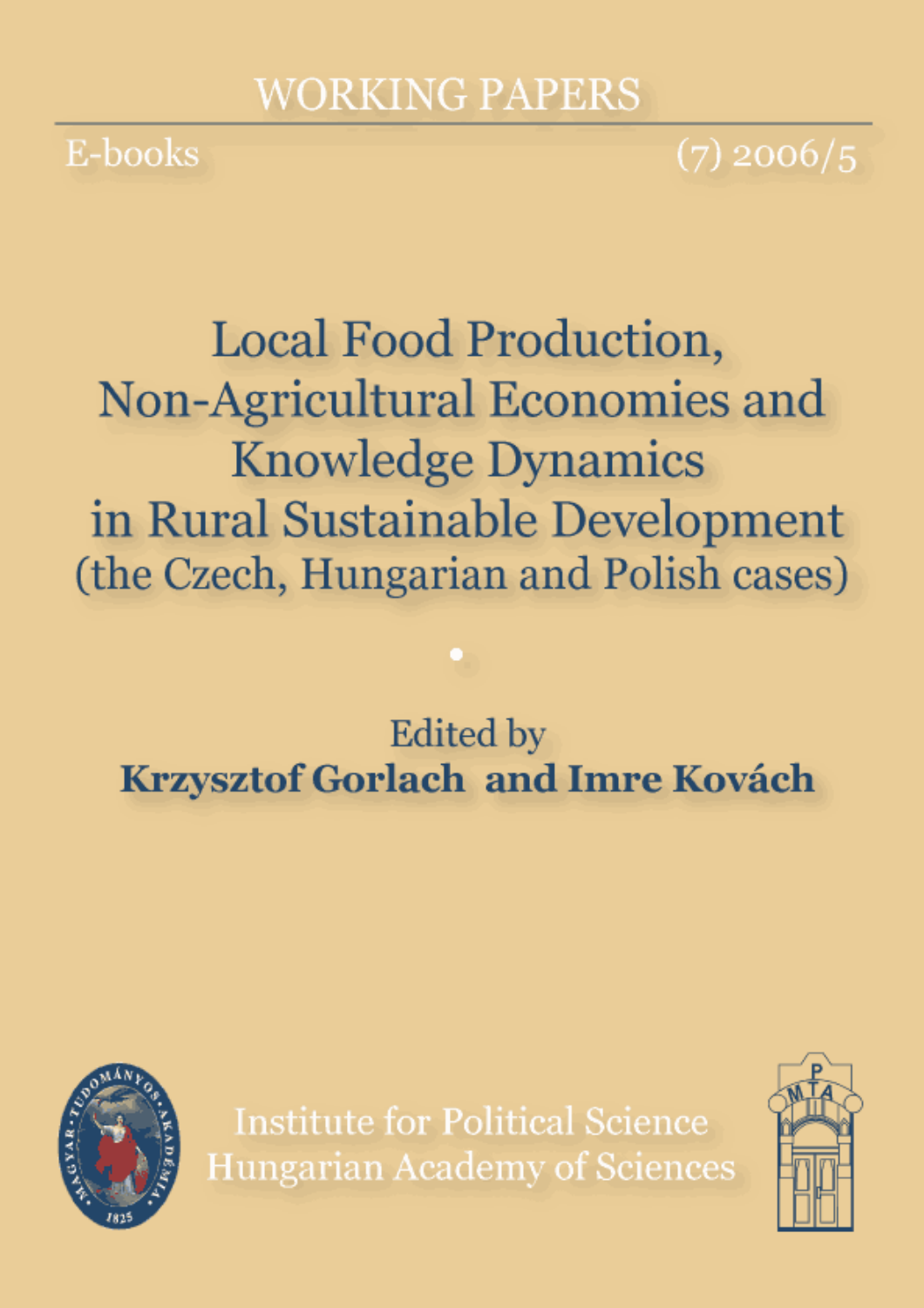© Krzysztof Gorlach, Imre Kovách, 2006 *All rights reserved* 

> *Series editor:*  **Mariann Kovács**

**Key words: knowledge, rural development, rural sociology, sustainability, non-agriculture, food supply chain, local-market, culture economy, tradition, hand-craft** 

> ISBN 963 7372 33 4 ISSN 1788-1064



The CORASON Research Project (A cognitive approach to rural sustainable development – dynamics of expert and lay knowledges) was funded by the EU 6th Framework Programme <www.corason.hu>

Published by the Political Science Institute of the Hungarian Academy of Sciences 1014 Budapest, Országház u. 30. Responsible for publishing: the Director of IPS HAS Cover design and layout: Mariann Kovács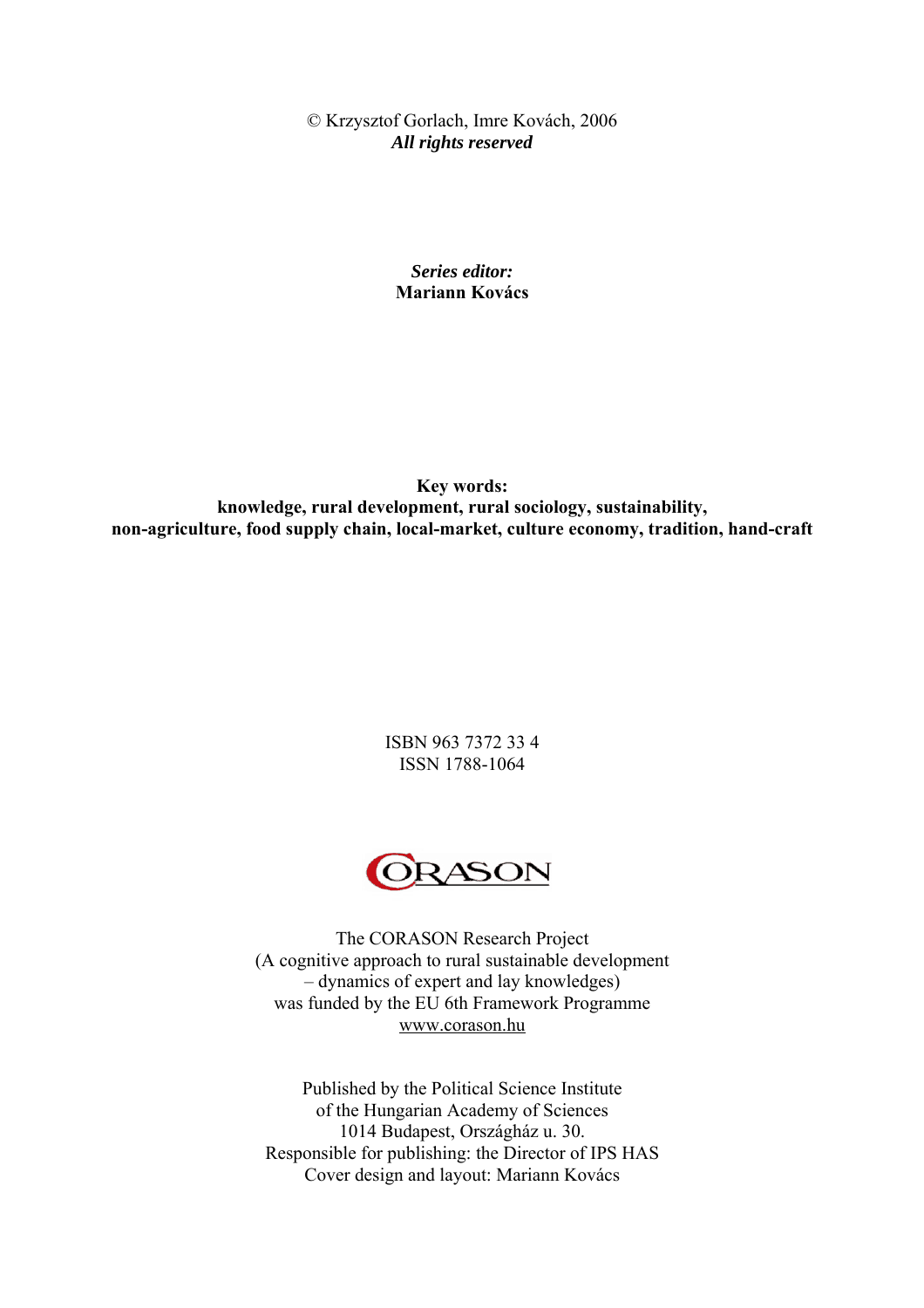# **Contents**

| Eva Kucerova – Lukas Zagata                                                                         |  |
|-----------------------------------------------------------------------------------------------------|--|
|                                                                                                     |  |
|                                                                                                     |  |
| Local Food production and Knowledge Dynamics in Rural Sustainable Development. 24                   |  |
| Imre Kovách – Boldizsár Megyesi                                                                     |  |
|                                                                                                     |  |
|                                                                                                     |  |
|                                                                                                     |  |
|                                                                                                     |  |
| Local Food Production and Knowledge Dynamics in Rural Sustainable Development in                    |  |
| Krzysztof Gorlach – Paweł Starosta – Andrzej Pilichowski – Tomasz Adamski –<br>Krystyna Dzwonkowska |  |
|                                                                                                     |  |
|                                                                                                     |  |
|                                                                                                     |  |
|                                                                                                     |  |
| Eva Kučerová – Adéla Ševčíková                                                                      |  |
|                                                                                                     |  |
|                                                                                                     |  |
|                                                                                                     |  |
|                                                                                                     |  |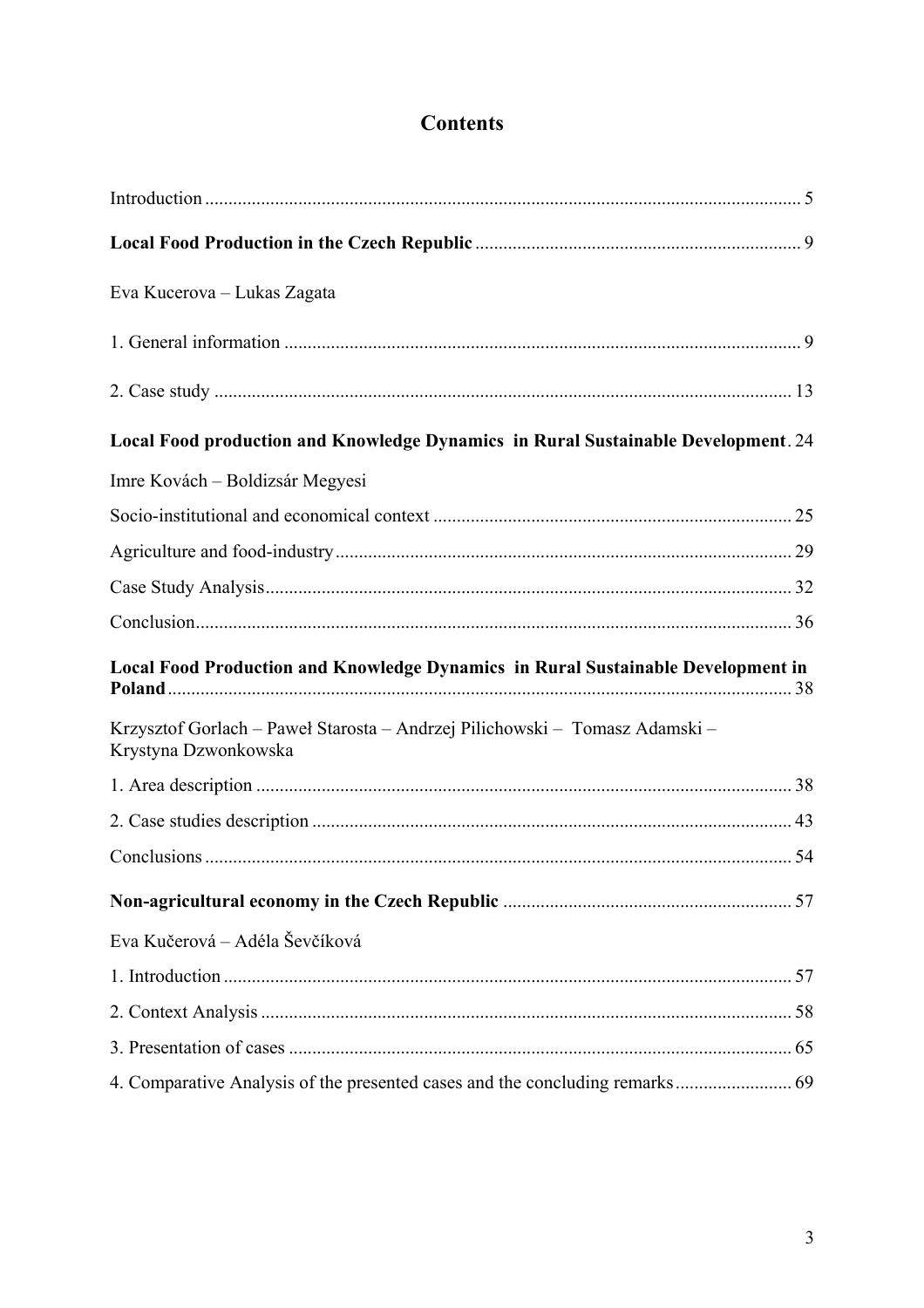| Non-agricultural economies as a factor of rural sustainable development in Hungary. 73              |  |
|-----------------------------------------------------------------------------------------------------|--|
| Imre Kovách – Luca Kristóf                                                                          |  |
|                                                                                                     |  |
|                                                                                                     |  |
|                                                                                                     |  |
|                                                                                                     |  |
|                                                                                                     |  |
|                                                                                                     |  |
| Krzysztof Gorlach – Paweł Starosta – Andrzej Pilichowski – Tomasz Adamski –<br>Krystyna Dzwonkowska |  |
|                                                                                                     |  |
|                                                                                                     |  |
|                                                                                                     |  |
|                                                                                                     |  |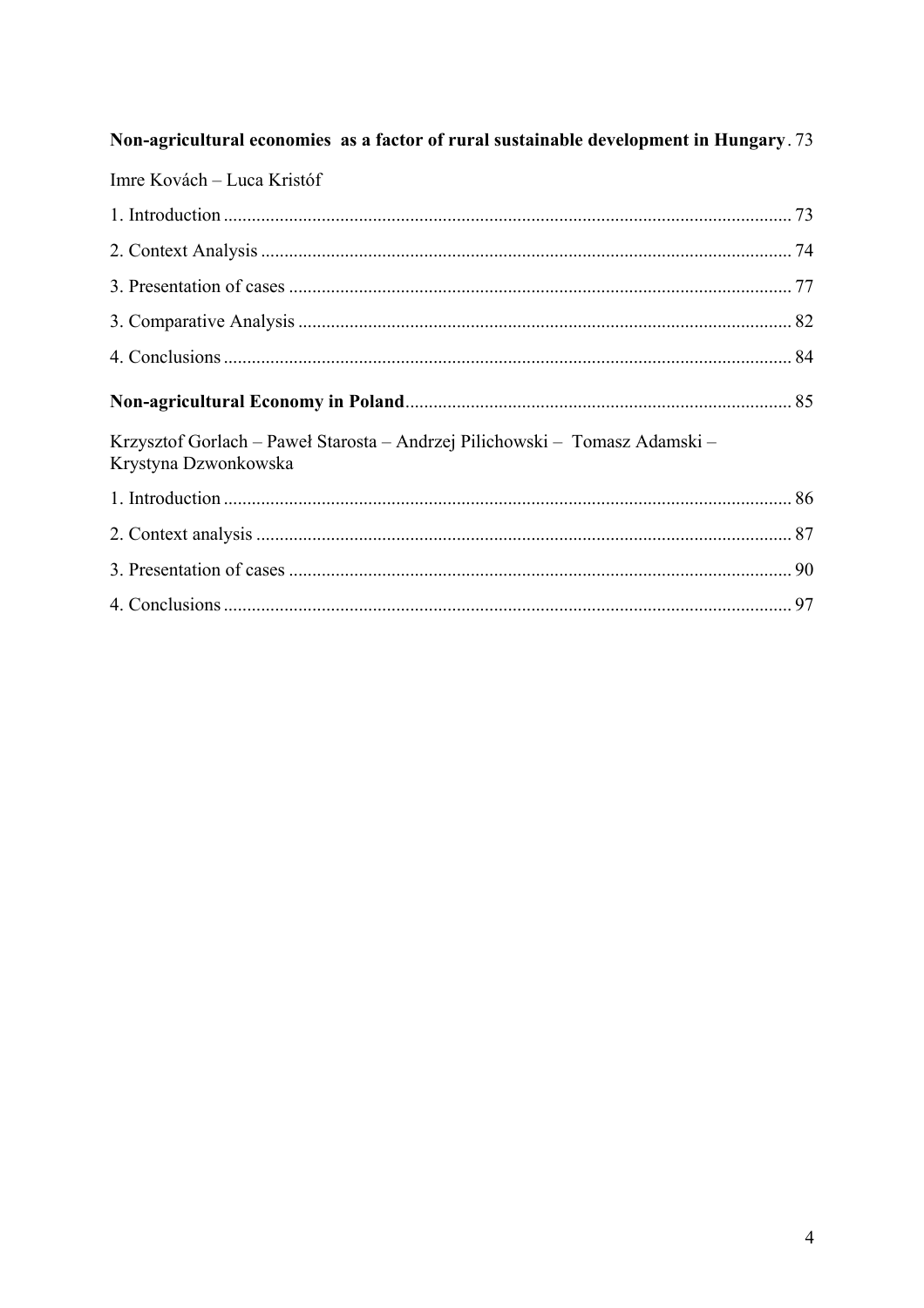### <span id="page-4-0"></span>**Local Food Production, Non-agricultural Economies and Knowledge Dynamics in the Rural Sustainable Development**

### **Introduction**

 The volume presented below contains three chapters focusing on the issue of local food production and three chapters on the issue of non-agricultural economy prepared by three Central European teams, namely: the Hungarian, Czech and Polish ones as a part of the CORASON project. All of them try to address the problem of role of various types of knowledge used by different actors involved in the processes under consideration as well as the contribution of described cases into the process of rural sustainable development. They bring together various cases showing various kinds of agricultural product portrayed as a special kind of food that has been produced in the particular area and/or on the particular farm and therefore might be perceived as a local one.

 The Czech chapter focuses on the production of the "organic" meat. The idea to construct the quality of such a product seems to be a primary goal of the analysis contained in the paper. The "organic" character of the product has resulted not only from the style of breeding of the calves but also from the method of slaughtering as well as cooling, cutting and packing process. Therefore such an analysis might be treated as an example showing the social character of the construction of the so-called "bio-product" (an organic one). Since it has been almost entirely the social process it has been also quite interesting to find some ways of omitting established rules. However, on the other hand the role of cooperation among various actors has been underlined pointing out at the success of the whole network "(…) because it *reveals* at proper time points and proper places its parts" (Czech paper, p. 11).

 Quite contrary the Hungarian chapter provides us with three different stories. The first one shows the identification of local food with the particular producer performing at the particular territory. The production of meat seems not to be so different from conventional producers, however, the agreement between the large farm and the relatively small slaughter house gives the product its "local" label. In fact, the farm has been identified as the Nature and Gene Conservation Public Company, but this particular characteristic seems to have a minor impact on the "locality" of the product. Just an opposite has to be mentioned in the second Hungarian case of the family farm that has been known as an organic one using also biodynamic methods. It is not only the case of agricultural production but the involvement in further parts of the food chain as well. As it has been stressed in the Hungarian chapter (p12): "They are using traditional Transylvanian recipes for their ready made food products". Such a product might be found in the largest supermarkets in Hungary. The third Hungarian case, however, provides us with a slightly different, but a much more complex story from the wheat growing area of Mezőtúr. One can identify here the direct involvement of various actors. Two of them sell local products (wheat, flour) for distant consumers. The first one, the investigated farming family raises wheat, barley, sunflower seeds and corn and sells them to consumers and buyers outside the region. As it has been pointed out: "(…) they do not know what happens to the products they are producing" (Hungarian chapter, p. 15). The second actor has been of a very different character. The ABOMILL company purchases wheat from farmers in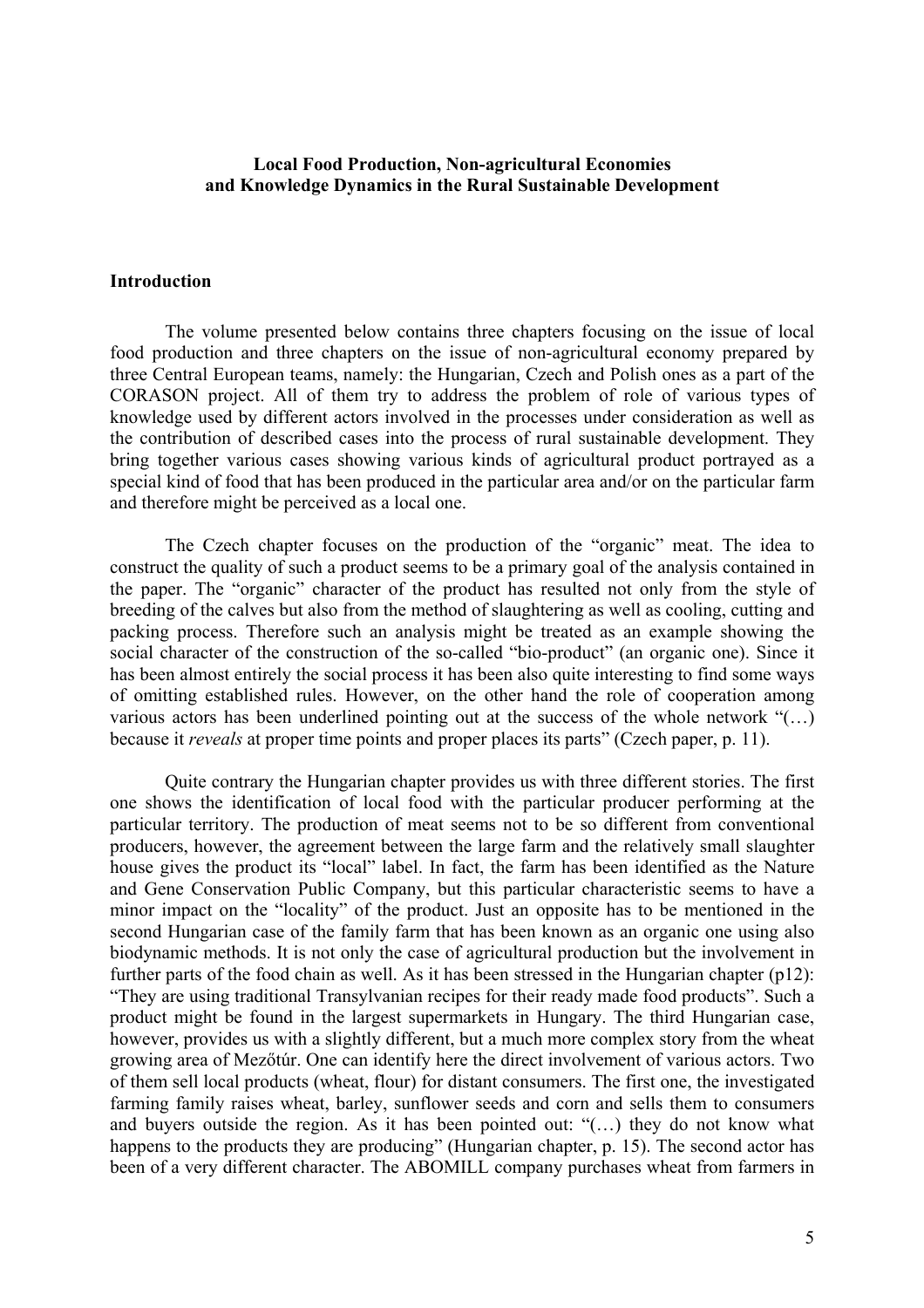the area under strict requirement for the quality of the product and again sells the flour made of the regional wheat in the region as well as outside it. The other actors in the case seem to act according to the scheme of local producers for local consumers. A baker and a confectionary owner sell their products for local consumers. However, both of them do not pay much attention to "the locality" of their products. They might be treated as examples of conventional local producers approaching mainly local customers with various products, using some foreign names for the offered ones.

 Finally, the Polish chapter brings two entirely different cases. The first one focuses on the traditional sheep cheese from the Podhale sub-region in the Southern region of Małopolska. The cheese called *"oscypek*" has a long and quite well established culinary tradition in the region as well as in some other parts of Poland. Quite interestingly, in the research conducted by the Polish team, its presence has been identified in three different networks, namely: "*oscypek* as a souvenir for the mass tourism"; "*oscypek* as a conqueror of the food market", "neo-traditional *oscypek* in EU realities". Then, this part of the chapter provides us with a rich analysis of the changing functions of the "iconic" regional food in the contexts of rising mass tourism as well as European integration. The second Polish case has been focused on apple production in the community located in Łódzkie region (central Poland). Sketching the picture of two competing producer groups the authors try to show and analyze the importance of various types of knowledge resulting in success or its lack in the undertaken initiative.

 To sum up, it should be stressed that all three chapters might be treated as an important contribution to the analysis of the problem of rural sustainable development in these three countries of Central Europe. Such a process of development forms a colorful and complex part of reality. It seems that the best option to consider such a reality is focusing on various interesting cases. An example of such an approach one might find below.

Seeking by evidences of non-agricultural economies the tree teams try to address the problem of role of various types of knowledge used by different actors involved in the processes under consideration as well as the contribution of described cases into the process of rural sustainable development. They bring together different cases showing various kinds of non-agricultural economic activity treated as a supplement or, to use a stronger statement, an alternative to traditional rural activity i.e. work on farm.

Two Hungarian cases bring different stories of local non-agricultural economic development. In the Mezőtúr region the strong tradition of pottery making especially from late XIXth century has been the background for this type of activity during the communist period and after the collapse of the communist system. Nowadays the Manufacture Pottery Ltd is the biggest enterprise of this type of business employing 12 potters and semi-skilled workers. There are also some independent potters running small businesses on their own. Such a consideration contained in the chapter brings an interesting issue who has the right to use the label of locality as well as who is able to define what is the "authentic" local product. Another problem lies in the lack of real co-operation among talented potters in the area. There is also almost no impact on the sustainable development of the area. The main interest of particular potters has been focused on entering the efficient retail network being able to sell their products in Budapest. In turn, the second case shows the importance of non-agricultural economic development linked with the change of the character of tourism. The Valley of Arts Festival might be treated as a kind of such a project focused on the development of an alternative, "cultural" tourism. The project analyzed in the chapter has been invented by a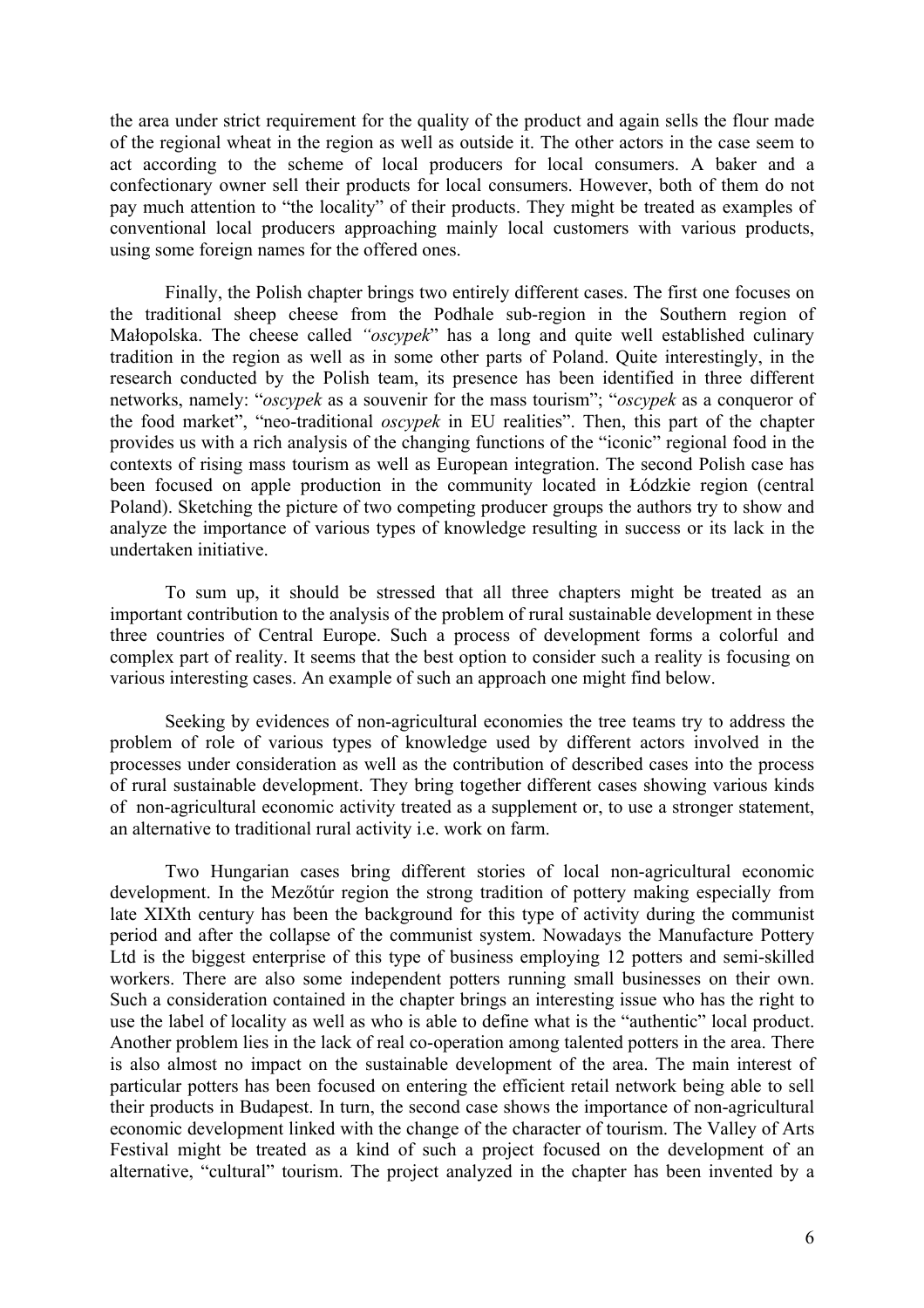Hungarian composer who bought his second home in a village in the region and organised first festival in 1989. Local inhabitants helped him in cleaning the village and offering accommodation for incoming tourists. The other villages attracted by the growing number of incoming people have joined the festival and formed "the Valley of Arts. From the financial side the festival has been supported by the state and individual sponsors. The economic side of festival and the issue of making profit from it has been the source of the conflict between local people and organizers on the one hand and visitors on the other. Moreover, the music and art presented there are not just local one. Quite contrary it is the presentation of general Hungarian tradition. This festival that was clearly the invention of outsiders has contributed to the sustainable development of the area. It certainly gives and opportunity to make an additional income by local inhabitants offering various services for visitors. It has also strengthened local identity and a vibrant co-operative network existing among villages in the valley. Therefore, quite contrary to the first pottery case, the festival in the valley of arts has proved that selling local products to outsiders alone not necessarily results in the complex development of the community. However bringing outsiders to *the place* seems to be an opportunity to initiate the process of sustainable development.

 Quite interestingly the first case analysed by the Czech team has been very similar to the first Hungarian pottery case and - at the same time - quite different. The key actor of the initiative is a 31 years old woman whose grandparents had a family farm in the area. At the beginning of the 1990's her family re-took the family property and started again farming business. At that time she was a student at secondary artistic school in Prague. When she returned to her family house she started work in local manufacture. Then after two years she decided to run her own business making pottery. After next two years she bought another house, employed some workers and enlarged production not only for regional market. Financial resources and help were provided by some family members and friends. However, the significant change in the project occurred when the business owner decided to integrate her business with the community life. All the types of knowledge have been combined in the project, namely: local/tacit one focusing on the old technology of making pottery but supplemented by expert, scientific learned by the business owners in school; expert and managerial knowledge carried out by NGOs, local entrepreneurs as well as expert and managerial knowledge carried out by business owner family members and friends helping to run the pottery business. The second case of basket production shows some other interesting factors of local development. The business owner was born in the area and spent a lot time with his grandfather who taught him almost all skills necessary to make baskets. He became the only person in the region who got this unique, very local and tacit knowledge. Then the analysed case might be treated as a triumph of lay/tacit knowledge. However, at the same time it might be also treated as an example of the significance of expert knowledge since the producer's grandfather who taught him all the details was himself an employee of the National Institute Supporting Traditional Arts and Crafts. The producer himself got the title "Representative of Traditional Folk Arts" from the National Institute of Folk Culture. His activity, however, has not yet helped to start more complex local development like in the previously described Czech case. Therefore one cannot point out at its contribution to the sustainable development of the areas. So far such a contribution remains only potential.

 The Polish chapter has been focused on two different cases that are: agro-tourist initiative and the so-called "Kitchen Centre of Business Support". The first case seems to be the successful initiative of local farmers and local authorities in Zgierz community (Łódzkie region) searching for alternative sources of income. Various types of activities have been offered for individuals and tourist groups visiting the area, namely: horse riding, fishing in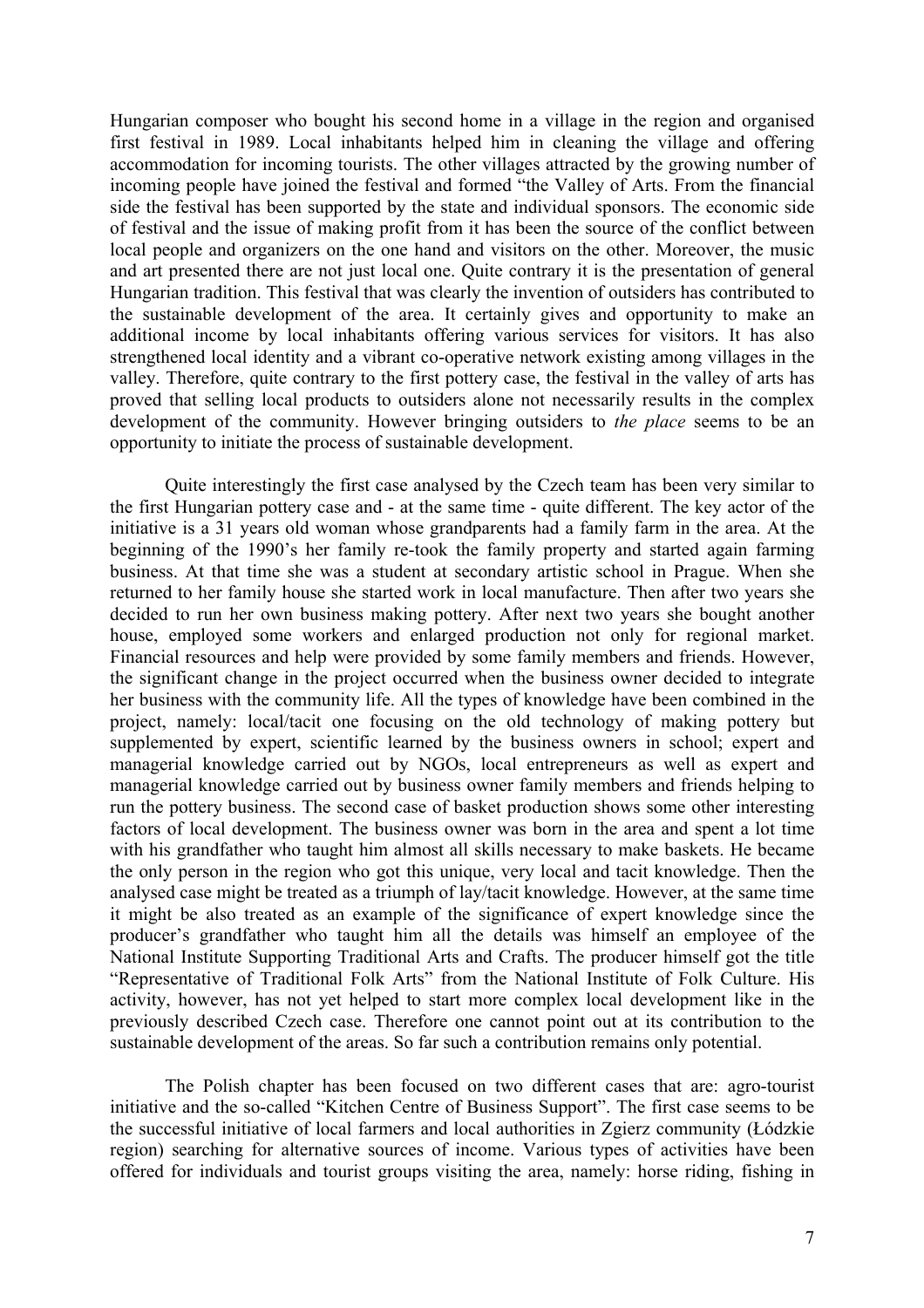local streams and ponds, exhibition of traditional farm and country house tools and devices, organisation of tours, establishing the network of tourist trails, etc. Moreover, the activity of association has been supported by other local organisations under the recent edition of LEADER + initiative. Quite contrary, the second project implemented in the Raciechowice community (Małopolskie *voivodship*) might be presented as an unsuccessful initiative launched by the local authorities. With the use of the special grant the building of old school has been remodelled and turned into " business incubator", where "(...) local women could find the necessary production space and offices to start a food processing enterprise" (CR Poland: 13). That explains the word "kitchen" in the name of the project that was mentioned earlier in the paragraph. However, two basic reasons might be identified as key causes of the failure of the project. Both of them are connected to the shortages of different types of knowledge as well as a proper social capital. Local authorities simply could not find a sufficient number of local women who would be ready to organise an initiative and work in the "incubator". Moreover those who were eager to be a part of the project did not have a proper knowledge concerning traditional cooking recipes from the area. In addition, the strict sanitary law regulating the process of food processing and production made the whole idea unprofitable. Therefore, we might stress that lack of local, tacit knowledge as well as lack of administrative and managerial knowledge concerning the law regulations resulted in the collapse of the whole initiative.

 Based on all remarks presented above, one should stress that all three chapters might be treated as an important contribution to the analysis of the problem of rural sustainable development in these three countries of Central Europe. Such a process of development forms a colorful and complex rural reality, thus the chapters presented below might be treated as a useful occasion to enrich the understanding of its nature.

*The Editors*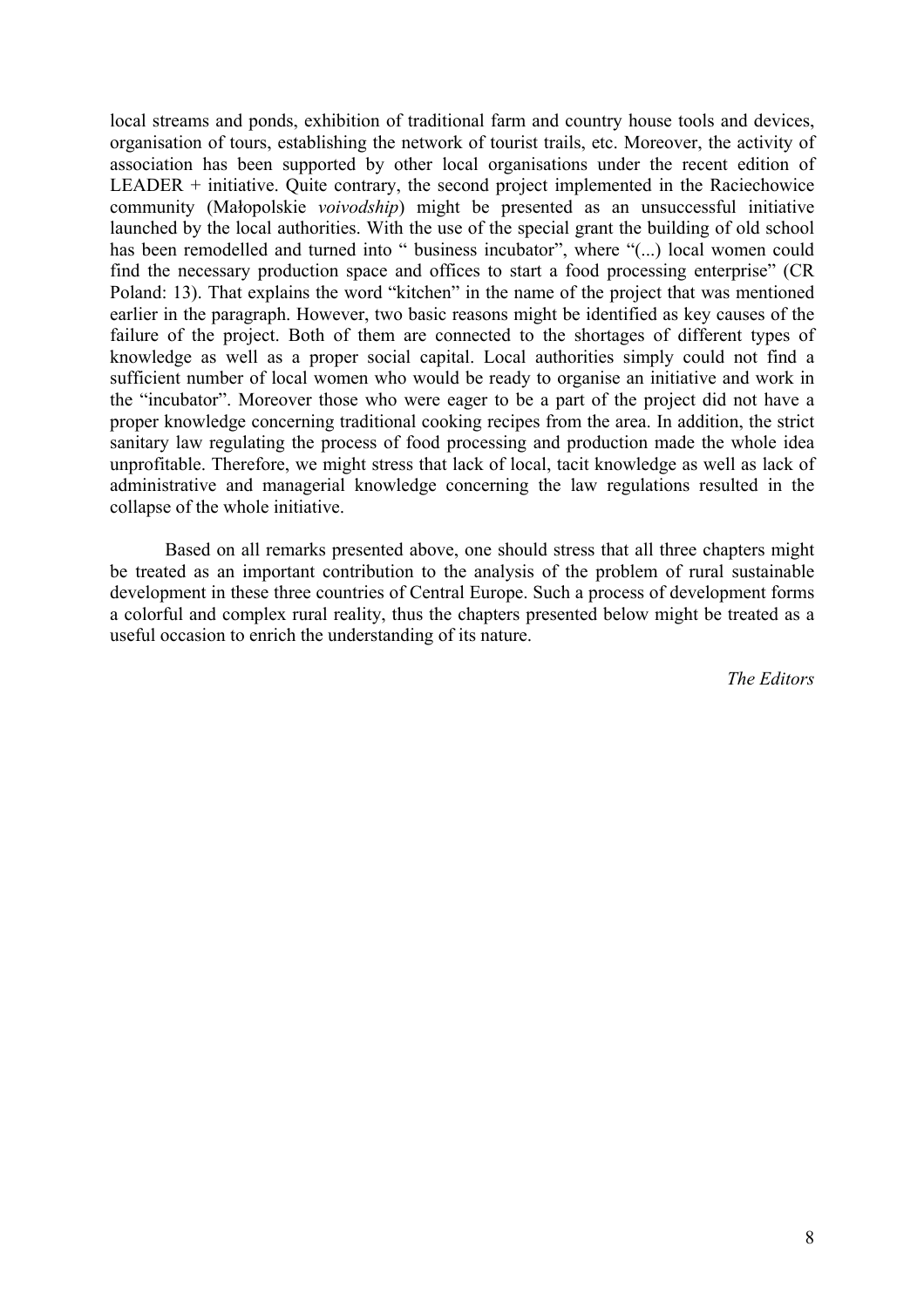# **Local Food Production in the Czech Republic**

# **Eva Kucerova[1](#page-8-1) – Lukas Zagata[2](#page-8-2)**

### <span id="page-8-0"></span>**Introduction**

The study aims on alternative food-production system in the Czech Republic. For the purpose of the study we have focused our attention on a very successful representative of the Czech organic farming. We have picked a beef, which is launched out under the brand *Biohovezi* (*hovezi* means beef and the prefix *Bio* refers to its organic origin) and which, in our opinion, can cast light on innovative capacity of a local society.



In general terms, our goal is to describe this unusual foodproduction system and – by this – provide information concerning the constitutive elements of the CORASON project – knowledge dynamics and the concept of rural sustainable development (rSD) in the Czech Republic.

We have decided to reach our goal through detailed study of the food quality, whereas there are two reasons for doing so. Firstly, one can see that the biobeef's *raison d'etre* stems from a peculiar definition of the *quality,* and secondly, our approach to the study of the food quality breeds a possibility to answer more general questions, which would not work vice versa (these arguments are elaborated in the beginning of the presentation of our study case).

# **1. General information**

1

# **General Description of the Research Area**



*Usti Region* (NUTS 3) was selected as the Regional research area and *District Decin* as the Local implementation Area (NUTS  $4)^3$  $4)^3$ .

Usti Region is located in the west-northern part of the Czech Republic and shares its northern border with the German Bundesland Saxony. The region covers 5.335  $km<sup>2</sup>$  (which is about 7% of the total surface of the Czech Republic) and has got approximately 820 thousand inhabitants. 80% of people are living in urban areas and the region has got the fourth highest population density in the Czech Republic. 44% of economic-active inhabitants are employed in secondary sector and 52% in tertiary one.

<span id="page-8-1"></span><sup>&</sup>lt;sup>1</sup> Czech University of Agriculture, Faculty of Economics and Management, Department of Humanities. E-mail: [kucerova@pef.czu.cz](mailto:kucerova@pef.czu.cz)

<span id="page-8-2"></span><sup>&</sup>lt;sup>2</sup> Czech University of Agriculture Prague, Faculty of Economics and Management, Department of Humanities. E-mail: zagata@pef.czu.cz

<span id="page-8-3"></span> $3$  All statistical data refer to the year 2004, unless there is stated a different year.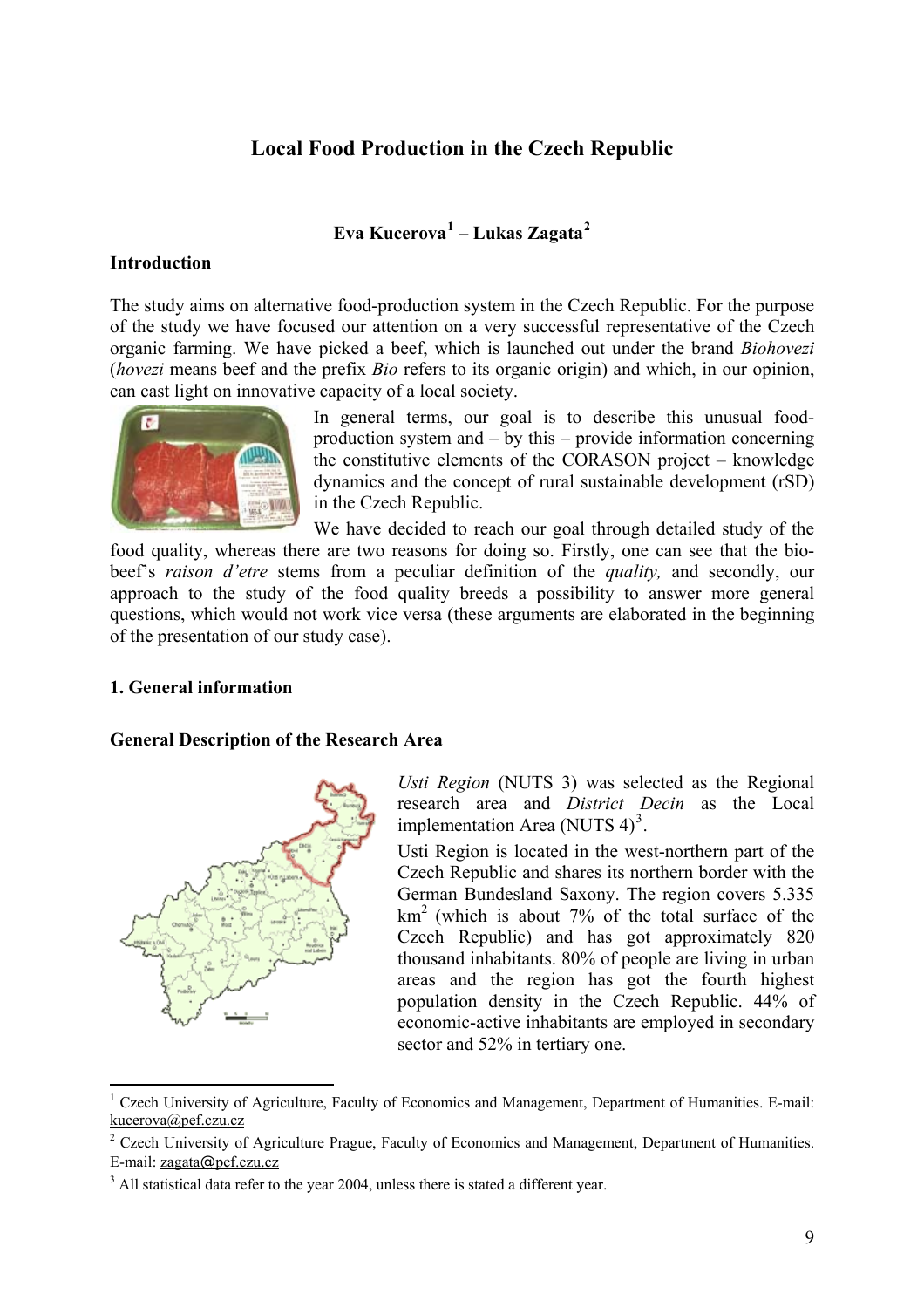The aggregate statistics for the entire region are a bit hazed due to the fact that the region consists of four sub-regions that are quite different in their natural and economic conditions. The selected LIA forms to a single partition of the region, differing from the general look of the rest. It covers about  $1/5$  of the region's area (909 km<sup>2</sup>) and has got about 133 thousand inhabitants. Population density is around regional average  $(147 \text{ inhabitants/km}^2)$ .

Climate conditions vary within the district area due to different natural conditions. The average annual temperature in some parts is about 5°C, while in other part reaches 9°C. Due to the amount of rainfalls, the district belongs to a well-irrigated area.

Considering the land use in the district, 40% of the district's surface takes up agricultural land, whereas most of this land (60%) represents perennial grassland. This land is mostly located in higher-altitudes and Land Protected Areas.

There are registered 380 agricultural enterprises in the district. Majority of them (177) farm on the land, which has got less than 5 hectares. On the other hand, there are 15 subjects that have got more than 500 ha. Natural conditions of the district make it suitable to use an extensive-way of farming. According to statistics, this area is typical of the lowest livestock farming intensity in the Czech Republic (18,4 pieces of cattle per 100 ha). In the year 2004 there were registered 38 farms in the system of organic farming.

# **Local Food Production and Consumption**

This part provides brief information on the issue of food production and consumption in the Czech Republic. It starts with a description of the change in the food consumption pattern that occurred after the year 1989. The rest of this section is then dedicated to organic food sector in the Czech Republic. The purpose of this enquiry is to provide contextual information that is needed for comprehension of the case study, which follows after that.

# **Basic Trends in Food Consumption Patterns**

Food production and consumption patterns in the Czech Republic have been significantly influenced by political and economic changes that had emerged after the year 1989.

One can distinguish at least three factors that have contributed to the changes in consumers' preferences with regards to food. The first one was the economic transformation, including liberalization of prices, which started in 1991. Food prices that had been kept low for decades in the communist Czechoslovakia started to rise, whereas the growth was faster than the increase in incomes of most Czech households. This situation newly shaped consumers' preferences and led to change in the amount and structure of consummated food. The second factor dealt with general socio-cultural changes that set up new diet habits among the Czechs. The third factor has been represented by an increase in supply of certain commodities, such as fresh fruit and vegetables that have become available after the year 1989 on regular basis during the whole year.

Indeed, all of these factors were mutually interconnected and therefore worked simultaneously. The outcomes were obvious in case of many kinds of food. The official statistics have recorded the decrease in annual consumption of meat<sup>[4](#page-9-0)</sup> (95,5 kg per capita in 1990; 80,5 kg in 2004), sugar (44 kg in 1990; 42,6 in 2004) and butter (8,7 kg in 1990; 4,6 kg in 2004), which are the most obvious examples.

Some of those types of food have been substituted with other ones, which were found to be more in accord with healthier way of dieting. Consequently the demand for them increased. This trend is visible in case of the annual consumption of fresh vegetable (66.6 kg in 1990;

<span id="page-9-0"></span><sup>1</sup> <sup>4</sup> The indicator refers to meat in terms of "with-the-bones weight".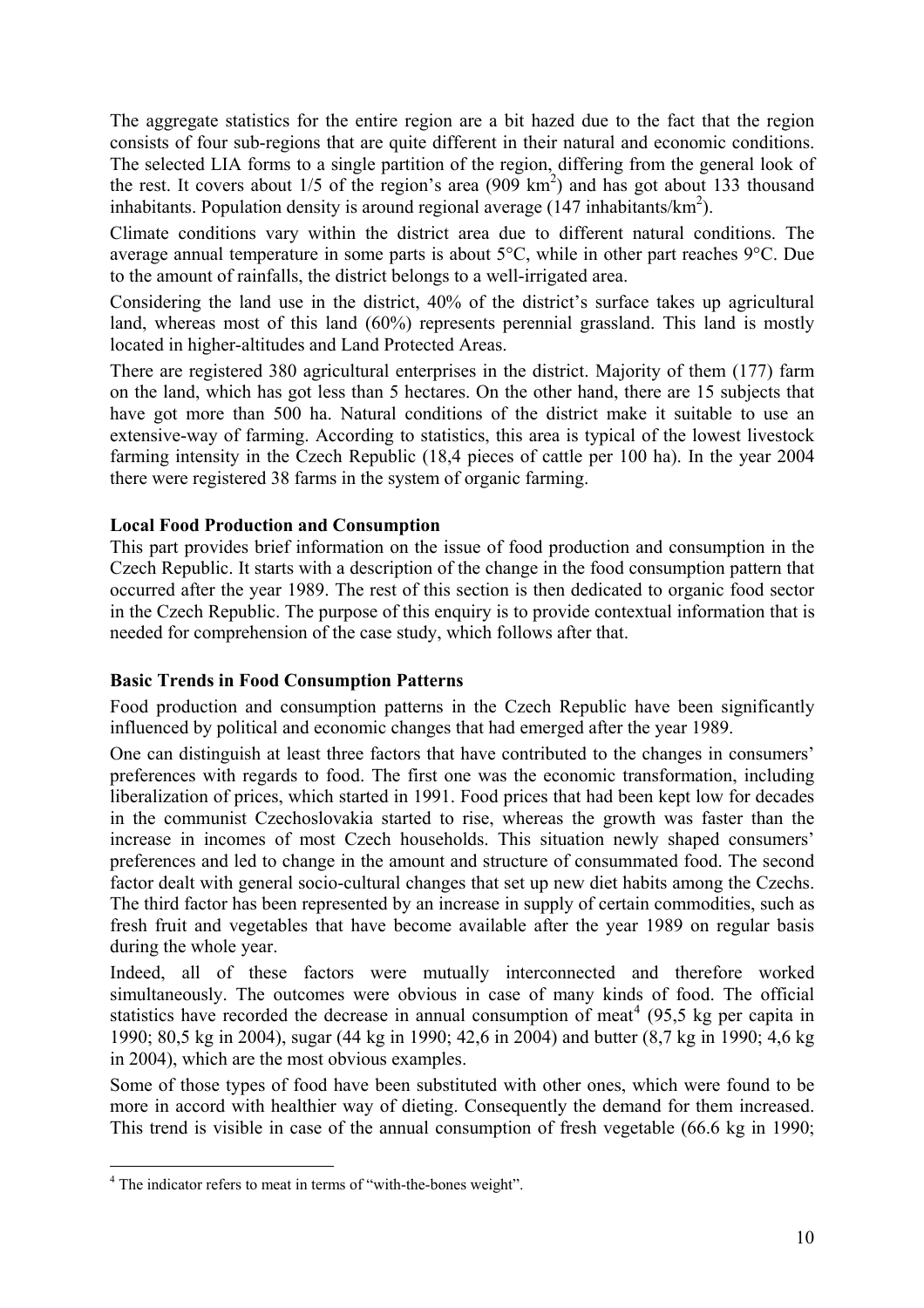79,8 in 2004), fresh fruit (59.7 kg in 1990, 83,4 kg in 2004) and plant oil (12.8 kg in 1990; 16,0 kg in 2004), to name at least some of them.

Considering the local food production in the Czech Republic, it is needed to mention a relatively high extent of self-subsistence, namely in rural areas. In the past there were mostly economic reasons for doing, but nowadays supplementing own food is rather leisure-time activity, which is often supported with the notion of having a control over the origins of the food. There are no official statistics, which could describe the extent of this phenomenon precisely. Nonetheless, the Czech Statistical Office has provided estimates, which say that there are for instance more than 1 million of households in the Czech Republic, which keep poultry (mostly hens in order to have their own eggs).

### **Organization and Production of the Bio-Food in the Czech Republic**

The organic farming<sup>[5](#page-10-0)</sup> has emerged in the Czech Republic in the beginning of the 90s. In that time, it had been institutionalized in two parallel ways: formally (with the state support) from the top, and by initiatives of farmers, who were founding new associations. In the year 2000, there was passed a key law on the organic farming, which set up legislature framework for the period before joining the European Union.

Number of subjects in the organic-farming sector has grown since the beginning of 90s, but only until 1993 (there were 135 organic farms in 1992; the total farmed area was 15 thousand ha). During the years 1993 – 1997 the organic farmers were not subsidized and the organicfarming activities were inhibited. The support was restored in 1998, which stimulated the growth of organic agriculture. In 2004 there were registered 836 organic farms, with about 263 thousand hectares of the total farmed land. Arable land makes up 6.16% of this land, 0,4% makes up orchards and vineyards, and about 90% represent perennial grassland (complete data can be found in appendix). This structure of the land-use is very typical of the Czech Republic's organic sector; however, it is very different from the general situation of land use within the agrarian sector in the Czech Republic. Official agencies have recently put some effort in decreasing the share of the perennial grassland by restructuring the subsidies for the farmers.

Considering the institutional framework of the Czech organic sector, the most important body is the *Inspection of the Organic Farming* (in Czech KEZ – Kontrola ekologickeho zemedelstvi). It is a publicly beneficial company that was founded in the year 1999 by the Union of Organic Farmers Pro-Bio, Foundation Fund for Organic Farming FOA and Society of Advisors and Inspectors of Organic Farming EPOS. The Inspection plays a crucial role for the farmer and processors, because it is entitled to certify the subject and their products with the label Bio. The cooperation between the Inspection and organic farmers went through a severe crisis during the last year. The farmers mostly complained about a difficult administration, which accompanies the farming, and bureaucratic application of the rules. As a result there was accredited another agency that has got a right to exert the control in the organic farming sector and certify the products.

The organic food market in the Czech Republic is still relatively small. Total turnover of retail stores was about 270 million CZK in 2004, which is 0.12% of Czech food market. Considering distribution channels of the organic food, 65% of the organic products are purchased in supermarket chain stores, about one quarter in specialized shops with bioproducts and only 3% directly on farms.

1

<span id="page-10-0"></span><sup>5</sup> According to the Council Regulation (EEC) No 2092/91 the organic farming is in Czech called *ekologicke zemedelstvi*, which means *ecological agriculture*. Its products are certified with the label *Bio* and their names include the prefix *Bio* or *Eco*. Despite different context and content of organic farming in the Western Europe and the Czech Republic, we are going to call the Czech ecological agriculture as the organic agriculture.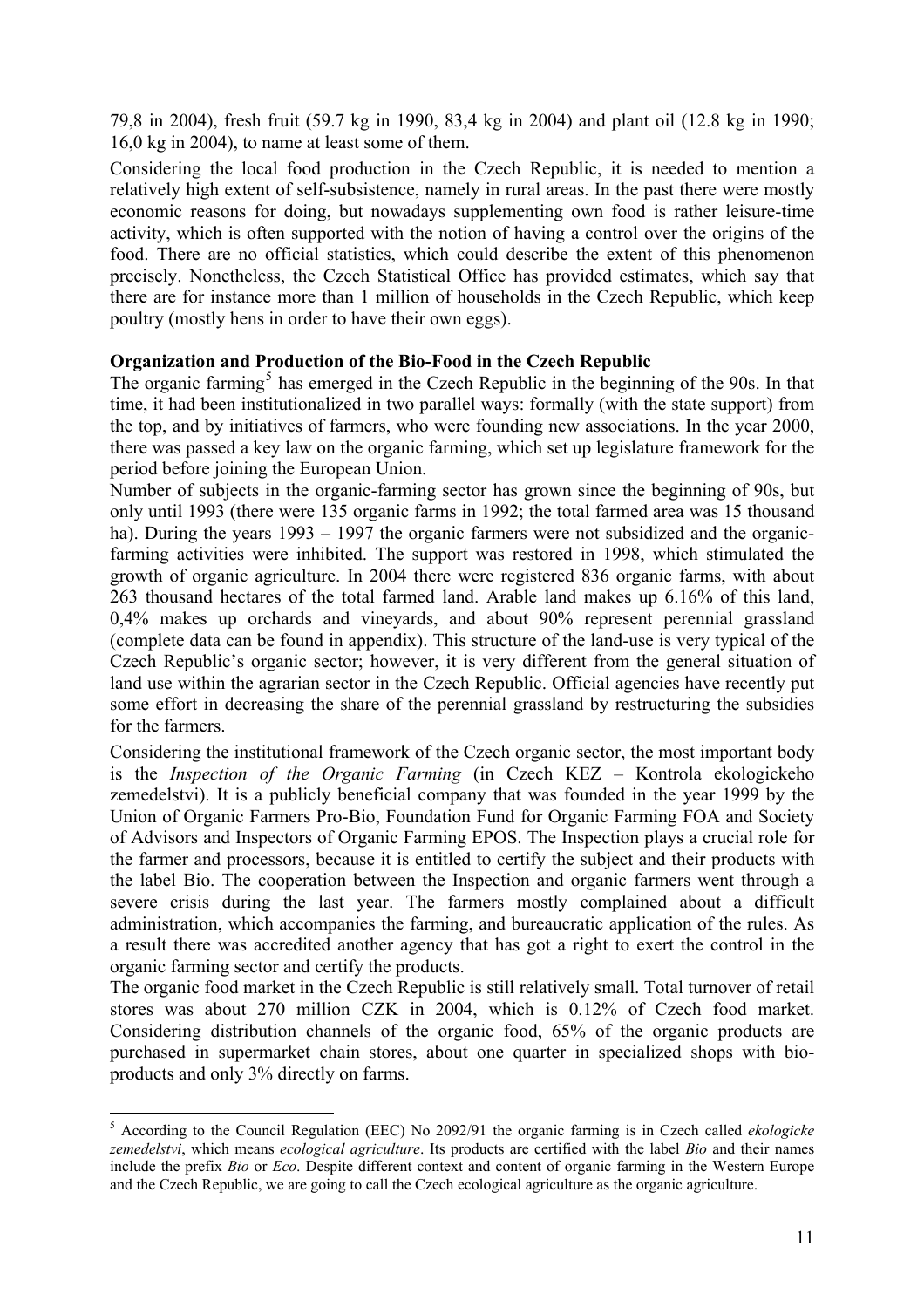|                  | <b>Number of retail shops</b> | Number of bio-products | <b>Total turnover</b><br>(million CZK) |
|------------------|-------------------------------|------------------------|----------------------------------------|
| <b>TESCO</b>     |                               | 62                     | 14.4                                   |
| <b>HYPERNOVA</b> | 39                            | 49                     | 11.9                                   |
| <b>CARREFOUR</b> |                               | 40                     | 10.4                                   |
| <b>DELVITA</b>   | 20                            | 4 <sup>7</sup>         |                                        |
| <b>GLOBUS</b>    |                               | 4.                     |                                        |
| <b>BILLA</b>     |                               | 25                     |                                        |
| <b>ALBERT</b>    |                               |                        |                                        |

**Table 1: Organic farming production in supermarkets in the Czech Republic** 

Source: Green Marketing

Besides that there is a large unbalance between supply and demand. Despite the steady growth of the organic farming in the Czech Republic, there is still insufficient supply of every-day food. On the other hand the demand for the organic products is not large enough to make retailers to sell them on regular basis.

Representative survey (from the year 2004) stated that there were less than 1/5 of respondents, who claimed that they eat bio-food. Those who do so mostly mentioned vegetables, meat, flour, cereals and dairy products, when naming their typical bio-menu. Another survey (that focused on consumers' attitudes and was carried out in 2002) explicated the problem with the structure of the organic food market – many respondents complained about the lack of diary products, bread and bakery products and certain meat products (such as sausages) in bioquality, which would be available on regular basis.

The state of the organic-product market also reflects the fact that Czech consumers are not acquainted enough with the organic certificate. Only recently there was prepared a national campaign for the support of the Czech organic products. Another reason is that most people are not willing to pay additional costs for the food in the bio-quality, because the food in the Czech Republic is relatively cheap and thus any comparison of prices seems very unfavorable for organic products.

Due to the low consumers demand, the farmers, who take part in the system of organic agriculture, are not always motivated to produce their products with the bio-certificate. Besides that there is not enough processing facilities available (such as a bio-slaughterhouses) in the Czech Republic and/or small farmers have not got access to suitable markets, on which would be demanded the bio-products (usually in large cities).

The case that we are going to present indeed challenges some of the facts mentioned above (so that could be why it is interesting to have a look at it). The farm is registered in the organic farming system. They specialize in livestock production, but unlike many others, they are able to finalize their products with the certificate Bio. Besides that they have managed to sell their products in super market chain stores on regular basis. Finally, they also succeed in selling their products in spite of the generally low demand for beef meat in the Czech Republic and its higher price. Therefore we have decided to adopt this case as the object of our study. Explanation of its nature might become a useful contribution to the understanding of the issues, which are outlined in the CORASON project.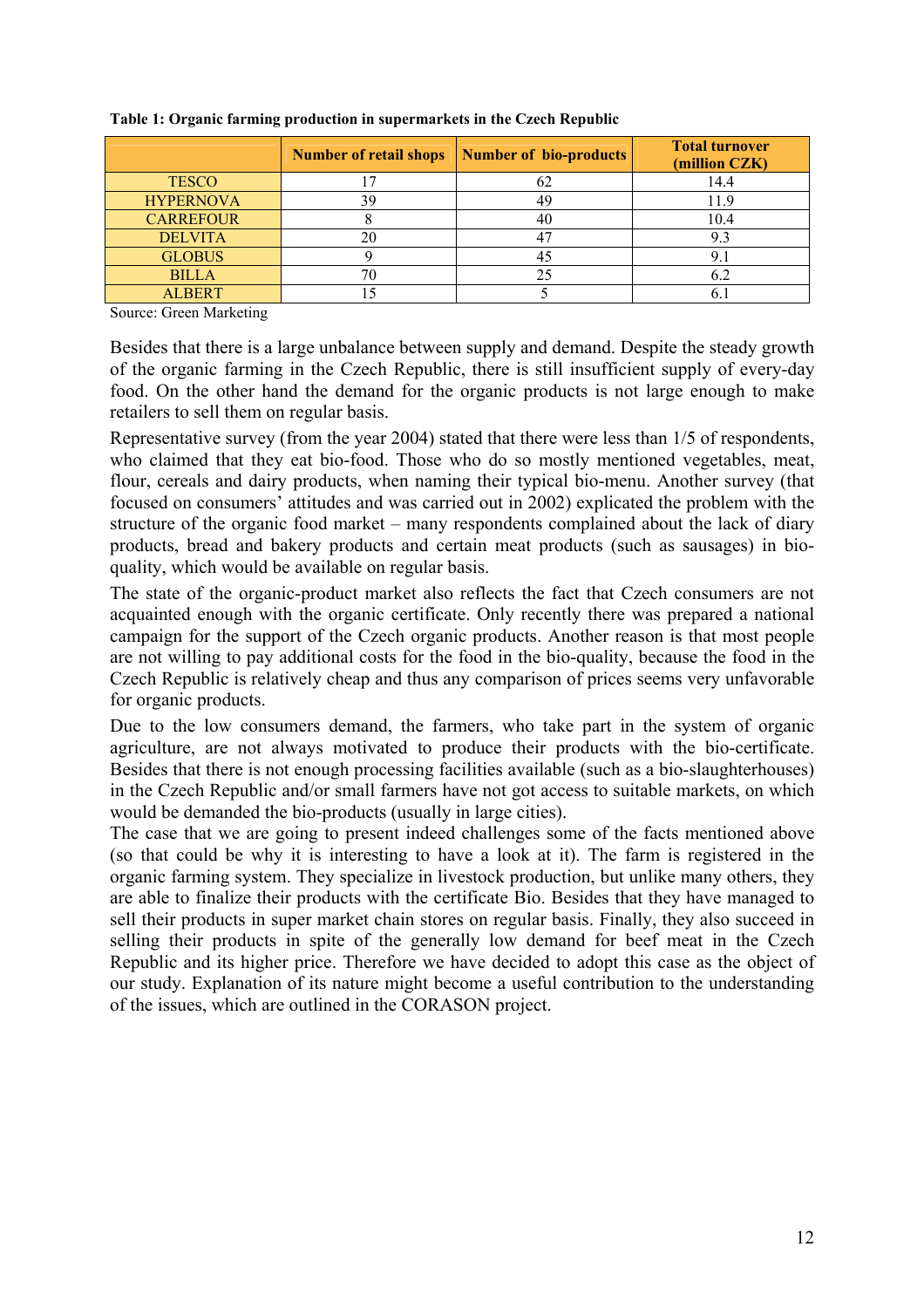# <span id="page-12-0"></span>**2. Case study**

### **Introductory Methodological Remarks**

The point of our view on the given issue is, of course, sociological one. In particular we have found quite useful to take the constructivist view (inspired by the Paris sociological school and led by the suggestions in the relevant input paper) and capture the studied phenomenon using the actor-network theory. This approach allows us to overcome traditional sociological way of explaining quality with reference to a perception and evaluation of a certain individual – as it would have done for instance the school of symbolic interactionism – accounting that the *quality* is a matter of the subject's definition based on the understanding of symbols that comprise social meanings (such as the organic-farming labels certifying an origin of the product).

We give up those kinds of explanations that tend to treat the *food quality* as a stable and immanent trait or essence of the object and that, at the same time, fall short in empirical depiction of its "core", however, we do not want to give up the study of the food quality itself and so we are taking a different stance.

From the point of our view, the food quality is the effect of a set of mediators that associate in heterogeneous networks and construct (literally work on) its existence. It is not difficult to imagine that there would hardly exist a beef in organic quality without IFOAM, BSE testing, Czech Act on Organic farming, organic inspectors keeping eye on farming practices, bullcalves that are not allowed to try GMO crops and green stickers with the sign Bio – just to name some of the actors. By their work there are formed substantial traits that make up new quality that is perceived by a subject and (under certain circumstance) evaluated as being of a distinct nature.

It may seem that with the use of the words "evaluation" and "subject" we fell in the same trap just like those that we had previously criticized. It is not quite true, because by the "certain" circumstances" we again refer to work of other actors in position of mediators that are mobilized for constructing the complementary side – the subject – whereas this process can be done in many different ways. Subject then becomes a matter of construction by many other elements, including the object itself: a young man is more aware of food quality after reading new scientific findings that relate consumption of organic food and men's fertility, a woman becomes mother, which shifts her judgment on what is good to eat, or a man is served a delicious steak in an organic restaurant and becomes an advocate of organic farming.

The examples mentioned above should also illustrate that the object of our study – bio-food is fabricated by mediators including human and non-human actors. All of them (when active) change state of affairs – *qualify* the product – and so we are convinced that in the empirical study on the *quality* of food, it is necessary to pay the attention right to them.

Once we consistently acknowledge this type of constructivism, there is no way to admit that the *food quality* exists per se and that it could be explained with reference to people's definitions, which are for instance reflected in their needs and shopping customs. Instead of that we are going to change the direction of explanation, which implies – as Latour (2005) suggests – not taking the social aggregates as the given that could explain the studied issue, but to consider the social aggregates as what should be explained by specific associations. We therefore work towards gaining the answers on questions concerning the *food quality* – what is so special about the locally produced organic food, how can the *food quality* persist in time and what is it made of at all? – and by this, we are going to illuminate the questions on the knowledge dynamics and the rSD.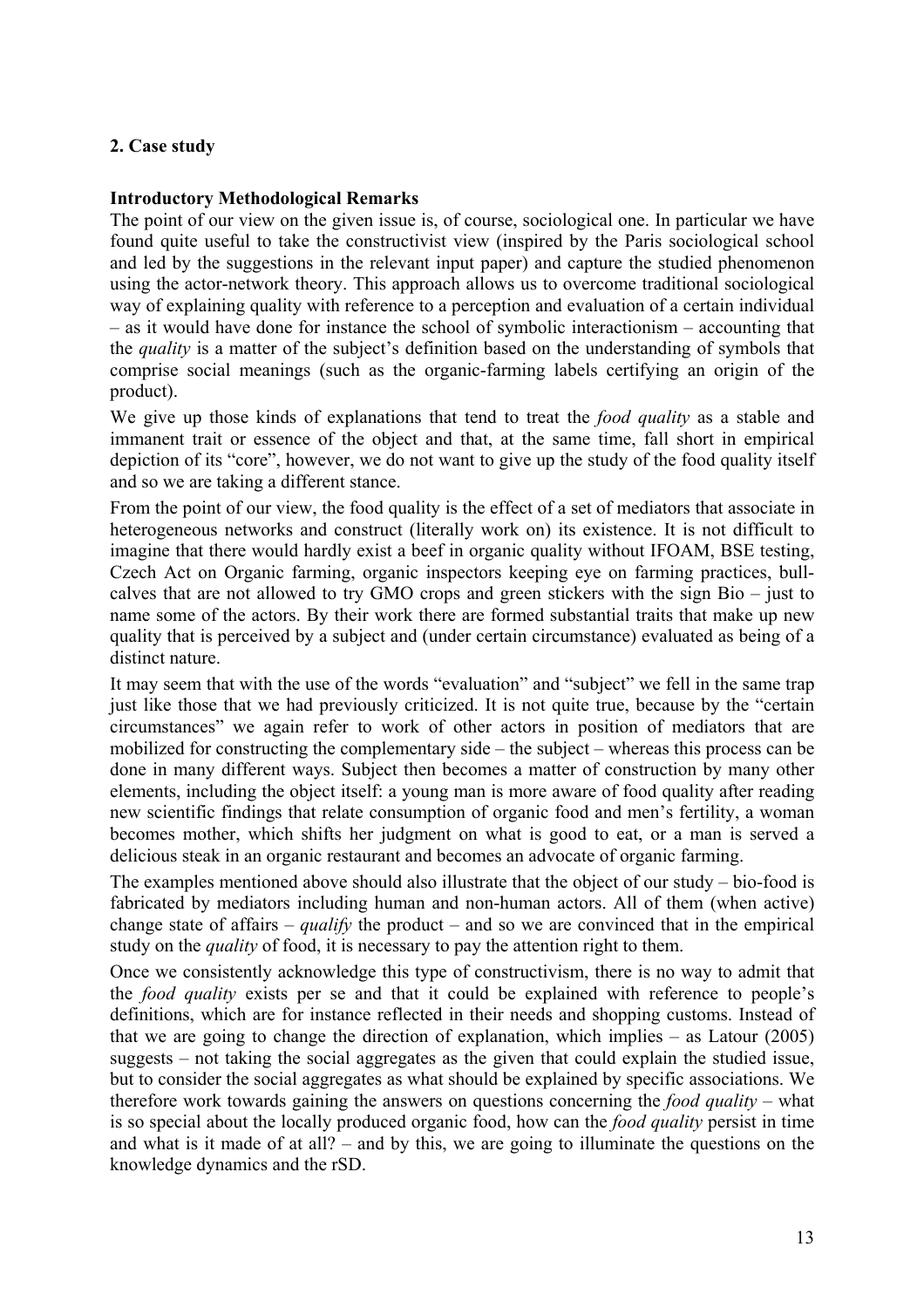### **Data collection**

The data for our case study have been gathered using basic data-collection techniques, such as documents study, observation and interview. In stake of our empirical work, we have visited key stages of the food-production system: farms, slaughterhouse and a retail store. We subsequently carried out a couple of semi-standardized interviews with crucial actors within the production system. Besides that we proceeded documents study, which included strategic documents, official statistics, newspaper and magazine articles, producer's website and supermarkets' flyers.



### **Production Systems and Actor-Networks**

If we take a look at some of the enquiries belonging to the field of sociology of food (e.g Beardsworth and Keil 2002; Germov and Williams 2004), one can see that there is paid much more attention to food risks and anxieties than to food quality, and that these accounts, at the same time, deal much more often with consumption than production aspects of food. In accord with this perspective, we began our study with a rather general look that can provide basic information on the object of our study. For this purpose, we have adopted a model, which can illustrate the paths of our selected product (Beardsworth and Keil 2002).

The travel of the bio-beef from a farm to a consumer is fairly straight. The meat is made of cattle that are located on Czech farms, so there is no place for any imported meat that could become Czech bio-beef. Besides that we have no information about exports of this product abroad. The cattle therefore go (and later on, we will see that it literary walks} from its home farm to slaughterhouse. Bio-meat is subsequently transported to retail outlets (mainly supermarkets in large towns and cities, but also organic grocery-stores) and selected restaurants. Either way the meat afterwards meets a consumer.

It is important to note that the outlets in the production-vertical (i.e. farms and the slaughterhouse) are owned by a single stock company. In this sense the production of the biobeef is based on rational business plan that renders this project viable. Later on, we will show how this fact influences associations of the particular actors and their consequent mobilization.

It has come about that the production-system model takes shape of a network. Nevertheless, if we want to depiction the studied phenomenon in the "actor-networky" way, we have to abandon this model and start following actors all the way through and look how they contribute to the construction of the quality bio-beef.

### **Case Study Analysis**

### **Bio-cows, Bio-bulls, Bio-calves and Bio-Meat**

The stock company *Spojené farmy a.s.* (Joint Farms Inc.) bonds together farms, which are located in northern and northwestern part of the Czech Republic. The farm, which we have visited as a part of our field work, is located in Decin district. This farm has got a key position, because next to it is the slaughterhouse. However, other farms and their land of the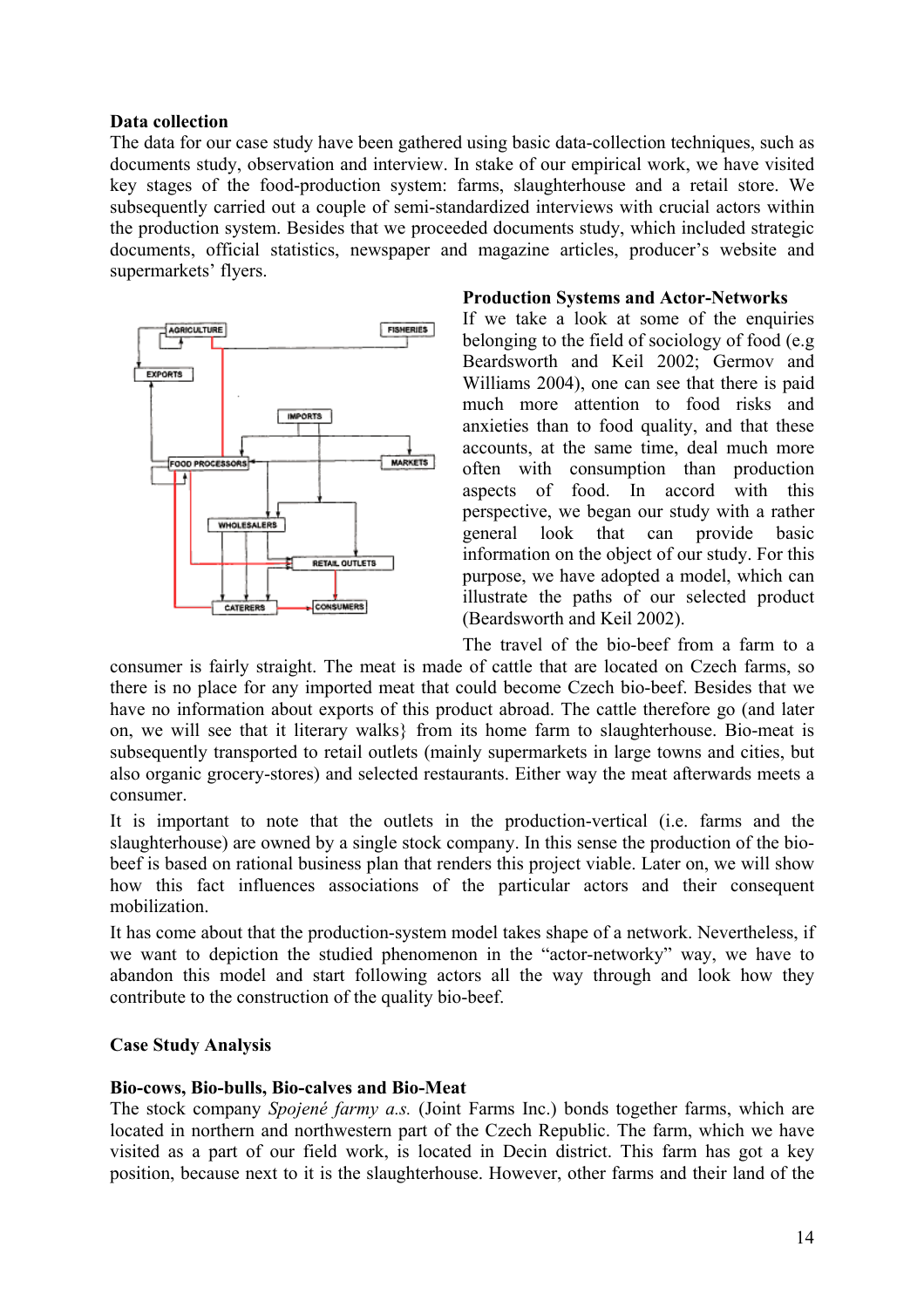company, are spreaded over this and the neighboring region, namely in Ceska Lipa, Decin, Liberec, Litomerice and Cheb districts.

Animal husbandry on the studied bio-farms is separated with regards to particular categories of cattle. Calves are usually born during the first months of a year and are kept with their mothers for suckling. They stay together on pasture until late fall. By that time the calves can reach weight about 300 kg and then continue their way to a feedlot. Some of the newborn cows are kept for renewing the herd.

It is important to note that bull-calves that are leaving the farm when advancing to the biofeedlot is not usually extra priced. And what more, those which are not sold to the bio-feedlot end their lives in conventional slaughterhouse without ever obtaining the title Bio. Thus as one can see, it is not solely the facts that the calves were given birth by a bio-cow on a biofarm, nursed with bio-milk and ruminating bio-grass, but other things that ascertain that the

bull-calves are turned into bio-bull-calves and subsequently into the bio-beef.

The bio-feedlot is basically another farm, which manages large areas of perennial grassland in organic-agriculture system. At this place the biobull-calves are fed until they gain their slaughter weight. The desired level is between 450-600 kg, with the average 550 kg.

The bio-feedlot neighbors the bio-slaughterhouse that exerts the slaughter, cooling and maturing, cutting and packing the meat. Its capacity is about 6 bio-animals per day. Due to its regime the product, which comes out, preserves the prefix bio. The biggest advantage stems from the fact that it is not necessary to transport the bio-bullcalves from the farm. This fact significantly reduces the stress of

animals. Note bene this measure does not result from any rule that would be of an official origin or enforced by a legislature.

The bio-beef quarters are kept in cool-storage room for 48 hours and then are let for mature for another 4 days. After that the bio-meat is cut apart, packed and transported to distribution centers and retail stores.

Every piece of the bio-beef is given a label that gives consumers information on its organic origin, recommended use (goulash, entrocete, beefsteak etc.), temperature for storing, web site address, category of meat (such as a gaskin), identification of the particular animal concerning its gender, age, date of slaughter, BSE test and the breed number. Then follows casual information on price, weight, expiration date and the producer's address. The last line unobtrusively acquaints customers that The Bio-Beef is Typical of A Traditional Way of Cattle Breeding. If a customer takes time to visit the stated web site and type in the number of the package, he/she gains additional information about the breeding farm and its location.

### **Tracing the Quality of the Bio-Meat**

arganizacal (2-62) Found BIO h. minutkové plátky<br>Majn při zaplot 045 vrho k nasladky Proteint that systems to<br>informace has weed biomovezidezes<br>has a set of the system of the state awist musa ballanik v at<br>(sa 45 mm, 8527187/05<br>vero 5, 17, 175 v chovu d

 $127219$ Predment: Bapara s.n.e.<br>Bighouëzi ja typické tradičním chouem<br>Bighouëzi ja typické tradičním chouem

4 71122006  $0.1090$ 

There are many ways how to conceptualize organic agriculture and its products. One can see that it includes ecological, economical, political, technological and, with regards to organic movement, even religious aspects. Due to its nature the phenomenon of the organic agriculture overlaps ontological spheres of nature and society. If we paraphrase the Latour's basic argument (1993) about the proliferation of hybrids, we can say that the object of our study is belongs to them, while the bio-bull-calves are too social and narrated to be truly natural, the chemistry of the bio-meat is too real to be reduced to symbolic aspects and belief of its quality, and the discourse of the health effects of bio-food is too real and too social to boil down to meaning effects.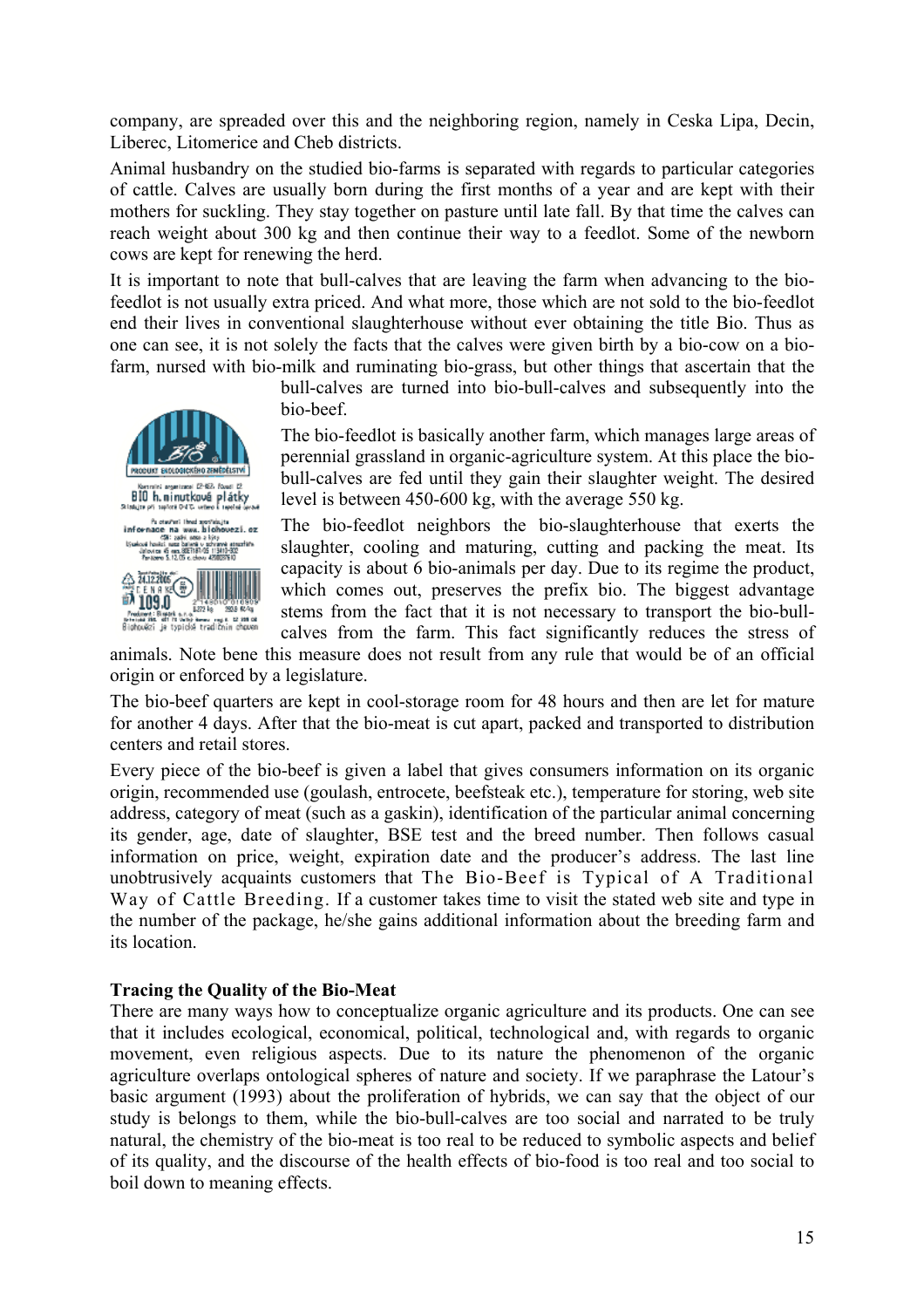In this part of the text we are going to take a closer look at the bio-beef and its quality by pointing out to particular mediators that forms the hybrid actor-network.

The organic agriculture is based on international farming practices that are approved by the IFOAM. The Czech farmers who pursue this way of farming are adviced and controlled by inspectors of the KEZ (Kontrola ekologickeho zemedelstvi – Inspection of Organic Farming). This organization checks farms and authorizes their participation on the organic-farming system, and certifies their products. The inspection visits each farm once a year and 5% of all farms, randomly selected, are inspected one more time unexpectedly. Either way it is too difficult to find out for sure whether a given farmer follows all the rules<sup>[6](#page-15-0)</sup>, including the most important ones - concerning the use of chemicals such as herbicides and artificial fertilizers. It is up to a farmer how strictly wants to follow the rule and thus it is the farmer (or a manager of the farm) and not the inspector, who influence the nature of the product on the first place. The KEZ plays much more important role for consumers, because it labels products and by this it authorizes their origin.

Czech certificates of the organic food Bio may connote that the product draws on some special natural origin. Interesting question is how is the bio-quality created in the first place?



1

The conversion period for farms that breed animals takes from 12 - 24 months. Purchased animals have to come from organic farms; under certain circumstances (which are not unlikely to occur) it is possible to start with conventional animals. Thus bio-animals could be either of the bio or conventional origin, and those that are bio must have been bred from those that once

were not bio – unless we want to accept the creationism-like idea that the bio was made of nothing. As one can see, the bio quality must been have constructed (and is kept) by careful selection of animals that aspire on the title bio – nothing more, nothing less. The same thing occurs again anytime when it is necessary to renew the herd or when the animals proceed from one category to another. In our previous description we have already mentioned the important fact that only the bio-bull-calves of suitable breed, with good constitution and for a reasonable price can be promoted to become bio-bulls.

The key place for the bio-beef production is the bio-slaughterhouse that concentrates many important mediators. Bio-bull-calves in the feedlot are kept right next to the bioslaughterhouse and suitable individuals are taken from pasture on slaughter. Extensive regime of the facility enables and at the same ensures that there is being slaughtered only one animal at the time. This measure helps to reduce stress of animals that significantly influences nature of the final product. The meat is cooled down and then let mature for another 7 days. Stable temperature and humidity in contamination-free area affords to guarantee 9-days expiration period. After the maturation the meat is cut apart by qualified employees and then packed. Their work is extremely important, because they influence the visible quality (outlook) of the product. Due to their work the meat is perfectly cut off and cleaned, which is extremely important for most customers. The quality with regards to this particular feature is excellent it is not even necessary to rinse the bio-meat before cooking. The final impression of the meat is supported by an extra deep green tray that prevents customers from seeing a blood on the bottom.

What has stroked us during the research was that the bio-slaughterhouse was not obliged to follow rules much different from those that have to obey conventional slaughterhouses. However, the result of their work is pretty much distinct. As we have seen, it is not only the

<span id="page-15-0"></span><sup>&</sup>lt;sup>6</sup> We have found two examples of organic farmers, who told us how easy it would be to cheat on some of the rules without ever finding out.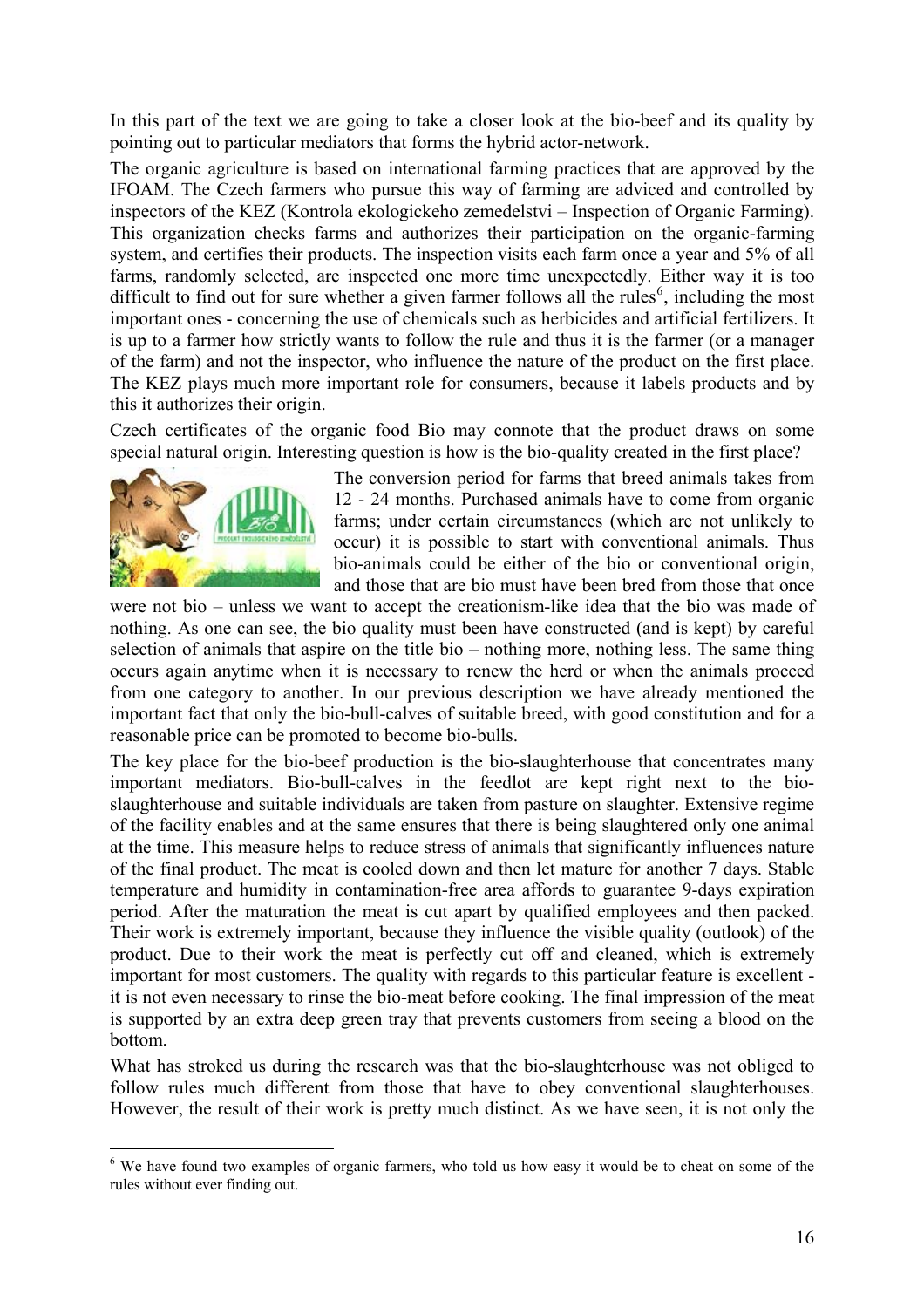used technology that changes the quality of the bio-meat (maturing), but also the butchers and other employees of the bio-slaughterhouse. It is very difficult (if ever possible) to distinguish particular actors, but their work (in net) significantly changes the qualities of the final product. As we have observed – the animals suffer from the low stress not only due to the fact that they do not have to travel from one place to another on a truck, but also due to the fact that the cowpunchers instead of using electric truncheons rather attract animals to a green leaf or a hay, and the butchers are supposed to do their work calmly and treat each piece of meat appropriately, which means not to throw it or it knock it about – as it usually happens.

The director of the bio-slaughterhouse in the interview often referred to a set of unwritten rules for employees that are required. Following those rules, result in, what she called "Bio working-conditions". We can only speculate on what made her to work in this way, but it seemed to us that enforcing the decorum helped to cope with the rough conditions that the job in a slaughterhouse certainly brings in. Especially when we consider the gender aspects of her



work.

Lets ask now, would that have been still bio-beef if it was processed differently – without the bio working conditions? We argue that no, because the bio-beef is just constructed by the above-mentioned mediators. Within the slaughterhouse the cowpunchers, truncheons, the director, decorum, butchers are mobilized together to fabricate the bio-beef. What would happen then, if the butchers had blunt knives, the director would quit her job, or the employees refused to treat the meat nicely as it was desired? Depending on the actor that has disappeared – the bio-beef would gain a new form – a different quality. In extreme cases the bio-beef and its quality could vanish entirely.

With respect to our point of view, we can ask how it is possible that the meat keeps its bioform. How come that the construction persists in time and does not breakdown after leaving the yard of the slaughterhouse? Again, it should be clear by now that we assume that there are some other actors who must take a relay and keep up the bio-beef and its quality until it gets on the consumer's plate. Therefore we need to take a look at them as well.

The bio-beef is available in selected supermarkets mostly in large towns and cities, and in a few organic-shops that are located in Prague. Yet, those shops sell the bio-beef only occasionally (3 days in a week). The bio-beef has been available in international supermarkets/hypermarkets since the year 2000. The first retail store that offered the bio-beef was Ahold in his stores Hypernova and Albert, later on was followed by Carrefour, Tesco, Interspar and Delvita. The retail stores work mainly as intermediaries in selling the bio-meat and their role is therefore quite straight-lined, which implies that they rarely contribute to the promotion of the bio-beef on their own.

A lot of information on the bio-beef and organic agriculture in general has been published in popular magazines and some newspaper. The publications peaked during the BSE affair. In that time consumers have become much more aware of risks of conventional agriculture, meat quality and food risks in general.

Another source of information, indeed very rich one, represents the official web site of the producer. Visiting persons can find there basic information about organic agriculture ("Why is the bio-beef better", "How are the bio-bulls living"; and "Myths about beef meat"). Then comes a section dedicated to health, where are presented arguments in favor of the bio-beef with regards to issues that distinct the bio-beef from other types of meat, namely cholesterol (in comparison with pork and chicken meat), infertility (with respect to pesticides in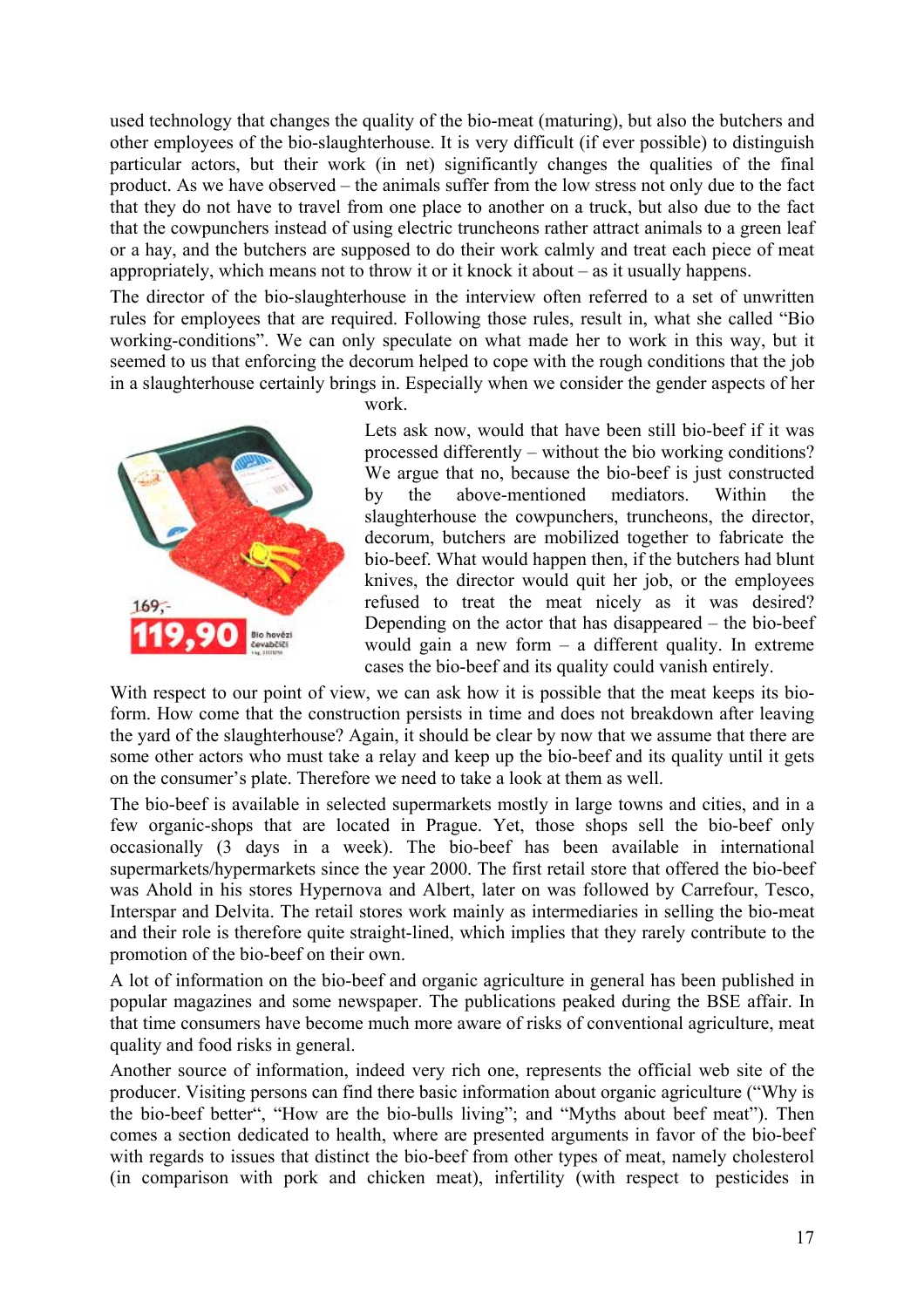conventional food), allergy (linked GMO crops), cancer (linked to unnatural feed of pigs and chickens), malformations and immune-system dysfunctions (as a consequence of cloning), salmonella (related to antibiotics in feed of conventional cattle), neurological problems (due to presence of poisonous pesticides in conventional food) and civilization illnesses (which can be reduced with eating bio-food). The presented arguments draw on several types of sources – newspaper, popular magazines, textbook of organic agriculture and a cookbook. Association of the health and food consumption makes people aware of potential risks, albeit it is not possible to scientifically prove the health impacts of consumption of organic/conventional food.

At this point this is not as important as the fact that the reports on the illnesses help to distinguish qualities of the bio-beef and people's opinion on it. Mobilizing those actors points out to important conclusions that fabricate the qualities of the meat (the bio-beef is hypoallergic, has got lower cholesterol, reduce risk of cancer etc.) and at the same time influence people and make them more aware of civilization illnesses (infertility, immunesystem dysfunction, neurological problems) - both types of constructions (object and subject) are happening simultaneously.

The marketing of the bio-beef is untypical of one more thing. The producer gives customers a lot of information on how to prepare the bio-beef. Its "Friendly Recipes" are intended to undermine a common belief that the "cooking from beef meat is too demanding – on time and on skills" and so they offer a dozen of recipes on how to prepare goulash, sirloin of beef, entrecote and so on. Why does the producer care so much about the cooking of its product?

Preparation of the meal represents a final step before consumption, and as other procedures, it may easily (or hardly - depending on the skills of a cook) fail. At this point one can identify many actors that are translating the quality of the food and one of them is a good recipe. The recipe itself cannot of course guarantee a right preparation of food, however, if it is followed, it makes the successful result more probable. It helps to avoid all kinds of mistakes, such as cooking bio-beef for too short and make it tough, put wrong combination of spice in beefgoulash or use wrong type of meat for a sirloin. Some of the present participants work as intermediaries (and so they unlikely fail in their role), but some of them keep their positions of mediators and outcomes of their work are not certain. The quality that have been constructed and translated up to this point heavily relies on the proper work of those mediators. The producer at this point basically helps customers to mobilize them in the proper way, so their work can result in excellent gustatory experience that makes customers to call the bio-beef a quality food.

Our previous description of the construction of food *quality* included a large set of actors. Their successful cooperation makes up the bio-quality. Different sets of actors on different stages of the food production system enabled the existence of the bio-product all the way from the farm to a customer's plate. At this point we should emphasize one more time that this path has not been straightforward-going but on each level there were needed other actors to take part in the work, in order to achieve the desired goal.

The analysis showed how the object (the meat) has been qualified by the work of the participating actors. Yet, we have not explained so far how the whole network holds together and how the quality is being elicited to customers. Our notion, based on the empirical reflection of the studied case, is that the whole network is successful in its work, because it *reveals* at proper time points and proper places its parts. In comparison with the conventional food production systems it reveals more – everything that is worthy telling the customer and what matters. The bio-beef producer provides a lot of information about how the bio-calves born, how they live, what they eat, but tells nothing about how they are actually killed. The conventional food production system hide much more the work of mediators, because there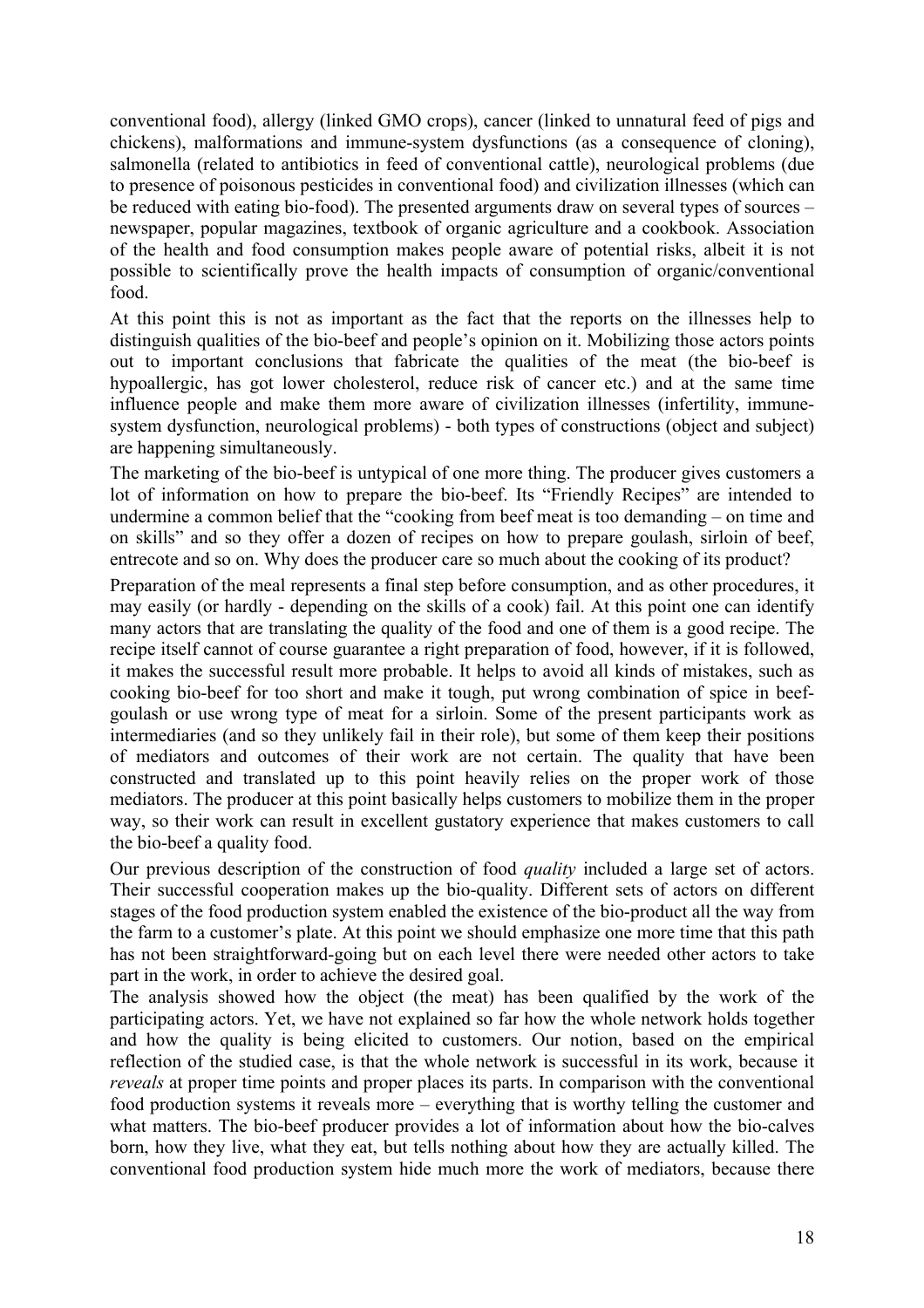are less actors, whose work constructs the *quality* of the food (therefore it is efficient not to tell for instance how the conventional slaughter house with its daily capacity 40 pieces actually look like).

### **Alternative Food Production System and the rSD Concept**

The CORASON project treats the concept of the rural sustainable development as a pliable platform that is differently interpreted by participating actors.

The organic farming in the Czech Republic is formally acknowledged as a way of sustainable development. This fact is noticeable in the crucial strategic document concerning the organic farming in the Czech Republic. The Action Plan defines the organic agriculture as a farming system that "conforms to the principles of permanently sustainable development". This interpretation is clearly stemmed from the Council Regulation (EEC) 2092/91, which recognized the organic farming as "one of the ways towards sustainable growth". Despite the fact that the formalized organic agriculture shares common rules, the actual content of the organic farming (including the motivations, practices, value-orientation, environmental attitudes, political engagement of its participants etc.) vary significantly in each country. We can therefore argue that the participating organic farmers (and managers) necessarily come up with different interpretations of the rSD concept.

We had a chance to interview the chief executive of the company, as well as the farmers, who were employed as managers on the farms. What struck us the most was the minimal adherence of the management to what we could call the "organic values". They followed all the required rules of the organic way of farming, but at the same time constantly undermined the notion of personal engagement (or belief) in the set of values once derived from the organic movement.

They did not produce the organic products, just because they would disagree with methods and consequences of the conventional agriculture, but because the extensive way farming has become (paradoxically) the most efficient way of farming in that particular area. For them the organic agriculture represented an effect of the state's effort to rationalize the primary sector production by its extensification and allocation in less suitable areas, which can benefit from it. The organic farming is then seen as a solution for the inhibition of the primary sector by valorization of the final products. One can argue that this point of view is legitimate, and we can only agree, but on the other hand, this assessment of their own work, challenges many assumptions, on which the strategic document counts.

The rSD concept, which they have presented with their work, was related to rurality, but heavily laden with economic stance. According to this approach, the organic way of farming is adopted because it accords with the economic rationality, which is only secondary related to natural conditions. It is clear that this approach makes the organic farming to be just one of the possible ways of agriculture. One can therefore assume that the farmers with this attitude would be under different circumstances (in another location) willing to drop the organic methods and start farming in the conventional way.

From this point of view, the presented approach to the rSD threatens the role of the organic farming, which expects the government to be fulfilled by farmers. We are reluctant to use the hypothesis of conventionalization (Guthman 2004), because the Czech organic farming have been developing differently, in a different historical context, and thus the criteria that are used within the concept of conventionalization do not fit the situation in the Czech Republic.

Another question that is necessary to answer concerns the relation of this specific approach to rSD and the food production system with the peculiar food quality. In order to answer this question will go back and have a look again at particular actors and the knowledge they use.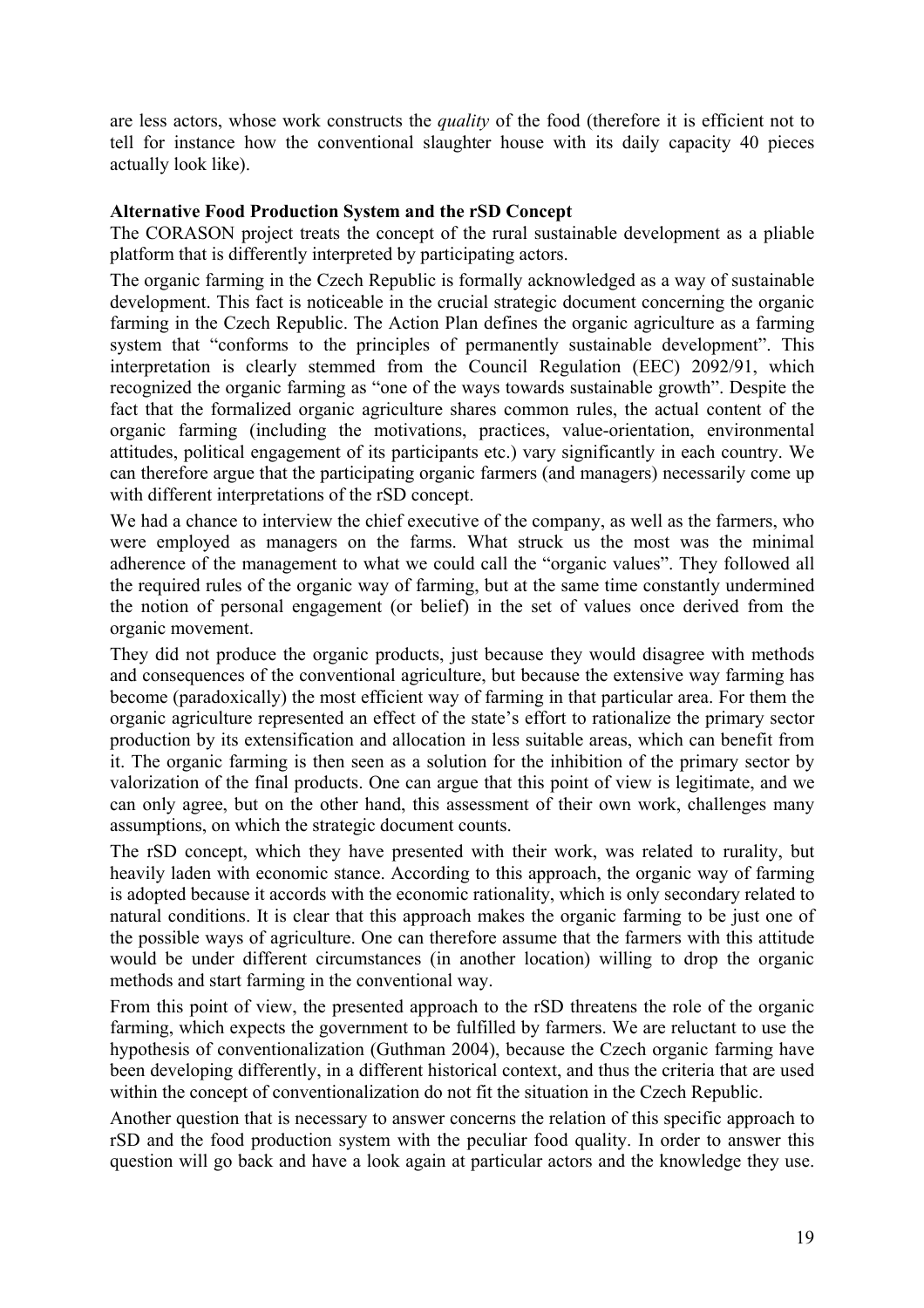Their practices, reflecting the used knowledge and its dynamics can show how stable is the *quality* of the food.

# **Knowledge Forms and Practices in Local Food Production**

The participating human actors mobilize specific sets of actors. We can assume that these actions express their personal definitions of quality. Their observation renders possible to distinguish the knowledge forms, which are used for defining what the *quality* is.

Our empirical work allows us to come up with three basic knowledge forms, which are reflected in the notion of food quality. They are compatible with the categories of the scientific, managerial and lay knowledge, but the distinction is not based solely on the content of the knowledge forms, but more on the relation between them. Those relations also capture the dynamics of the knowledge forms.

The food in bio quality would not have existed without scientists and their studies about the food quality. Their work is naturally aimed on the objective aspects of the phenomenon that can be for instance depiction with chemical analysis. This practice however causes problems when it is applied to organic food. Due to the amount of chemical residua in the organically produced food, which are reduced, this food is seen as the quality food. On the other hand, the other chemical analysis can prove that the organic food lacks some important nutritional elements and from this point of view, it is not a quality food.

Most people find themselves in the role of customers, who have more or less lay knowledge. Our modern society is typical of the fact that laymen heavily rely on the expert advice and it is not different with food. On the other hand, as we know from the sociology of food, food brings with itself cultural meanings and people, when acting socially, take them in account. Besides that the flow of information between laymen and scientists has started to be undermined by their surplus, especially in the field of health, dieting and food. The scientific knowledge has lost a part of its credit, because of the excessive amount of information and often-contradictory contents. This situation can be illustrated with the well-known dilemma, whether the organic food is *healthier* than the consumption of conventional food. It is clear that the laymen (customers) have to choose from this information in order to be able to act.

It is the third group of actor, who – with the use of the managerial knowledge – help to find the connections between the other two groups of actors. Their advantage is that they draw on scientific knowledge, which is ready for them to use, but their argumentation often include normative components.

We have got a chance to interview representatives of the expert and managerial group (the group of laymen, i.e. customers, was derived from the observed relations). The role of experts in the production system was priceless. They used their knowledge in order to mobilize necessary set of actors that fabricated the quality of the bio-beef. But their definition of quality was not transferable to laymen (customers) or has not been in accord with the managerial knowledge that shaped the whole network. Either way their definition of quality could not reach the group of laymen (customers).

The managerial knowledge, used by managers and used for managing the entire network, has in our opinion dominated. Their mobilization of particular actors was based on selected elements of the expert knowledge, but used in understandable way for the group of laymen. Their definition of quality draws on several sources. It calls up the need for a "typical way of breeding cattle" on one side and on the other they can argue with the up-to date excerpts from thirdhand scientific reports.

The use of the managerial knowledge in practice in fact vividly shows the construction of the object (bio-beef with its quality) and the subject (customers influenced by the presented information about the bio-beef's quality and its impact on environment and people's health).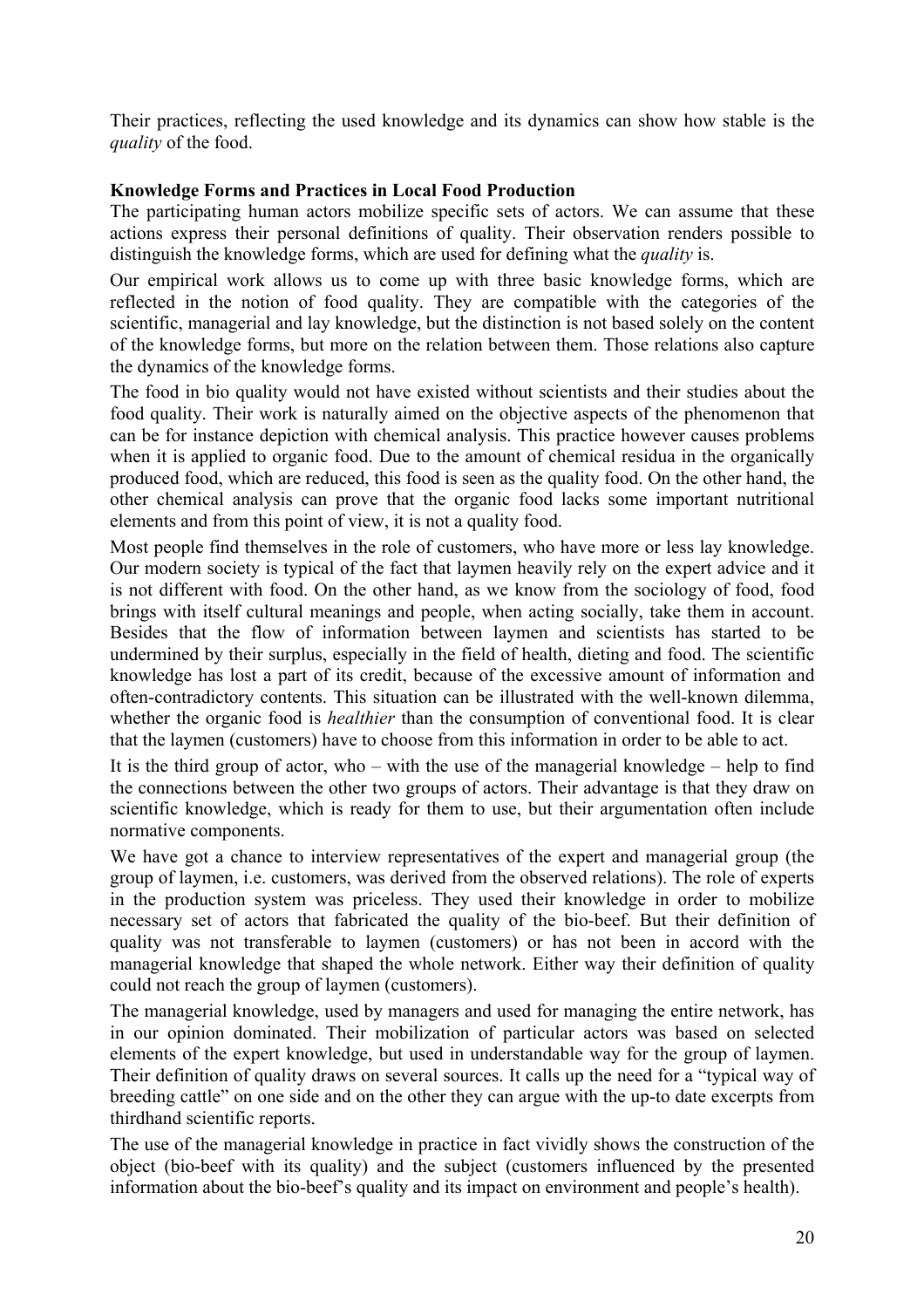# **Conclusions**

Our study case takes place in the northwestern part of the Czech Republic. The selected LIA (District Decin) is due to its natural and landscape condition favorable for extensive way of farming, especially in case of the livestock production. There are 38 subjects that farm organically.

Food production and consumption patterns in the Czech Republic have been significantly influenced by political and economic changes that had emerged after the year 1989. During the 90's there emerged a organic-food market. In spite of the increasing number of farms participating in the organic farming sector (in 2004 it was more than 800), the supply of every-day food is still quite low. On the other hand, the amount of the demanded products is still too subtle, to motivate more farmers to take produce in the organic quality.

The empirical study aims on alternative food-production system in the Czech Republic. Our goal was to describe this unusual food-production system and – by this – provide information concerning the constitutive elements of the CORASON project – knowledge dynamics and the concept of rural sustainable development (rSD) in the Czech Republic.

The bio-beef is a local product that comprises a specific meaning of quality, it is embedded in the socio-economic and cultural context of the Czech Republic and is produced within the alternative food production system. To call it a *local* product makes sense in the semantic opposition with some of the imported beef-meat products (for instance from Ireland), which compete them.

Our empirical reflection of the studied project allowed us to decompose the set of participating actors. By this we have been able to identify how is the *quality* fabricated through out the food production system. The *quality* is held by the work of mediators. Depending on the actor that would disappeared – the bio-beef would gain a new form  $- a$ different quality.

The organic farming in the Czech Republic is formally acknowledged as a way of sustainable development. The strategic documents in fact assume a sound personal engagement of participating organic farmers. However, this assumption is easily challenged by everyday practice. The producer of the bio-beef comes up with a peculiar approach to rural sustainable development, which is based on economic-rationality approach. They produce the organic products due to the fact that the extensive way farming is the most efficient way of farming in that particular area. There have opted for organic methods, because it was rational. The observed rSD concept was focused on agriculture (organic farming as a way to support less favorable areas and solve the problem of agricultural surpluses), but was tightly linked with economic approach.

We argue that this approach to the rSD threatens the role of the organic farming, which expects the government to be fulfilled by farmers. On the other hand, we doubt that that this approach threatens the *bio-food quality*. It may challenge in customers' eyes some symbolic values related to romantic notion of the organic farming, but the *bio quality* can be still kept, in that sense how we have grasped this subject in our study.

Concerning the study of the different forms of knowledge, we have assumed that actions of participating actors express their personal definitions of quality. Their observation renders possible to distinguish present knowledge forms, which are used for defining what the *quality*  is. We started with the three basic categories of knowledge forms (scientific, managerial and lay knowledge), put emphasize rather on their mutual relation than on their content.

We have concluded that there is a gap between the scientific and lay part of the society. Scientific information, due to their amount and often-contradictory contents, more confuse than help to orient in the issues related to food and dieting. It is the third group of actor, who – with the use of the managerial knowledge – help to find the connections between the other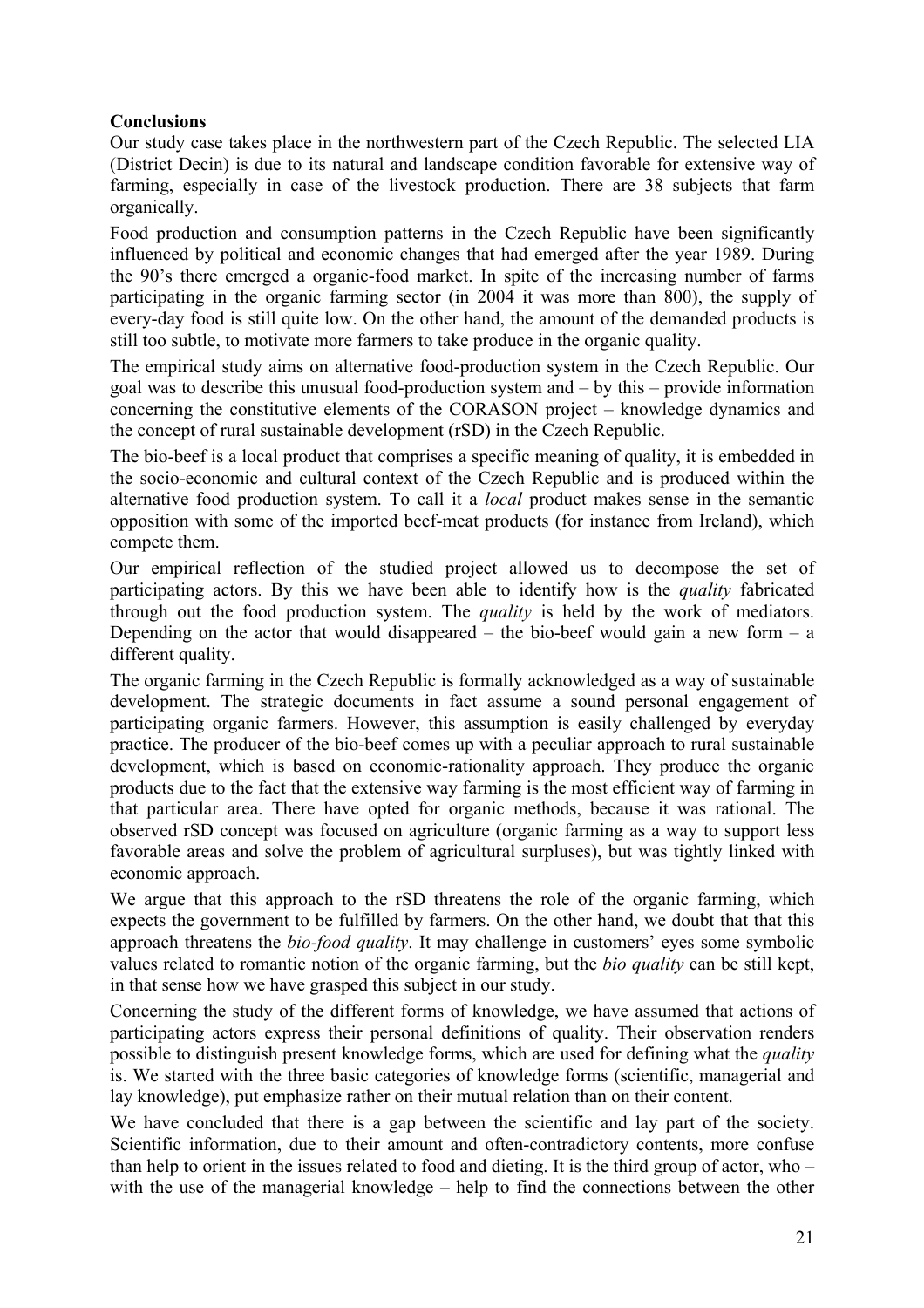two groups of actors. This relation between the particular knowledge types was obvious in the study of the bio-beef food production system. The managerial knowledge, used by managers and used for managing the entire network, has dominated. Their position enabled them to use selected parts the expert knowledge and translate them to the group of laymen. This practice clearly reflected the methods of simultaneous construction of the object (bio-beef's qualities) and the subject (shaping customers' opinions on the quality).

# **References**

- Act. 242/2000 Coll. On ecologic farming.
- Action Plan of the Czech Republicfor the Development of Organic Farmingby 2010
- Beardsworth, T. and Keil, A. (2002). Sociology on the Menu: Invitation to the Study of Food and Society. Routledge,an imprint of Taylor & Francis Books Ltd.
- BioHovezi.cz (online). Available from: [http://www.biohovezi.cz](http://www.biohovezi.cz/)
- Council Regulation (EEC) No 2092/91.
- Czech statistical Office. Usti Region. (online). [Available from: <http://www.czso.cz/xu/redakce.nsf/i/home>
- Germov J., and Williams, L. (2004) Sociology of Food and Nutrition: The Social Appetite. Oxford University Press.
- Guthman, Julie. (2004). Agrarian Dreams. The Paradox of Organic Farming in California. Berkeley: University of California Press.
- Latour, B. (1993). We Have Never Been Modern. Harvester Wheatsheaf.
- Latour, B. (2005). Reassembling the Social. An Introduction to Actor-Network-Theory. Oxford: Oxford University Press.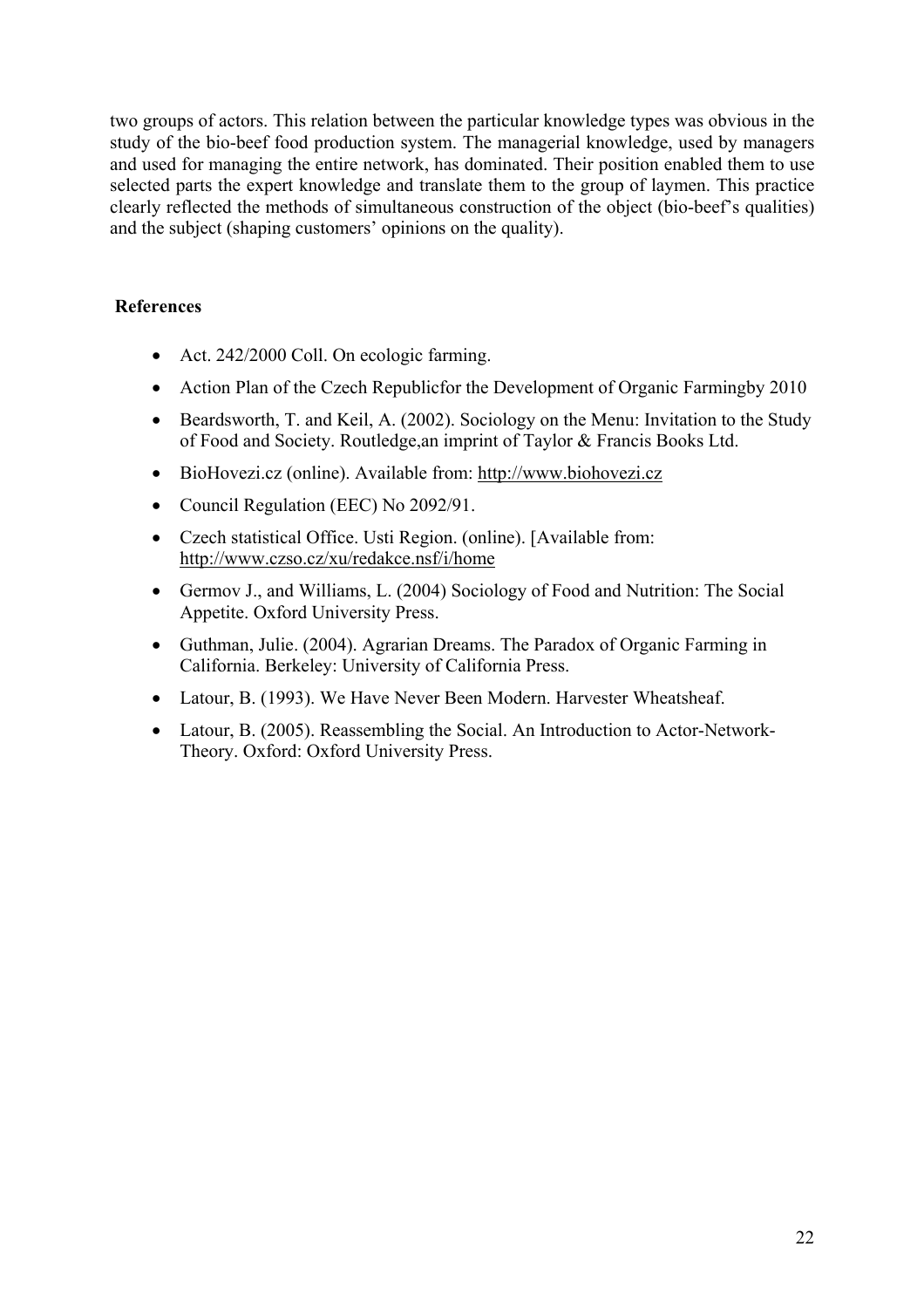# **Appendix**

| Year | <b>Number of Subject</b> | <b>Farmed Land Total</b> | Percentage of the<br><b>Land Fund Total</b> |
|------|--------------------------|--------------------------|---------------------------------------------|
| 1990 | 3                        | 480                      |                                             |
| 1991 | 132                      | 17 507                   | 0,41                                        |
| 1992 | 135                      | 15 371                   | 0,36                                        |
| 1993 | 141                      | 15 667                   | 0,37                                        |
| 1994 | 187                      | 15818                    | 0,37                                        |
| 1995 | 181                      | 14 982                   | 0,35                                        |
| 1996 | 182                      | 17 022                   | 0,40                                        |
| 1997 | 211                      | 20 239                   | 0,47                                        |
| 1998 | 348                      | 71 621                   | 1,67                                        |
| 1999 | 473                      | 110756                   | 2,58                                        |
| 2000 | 563                      | 165 699                  | 3,86                                        |
| 2001 | 654                      | 217869                   | 5,09                                        |
| 2002 | 721                      | 235 136                  | 5,50                                        |
| 2003 | 810                      | 254 995                  | 5,97                                        |
| 2004 | 836                      | 263 299                  | 6,16                                        |
| 2005 | 829                      | 254 982                  | 5,98                                        |

### **Table 1: Development of the Czech organic sector in year 1990-2005**

Source: Ministry of Agriculture of the Czech Republic

# **Table 2: Structure of the land-use in organic farming since 2001 (%)**

| Land                          | <b>Relative share</b><br>in 2001 | <b>Relative share</b><br>in $2002$ | <b>Relative share</b><br>in $2003$ | <b>Relative share</b><br>in 2004 | <b>Relative share</b><br>in $2005$ |
|-------------------------------|----------------------------------|------------------------------------|------------------------------------|----------------------------------|------------------------------------|
| <b>Arable Land</b>            | 8,78                             | 8,31                               | 7,70                               | 7,50                             | 8,1                                |
| Perennial<br><b>Grassland</b> | 89,69                            | 90,13                              | 90,86                              | 89,40                            | 82,4                               |
| Orchards,<br><b>Wineyards</b> | 0,45                             | 0,38                               | 0,36                               | 0,40                             | 0,3                                |
| <b>Other</b>                  | 1,08                             | 1,18                               | 1,08                               | 2,70                             | 9,2                                |
| <b>TOTAL</b>                  | 100                              | 100                                | 100                                | 100                              | 100                                |

Source: Ministry of Agriculture of the Czech Republic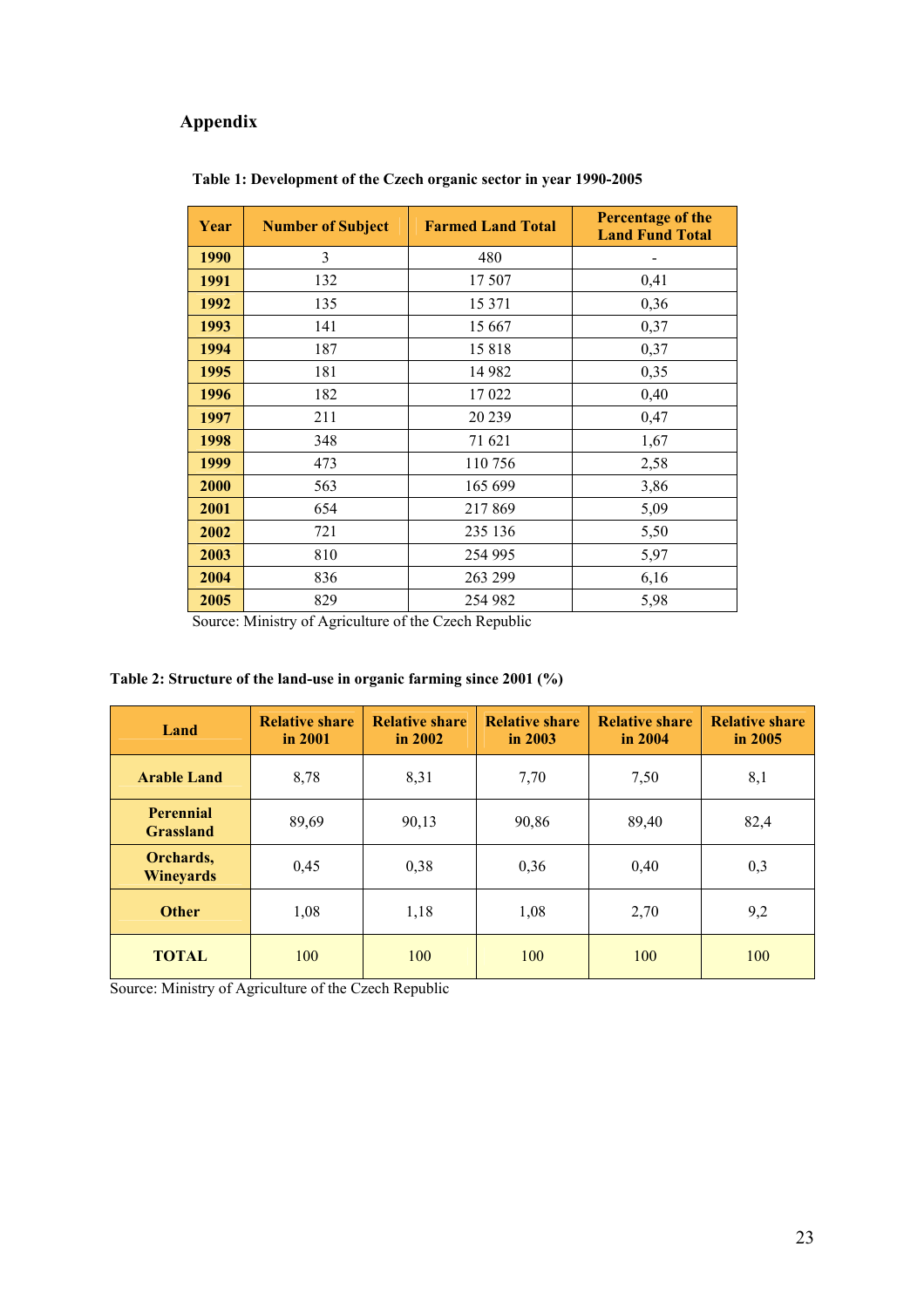# <span id="page-23-0"></span>**Local Food production and Knowledge Dynamics in Rural Sustainable Development**

# **Imre Kovách**[7](#page-23-1)  **– Boldizsár Megyesi**[8](#page-23-2)

In present paper case studies from the LIA situated in the Great Plain shall be presented. Two characteristic regions have to be mentioned: Hortobágy and Mezőtúr. The latter one is famous for its agriculture and pottery, tourism has a minor role in its economy. Hortobágy is one of the most well known regions of Hungary: nature preservation is very important here, both agriculture and tourism are based on it. Food industry plays an important role in both case study areas. We lay emphasis on expounding the characteristics of the Hungarian food industry and agriculture. Our aim is to present the processes that led to the differences between the studied regions and argue that due to the difficult financial situation of the inhabitants and the presence of multinational companies the short food supply chains are weak in the LIA.

We focus on the Mezőtúr part of the LIA, because it is a typical region of the Great Plain, as well as Hungary, while the scarcely inhabited Hortobágy has a special role, not only as a nature preservation and tourist area in the Hungarian countryside, but as a unique part of national identity.

# **Climate, morphology, soil**

The Great Plain and Jász-Nagykun-Szolnok County belong to the continental climate, as does the entire country. The average temperature is between 9,5-11,5 Celsius, winters are very cold and dry (minimum is around minus 30 Celsius), whilst summers are hot. Spring and early summer can be rainy, the average amount of precipitation is 450-620 mm and the number of rainy days is between 75-140 days yearly. The number of sunny hours is 1950-2100 hours per year, this is above the Hungarian average, whilst the precipitation is below the national average. (Territorial Statistics 2004, HCSO)

The research area is absolutely plain; its natural streams of water are the River Tisza and its minor tributaries. The morphology of the RRA is diverse, the soil types are especially varied:

| Soil type                              | <b>Amount hectares</b> |
|----------------------------------------|------------------------|
| Lowland chernozem soil of lime coat    | 42339                  |
| Chernozem meadow soil                  | 129067                 |
| Solonetz meadow soil                   | 42125                  |
| Solonetz turning into steppe formation | 73040                  |
| Meadow soil                            | 102501                 |
| Alluvid meadow soil                    | 53675                  |
| Other                                  | 114386                 |
| In total:                              | 557133                 |

(Source: Environmantal Statistical Data 2001, KSH)

<span id="page-23-1"></span><sup>&</sup>lt;sup>7</sup> Institute for Political Science of the Hungarian Academy of Sciences. E-mail: ikovach@mtapti.hu

<span id="page-23-2"></span><sup>&</sup>lt;sup>8</sup> Institute for Political Science of the Hungarian Academy of Sciences. E-mail: bmegyesi $@$ mtapti.hu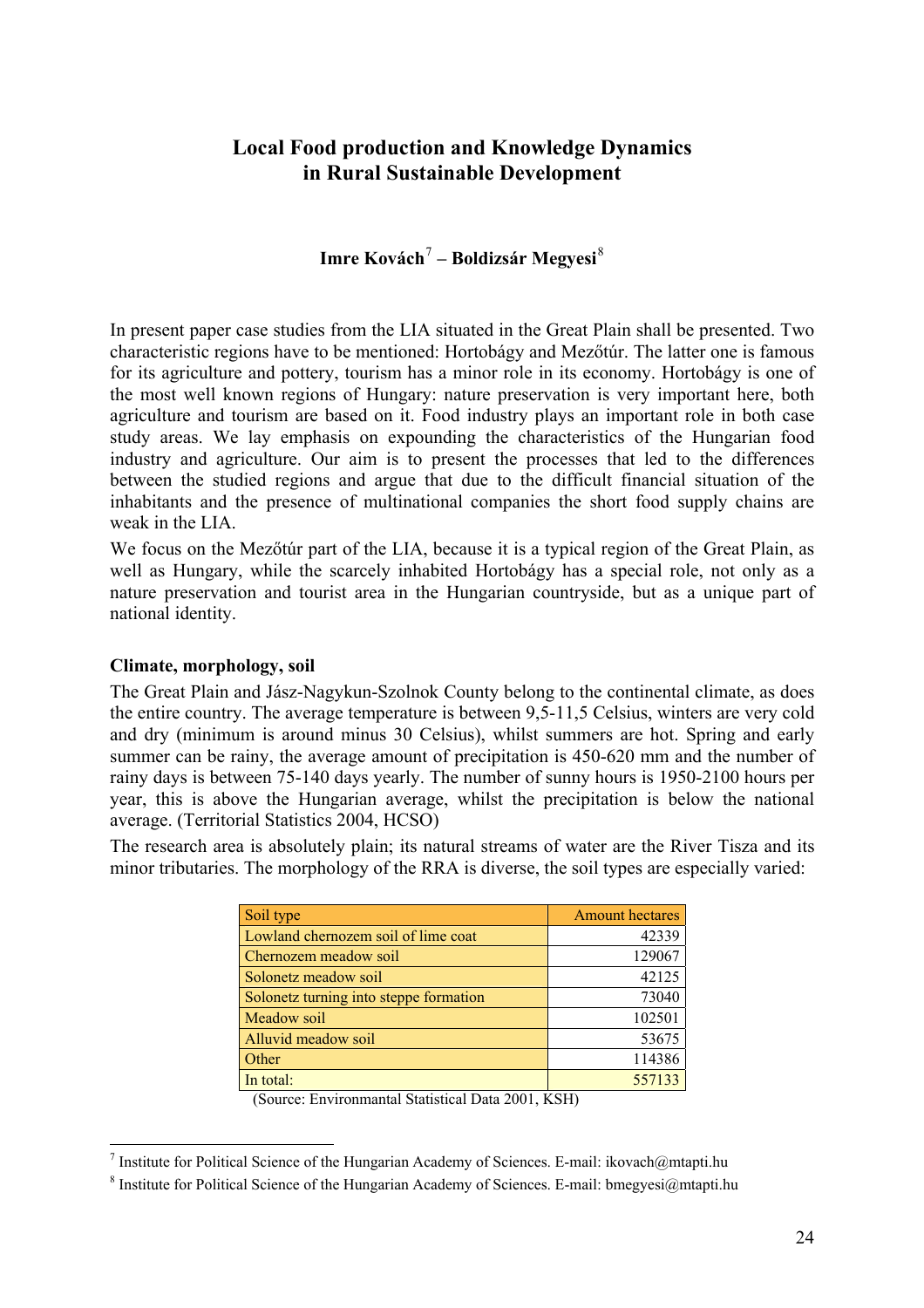<span id="page-24-0"></span>The soil in the Mezőtúr LIA is very good for agricultural production, the region is abundant in arable lands where wheat, sunflower, clover and sugar beet is produced. The soil of the Hortobágy research area is of worse quality, the meadows and grasslands are used for breeding live stock as described in the WP5 report. Beautiful natural preserves and a famous National Park is also situated in this area.

### **Socio-institutional and economical context**

As Marsden, Banks and Brostow (Marsden et al 2000) note food supply chains are an important dimension in the new ways of rural development and becomes a significant building block for new theory of rural development. This chapter explores some of the key aspects of the food chains in post-socialist Hungary and especially in the CORASON study area. For the better understanding of the food chain issue in a Hungarian (post-socialist) context, we shall focus on the specificity of the food market and agricultural production deriving from the socialist past, as well as the impact of land re-privatization, land use, consumers' demand, multi-nationalization and globalization of food-processing industry and retail-sale. Given the major differences between the food chains of newly joined and "old" EU states, structural change continues on the new members' food market. Some new issues need to be addressed by WP6, such as local food production and knowledge dynamics. Firstly, what is the relevance of agricultural production for household subsistence (this phenomenon is much more common than in the old member states) in food chains? Second, how do new production and supply entities and structures support or even limit the emergence of short supply food chains and local agri-food production systems? Clearly, the development of agrifood local production systems is predominantly limited by food production for selfprovisioning and the impact of the multinationalisation of retail sale and the re-privatization of land.

# **Food production for self-provisioning**

In the socialist era an estimated 40 percent of food production from family farming did not appear on the market and was instead consumed by the household members of producers. Although the food supply chain has undergone radical transformation since 1990 and nowadays supermarkets provide a wide range of food supply, just like anywhere else inside the European Union, self-provisioning is still one of the most important reasons for small scale agricultural production. Due to increasing rural poverty and unemployment and the traditional knowledge of multi-sectoral, pluri-active income gaining, rural way of life gives old-new importance to self-provisioning. Predominantly vegetable, poultry, pork, fruit and wine are produced for self-supply. Food production is of primary importance, although in general households also get food from shops or markets, there is no direct link or food chain between consumers and the production of these mini-farms. Production methods apply new technologies from time to time, but in majority involve traditional knowledge.

There are two types of self-supplying farms: traditional and leisure farming. In the case of traditional farming the garden and the courtyard around the family home are the places where production goes on and the goal is to produce as much food as possible for self-provisioning. Food preservation has been increasing in the Hungarian households' time-budget since 2000. Leisure farming started decades ago when several thousand plots were parcelled out around the cities, as well as in frequented tourist areas. The number of second homeowners increased. The leisure farms, gardens, holiday plots, hobby gardens, vineyards have also become a basis for self-provisioning food production. The extent of local agri-food production is still enormous. In 2000 the Central Statistical Office registered around 1,6 million households (46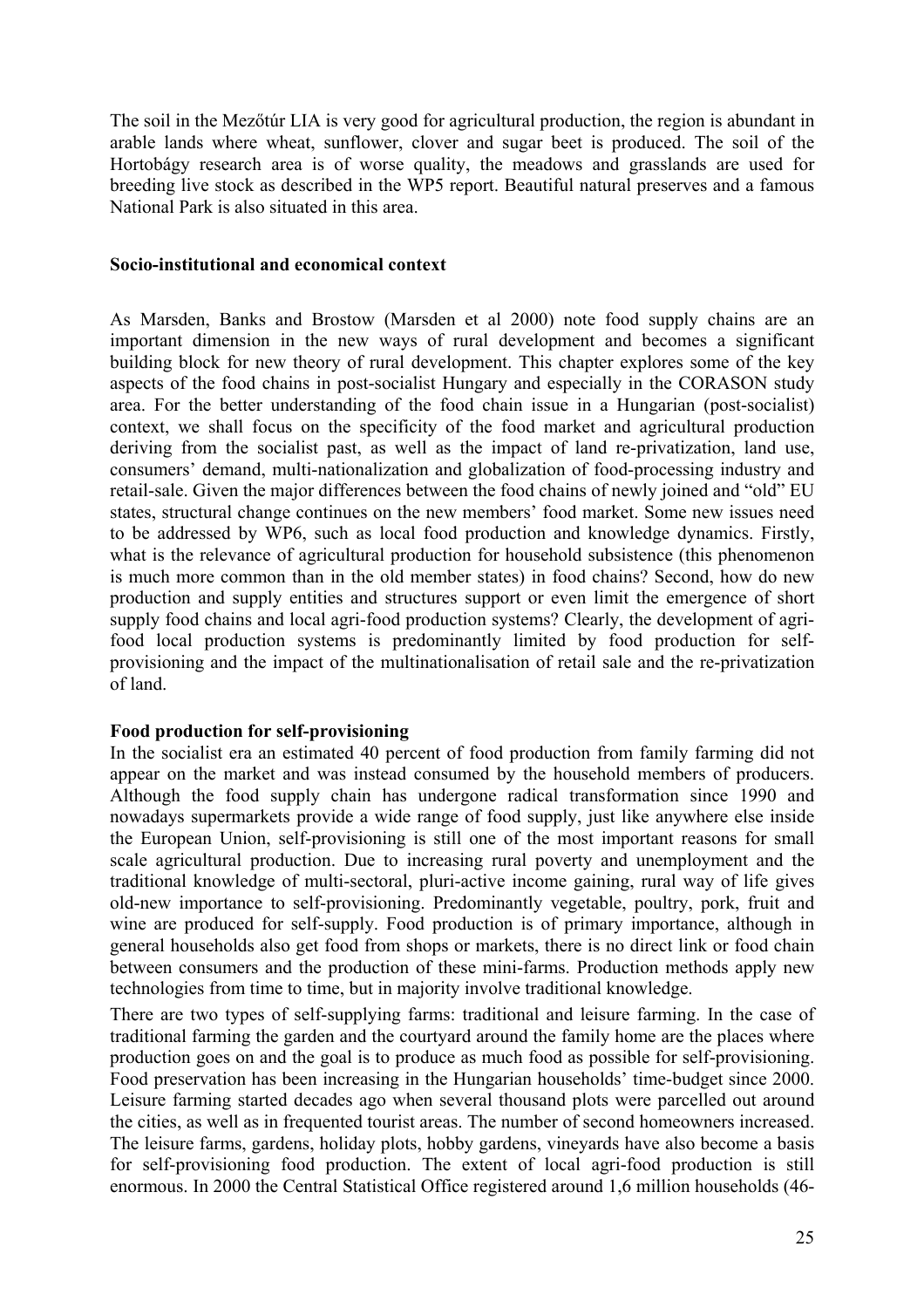47 percent of all households in Hungary) that produced some kind of food. 700.000 households smaller than the statistical "farm size" produced food for self-provisioning. Ony one-third of the 900.000 households over the statistical "farm size" produced food for the market, while around 70% also produced food for self-provisioning. 40% of Hungarian households produce food for self-provisioning and the two-third of commercialized farms also produce food for household consumption. The fundamental role of 40% of the commodity farms (the so-called "peasant farms") is production for market, but as traditional peasant farms they also consume part of their own products. Production in this case is not specialized, one or two product tend to be produced in large quantites. The duality of commodity and selfprovisional farming enables the farms to survive the unfavourable political and economic changes. As a consequence of current "peasant type farming", self-provisioning only has a role in around 60-70000 farms' production. The wide-range of self-provisioning food production strongly limits the development of local agri-food production system and food supply chains.

### **Land- privatization and multi-nationalization, globalization of food preparing industry and retail sale**

Land re-privatization has resulted in quite dispersed and fragmented land ownership structure that also hinders the evolution of an integrated local agri-food production system. Midcategroy farms, ranging from 50 to 300 hectares are too weak to become main actors of the local agri-food production and the short food chain. Smaller farms are unable to supply local food markets continuously, primarily they produce for household consumption, while the "mega farms" over 300 hectares are much more oriented towards international, rather than local markets whose capacity is too limited for wholesale production.

After 1990 private production became dominant in agriculture. There are about 1.2-1.6 million private family farms, the majority of which are small part-time farms and mostly producing for household subsistence. The average area of land held by private family farms is below 1 hectare. The structure of land ownership has been characterized by holdings smaller than 5 hectares; 44.2% of the holdings are below this size. About half of the land cultivated by individual farms belongs to units of less than 10 hectares. 62.5% of arable land is cultivated by tenants. In the case of farms of over 50 hectares, only 23-26% are owned by farmers. Hungarian agriculture consists of a mixture of farm types, including full- and part-time family farms, co-operatives and limited liability companies. This complexity may prove to be permanent.

About two million families were entitled to restitution, which meant that the amount of land available for restitution was insufficient to enable the development of new, viable agricultural enterprises. 1.5 million households had become landowners by 1996. The major part of rural society has become landowner, even many urban households have bought land. However, more than 90% of the arable land has been privatised. The national average plot size for lands acquired by restitution is 4.4 hectares per household.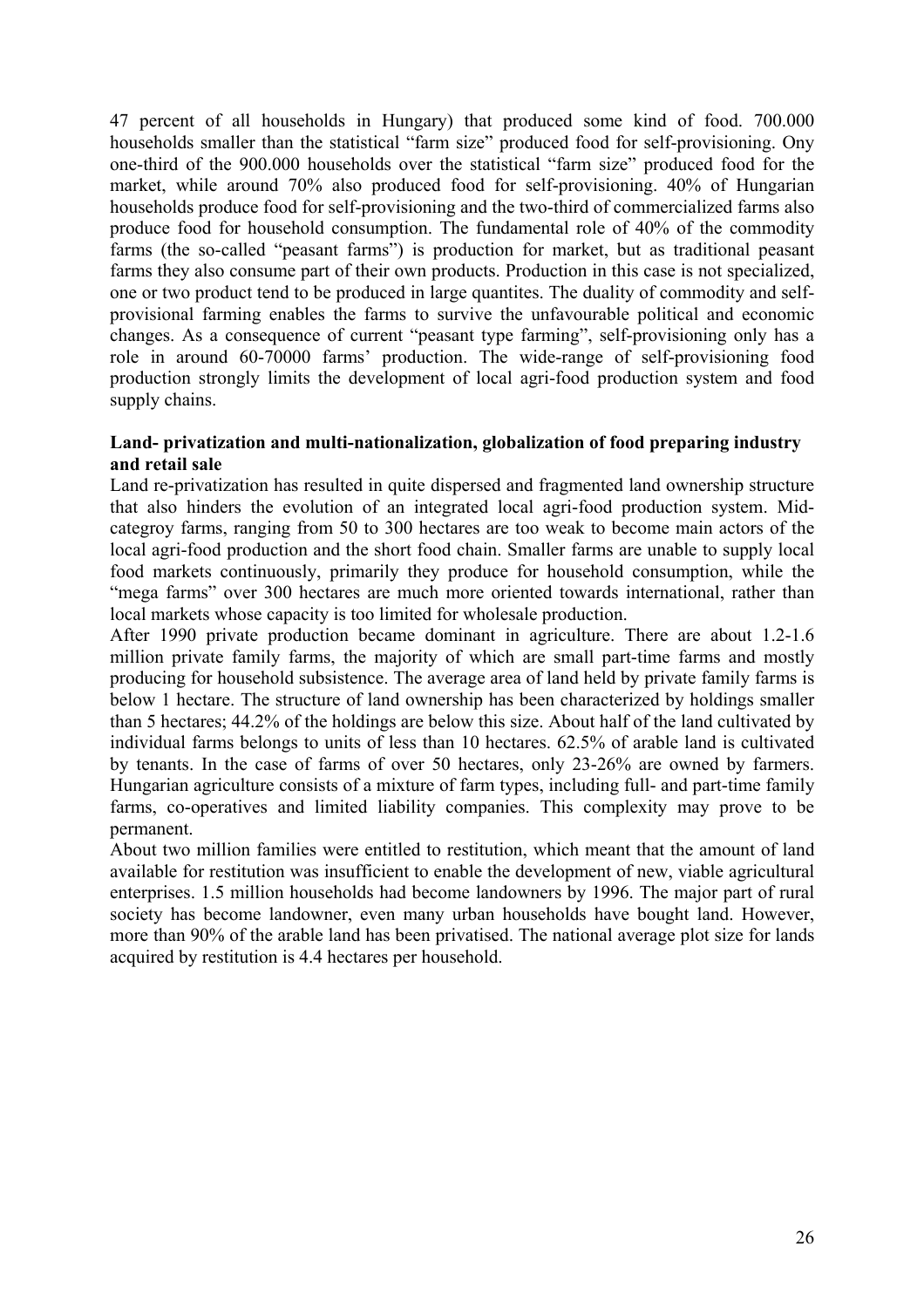| <b>Land size</b>         | <b>Proportion of farms (%)</b> | <b>Proportion of total cultivated land (%)</b> |
|--------------------------|--------------------------------|------------------------------------------------|
| Not more than 1 hectares | 70,3                           | 2,8                                            |
| $1,1-5$ hectares         | 19,1                           | 6,5                                            |
| $5,1-10$ hectares        | 4,6                            | 4,9                                            |
| $10,1-50$ hectares       | 4,8                            | 15,2                                           |
| $50,1-100$ hectares      | 0,6                            | 5,9                                            |
| 100-300 hectares         | 0,4                            | 9,3                                            |
| 300,1-500 hectares       | 0,1                            | 2,8                                            |
| 500,1-1000 hectares      | 0,1                            | 6,0                                            |
| More than 1000 hectares  | 0,1                            | 46,6                                           |
| In total                 | 100,0                          | 100,0                                          |

**Proportion of farms according to the size of cultivated land (%)** 

(Source: HCSO, 2000)

The input – output structure of agricultural production, in the context of marketing, has been changing quite slowly. The sales markets are still monopolized as they were in the socialist area. Multinational firms replaced the state companies. The advent of multinational firms in Hungarian food purchase, supply and retail chains has not led to alternative changes. The marketing and food processing are controlled by sales and food industry cartels. More than two third of the sweets industry, brewery, tobacco, vegetable oil industry, poultry-processing, alcohol distillery, more than half of wine and champagne production and considerable part of pork and beef processing are owned by multinational companies. According to empirical evidence only those "new" family farmers can be successful who reach an agreement with big, mainly international retail sale companies and supermarkets. The most significant social capital is the capital of networking and networking skills are of primary importance in the farmers' experience. Changes in the distribution of retail trade and the yearly turnover of the largest supply companies show that the monopolization of the sales market is an evident tendency. Supermarkets and hypermarkets offer "labelled" products coming from different territories, traditions, cultures or communities and as a result identifiably local products appear on the shelves of mega shops, but these are rather cases of a "project-network", than a social network that could effectively contribute to local development. (The cases of Pick Salami, Grey Cattle Salami, Kalocsai, Szegedi paprika, hundreds of wines, Csabai, Gyulai sausage, Mangalica bacon and many other traditional or newly marketed food assortment can be mentioned here.)

| <b>Name</b>                                       | Number of commercial units | Return in million $\epsilon$ |
|---------------------------------------------------|----------------------------|------------------------------|
| <b>CBA Ltd (Hungarian retail chain)</b>           | 2836                       | 1980                         |
| Metspa (Metro holding, Spar, Kaiser's)            | 166                        | 1792                         |
| <b>Tesco Global Inc (Tesco)</b>                   | 69                         | 1660                         |
| Coop Hungary Inc (Hungarian ex-cooperative chain) | 4487                       | 1432                         |
| Reál Hungária Inc.                                | 1840                       | 960                          |
| Provera (Cora, Match, Alfa)                       | 211                        | 872                          |
| <b>Auchan Magyarország Ltd. (Auchan)</b>          |                            | 728                          |
| Tengelman Group (Plus, Interfruct)                | 179                        | 612                          |
| <b>Rewe Group</b>                                 | 142                        | 520                          |
| Honiker (20 Hungarian chains)                     | 1961                       | 472                          |

**The turn-over of major supply companies in Hungary in 2004 (AC-Nielsen)** 

In the case study area the distribution of land ownership is even less favourable than the country average and thus one of the constraints of local agrifood production system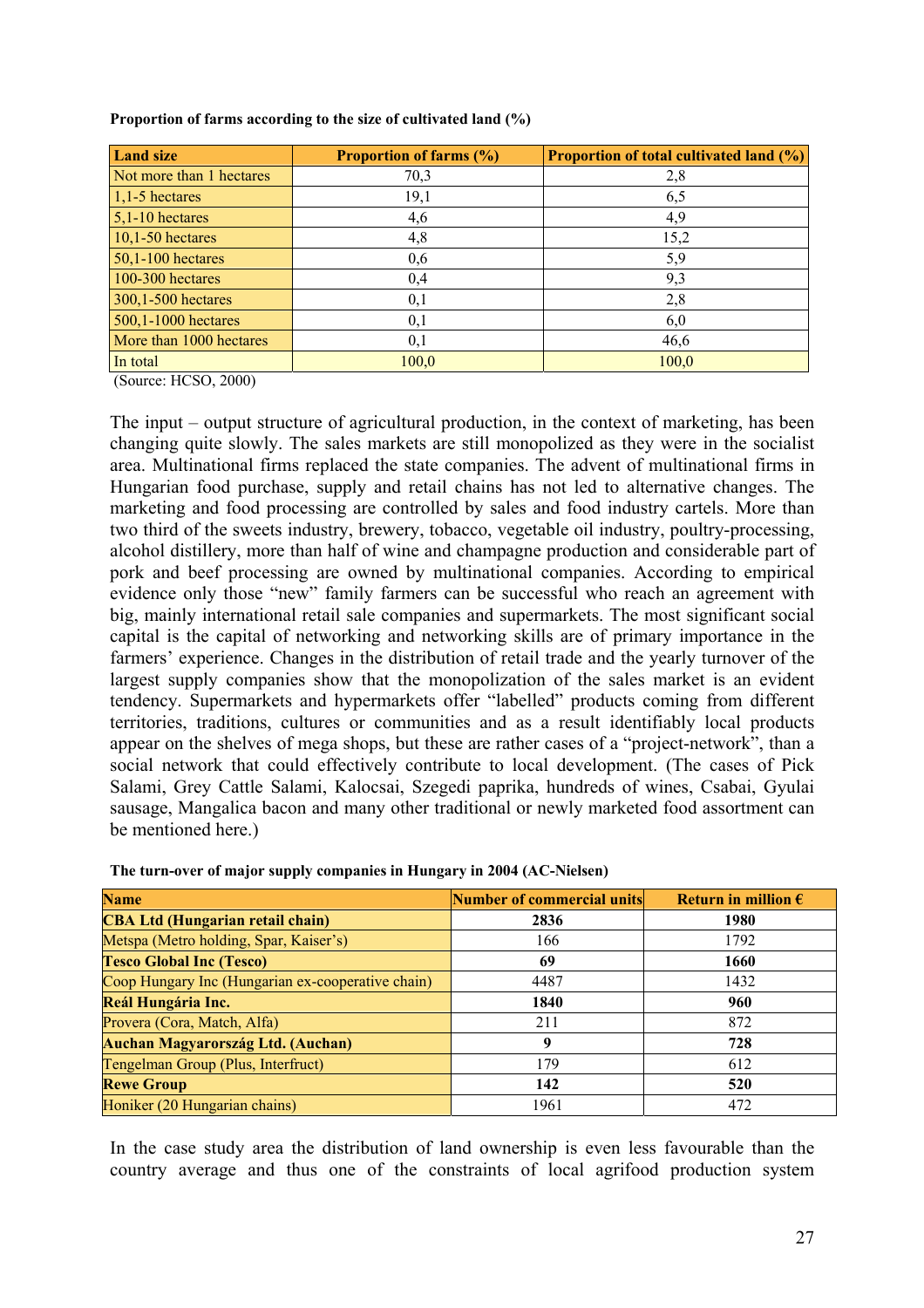development. The agricultural production is substantially centralized. Some ninety per cent of family farms are mini-farms under 10 hectares that does not allow agricultural production above the subsistence level in the crop-growing area. According to statistical data, 21 % of the land area is uncultivated, 60% is used to grow wheat, maize, sunflower, rice and industrial plants, while breeding cattle, pig and sheep is also very important. After 1990 the rate of productive land had decreased along with the area of agricultural land. The area of gardens and vineyards had fallen most drastically. The KITE, one of the biggest integrator companies in grain production networked local wheat and maize production. The KITE was established in 1972 by 9 collectives for maize, industrial crop and wheat production. Within few years it had 400 partners: the entire area of land cultivated by KITE partners reached 1,4 million hectares (30% of the arable land in Hungary). After the post-socialist transition it became a limited company and now it is one of the largest commercial companies of articles used for agricultural production (ranging from fertilizers and seeds to tractors). Now KITE is a vertically organized agricultural production that had recognized the necessities and challenges of the integrated European food market.

#### **Land use categories in study area (%)**

| <b>Land in hectares</b>        | -10  | 10-50        | 50-100 | 100-300 |      | 300-1000  1000-5000 | 5000- |
|--------------------------------|------|--------------|--------|---------|------|---------------------|-------|
| <b>Tiszafüred Micro-region</b> | 2,94 | $\sim$       | 8,8    | 20,6    |      | 32,4                |       |
| Törökszentmiklós Micro region  |      | 0 ۱<br>نہ⊿ ا |        | 19,4    | 19.4 | 19.4                |       |

#### **Family farms and used land (%)**

| <b>Land in hectares</b><br>owned by family farms | $-0.15$ | $0.15 - 0.50$ | $0,51-1,00$ | $1.1 - 5.0$ | $5.1 - 10.0$ | $10.1 - 50.0$ | $50.1 -$ |
|--------------------------------------------------|---------|---------------|-------------|-------------|--------------|---------------|----------|
| Tiszafüred                                       | 34,0    | 212<br>21,3   | 10.1        | 20.7        | ں ک          | 6.2           |          |
| Törökszentmiklós                                 | 47      | 13,4          |             | 19.2        | ں ک          | <u>ັ</u>      |          |

When considering the categories of Marsden et al on the evolutionary patterns of the role of supply chains in agrarian based local development, it is important to identify some local specificity in context of the study area:

# *A, Temporal evolution:*

Our starting point is the beginning of the sixties, a period of collectivization when 94 % of the peasants joined co-operatives. The food supply was nationalized under the aegis of the planned economy system. The vertical and horizontal food chains were organized and controlled by the state. The next date of significance was 1968 when market oriented reforms were introduced and agricultural production and food industry became more market oriented and effective. The following turning point was 1990-1994 when all arable land was privatized, the co-operatives had to be re-established, food-processing industry was privatized by law and multinational retail companies started monopolizing food chains. The fourth step was 2000-2004, the accession process to the EU when the judiciary and financial framework of food production and supply had to be adjusted to EU norms.

# *B, Spatial evolution*

In the study area spatial evolution is mainly associated with re-structuring land ownership and increasing concentration of land use and food production. The new food supply and production chains after 1990 had potential to involve many farms.

# *C, Evolving demand*

As a consequence of post-socialist marketing and liberalization the demand for quality food radically increased in the past fifteen years. Another component of related transformation is that demand for low price food has also been constantly increasing.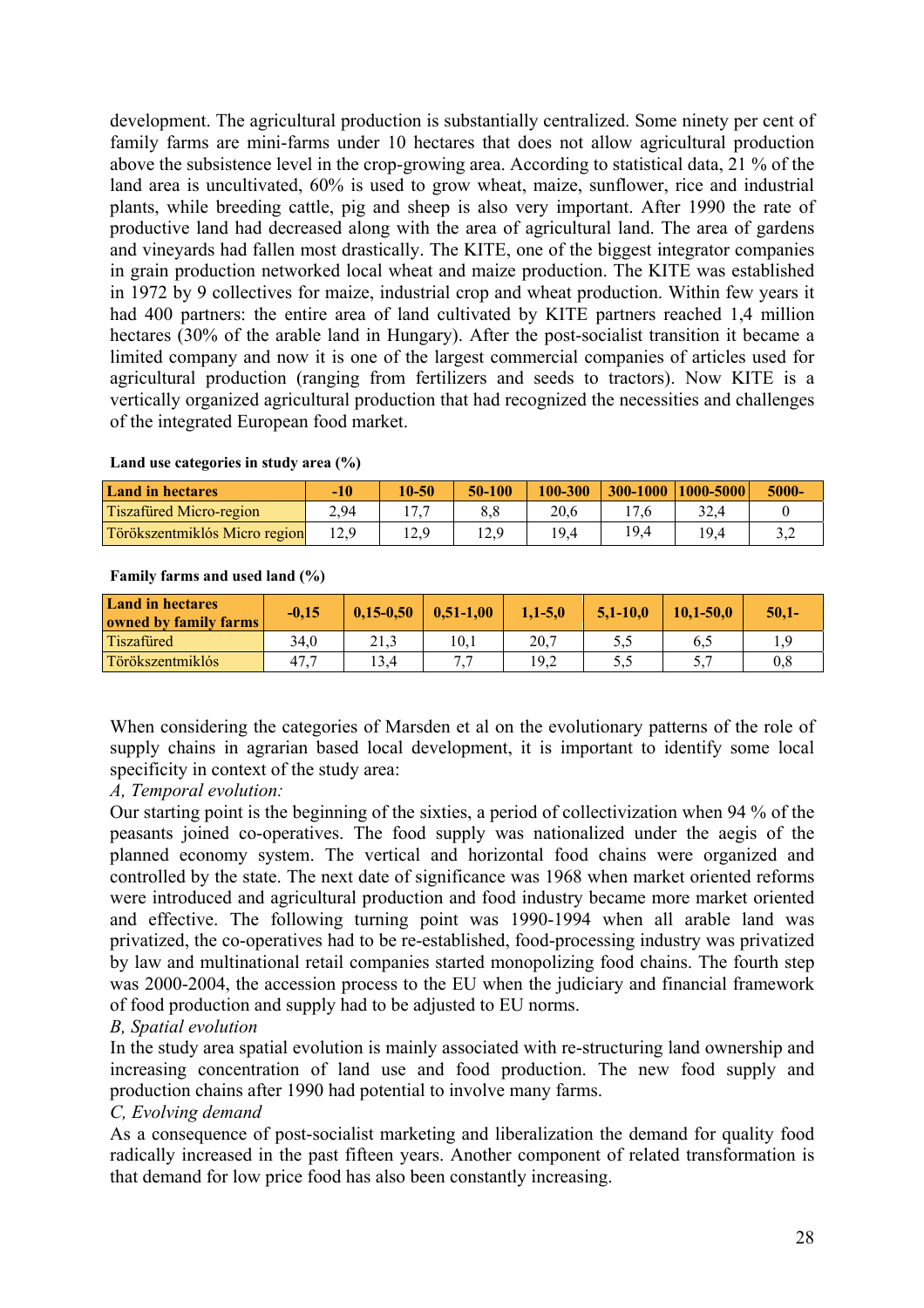### <span id="page-28-0"></span>*D, Associational and institutional evolution*

Associational interfaces, networks are rather weak in the study area. KITE and other integrator associations encourage co-operation in the area, but this endeavour does not always match the interest of producers. The development of local institutional and associational cooperation between food producers, suppliers and food processors mainly fail due to the lack of trust.

### **Agriculture and food-industry**

Agriculture and food industry are very important sectors of the Hungarian economy, especially in Jász-Nagykun County. Most of the agricultural production is processed by the Hungarian food industry (75-80%) quite rapidly privatised in the early nineties. Now 93-94% of these companies are private companies and multi-national companies own around half of them. The process of multinationalisation is attacked by several organizations, by farmers and political parties, as described previously. Although production does not fall rapidly, the globalised character of the food industry and the ever stricter legislation makes it extreme difficult for small-scale food processors, as well as small-farm owners who find themselves at the mercy of the multinational companies. All these problems are very typical in Jász-Nagykun-Szolnok County. The number of employees in agricultural and food industry, the share of agriculture in gross output and gross domestic product had also dropped in the last fifteen years.

#### **Main characteristics of Hungarian food-industry**

|                                                  | 1990                 | 1997        | 2004            |
|--------------------------------------------------|----------------------|-------------|-----------------|
| Employed in agriculture and food industry        | 234200 (4,8%)        | 160200(4,4% | $141100(3.6\%)$ |
| Share of food industry in gross output           | $9.2\%$ <sup>9</sup> | 7.3%        | 5.0             |
| Share of food industry in gross domestic product | $4.6\%^{10}$         | 3,3%        | ∠               |

Source: HCSO – Yearbook of Agricultural Statistics (Mezőgazdasági Statisztikai évkönyv) 2004

According to the ISCO '88 cassification of employment among industrial workers 1942 people were working for the food industry in the Research Area (Jász-Nagykun-Szolnok), only 1,5% of the total employed population. Despite this fact, food industry has a special role in the region; it is also specified by Developmental Plans as an important tool of economic development.

The mill industry, brewery, sugar and vegetable oil processing are especially important. Each sector is monopolized by a multinational company, working with all the advantages and disadvantages of a multinational company. Sugar beet, sunflower and wheat production is also significant in this part of the Great-Plain. The case studies will present how farmers can cooperate with these companies and sell their products.

Local consumption patterns, diets and habits, trends of eating at home vs eating out, typical varieties and meals

The alimentation of the peasants and the order of meals changed only in the middle of the twentieth century. Until then, most of the Hungarians ate twice a day. Typical dishes were made with bacon, fat or meat (there were a lot of shepherds) and with cabbage (fresh, or sour). They also ate a lot of porridge (there were several kinds, made of millet, sunchoke

1

<span id="page-28-1"></span><sup>9</sup> Data: 1991

<span id="page-28-2"></span><sup>10</sup> Data: 1991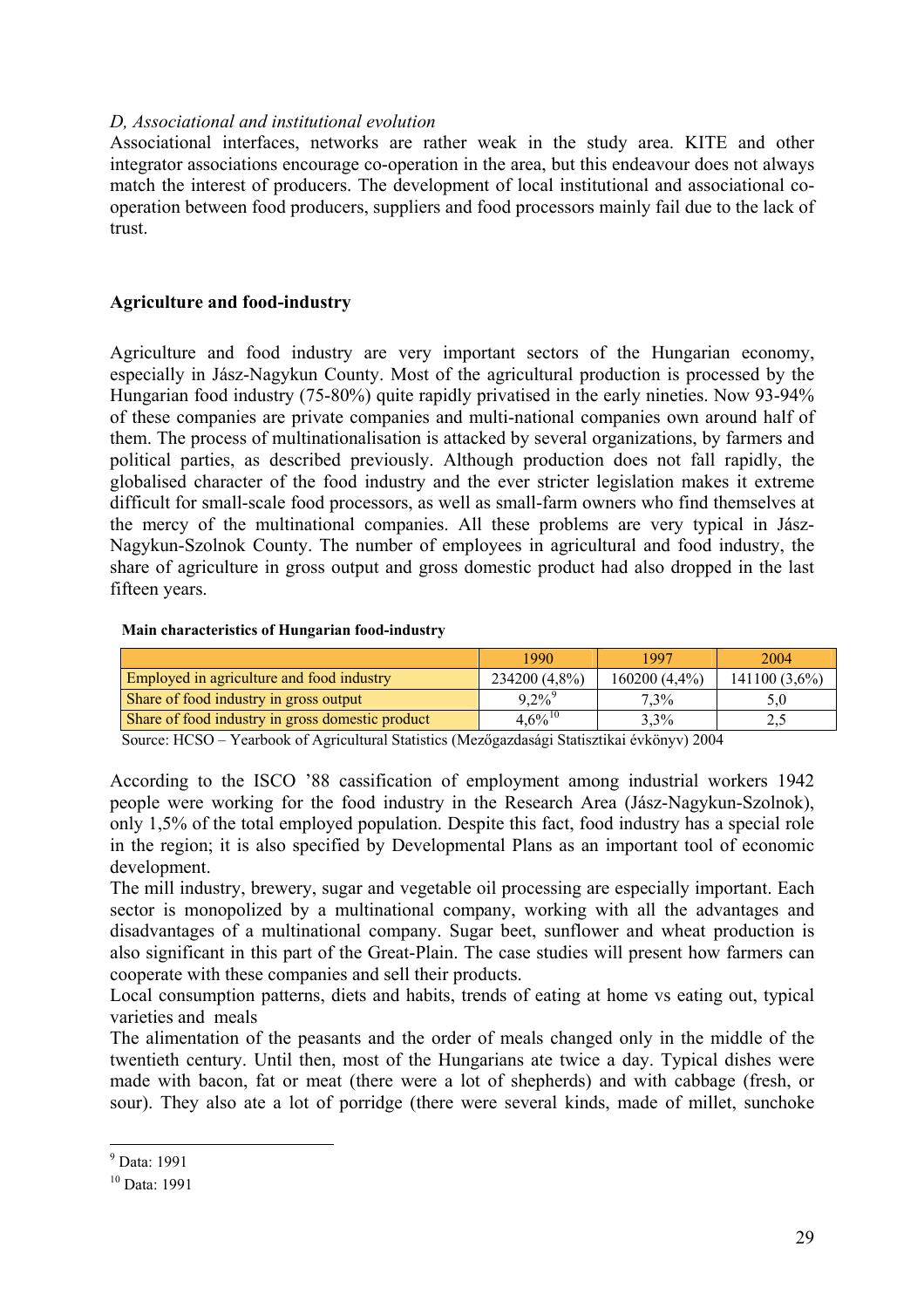(Solanum sp) and different vegetables). As the Great Plain has a lot of ponds, marshes, rivers and streams, fishing and fish dishes were also really common in the region. The habits have changed since then and the region lost its characteristic alimentation patterns. One of the traditional meals still eaten today is the so-called "tarhonya" – it is a kind of dried pasta prepared as garnish or cooked in soup.

Nowadays restaurants offer "gulyás", fisherman's soup, "paprikás" all over Hungary, regardless of the regional meals, tastes or ingredients (In very frequented tourist areas there may be differences that will be presented later in the case studies).

Data can be found only on the culinary habits of the whole Hungarian population. According to the results of a leading market-research institute, food is the most important consumer's good. Almost everybody can afford to buy an expensive bottle of juice or pack of pasta, but something more costly would not be obtainable. Six groups can be distinguished according to alimentation customs. The largest group is the so-called traditional – more than one third of the population belongs here. The members of the group usually live in rural communities, they are elderly and their educational level is low. In general they eat traditional food made of self-grown and produced goods. The second largest group is the "gobblers". They usually have what they like, they eat a lot of cakes, candies, but also yoghurts. The group of moderns are about one fifth of the population, they are young urban people and prefer to buy readymade meals, juices, ice creams. There are three more groups: the healthy, the irregularly eater and the gourmand. The members of these groups live in cities, so they are not characteristic of our research areas.

As food consumption patterns changed, shopping patterns also changed. Hypermarkets are becoming increasingly popular and the role of small independent shops is less important as the following table shows:

|                                    | 2000 | 2003 |
|------------------------------------|------|------|
| Hypermarket                        | 14   | 21   |
| Supermarket                        | 15   | 14   |
| Discount shops                     | 16   | 15   |
| Cash & Carry                       |      |      |
| Smaller shops belonging to a chain |      | 14   |
| Small independent shops            | 29   | 21   |
| Grocery shops                      |      |      |
| <b></b> ther                       | l 4  |      |

Source: HVG

Not only is the market share of small independent shops falling, so is the share of street markets and market-halls. Now only vegetable and fruit are sold in these places, because small-scale producers cannot satisfy the requirements prescribed by the Food Law. It is not allowed to sell fresh meat and dairy products at street markets. Of course, small-scale producers cannot comply with the Law for economic reasons. Services, such as on-line trade or home delivery of agricultural products do not exist in the research area, because it is quite far from Budapest or other big cities. One of the most important direct links between producers of the Hortobágy LIA and consumers of the capital is that one of the most wellknown organic farms is in Hortobágy. Here vegetables are both produced and processed, several types of purees and other food (for example, aubergine cream (vineta) or zakuszka, aubergine cream with paprika) are made. Hortobágy is also famous for the Hungarian Grey Cattle and the Racka Sheep.

### *Farm shops, direct sale of agricultural products*

Usually farm shops can only be found in regions where tourism is important, so there are no farm shops in the Mezőtúr LIA, but there are some in the Hortobágy LIA. Even in the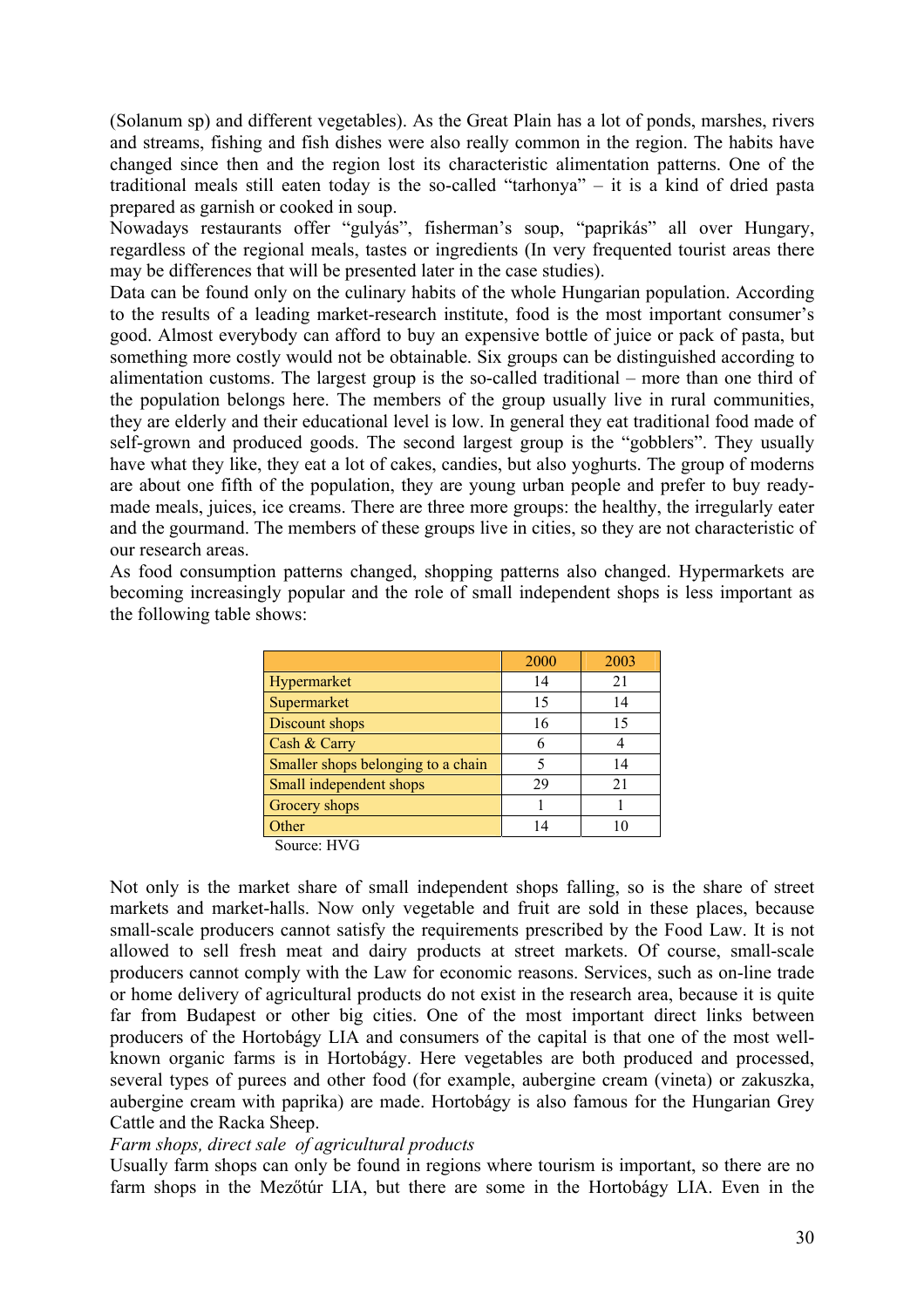Hortobágy research area producers cannot base their income solely on the consumption of tourists, so they also sell to wholesale dealers. The goods sold in farm shops are usually very characteristic of the Hortobágy, for example they offer honey and honey-products (Apimel). It is also common, but only in case of small-scale farmers that they sell their surplus directly to the consumers – these are not real farm-shops.

There are more restaurants in the Hortobágy LIA because of tourism. One of the most famous is in the middle of the National Park, by an important main-road. Its offer includes several traditional dishes typical to the region, made of typical ingredients.

# **Presence of agricultural or agro-industrial systems[11](#page-30-0)**

As WP5 pointed out, in the Hortobágy LIA and the National Park traditional husbandry methods are still used to maintain the grasslands. The Directorate established the Hortobágy Nature and Gene Conservation Public Company that does farming on a more than 15000 hectare area of Hortobágy National Park, using organic methods and benefiting from the subsidies of the National Agri-environmental Program. The company grows crops on 2000 hectares of arable land and is integrating another 600 hectares. According to the Company, this is the largest area (over 17 thousand hectares) under continuous organic cultivation in Hungary, as well as Europe.

The company uses the traditional grazing system, thus using traditional knowledge that has almost vanished in the past fifty years. They also process some of their own products and sell them to local restaurants and hotels. The company aims to realize a multifunctional agriculture, creating cooperation and cohesion among the different actors, ideas and economic scopes.

One of the most important actors of agricultural production is the KITE Ltd. already presented in the previous chapter. Its activity is quite important in the Mezőtúr part of the LIA.

*Public and private forms of certification for quality products, certification agencies active in the territory* 

The Input paper makes distinction among the two main categories of qualities. "The first category stresses the link between quality *attributes of the product and its place* (the territory), process (or technique) and tradition (or history and culture) of production: "*Specific characteristics of the place of production (natural conditions, cultural and gastronomic traditions, etc) or the production process (artisanal, traditional, farm based, etc) are critical parameters to define the quality of the product, and in many cases are claimed to result in distinctive (typical) tastes or appearances*" (Renting et al. 2003: 401)." (Fonte 2005)

The second category of quality is related to the farming method. These products are "distinguished by environmentally sound production methods such as organic and integrated production".

The first category is typical of regions producing wine (near the Keszthely LIA the wine region of Balaton Uplands can be mentioned, although it is not the most famous wine region in Hungary). There have been attempts to be included in this quality category by the Hortobágy LIA regarding other products like sausage, meat, honey, but they have not had any results until now.

Organic certification was introduced in Hungary more then twenty years ago. There are two inspection companies approved by the Ministry of Agriculture. The main one is Biokontroll Hungária Kht, which acts as an authority and according to the Civil Code is obliged to draw up contracts with its partners and cannot have preferences among them. An association was

<span id="page-30-0"></span> $11$  In Basile e Cecchi (2001) there is a distinction between Agricultural systems and ago-industrial system: in the former there is local transformation of locally produced raw products, in the latter there is local transformation of totally or largely external raw products. The distinction could be relevant also whereas a "local system" *strictu sensu* is not recognisable.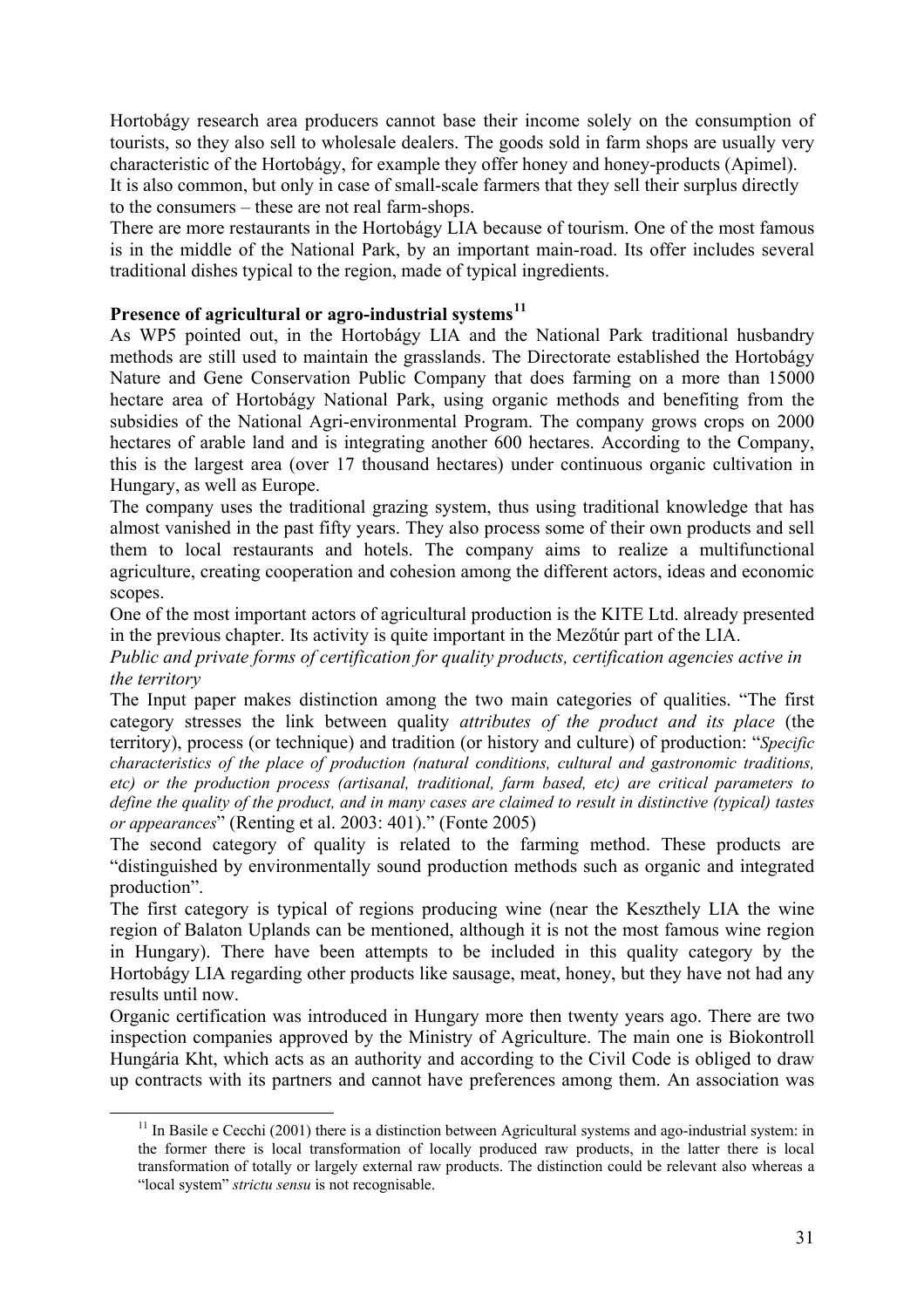<span id="page-31-0"></span>founded by producers and consumers in the early eighties, and in following years the number of producers, traders, and consumers increased<sup>[12](#page-31-1)</sup>. As the market started to expand, the inspection and certification of the producers had to be organised. Earlier, this task had been carried out by the association to the full satisfaction of the partners, consumers and the International Forum of Organic Agriculture Movements – IFOAM - who approved of the association's inspection activity. Biokontroll Hungária Kht. was established in 1996 in order to separate inspection and certification from the interest group. A later law consistent with the ruling of the European Community also prescribed this. It also controls the organic lands in the Hortobágy, Mezőtúr and Keszthely LIA's. (Megyesi 2005)

### **Case Study Analysis**

1

In present case study three typical food supply chains in the Mezőtúr part of the LIA will be presented. The characteristics relevant to the food supply of the Nature and Gene Conservation Public Company (Hortobágy Co) shall be expounded, as well as that of a medium size family farm using organic methods and partly situated in the area of Hortobágy National Park. The farm is well-known in Hungary, as a producer of organic food.

The Hortobágy Co, as mentioned earlier, does farming on more than 2000 hectares of arable land. Their main products are wheat, oil reps, oil pumpkin, mustard, barley and they own more than 15000 hectares of meadows and grasslands. The head of livestock is around 3000 (9000 Hungarian Grey Cattle, 50 thousand racka sheep and 350 horses). Similarly to conventional farmers, they sell their products to wholesale companies abroad, as well as in Hungary. As the market of their products is much smaller, their market relations are much more stable.

They have an agreement with a famous meat processor near Szeged. Szeged is a big city about two hundred kilometres from this part of the LIA. This small company is producing salami from the meat produced by the Hortobágy Co. and the product is later sold under the trademark of the National Park. It is a quality product characterized by a special quality related to both the processing and the territory. However, the marketing of the product is not very good, despite the fact that the name Hortobágy is well-known among organic product consumers, at least according to the managers of the company.

In this activity the Hortobágy Co. uses expert knowledge - although sausage making is traditional in the region, the salami itself is not produced here. In this case mostly the lack of managerial knowledge explains marketing difficulties. The company uses similar sales methods as conventional or multinational food producers.

The next example is a self-made family farm. They started farming in 1981 as a small family business. Now the family has 25 hectares of land (6 hectares of it is green-house) and some grasslands as well. Their main products are vegetables and since 2003 they are also processing some of the vegetables. They also raise a variety of animals. The family emphasizes the special farming method they use and the special quality of products attached to it. They are organic farmers, but they use biodynamic methods as well.

Their products (ready made food) can be found in the largest supermarkets, but the market of organic products in Budapest is also a very important marketing possibility for them. The

<span id="page-31-1"></span> $12$  The controlled area of farming has been robustly increasing since 1999, therefore a lot of new members joined the Association. The proportion of organic animal breeding has always been very low. In 2003, there was organic animal breeding in only 137 units and the total number of animals was only 11,210.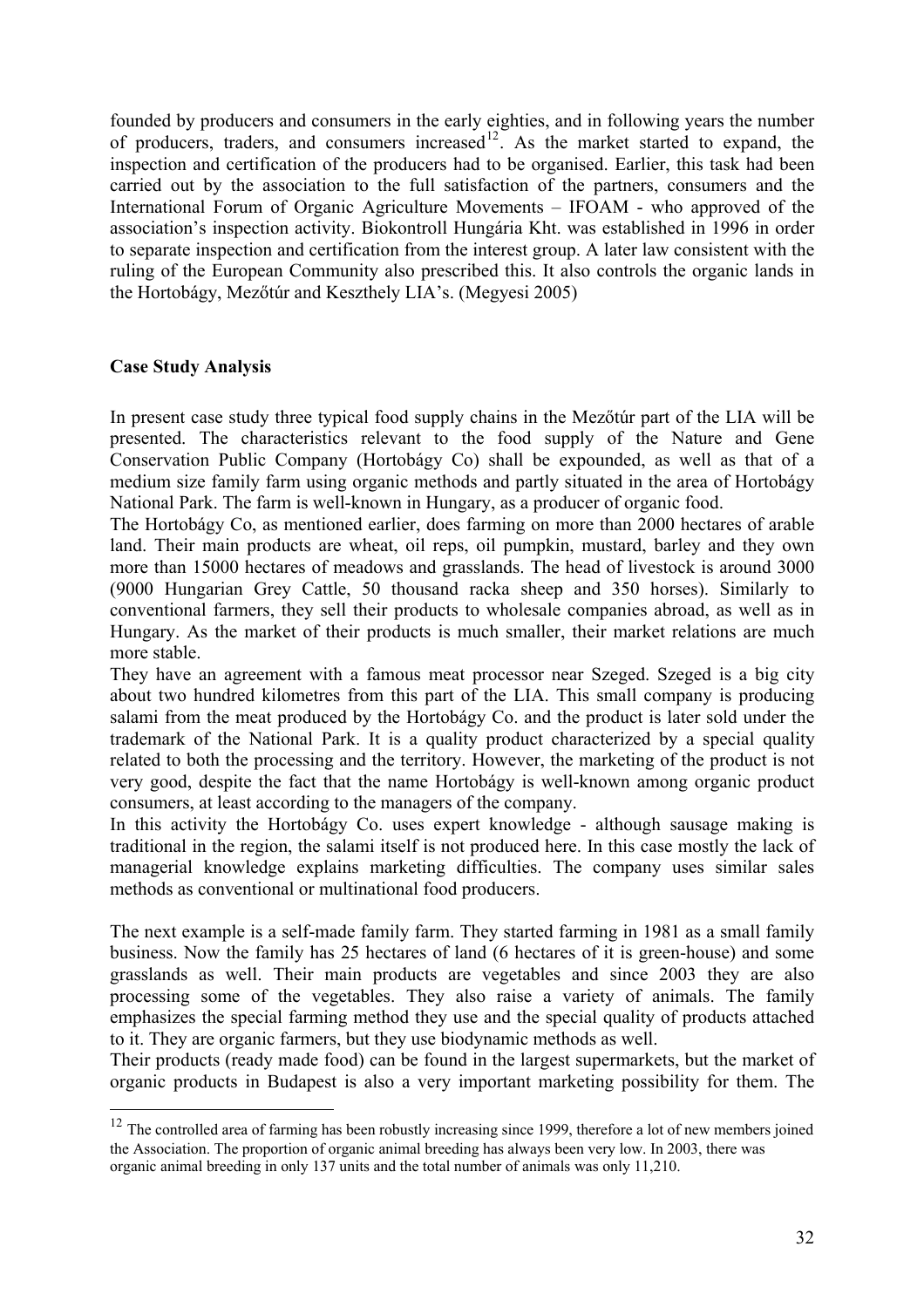farmer and his wife both participate in producing and also marketing their goods. Their work is based on traditional knowledge forms, but not only local traditional knowledge. They are using traditional Transylvanian recipes for their ready made food products. The family is very active in the region and also in the country. The husband is a well-known figure of the Hungarian organic scene; he is frequently invited to talk about organic farming and give interviews on the subject.

### **The wheat story**

### **The Mezőtúr part of the LIA**

Mezőtúr, as described above, is an excellent wheat growing area. A mill operated here until 2003, but it was closed for economic reasons. In this chapter actors who could – theoretically -form a chain will be presented. We did interviews with two bakers – one of them runs a larger , the other a medium size bakery. In their opinion, it is very important that in the last few years three new supermarkets and discount markets (Spar, Profi, Lidl) moved to town and a new hypermarket (Metro) opened in the neighbouring county centre (Szolnok). We also interviewed a medium and large scale farmer (farming on 400 hectares), the managing director of Abo-Mill, a big mill nearest to the LIA and the owner of a confectionary.

Although we will show that there are no food supply chains, as the Input Paper had suggested, a typology can be defined between interviewees, actors according to the source of raw material, and their consumers, buyers. The farmers are producing raw material for the food industry and for the consumers (distant and local as well), whilst the food processors are also buying the raw material and selling them to the (distant and local) consumers.

In this typology the usual Hungarian farmer (small, medium or large scale) is an intermediary actor between the local and the distant consumer. In our case the medium scale farmer is a typical example of this.

The farmer and his wife are producing wheat, barley, sunflower seeds, and corn. The farmer has no hired help, but his wife helps him with the administration (she was a bookkeeper in the former collective). They are selling most of their products to three wholesalers. They are participating in the program of KITE, they are founders of a limited company, together with other 40-50 farmers of the region. This company produces a typically high quality wheat, the farming method is fixed and members are assisted in selling their products. Sometimes they sells products with the intervention of the EU, or the Hungarian state. They do not prefer the local mills and processors, instead opt for the best price and conditions, although they grant that the local mill made their life more comfortable.

They are now about sixty years old. Both of their parents were working in agriculture, first as "private farmers", then in the cooperative. Their families were quite poor, they had very little land. Later, they also worked for the cooperative. In 1992 they left the cooperative, bought a tractor and for years the man worked as an entrepreneur; he ploughed, did different kind of tillage work for farmers who had no proper engines, tools. In the mid-nineties they realised that there are more and more machines, so they started to work on their own land and as they did not have enough land, they had to rent now. Nowadays they are farming about 250 hectares with about 50 hectares of meadow, while the rest is plough land. Since 1992 they had bought another tractor, a combined harvester and all the necessary tools. These purchases were mainly financed by bank credit, but also SAPARD subsidy. These people are quite desparate, they feel that it is very hard to plan the future and they are at the mercy of the wholesalers, the KITE and the always changing laws and decrees of the state. They do not raise animals anymore (although their son had some and so did they a few years ago). They learned to farm at home, in this sense they are using traditional lay knowledge in their work. The man is defying the generally used agricultural method: the crop rotation, the timing of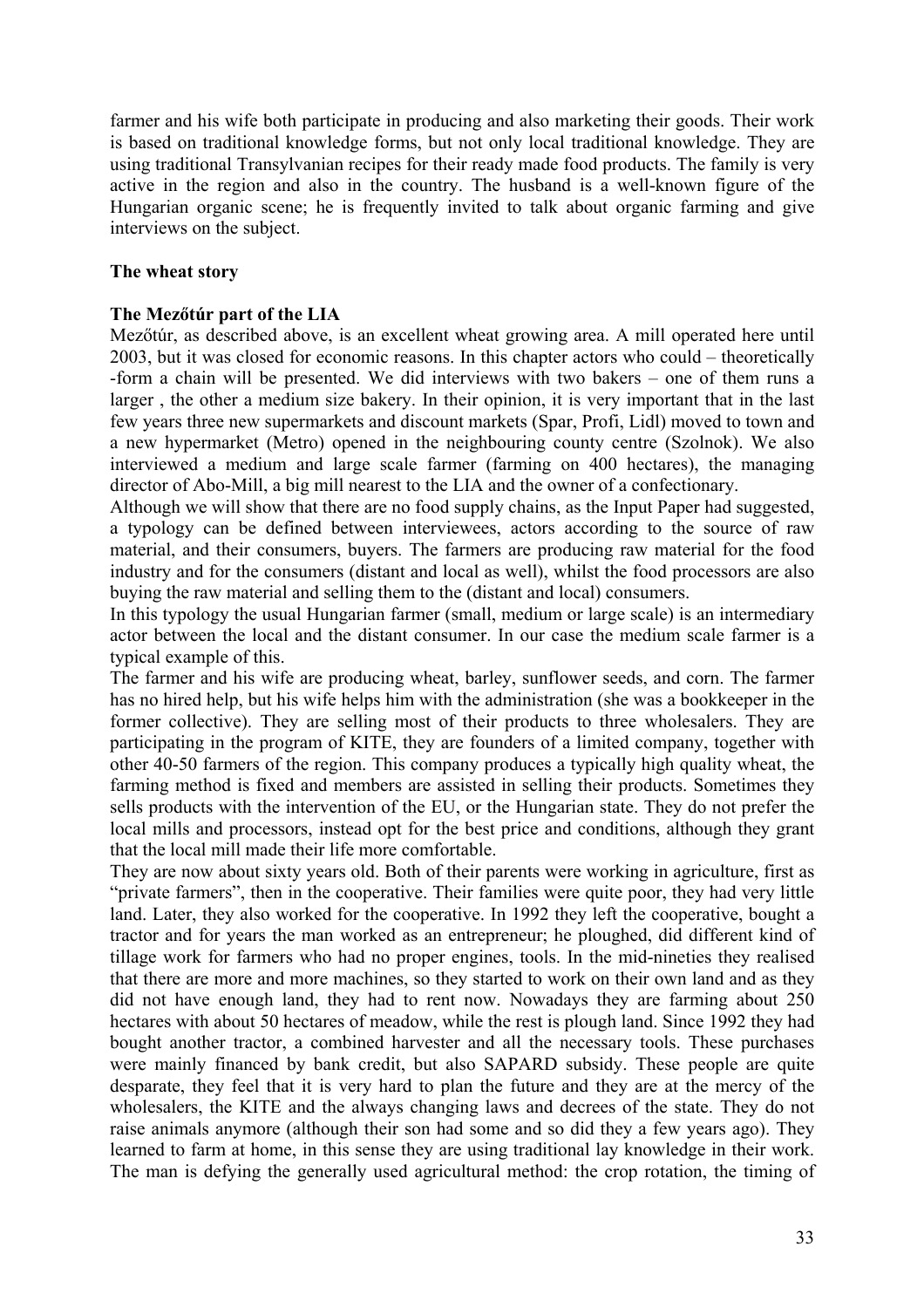sowing, where to seed a specific plant, when to start the plant protection, and so on. In making his decisions he uses both traditional and modern<sup>[13](#page-33-0)</sup> agricultural knowledge he learned, saw at the cooperative. His wife is responsible for the financial issues. This happens quite often in the Hungarian countryside, as Csurgó (2002) proved it. In this work as well, the elements of traditional knowledge forms, from home, from the parents, and knowledge forms originated from the workplace could be found. It is very important that now they have a bookkeeper, because the regulations are too difficult for the wife to cope with, but she is still responsible for the cash-flow.

Their production is local, but their consumers and buyers are outside the region, they do not know what happens to the products they are producing.

### **The networking ABOMILL**

Even though the grain and especially the wheat production is the leading sector of agriculture in the Mezőtúr micro-region, there is no mill. Not so long ago a flourmill operated in Mezőtúr. but went bankrupt. The nearest mill is located in Törökszentmiklós, 20 kilometres away from Mezőtúr. The owner, the Szabolcs Gabona Holding is a big mill industry complex that covers thirty to thirty-five percent of the Hungarian flour market. The company owns 4-5 bigger mills in Eastern Hungary where the best quality arable lands can be found. Another mill industry firm, Pannon Mill, has to be mentioned, together with Szabolcs Gabona Holding they cover seventy percent of the Hungarian wheat-flour market. The two big mill companies have mills in Romania, Slovakia, Ukraine, Serbia, but they are in Hungarian ownership.

The ABOMILL in Törökszentmiklós produces 10-15 percent of the Hungarian wheat-flour, yearly 45-65 000 tons. 70 employers - millers and semiskilled workers – work in three shifts for 24 hours. The mill industry has longstanding tradition in Törökszentmiklós. Industrial grinding started around 1800 in a steam-mill. A modern mill was opened in 1920 and operated until 1997 when they introduced new technology and built new buildings that the license-holder Swiss firm required for the closed circuit, automated grind method. The ABOMILL produces exclusively wheat-flour for bread (no whole-meal or whole-wheat flour).

The ABOMILL is autonomous in making decisions regarding production, while marketing, accounting and financial management is controlled by the central office of the company. The Mill purchases grain directly from the producers. Strong quality requirements are set for the producers and the Mill does not have a constant suppliers' network. They grade and rank the grain when it is in the producers' store and the Mill never gets pre-contract. As the chief miller declared: "we get enough offers to be able to select". The Mill purchases corn from a 150 km circle in the region, but two years ago they had to buy corn in Trans-Danubia, because the gluten content was not acceptably high enough. Sometimes the Mill makes integrator contracts and provides some financial assistance to farmers, but ABOMILL does not strive to develop an integrating network. They buy grain possibly by 1 November every year. The thirty percent of the flour is sold outside the region, but not for constant partners, while the remaining seventy percent goes to the nationwide market. ABOMILL has a purchasing contract with METRO shop-chain. The concentration of production is intensifying, but the outputs and inputs of flour market do not make participation in short food chain or local agrifood production system necessary.

<span id="page-33-0"></span><sup>1</sup> <sup>13</sup> The knowledge form of the green revolution that could be seen as modern agriculture (Megyesi, 2005)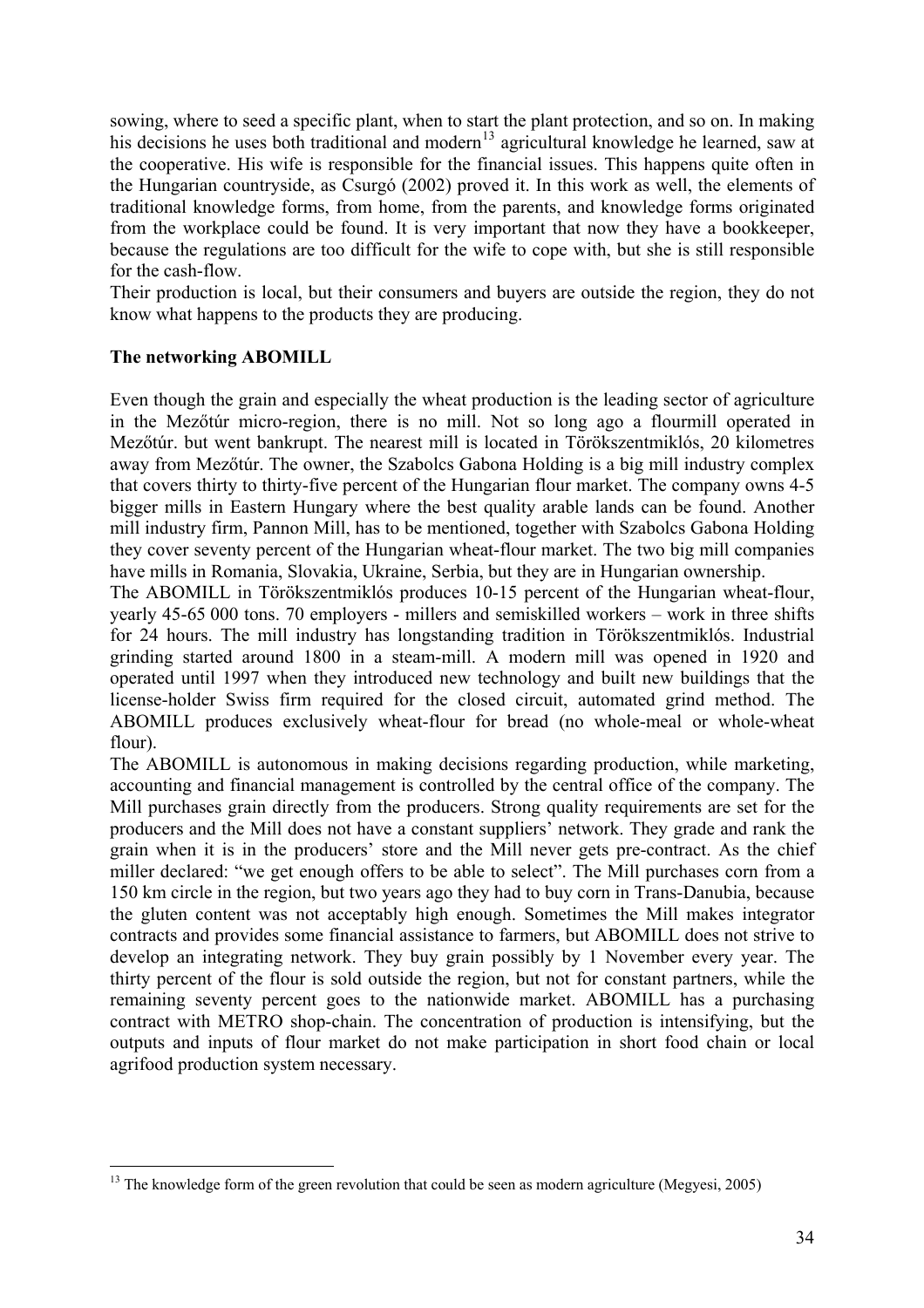### **Local for local**

1

### **Embedded in the local economy**

Our first interviewee was a baker who runs a real family business. The family has two shops, one in Mezőtúr and the other in the neighbouring county, in a small town. The shop is near a thirty year old shopping centre and the bakery itself is just next to the shop, there is only a window between them, so anybody can have a look at the people at work. They started seven years ago (in 1998) when they had the possibility of hiring a small bakery. Since then they had moved and tried to improve their conditions, buying better machines. In the beginning they baked twenty-five hundred kilograms bread per day, now they bake only three hundred kilograms per day, but they also make sixty types of cookies and other bakery products. When the local mill was still working, they bought flour there, but as the mill closed two years ago, they have to buy somewhere else - the most important factors of their decisions are quality and price. They face serious problems, as they cannot accept the conditions of the local supermarkets, they cannot sell them their products. The local big bakery is producing for lower prices and the hyper- and supermarkets are buying bread from outside the region. The small family business tries to offer quality products, as well as sweet cookies, home-made in the morning, and so-called pre-baked cookies later in the afternoon. The system seems to be working: consumers also buy the more expensive bread when they enter to get cookies. They started the business spontaneously, although as an electrician the husband had been working for the local bakery company in the early nineties. They had no special knowledge, but they learned during the years. As far as we could tell, the wife is responsible for the financial issues of the business. They are producing from regional raw material for locals. Their activity is embedded in the local industry and society.

The confectionary owner learned his profession in the county centre and now he has two shops, one in the micro-regional centre and the other one in a bigger village. His parents lived in Mezőtúr, but he studied in Szolnok (the county centre). His parents were not of the same profession. He had a grandmother who used to bake for special events, like weddings or other occasions. Such ladies were common in the Hungarian countryside; they usually baked traditional Hungarian pastries, cookies (usually with nuts, poppy-seed and so on). He started to work in Szolnok, but as the economic situation changed he moved to the LIA. He built his own small company step by step. First, he had good relationship with a small business development agency, so he could get a loan. Since he was dutifully repaying his loan, he was lent money again. Earlier he had been making ice creams, now he is buying all the cakes from a bigger confectionary about twenty-five kilometres away from the LIA and he does not know anything about raw materials. The only thing he is producing himself is the ice cream. Originally fifteen years ago, when he started working as a confectioner in the county centre, he used Hungarian raw material, ice-cream powder and Hungarian ice-cream machine. After a few years he changed and now he is using the well-known Italian know-how of Caprigiani. He bought machines and raw material from Italy, only the sugar and milk (water) are from Hungary – usually from a hypermarket. He has international connections and travels often to North-Italy for training. He does not have any special contact with neighbouring producers or traders. He admires the Italian ice-cream companies and sells their products. Naturally he knows the well-known Hungarian pastries; he sells them, but does not produce them[14](#page-34-0). He

<span id="page-34-0"></span><sup>&</sup>lt;sup>14</sup> The only dessert he prepares is the tiramisu. There is a dairy farm near the micro-region that is famous in Hungary for its mascarpone-like cheese. When the interviewee occasionally prepares tiramisu, he uses the Italian made tiramisu powder.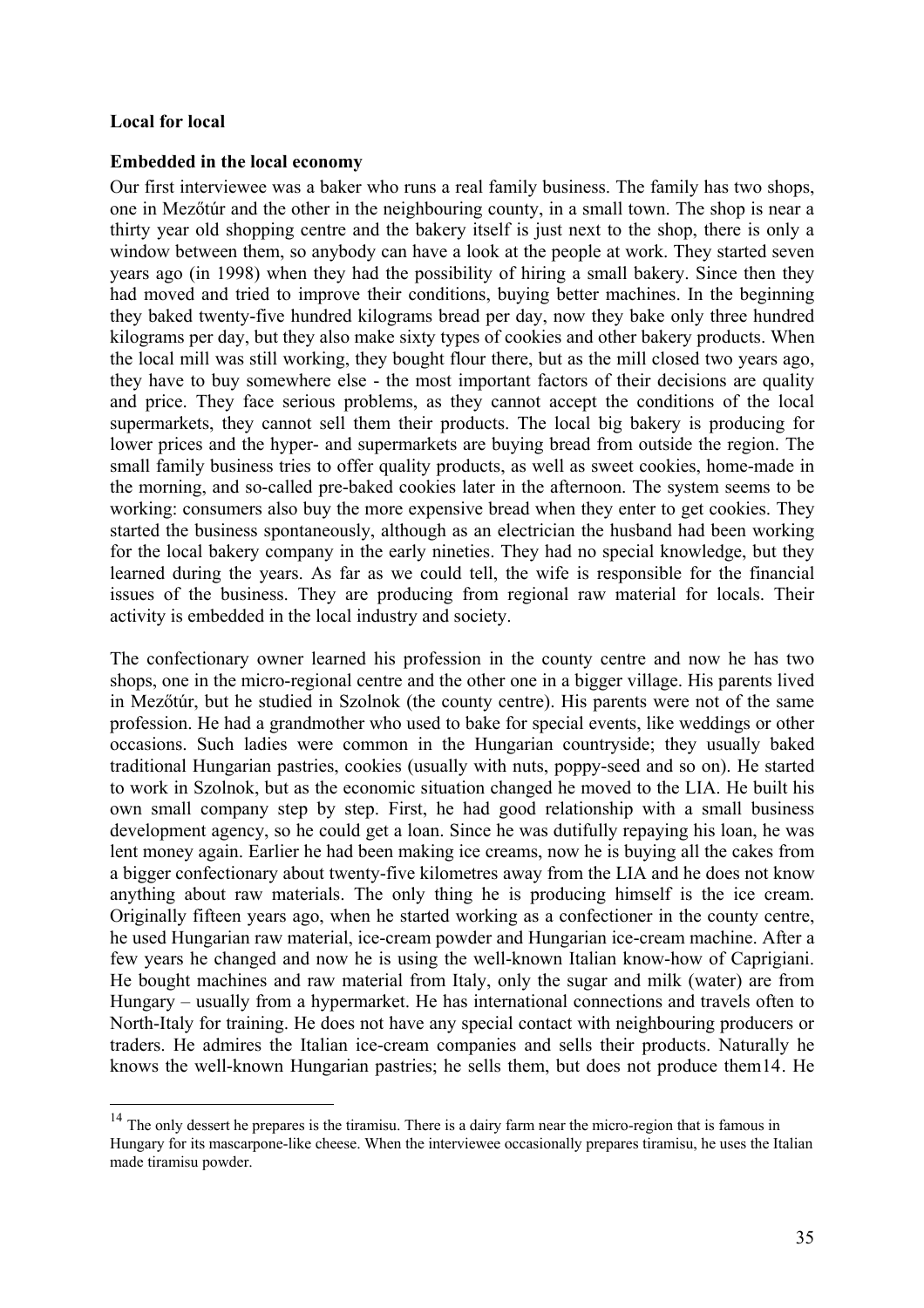<span id="page-35-0"></span>could not list the pastries his grandmother made. He has no traditional, only professional knowledge, but he does not really use it. He has to be able to dismantle the ice-cream machine and buy the ingredients. This small business could be anywhere in the country or the world – it has very few links to the micro-region, although he has a very good relationship with his customers.

He is a typical mediator between multinational articles and goods, and local people.

These mediators are also significant actors of the local economy and very characteristic of the present Hungarian situation. Analysing their role is very important. According to Christopher Ray's theory on cultural economy (Ray, 1998), rural development should focus on local resources – this is exactly what is partially missing in these cases. What is it that limits the exploitation of local resources, what are the possibilities to link these kinds of businesses to the region?

### **Conclusion**

In the case studies we presented typical actors of food production in the Hungarian Great Plain, in the LIA. There are no real networks. The harvested crops – the most important agricultural products of the area – are sold to non-local food processing companies. These companies are not embedded in the local production-consumption network. Furthermore, the retail structure is characterised by multinational companies. As present paper shows, this is in connection with the tradition of self-provisioning and the consumption patterns of Hungary and especially of the region. Although in some important tourist areas efforts are being made to revitalize the cultural, historical or folk traditions (Hortobágy-Tiszafüred), these are still in a preliminary phase. Despite the difficulties these are very important possibilities for the tourist areas, as emphasized in previous WPs.

The described network is weak and actors are always changing according to the market. The most important for all the actors and mediators is the price of the goods. There are few examples of quality driven production:.

Two examples have been presented from the Hortobágy part of the LIA where organic production is important. Major companies (like Hortobágy Co.) do trade like conventional companies, while smaller family enterprises are searching for new possibilities, not only in the field of production, but also in commerce.

In the Mezőtúr region where tourism and nature preservation is less significant, the farmers joined a limited company producing a special type of wheat that needs increased nutrient supply and more treatment, but can be sold for a better price. The limited company does not control farming methods, only the quality of the crops. It also helps farmers market their goods. This initiative is quite recent; 2005 was the first year, so we cannot yet talk about results. As farming methods are not prescribed, producers decide on it independently, using their traditional, local and professional knowledge. The managerial knowledge of the farmer and his wife was not sufficient to increase their farm size or to secure better market positions, so they had to choose a partner to help them. The limited company is a promising initiative according to their opinion.

Natural and environmental safeguards (organic or biodynamic) are not unknown to farmers of the region, but they do not regard it as an important opportunity, because there is no market for organic or biodynamic goods and they do not know the necessary farming methods. In Hungary the rules and requirements of organic farming were developed by a group of farmers who also founded an inspection body. Now with the EU regulations, the situation has changed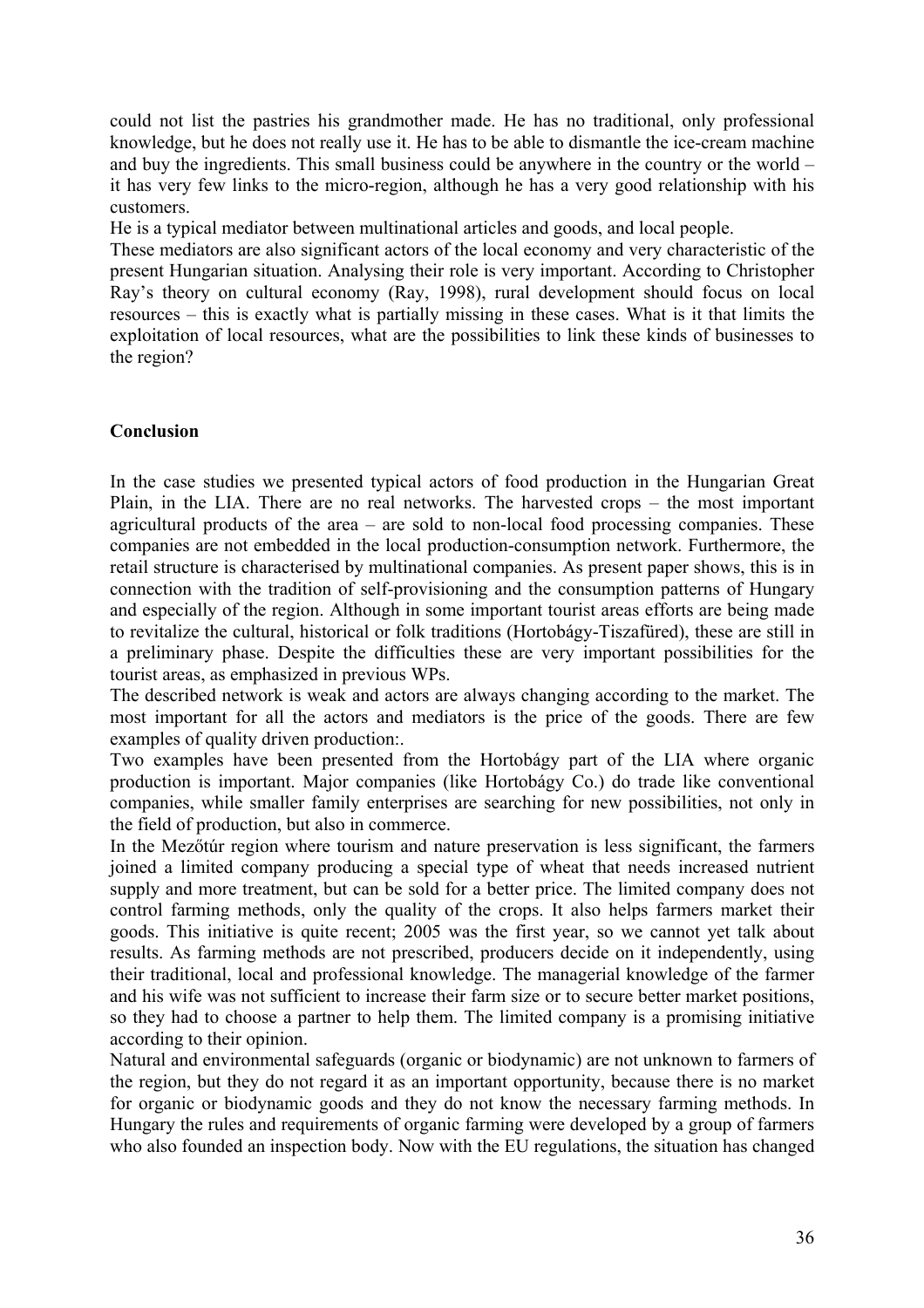and farmers often complain that the decision-makers do not consider the agrarian, rural reality.

According to the interviews, local food producers have to compete with global or regional companies of the food industry, and in addition to this, local farmers find it difficult to negotiate a good price in their agreements with much larger wholesale traders or food processing companies. The example of the confectionary owner mediating between global goods for the locals and the bakery that processes local goods shows that the previous activity can be more successful in the Mezőtúr LIA.

In a paper published in 2005 Darnhofer argues that there are two possible ways of farm development: the modernisation model and the rural development model (Darnhofer, 2005). "The modernisation model follows the logic embedded in neo-classical economics. The farmer, an economic rational man or woman, competes with other producers, which enforces an adaptive strategy involving attempts to lower costs." (Darnhofer 2005: 309) Farmers may choose another strategy as well. In the rural development model farmers try to diversify their activities and become independent from external resources and markets. In the Mezőtúr research area the modernisation model seems to be more successful in the short run. According to this model, medium and small-size farmers and food processors have to compete with other market actors under circumstances that suit the larger companies much better than the smaller ones.

# **References**

- Csurgó, B. (2002): Gazdasszonyok és farmer feleségek, Századvég 2002/25
- Darnhofer, I.: Organic Farming and Rural Development: Some Evidence from Austria, Sociologia Ruralis 2005/4).
- Bruckmeier, K (2004) WP 2 Input-paper "Theoretical and conceptual framework", manuscript
- WP6 Input Paper local Food Production and knowledge Dynamics in the Sustainable Development (2005)
- Murdoch, J., Marsden T., Banks J. (2000), Quality Nature embeddedness: some theoretical considerations in the context of the food sector. Economic Geography 76 (2), 107-118.
- Ray, C (1998) 'Culture, intellectual property and territorial rural development'. Sociologia Ruralis 38, 3-19.
- Environmental Statistical Data, 2001, Hungarian Statistical Office
- Territorial Statistics, 2004 Hungarian Statistical Office
- Yearbook of Agricultural Statistics, 2004 Hungarian Statistical Office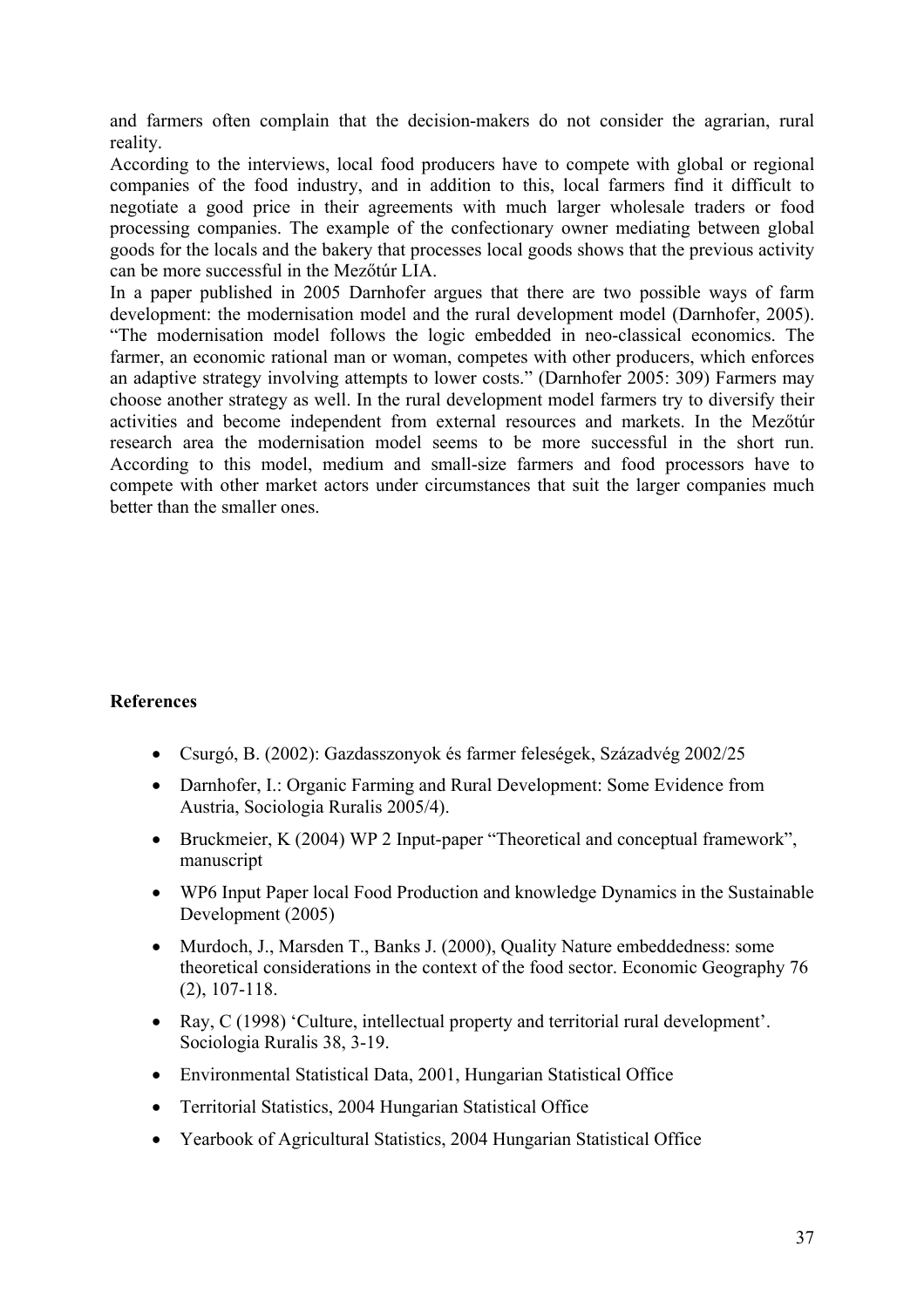# **Local Food Production and Knowledge Dynamics in Rural Sustainable Development in Poland**

**Krzysztof Gorlach[15](#page-37-0) – Paweł Starosta[16](#page-37-1) – Andrzej Pilichowski[17](#page-37-2) – Tomasz Adamski[18](#page-37-3) – Krystyna Dzwonkowska[19](#page-37-4)**

## **1. Area description**

### **1.1. Description of the RRA1: Malopolska region**

 Malopolskie voivodship covers 15189 sq km (since the last change of administrative borders in January 2003), which is about 5% of the country's surface area. It borders Silesian voivodship (województwo Śląskie) on the west (for 295 km), Swietokrzyskie voivodship on the north (182 km), Podkarpackie voivodship on the east (80 km) and Slovakia on the south (317 km, this is the only border based on the geographic criteria).

 The region's population is 3 217 000 (data for December 2003) which is 8.37% of the entire population of Poland (fourth highest percentage in the country). The population density is 212 persons per sq km, which puts the voivodship in the second place in the country (behind the Silesian voivodship). The country's average is 124 persons per sq km.

 The urban population in the region is 49.9% of the total population, which is significantly less than the 61.8% urbanisation indicator for the whole country. That indicator has gone down since 1995 (when it stood at 50.8%) despite the fact that several localities were given town rights. This is mainly because of migration from urban to rural areas and the negative natural increase of population in urban areas.

 Rural areas were inhabited by 1 629 900 people which gives Malopolska region the second largest rural community in Poland. During the years 1988 –2002 (between the two last National Censuses) the rural population increased by 6.88%, whereas the urban population increased only 2.61 %. In the same period the numbers for the whole country were  $-0.57\%$ and +1.88%. One can observe in Malopolska a stable - and opposite in comparison to the rest of Poland - tendency of a growing rural population. Malopolska's rural areas are additionally characterized by exceptionally high population density  $-119$  persons per sq km. That is more than twice the country's average (of 50 persons /sq km).

 The Malopolska region has the most diversified surface area in the country. Most of its territory has an upland or mountain character. Over 30% of its area is situated more than

1

<span id="page-37-0"></span><sup>&</sup>lt;sup>15</sup> Jagiellonian University, Institute of Sociology, Krakow. E-mail: [kgorlach@Interia.pl](mailto:kgorlach@Interia.pl)

<span id="page-37-1"></span><sup>16</sup> University of Lodz. E-mail: [socwim@uni.lodz.pl](mailto:socwim@uni.lodz.pl)

<span id="page-37-2"></span><sup>&</sup>lt;sup>17</sup> University of Lodz. E-mail: [pilan@uni.lodz.pl](mailto:pilan@uni.lodz.pl)

<span id="page-37-3"></span><sup>&</sup>lt;sup>18</sup> Jagiellonian University, Institute of Sociology, Krakow. E-mail: **e-atomek@wp.pl** 

<span id="page-37-4"></span><sup>&</sup>lt;sup>19</sup> University of Lodz. E-mail: [kdzwonkowska@op.pl](mailto:kdzwonkowska@op.pl)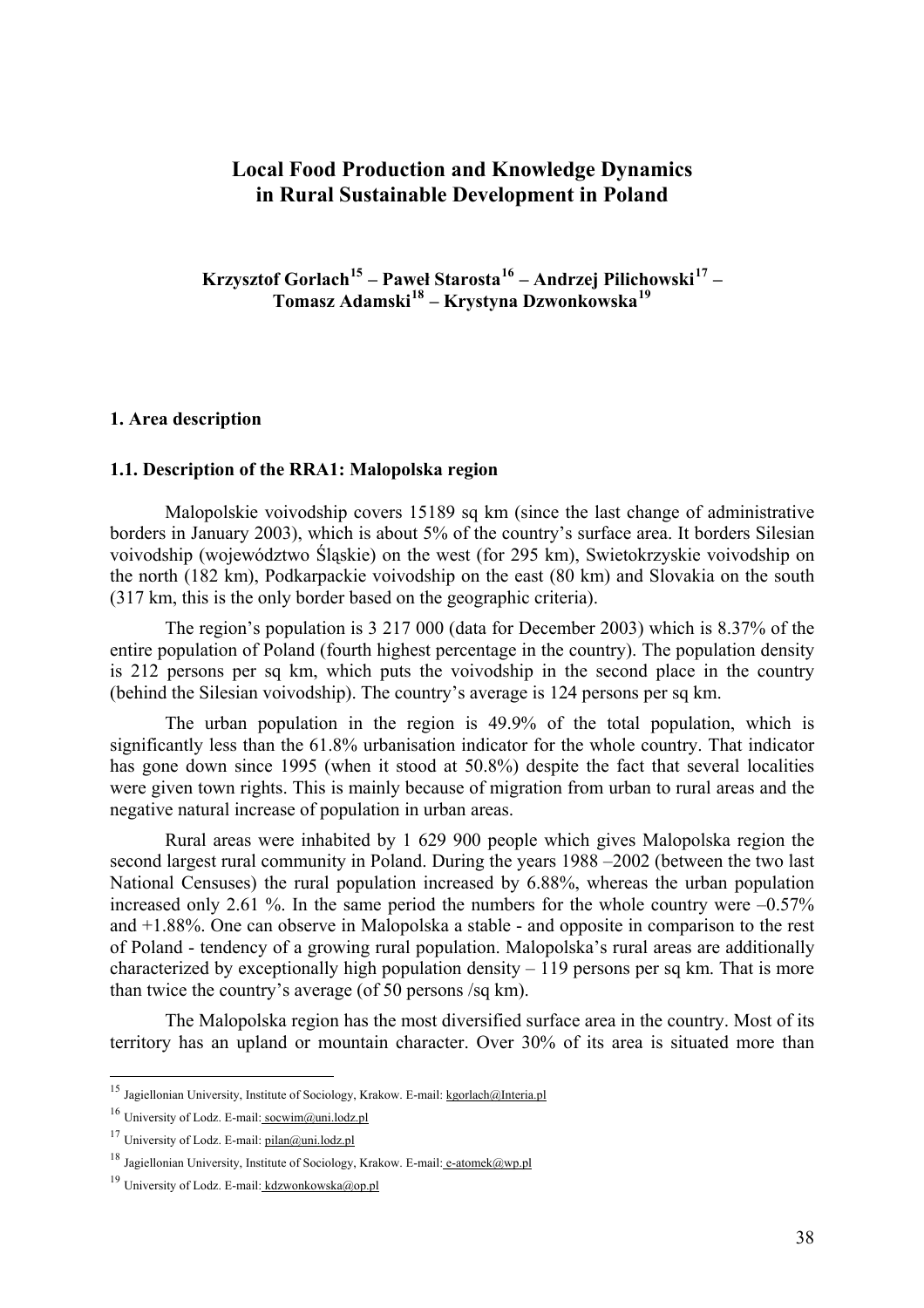500m above sea level and only 9% lies less than 200m above the sea level. With the altitude differential of 2340 meters, the zone of permanent inhabitance (ekumena) is 1000 meters.

In Malopolska one can find 9 of the 17 main types of natural landscape of Poland and 7 different climatic levels, including the area with the highest annual precipitation.

Compared to the rest of the country Maloplska voivodship has quite substantial groundwater resources but very limited amounts of underground aquifers. Due to the mountainous character of the rivers and streams, rapid water level rises and floods occur very often in many areas. The flood plain culminates in the Vistula River valley and endangers the city of Krakow and its surrounding territory. It is estimated that 48% of the region is especially endangered by the floods.

 The economic potential of the Malopolska region accounts for 7.4 % of the country's GDP. The structure of economic activities is rather dysfunctional and needs to be transformed. 34% of the total working population works in sector I (agriculture, forestry and fishery), 25% in sector II (industry and construction), and over 40% in sector III(services).

 Malopolska region has a very cumbersome agrarian structure. Over 97% of agricultural land is privately owned and the number of farms is 373 700. The main problem is the farm size – on average, they are only 2.6 hectares (6.6 ha in Poland), of which only 2.1 ha is agriculturally used. Over 90% of farms are smaller than 5 hectares and farms of the relatively optimal size of 15-20 ha comprise only 0.2%. One negative factor is the large number of plots that are spread over the large area. This arrangement is rather stagnant since only 1-2 farms per hundred are changing in size each year. In many areas plots are even further divided into smaller parts.



 **Location of the RRA1:**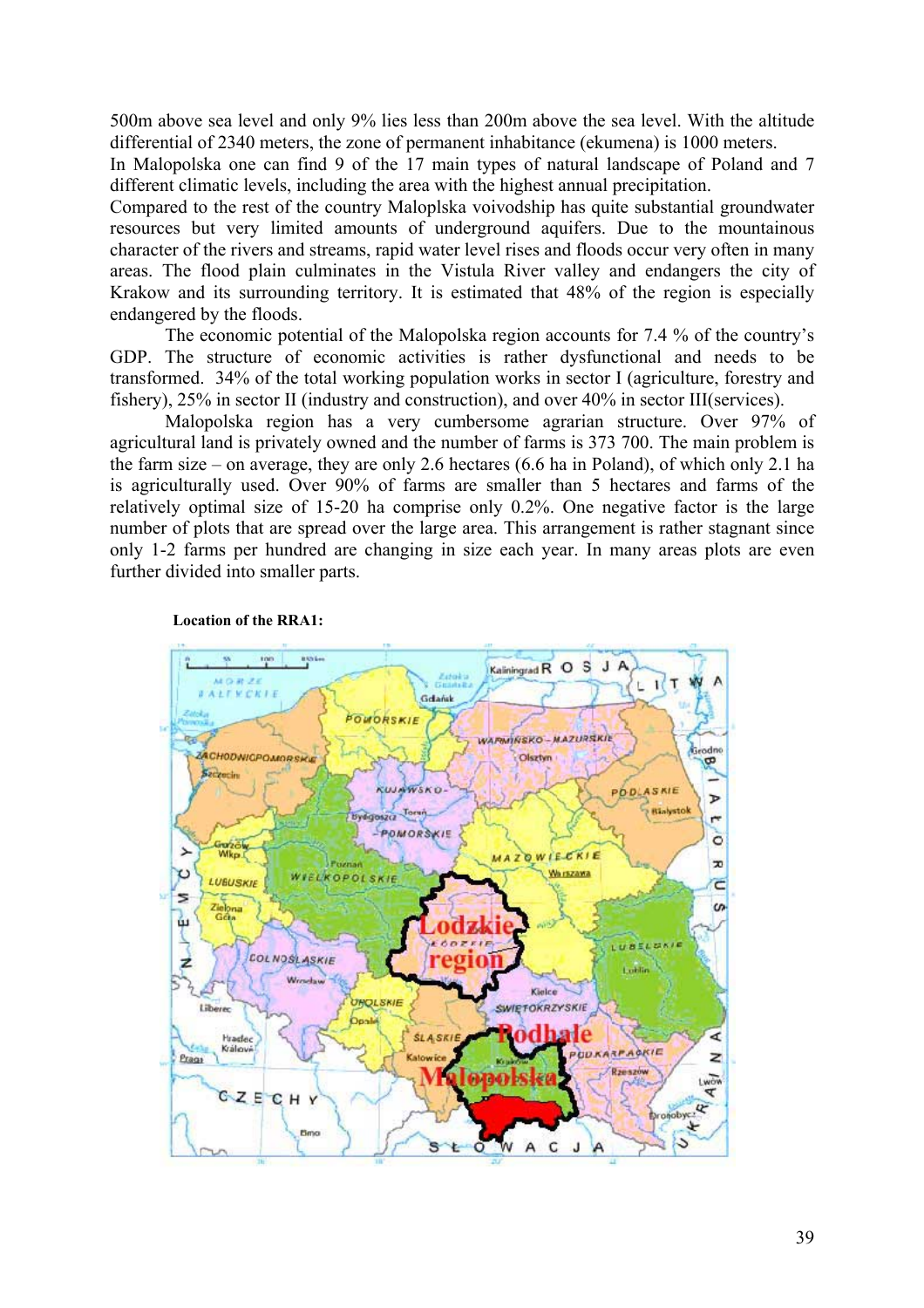**Podhale region** – our study area in Malopolska is situated at the foot of the Tatra Mountains in the southern part of the voivodship. This area, due to its natural conditions and cultural heritage, differs a lot from the rest of the country. The mountainous character of the region makes it unique in comparison to the plains of central and north Poland (Lodzkie region). Historically, the region has been settled since the XII century, being a melting pot of the Polish, Romanian, Hungarian, Slovak and Russian cultures. This mixture created a distinctive culture of Podhale Highlanders that is still vital in language, regional costumes, shepherd's tradition, literature, folk music, glass painting and handicraft. In the social description of the region one must also include an important role of religion (Roman Catholic Church) and a sprit of independence that is a significant feature of the local mentality. Traditionally, the economy of the Podhale region was based on agriculture and animal husbandry (mainly cattle and sheep breeding). However, due to the difficult conditions of the mountainous areas, a significant part of the local population was living in poverty, which was a driving force for mass emigration (mainly to the USA). From the second half of the XIX century onwards the area began to attract a growing number of tourists. This branch of the economy was developing throughout the interwar period and under the Communist regime but a real boom occurred in the 1990's. Nowadays the Podhale region is the country's most popular tourist destination. It is estimated that around two million tourists a year are coming to visit one of several national parks, to hike or to ski in the winter. The main centers of the region (Zakopane, Nowy Targ, Białka Tatrzańska, Bukowina Tatrzańska, Biały Dunajec) are at the same time Poland's top skiing areas.

## **1.2 Description of the RRA 2: Lodzkie Region**

 Lodzkie region is situated in the central part of Poland. It covers 18 219 sq km. The region's capital is Lodz, with other major cities being Piotrków Trybunalski, Tomaszów Mazowiecki, Bełchatów, Kutno, Sieradz. The surface is mostly plains with forest covering 20% of the area (the smallest ratio in Poland).

**Economy:** The most important factor of the Lodz region's economic growth is its natural resources supply potential. The district of Bełchatów owes its rapid growth to the fields of brown coal found in the area. The geothermal water resources in the northern part of the region have helped in developing spa, recreation, and tourist services, while the districts of Kutno, Leczyca, and Lowicz are traditional agricultural strongholds.

Over 200 thousand companies operate in the Lodz region, most of which are microenterprises with up to 5 employees. Over 90% of these companies are private. The public sector is represented by the remaining 10%. Small enterprises, i.e. partnerships and private workshops represent an overwhelming majority in all of the region's districts. Nearly half of these workshops are located in Lodz – the region's capital.

**Agriculture** The Lodzkie region has typical agricultural features. The agricultural utilities cover 1.25 mln ha, which is about 70% of the general area of the province (the highest index in the country). The agricultural and food industry, represented by nearly 3000 units, employs 42,000 people. The average farm size in the region does not exceed 15 ha. This size is, however, the standard in Poland, for it involves up to 91% of farms. The total number of farms in the province is over 170,000. The equipping of Lodz agriculture in agricultural machines puts the region in the 4th position in the country.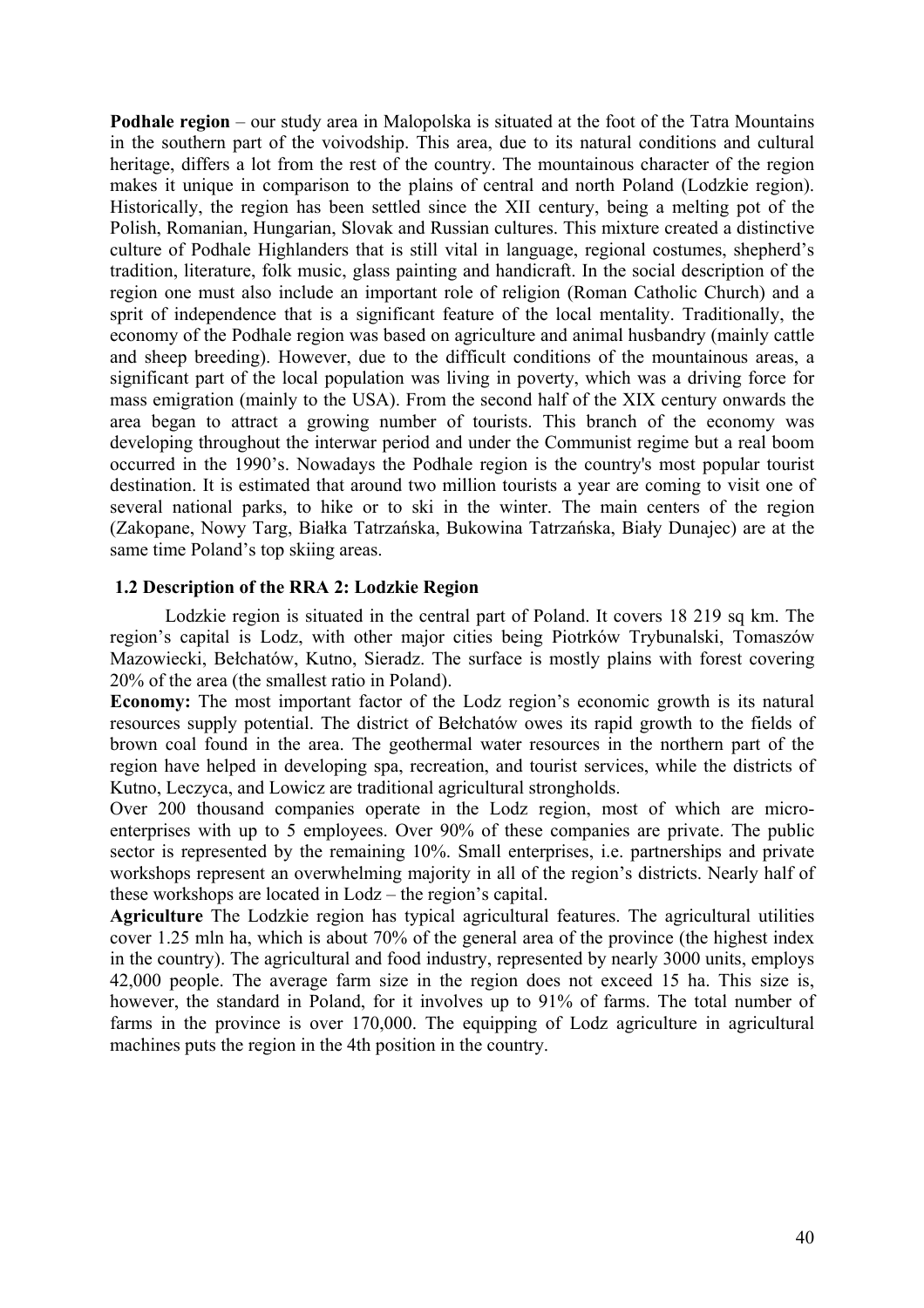| <b>RRA LODZKIE REGION</b> | 2002    |
|---------------------------|---------|
| Total (absolute) sq km    | 18,219  |
| <b>Agricultural land</b>  | 72.4%   |
| Forests and wooded area   | 20.9%   |
| Waters                    | $0.7\%$ |
| Minerals                  | $0.2\%$ |
| <b>Transport land</b>     | 2.8%    |
| Residential land          | 1.7%    |
| Ecological land           | $0.0\%$ |
| Wasteland                 | 0.9%    |
| Miscellaneous             | $0.4\%$ |

 **Table 4: Distribution (%) of the land uses in the RRA\*** 

Source: Head Office of Geodesy and Cartography

**Natural conditions:** Lodz region is located in a zone of poor biodiversity when compared to the northern and southern parts of the country. The underlying cause of that situation was the severe natural transformation initiated by the development of agriculture and settlement and followed by industrialisation and urbanisation. As a result, the region's area is largely deforested. The forest cover in the region is the smallest in the country and amounts to 20.6%. However, this does not mean that the central part of the country is deprived of significant nature values. A good example is the river valleys, for instance, the Pilica River valley that apart from a short section near Tomaszow- runs in its natural bed and yet is still extensively developed. The Warta river valley is more transformed, although some of its parts are also highly valuable i.e. swamp belt of the ice-marginal valley of the Bzura and Ner rivers stretching up to the Warta River. Despite its severe transformation, it is still home to many birds and swamp plants.

**Rogów community** – the second study area - is located in the eastern part of the Lódzkie region. It occupies an area of 66 200 ha. Its population cosist of 4 698 inhabitants. Six natural environment protected areas are located in the community. River Mroga and its overflow arm form the major component of the natural landscape. This community is located near the Lódź agglomeration and two other major towns of the region, namely, Koluszki and Brzeziny. In such a situation agriculture is not the main source of income for the local population, it is traditionally combined with involvement in manufacturing industries. According to regional statistical sources, roughly 70% of inhabitants of working age have been typical peasantworkers.

There are no bars and restaurants in the community. The canteen at the research station of Warsaw Agricultural University has been the only opportunity for local people to eat out. The tradition of preparing meals and eating at home has been maintained in the community. People try to eat together in families if possible. They usually have three meals a day. In the summer they usually eat four meals (an additional meal between breakfast and lunch). The main meal has been eaten traditionally around noon. Two dishes have been usually served for the main meal of the day, namely: soup (that has been obligatory every day) and the second dish (usually mush with meat sauce or a chop with boiled potatoes and salad).

 Local consumption patterns, as well as dietary habits, are quite similar to those found in urban areas in the investigated community. There is no direct connection between fruit production and their consumption. Despite the presence of an apple growing business there is no "apple culture" in the community. Apple orchards do not shape the consumer tastes of the inhabitants.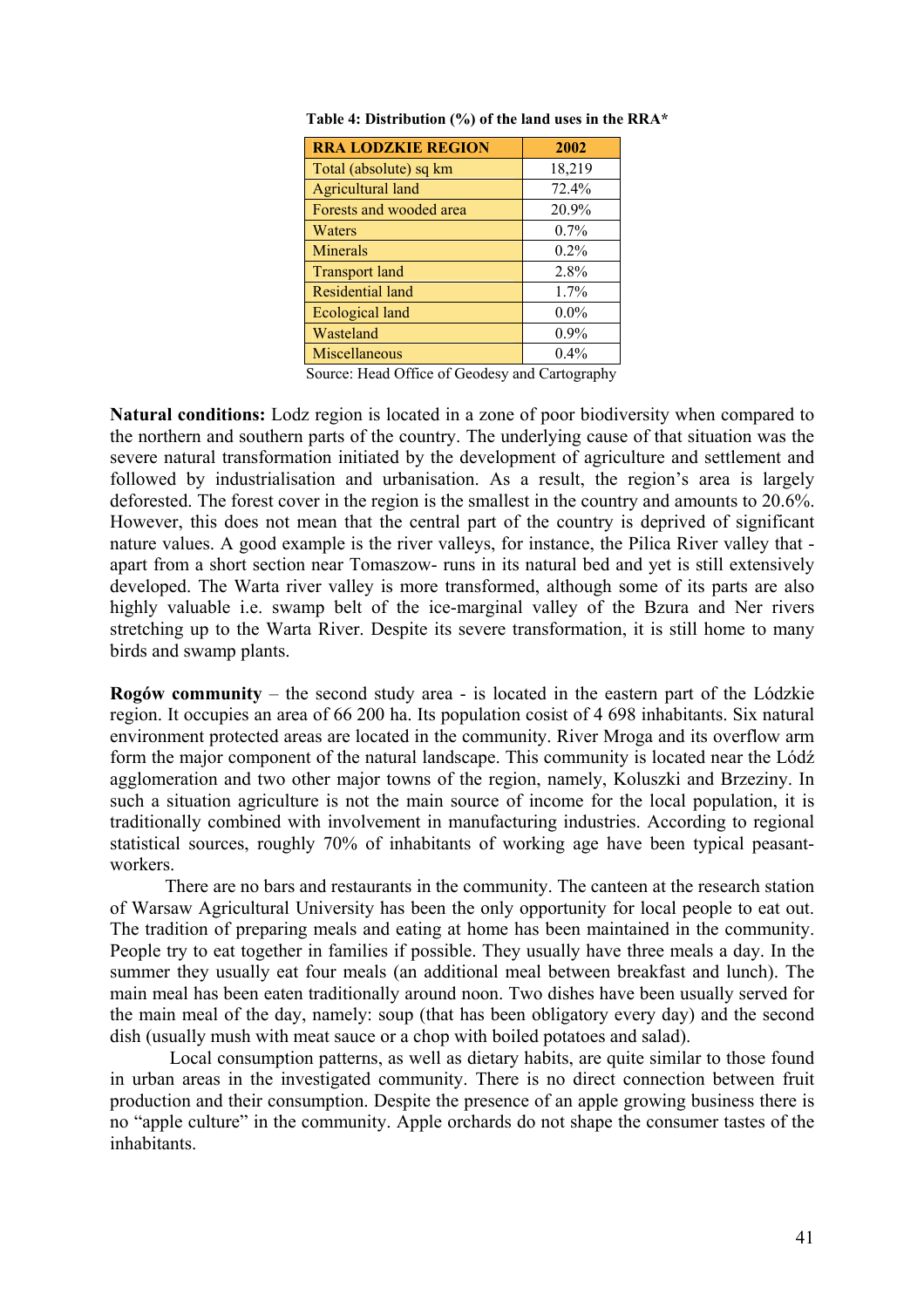### **1.3 Local food production patterns and issues**

 Poland has a rich and diversified culinary culture. Many regions, having been influenced by different historical factors, have distinctive forms of cuisine. This heritage of traditional and regional products was endangered during the Communist period. In the realities of post-war food supply shortages, national authorities were promoting large-scale production of cheap and accessible food. In the state controlled economy there was no place for variety in local cuisine – the principle of socialist equality was valid also in the realm of food. Luckily, despite the state-driven homogenization, traditional food specialties survived in Polish families. What needs to be underlined is the fact that they were able to survive was possible mainly due to the rural communities. As the Polish countryside managed to resist the attempts of collectivization, the traditional mode of agriculture (family farms) was acting in favor of preservation of rural heritage. The situation has changed after the transition into the market economy in 1989. After the decades of isolation and empty shelves in the shops the national market was flooded by the large amounts of foreign and relatively cheap food. The patterns of consumption in Polish society shifted towards the "western" foodstuffs, as they were a symbol of the new realities. The appearance of the international supermarket chains that have conquered the retail sector has additionally strengthened this trend. The rapid "westernization" of food habits turned out to have a negative influence on the local food production. The structure of the market was dominated by the corporate grocery chains and the quality was a secondary issue to the low price.

 Such a state of affairs has begun to change in the last few years. Firstly, consumers are becoming more concerned with food safety (visible influence of foot and mouth disease, mad cow crisis, etc.). Secondly, as wealth is increasing, society is spending more money on the more sophisticated consumables. The appearance and proliferation of shops with healthy, organic food, and vegetarian restaurants are a good illustration of this tendency. The third factor is linked to the development of tourism. In the popular regions (e.g. Podhale) one can observe a significant increase in the number of restaurants/eateries serving regional cuisine in the folk style. We can even talk about the development of a kind of fashion for local food as in almost every Polish city there is a place where the local version of "peasant food" is being served. In general, the short food-supply chains are beginning to develop as more consumers are prepared to pay for the "original taste with local identity". The popularity of regional and traditional products is supported by a number of projects. These include both governmental projects (at the national and regional level: e.g "Agro-smak", "The taste of Malopolska") as well as initiatives of NGOs (e.g. Slow Food Polska). It needs to be stressed, however, that Poland is only at the beginning of the process of preserving and promoting its culinary heritage.

 The two study areas selected for the purposes of this report are situated at opposite ends of the continuum that represents the development of local food production. Malopolska region has perhaps the richest local food tradition in the country. In connection with a tourist boom this region is witnessing a real renaissance in traditional cuisine. The case of oscypek cheese, which is described later, is just one of many examples of successful food products embedded in local tradition. Lodzkie region, on the contrary, has not yet managed to revive its food heritage. There are several reasons that can explain this difference. The first is the alternative structure of agriculture: Malopolska has a very disadvantageous agrarian structure so farmers are forced to specialize in niche types of production. Lodzkie region, being a plain area with much larger plots (on average) has a dominating pattern of large-scale production. The second factor is that the Lodzkie region lacks a developed tourist sector, something that is a driving force for local food production in Malopolska.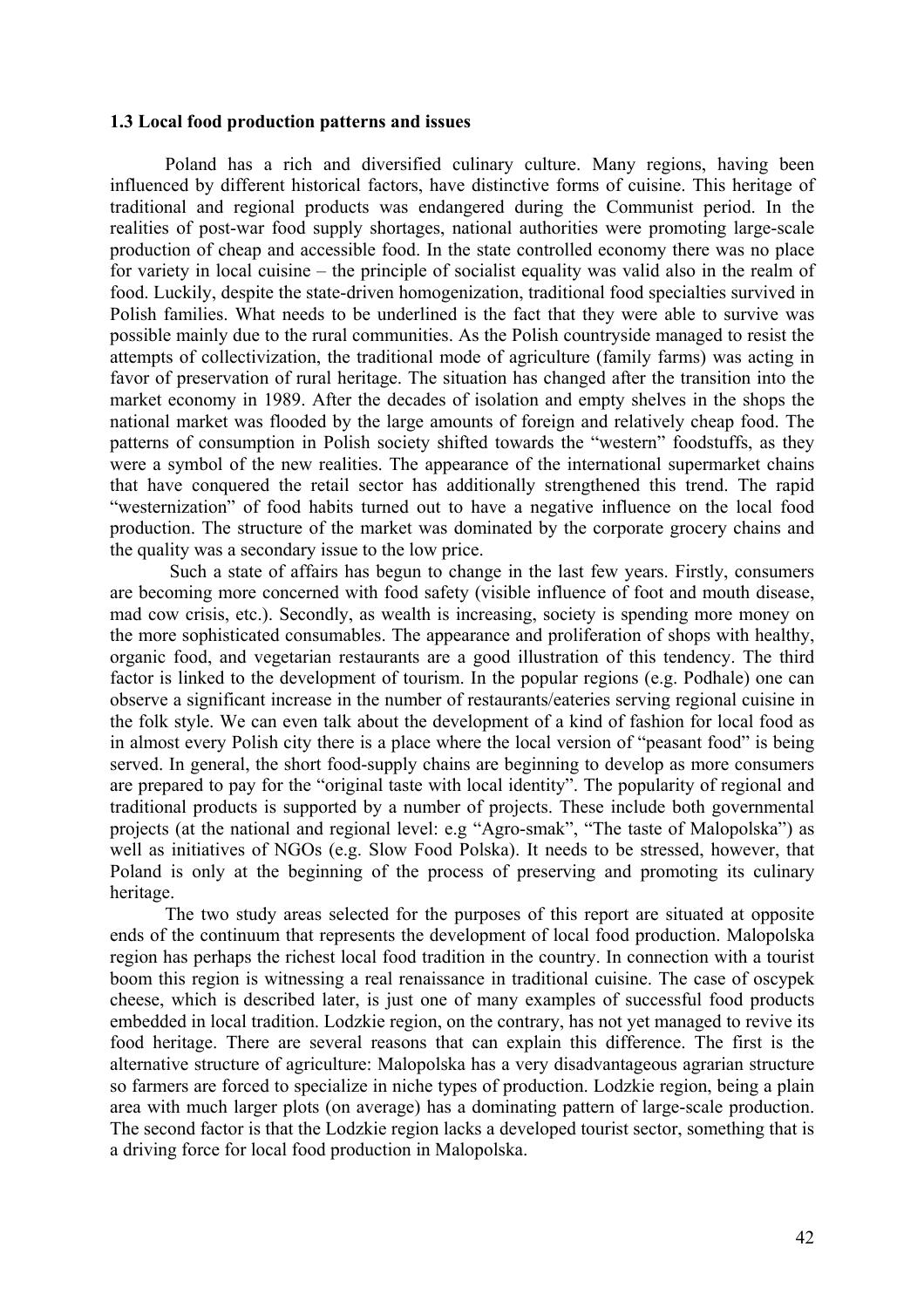## **2. Case studies description**

## **LIA 1 Malopolska:** *Oscypek cheese – local food in transition*

#### **A. Case study analysis**

 The first case study presented in this report will be the example of oscypek cheese from the Podhale region in southern Poland. There are several important reasons for such a choice. First of all, oscypek is the best known example of regional food in Poland. It is a symbol of the Tatra Mountains, which has a significance that goes way beyond the regional cuisine. Oscypek cheese has a great cultural significance as it belongs to the shepherd's tradition, and is at the same time a key tool used in preserving this heritage. On the other hand, oscypek cheese represents also a high economic value, constituting the base of a large and diversified production and retail sector. Its significance for the regional economy is hard to overestimate, as is illustrated by the involvement of a regional government in this matter. In addition – and what was a decisive argument for our selection – oscypek is present in several different, coexisting grocery store chains. What is more, these chains have undergone dynamic changes over the last decade. In our opinion, the case of oscypek cheese gives a unique opportunity to identify and analyze how different types of knowledge can create alternative directions in development of local food production.

 A description of the network(s) linked with oscypek cheese needs to begin with a brief presentation of the cheese itself. Oscypek is a smoked cheese made of sheep's milk or a mixture of cow and sheep's milk. It is an important part of the shepherding tradition with a history going back to the XV century. For hundreds of years it was produced in the mountains by local shepherds. What is important, the cheese should be handmade of non-pasteurized milk in a mountain shed. The recipe is passed on from generation to generation in an unwritten form, which makes the final product unique for each shepherd who made it. As local highlanders say "there is one technique of production and many recipes." What can differ is the proportion of ingredients, temperature and time of smoking, and final size and consistency. What is common for all oscypek cheeses is the shape, which should be fusiform. In its original form, oscypek is produced and eaten in the summer season (from May to September/ October).

 As this short sketch shows, oscypek cheese was intrinsically connected with shepherd's culture. It was an essential source of food in remote areas, with the mountain shed being a self-supply base for teams of shepherds. At the same time, however, it was also a product made for sale. Herdsmen were providing it to local villages, gaining an additional source of income. Oscypek naturally became a popular tourist commodity when mass tourism appeared in the Tatra Mountains. Such a situation remained in place until the fall of Communism: oscypek was traditionally produced as an auxiliary activity to sheep breeding, and eaten by locals or sold to tourists. This was the starting point for the significant changes that occurred in the 1990s and which continue today. Analysis of these changes allows us to distinguish 3 different networks that have been built around oscypek cheese. What is interesting is that in each of these networks a different vision of oscypek can be identified. For the purposes of this report we have labeled them as follows: 1. "oscypek as a souvenir for mass tourism"; 2. "oscypek as a conqueror of the food market"; 3. "neo-traditional oscypek within EU realities". These networks have been formed independently in various periods but today all three exist in parallel. They will be described below in order of appearance.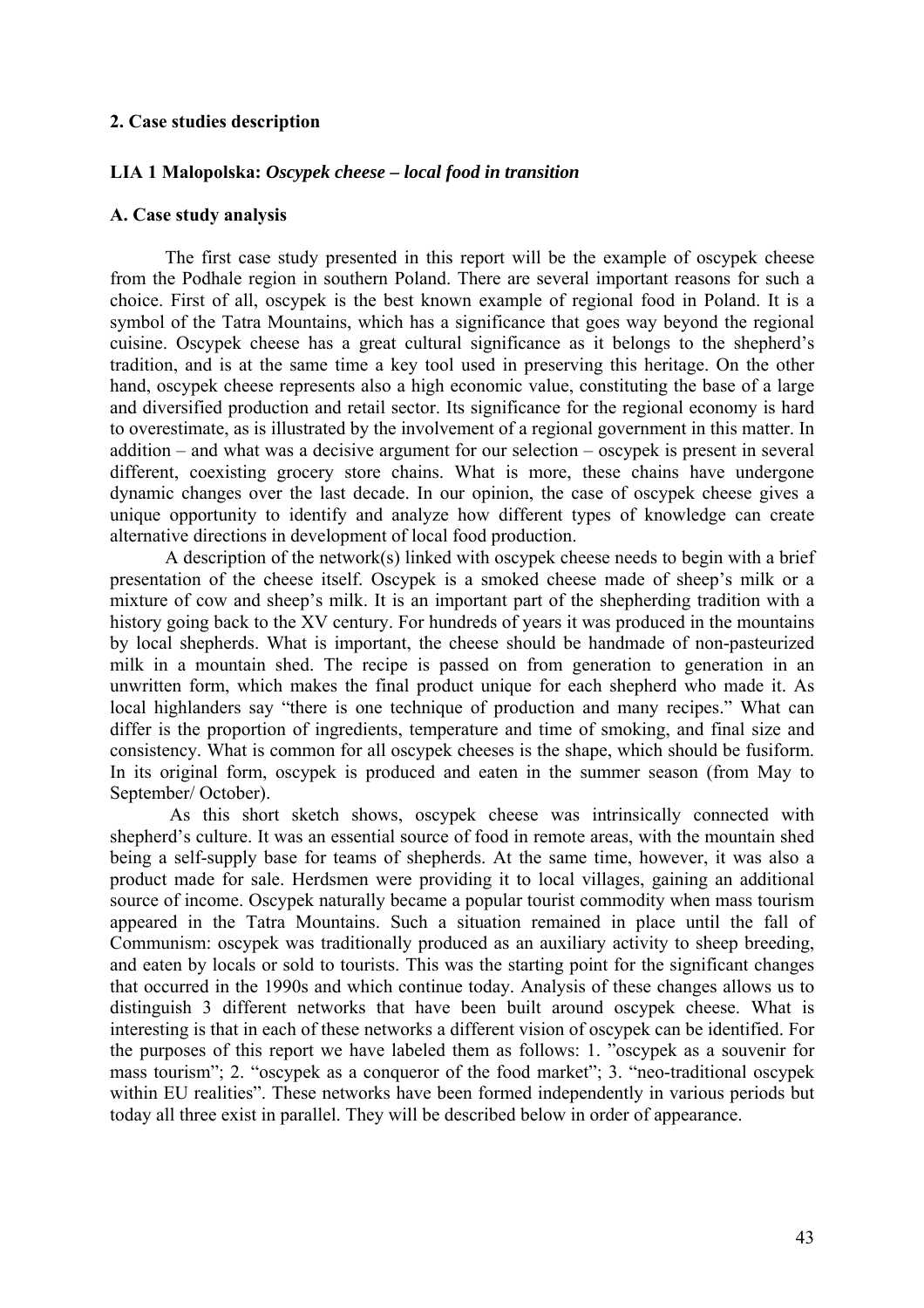### **Network 1. "oscypek as a souvenir for mass tourism"**

 To understand the form of this network one has to consider two important factors that were fundamental to its creation. Firstly, with the transition towards a free-market economy, many sectors of Polish agriculture experienced a deep crisis in the 1990s. This was especially visible in sheep husbandry. Breeders deprived of state payment faced a rapid rise in the price of the means of production. At the same time the price of wool fell dramatically. It is estimated that as a result sheep stock in the Podhale region has decreased five times (from about 250 000 to 50 000 ewes). In terms of oscypek cheese, this meant a huge reduction in supply, as there was a limited amount of its primary component – sheep's milk.

 At the same time, the Podhale region experienced a real tourist boom. Not only has the number of visitors to the Tatra Mountains increased significantly over the 1990s but the whole infrastructure of the tourist sector has also undergone extensive development. This was largely tied to the development of the skiing base. This in turn led to a transformation of tourism patterns – the winter holiday season has extended and become the busiest time of year. As for oscypek cheese, these changes opened a great potential market but with a difficult challenge – the window of sales opportunity being out of production season (May – September). As a result, a very limited supply of oscypek cheese collided with a growing demand.

 Such a situation triggered a revolution in the oscypek cheese market. The phenomenon of "commercialization of the tradition" took place, driven by economic realities. In this context "commercialization" meant "improvements" in recipe. The crucial shift concerned the replacement of sheep's milk with that from cows. This modification allowed sellers to overcome two main "structural" obstacles: the limited number of sheep was no longer a problem and "improved" oscypek could be produced all year (secured commodity for winter season). What is more, since oscypek has been decoupled from shepherding it has become possible to make it on the ordinary farm. It has led to further departures from the original technique, as the traditional, long process of smoking is being reduced to just several hours, or even replaced by steeping cheese in a tea-based blend. By implementing all these "improvements" the local community created large and decentralized sector for home oscypek cheese production. What is significant is that it is almost entirely located within the sphere of the black economy. A somewhat similar problem concerns the retail side. One can also observe the large and decentralized sector of small-scale retail. The street stalls and food markets are the dominant points of sale. Locals selling oscypek cheese on the roadside (on the fold-up tables or directly from the car) became an integral element of the Podhale region's landscape. There are so many people wanting to have their own stall that it causes serious problems. Each year the national media describe conflicts around the annual space lottery drawing in Zakopane (which is the biggest resort town of the Tatra Mountains). The local authorities had to introduce the drawing as a method of assigning space for oscypek stalls on the main street of town, in order to keep it passable.

 In general, the described network of "false" oscypek is the special case of local production for local markets. Special, because it is product for non-local consumers. In this food-chain oscypek cheese has become a kind of souvenir for mass tourism. The product marketing is targeting "distant" consumers who buy the commodity while visiting the Podhale region. The sales chain is short but the ties between seller and consumer are rather weak. It is normally a single transaction after which both sides will not meet again. With regards to power relations, it seems to be a producer-driven process. As demand still exceeds supply, producers are not under any large pressure. The main factor that shapes these relations is price. This is a market of price – oscypek being sold on the street need to be reasonably cheap so an average tourist can afford it. As a result it is difficult to talk about any process of quality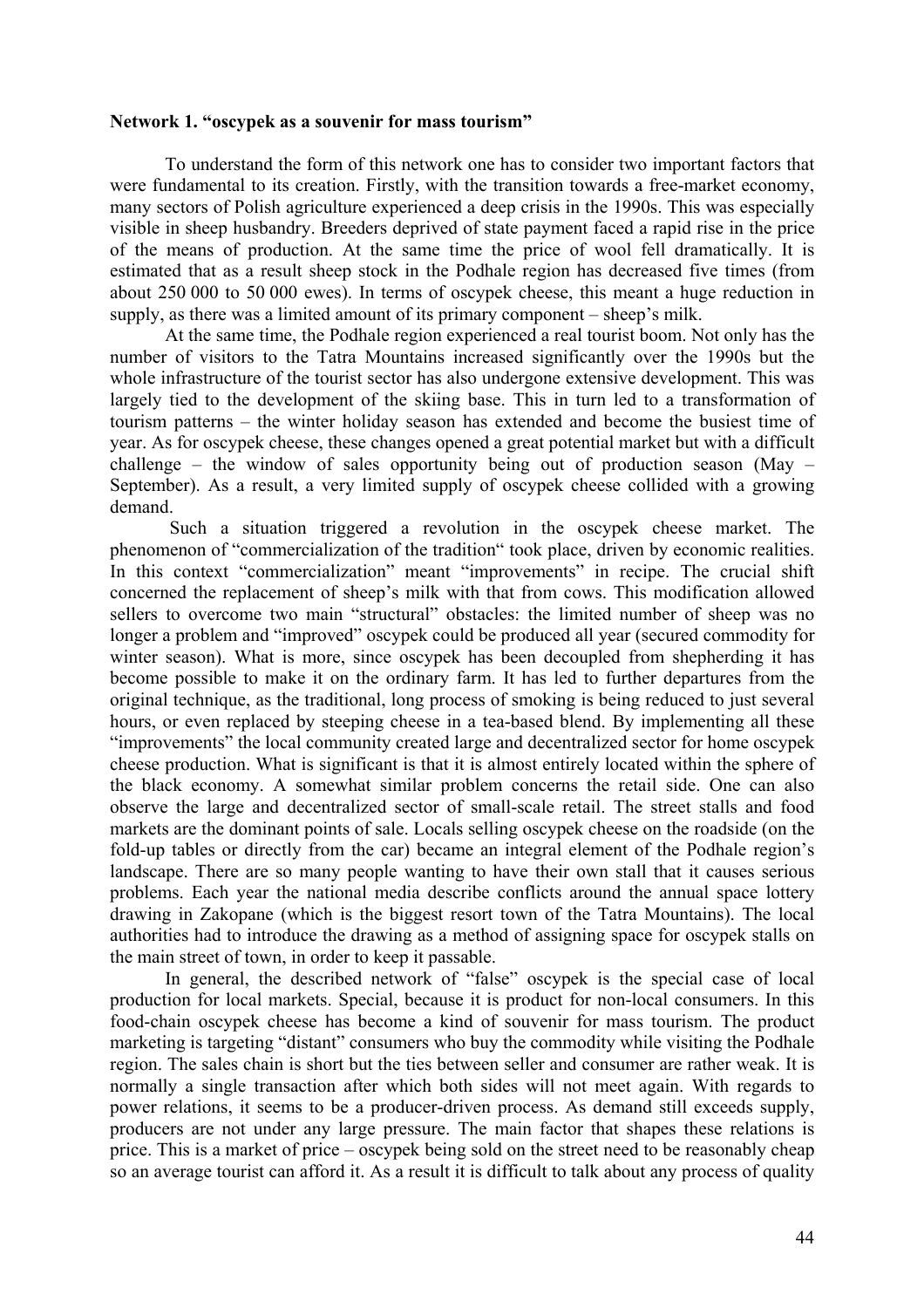negotiation. Any resemblance between the false "popular" oscypek cheese and the original one is often just in name and shape. However, so far, the false version is pushing the traditional oscypek out of the market. According to estimates, only about 10% of the cheese being sold under the name oscypek in the Podhale region are actually made from sheep milk, in line with the traditional technique. Tourists are cheated but they do not seem to complain as long as the commodity is affordable and does not threaten their health. Many experts, local politicians and, particularly, herdsmen are trying to reduce this black market of false oscypek. This is very difficult though, because both the production and retail sectors are a significant source of income for large number of local people. Since the conditions for agriculture in Podhale region are unfavorable and plots are very small (3 hectare on average) – "popular" oscypek remains one of the few alternatives for local farmers. In some villages, especially those of a less touristy character, around half of the inhabitants are involved in this network. Recently, several tendencies have occurred that seem to be leading to a reduction in the market for the fake local cheese: On the one hand, local authorities are trying to put both producers and retailers under greater control, and on the other, consumer awareness is gradually rising. These two trends should eliminate the most blatant examples of falsifications and force improvements in general oscypek quality.

### **Network 2. "oscypek as a conqueror of the food market"**

 The second network to be described was created as a reaction to the "oscypek boom" mentioned above. The idea was to take advantage of the regional cheese carrier but on the different market level. Thousands of tourists visiting the Podhale region and tasting oscypek there created demand for this cheese in the whole country. Many people simply wanted to eat oscypek after they returned from the holidays. The main strategy of this network is to satisfy the new demand. It has to be mentioned however that in this analytical construction we have included two various forms of achieving this goal. Both are targeting distant consumers, but in different ways. The first dimension of this network is oscypek cheese as a product of dairy factories. In this case, several small and mid-sized dairies from the Podhale region decided to create a machinery-made cheese that will resemble original oscypek in color, shape and name. As a result, one can buy such oscypek-like cheeses in supermarkets all over Poland. Of course, the use of machines and vacuum packages means a drastic departure from the traditional pattern of oscypek. Above all this involves the use of not only cow's milk but also pasteurized milk. Although highlanders say "such a product is anything but oscypek" there are still clients who buy it. One of the reasons for this success is the fact that dairies can guarantee food security. Products are labeled, hermetically packed and regularly tested. The name of the producer assures traceability. And last but not least supermarket-type oscypek is very accessible. All of these features turned out to be significant since the products have a considerable shelf life before they spoil. Nevertheless, there is theopinion that sales are rooted in dishonesty. The critique comes mainly from the Highlanders who are opposed to the right of local businessmen to use the name oscypek for the cheese produced in a dairy factory. They consider it a "stolen tradition". The issue of the name is crucial as it gives the cheese in the shop all the charm of the mountain food. There can be however, a more creative approach to the matter. The biggest producer of factory-made Podhale smoked cheeses is using the name "scypek" to market its products. Although the name is only one letter different from "oscypek," it is enough to avoid accusations of illegal competition. To sum up, this dimension of network no. 2 is an example of the long food chain. Power here is shared between regional private companies (producer) and non-local retail units. The quality is achieved through extensive innovations in the recipe, whereas local identity of the cheese is gained by the name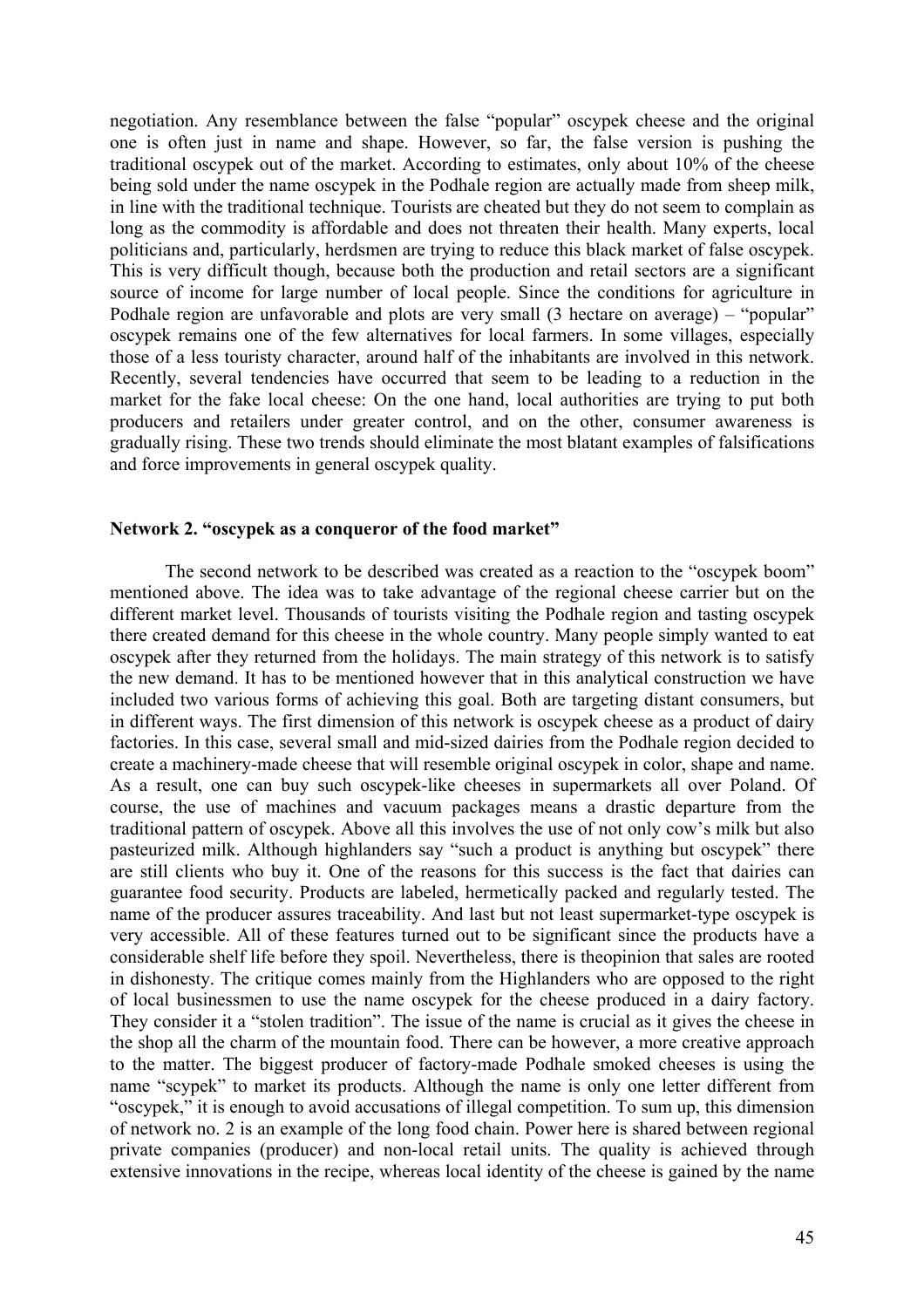oscypek (or something very similar). In this version oscypek has almost nothing in common with its shepherd roots. What is also worth mentioning is that there is no conflict between this network and network no. 1. These two chains are simply embracing alternative market niches, hence they do not compete with each other.

 The second dimension of the network putting oscypek cheese in the role of "market conqueror" is targeting yet another group of clients. As in the previous case it is being marketed to a distant consumer by presenting oscypek in a more "luxury" form. Two main channels of distribution should be mentioned here: restaurants serving various kinds of traditional Polish cuisine and shops with organic food. In this strategy oscypek is a sophisticated product for select customers who are willing to pay for regional delicacies. The main objective here is to sell cheese that is plausibly consistent with the traditional mode of production. It needs to be stressed however, that such a specialized type of food supply chain is by its nature quite different and removed from the origins of oscypek at a local shepherds' shanty. This evolution involved several difficult challenges. The most important one was the question of national legal regulations concerning food markets. For many years it was illegal to sell traditional oscypek in shops as it is made out of unpasteurized milk. The requirement to pasteurize milk for all dairy products remained a fundamental principle of food hygiene regulations. Since – as the Highlanders claim - oscypek cannot be made in this way the situation condemned this product to the "food underground". The conditions changed with a legal act introduced by the Ministry of Agriculture in 2002. Since then it has been possible to produce and sell several kinds of dairy products containing unpasteurized milk. The so-called Kalinowski decree (Kalinowski was the Minister of Agriculture at that time) opened a new era in the oscypek cheese retail system. This was not, however, the only obstacle. The products were allowed into the market but producers were obliged to obey very strict hygienic regulations. In the reality of the Podhale this turned out to be difficult to realize. There are a number of reasons for that. Firstly, it was often impossible to create or maintain suitable conditions in a mountain shed for practical reasons (lack of infrastructure, temporary character of the building, etc). Additionally, social factors played an important role. The Highlanders, known for their independence and distrustful attitude towards the Communist regime, were reluctant to accept something that had to be accepted as enforced regulations. What is more, they found the new requirements superfluous as they were backed by the knowledge derived from a long tradition of oscypek production. The argument went as follows: since oscypek was made in a "primitive" way for centuries and "no one ever got sick" this proves that "natural conditions" for the cheese production were very much safe for the potential consumers.

 As a result there is only a small number of local oscypek makers who are involved in the described food supply chain. This is a kind of "elite" formed by the most progressive breeders. They not only made investments to fulfill all hygienic requirements but also introduced some marketing strategies. Such activity would not be successful without the promotion of regional products. That is why the "modern herdsmen" are publishing promotional leaflets, presenting their products during expositions or fairs and carrying out business negotiations with shop and restaurant chains. Those who do not know how to do this on their own are acting in partnerships with businessmen. In analytical terms this is an example of the modern, consumer-driven food supply chain of local production for distant clients. It has a decentralized character that is based on individual contracts between producers and retailers. As the product is marketed to a special group of consumers (with high food safety awareness) the quality is the main object of attention. The retailers are cooperating only with selected oscypek makers who can guarantee the proper features of the final product. Also the value of regional food is important in this arrangement so cheeses are specially labeled to assure both traceability and conformity to the traditional method of production.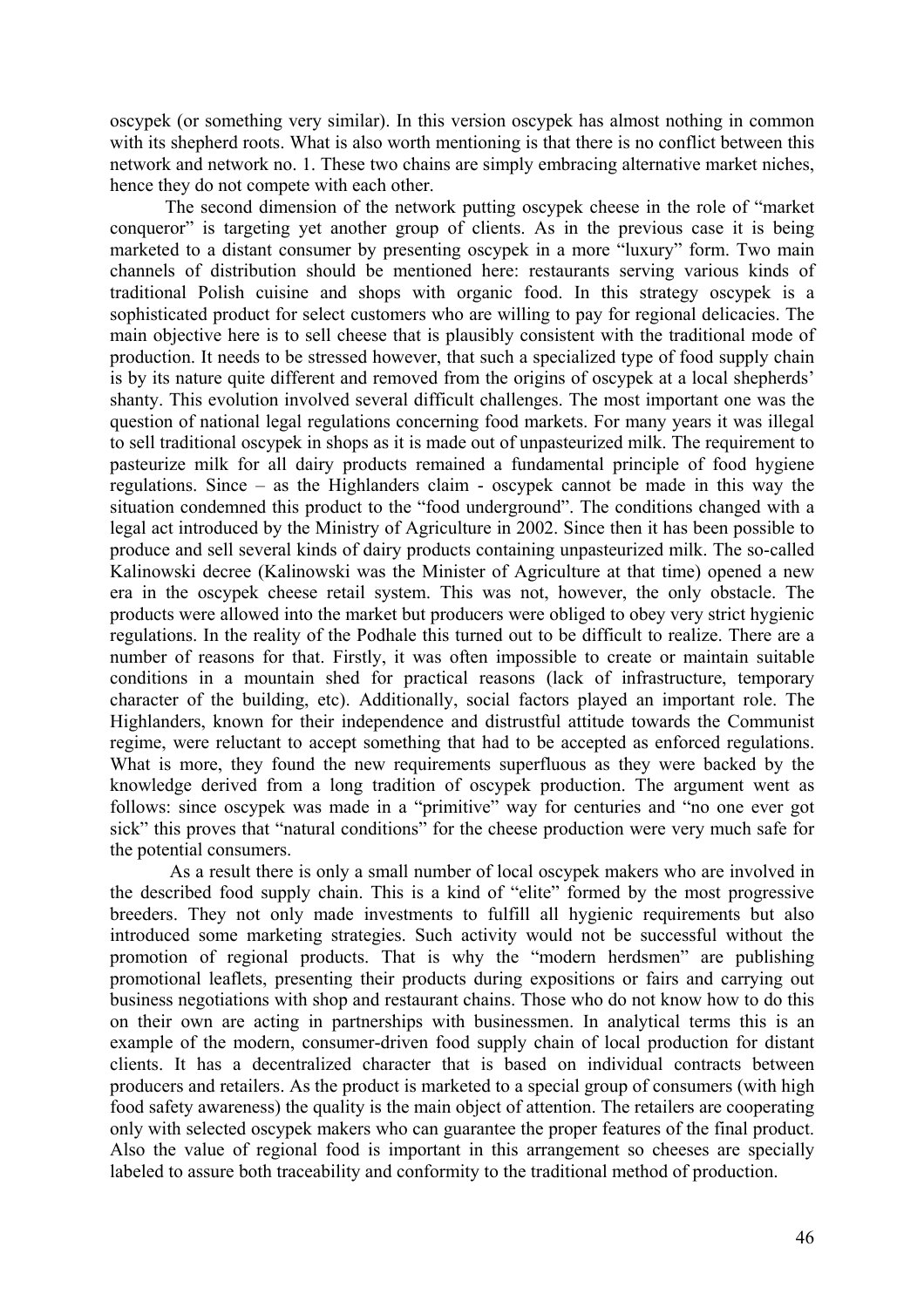#### **Network 3. "Neo-traditional oscypek in EU realities"**

 The third network built around oscypek cheese that is described in this report is also the most recent one to have occurred. Its form is directly linked to the practice of certifying traditional local food and to the role of oscypek as a symbol of regional tourism. The new category of actors involved is a distinctive feature of this case in comparison to the previous ones. The dominant role of local authorities (at different levels) and the collective representation of breeders have given this network a more organized character. Let us start the description with the issue of tourism. The tourist boom in Podhale region that has been mentioned earlier in this report was to a large extent a spontaneous process. With time however, local authorites adopted a strategy of actions that were to support and strengthen the development of the tourist sector. The promotion of the region was realized both through creation of new attractions for visitors and through professional marketing campaigns. Oscypek cheese was chosen to become a central motive of this strategy. A special event called "the festival of oscypek" was introduced to the calendar of annual events organized in Zakopane by the local government. During this festival the audience can witness the traditional method of cheese making, listen to folk music and of course buy the oscypek cheese. Apart from that special festival, the oscypek cheese is also an obligatory element of almost every larger public event in Podhale during the tourist season. What is more, as oscypek has became an attraction of its own, local authorities, in cooperation with several herdsmen, have created the so-called "oscypek route". It is a tourist package that includes visiting selected places where the cheese is made, getting to know its history and production technique and also the possibility of staying overnight. The oscypek farms are specially marked and the whole network is promoted in the informational leaflets.

 The famous smoked cheese is present on postcards and other materials promoting the Podhale region. It is without a doubt one of the most recognizable symbols of the Tatra Mountains and the town of Zakopane. One may say that there is an interesting situation in this network, in which, on the one hand oscypek cheese is being promoted, but on the other hand, it, in turn, serves to promote the whole area. This dual relation can be observed in the example of the contest that has been organized by the local authorities in order to create the project of packaging for the oscypek cheese. The primary aim was to get the cheese packed so it could be a kind of sophisticated gimmick used in promotional campaigns of the region (mainly in the international arena). However, in the longer perspective, when the new packaging will be introduced on the larger scale it will be another factor in increasing the cheese's popularity.

 In the described network the involvement of the institutional actors is not only limited to the co – organization of the retail system. It is also visible in the aspect of production. Since local authorities are taking part in promotion of the oscypek cheese, they have also decided to undertake actions that would ensure the quality of the product. This is partly a reaction to the phenomenon of the oscypek "falsification". In order to prevent potential misuses, the government launched a special commission in the late 1990s to control the herdsmen (the action did not embrace the "grey sector" of small-scale production). The commission includes representatives of authorities, veterinary office and the association of sheep breeders, yet it has no legal mandate to punish the unreliable cheese makers. The only "weapon" it has at its disposal is "suggesting some improvements" or awarding the best producers. For this reason the influence of this "social" commission is rather limited. The more far-reaching effects are linked to the process of certification. The certification is perhaps the most significant recent trend concerning oscypek cheese.

 The idea of certification of oscypek cheese production was born in 1990's. The Association of Sheep Breeders (ASB) wanted to get legal permission, for oscypek retail has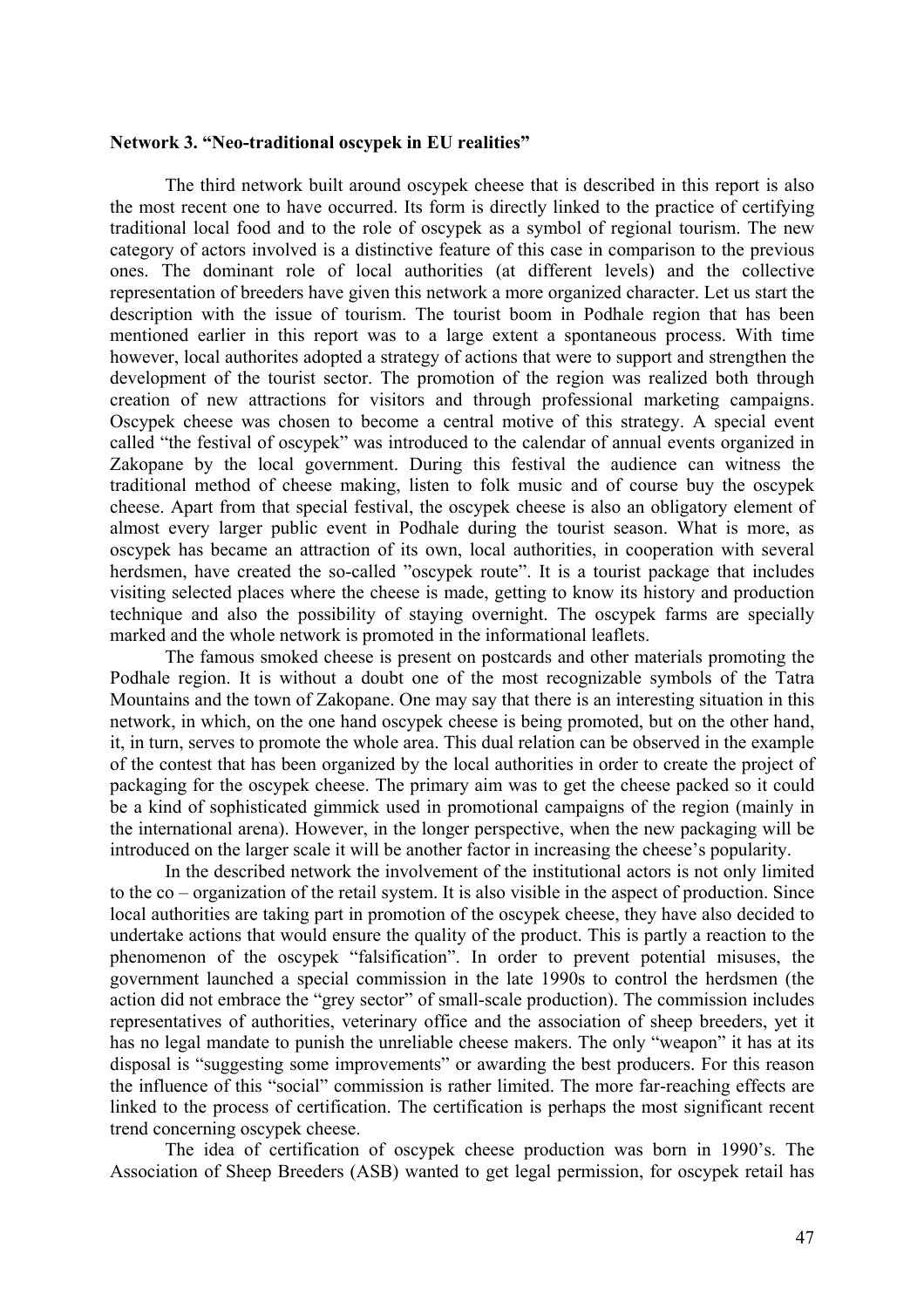formulated a set of rules that should be obeyed during the production process. At that time these attempts were unsuccessful so the regulations remained on paper. The problem returned in 2002 when media revealed that the name "oscypek" was in the process of trademark registration and the application had been send in secret by a private individual (a local official). In the scandalous atmosphere several local institutions were arguing about the right to register oscypek as a trademark. As a result of this "oscypek war" it was decided that the key role should belong to the ASB. Since the registration procedure required significant payments, the Association asked local governments of three Podhale districts for help and all these institutions have submitted a joint application to the Polish Patent Office. The situation changed again in May 2004 after Poland entered the EU. Since European rules on registration of regional products replaced the national ones after EU enlargement, the whole procedure concerning ocypek had to be started from the beginning. Again, the ASB, together with local governments, played a leading role.

 The issues linked to the process of registration of oscypek cheese are described in detail in the next part of this report. At this point however, two important points need to be made. Firstly, the idea of registration is a symptom of the globalization of regional food. The formal actions have been undertaken with the aim to extend the market for oscypek cheese to the entire EU territory. This spatial extension required the involvement of institutional actors, hence the centralization of the food supply chain can be observed. Secondly, the oscypek entrance on the international market is accompanied by the reinforcement of its traditional features. The regulations concerning the production process, ingredients or the shape and size have been formulated after comprehensive study of the regional herdsmen tradition This "return to the origins" is – if one takes a closer look – rather a creation of the "modernized tradition". Because oscypek cheese, in order to conquer Europe, has to be in line with hygienic regulations, the suggested technique of production is in many ways an "improved" (you have previously used the quotation marks around the word "improved" when speaking of this version – when you use them, it implies that you have some skepticism regarding whether or not it is truly improved; when you don't use them it reads as if you AGREE that it is improved – I recommend consistency with this) version of the traditional practices. Such a "neo-traditional" oscypek is embedded in local culture and at the same time causes no concerns about food safety.

## **B. Knowledge in local food production**

When one analyzes this case study the first conclusion is that the three networks built around oscypek cheese are different in terms of knowledge dynamics. There is no doubt that oscypek in its original form is embedded in traditional local knowledge. Being a part of shepherd's culture, the production of this cheese was for centuries based on tacit knowledge (unwritten recipe, production technique, etc.). However the network number 1 is the manifestation of change that took place in recent decades and was especially visible in the 1990s.

Oscypek cheese turned into a mass tourist souvenir that has very little in common with its origins. Both the recipe and the production method have been "improved" in order to bring more income to the local population. In that way the traditional local knowledge was transformed under the pressure of economic realities into something what can be called practical local knowledge. The pattern of knowledge transformation in network 1 is illustrated in Chart 1.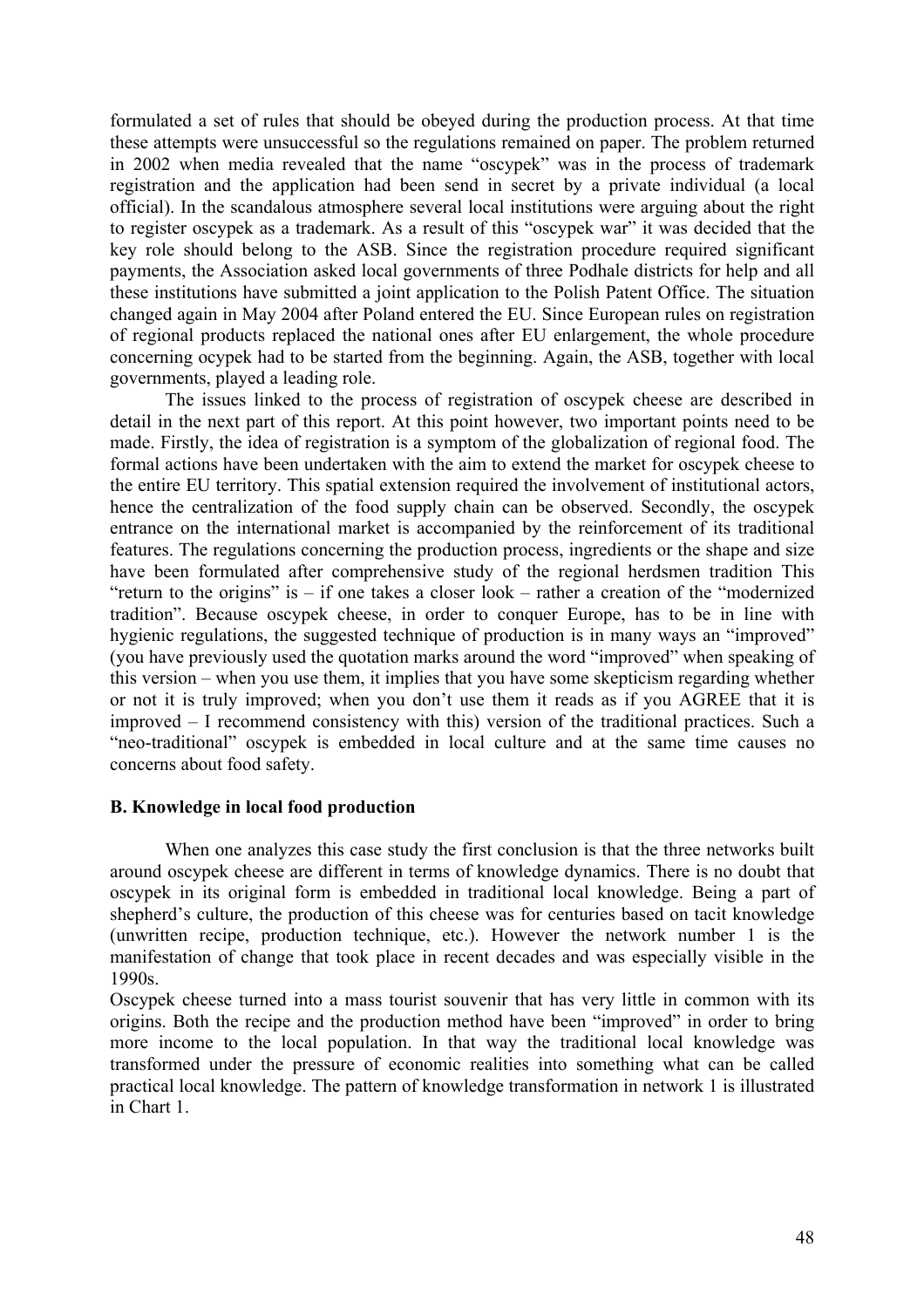

 Such a modification of the knowledge basis allowed a large number of new actors to be included into the oscypek network. Local people who are not involved in sheep breeding are now producing and retailing modified oscypek, which helps them to financially support their families. Although in the opinion of many people it is a "commercialization of the tradition" in social terms it can be treated as an example of adjustment strategy. Here, it is a strategy that is a spontaneous reaction of the local community to the challenges and opportunities of mass tourism.

 The second network described in the report is characterized by an alternative knowledge dynamic. In this case, the external types of knowledge are playing an important role. As far as mass production of oscypek is concerned, expert knowledge is required to manage the dairy factory or to market the products. This is the territory of the large and midsized business companies. As a result of this local actors have a weaker position in the network than non-local ones. What is more, the form of oscypek is further "reconstructed" so that it loses its local context. The Highlanders say that the oscypek has been hijacked by the large-scale producers but at the same time they add that in fact it is not real oscypek but an ordinary imitation.

 In the other dimension of this network oscypek becomes a luxury delicacy for a special group of clients. Here also a use of external knowledge is visible. Because of that only an "elite of herdsmen" is involved in this aspect of the food supply –chain - the type of modern shepherd who represents a mixture of local know-how and expert business knowledge. This is mostly the younger generation of producers who are open to market opportunities and are not afraid of making changes in their "fathers' tradition."

 The last network presented above is built on a different knowledge dynamic. One can identify in this case the dominant role of managerial knowledge. The intensive involvement of institutional actors has led to the centralization of the food supply chain and to the shifting of power to the disadvantage of individual producers. This is a revolution in itself, as production and retail sales of oscypek cheese have heretofore been the domain of independent Highlanders. Many of them dislike the idea of supervision by authorities. Many, especially from the older generation, are opposed to any changes in the method of production. Several problems and difficulties have also occurred in connection with the registration/certification process. Firstly, it was an issue of creating the common "norm" for oscypek cheese. As each herdsman has his own recipe supported by years of tradition, any development of a single norm was very problematic. In the end, the ASB adopted regulations stipulating the proportion of ingredients, size and shape of the final product as well as the conditions for its production. This can lead to a negative standardization and a decline in oscypek variety (which is a part of cultural heritage). Some Highlanders hope, however, that the norm was created only for formal purposes and will not be enforced in practice. What also needs to be mentioned is the fact that the registered oscypek pattern provides strict requirements in terms of the raw materials the cheese can be made of. According to the norm the name oscypek can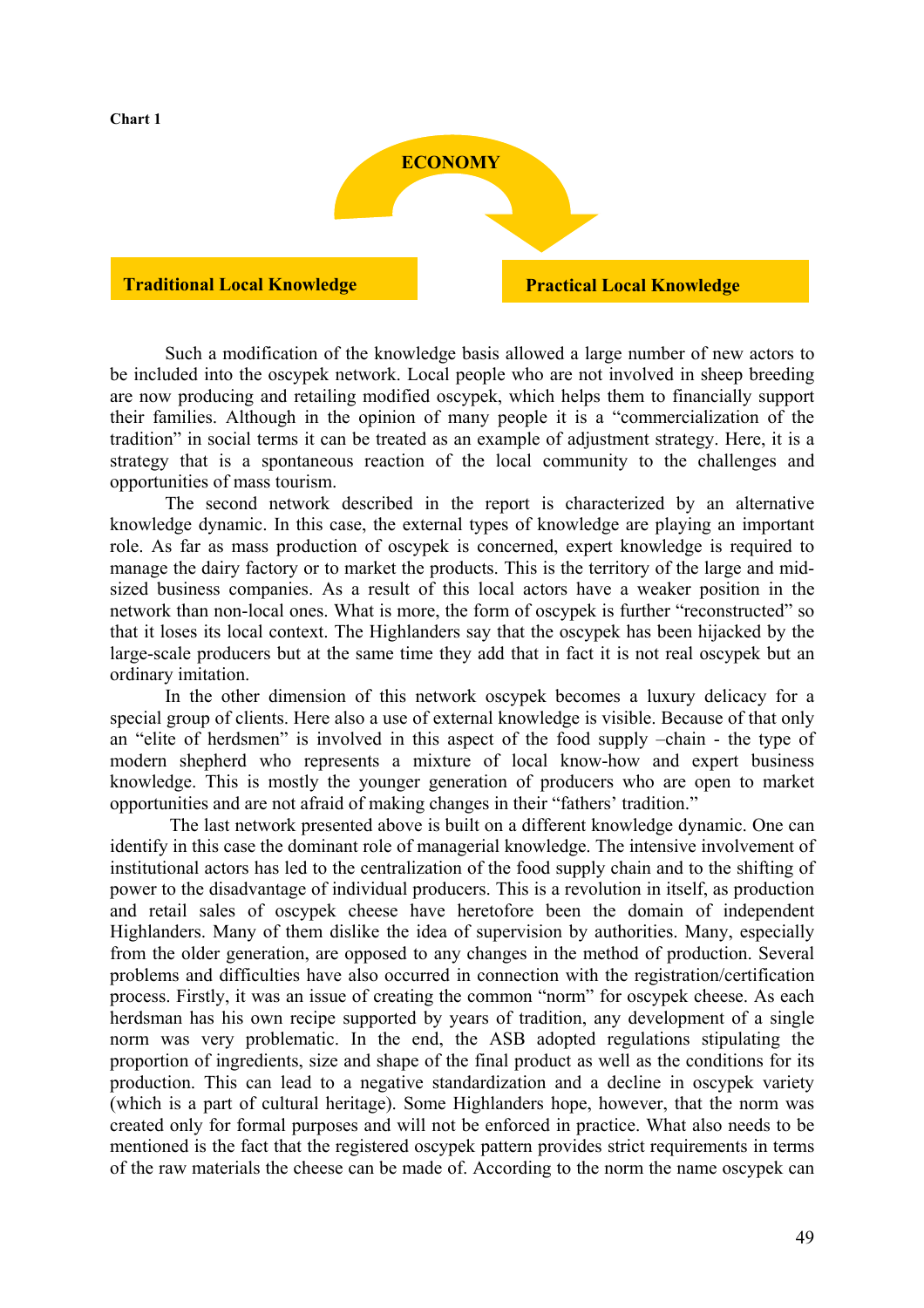only be used for products made of sheep's milk or a mixture of sheep's and cow's milk. In the latter option, important limitations are introduced: only two kinds of milk can be blended in a certain proportion and they must be milk from the Polish Red Cow (a rare breed of indigenous Polish cow; the project of its preservation was described as a case study in the Polish WP5 CORASON report).

 In practice, such regulation will mean a real revolution in the oscypek market. The coexistence of the 3 networks will no longer be possible as the cheese in other forms will not be certified. This problem especially concerns network number 1 since the large sector of home production and street retail sales is based on the oscypek made of cow's milk. These actors will no longer be able to use the name oscypek for their products. They cannot shift towards the authorized standard for the product as they have no sheep or mountain sheds. What is more, if oscypek is to be produced according to the norm it will become available only through the summer season which would lead to an increase in its price. As a result, the existence of network 1. is under real threat. The large-scale producers are in the same situation – they will no longer be able to use the name oscypek, which was a key element of the market strategy for their products. To sum up, the process of registration and certification of oscypek cheese will open new market opportunities for some groups of producers but at the same time will probably cause marginalization of several categories of other social actors. The decline of the "popular oscypek" sector will especially have negative social and economic effects. The institutional actors that play a leading role in the creation of network number 3. seem unaware of that problem.

### **LLA 2 Lodzkie Region: apples from Rogów community**

Fruit production has traditionally been the predominant type of farming in the Rogów area. It has been rooted in the inter-war period mainly as a result of the research station of the Agricultural University in Warsaw established in 1921. There were a lot of small orchards in the area because of favourable natural conditions. However, it should be stressed that farmers themselves did not sell their fruit products before WWII. There was a kind of division of labour among Poles who were fruit-growers and Jews (mostly from Łódź) who were traders. Jews contracted fruits from Polish peasants, bought them later and sold them. The direct producers did not have any impact on where and at what price their products were sold to consumers or processors. Trade was mainly located in major towns and cities of the region.

 The situation, however, changed significantly after WWII. Jewish traders vanished because of the Holocaust. But the Polish government established the National Institute for Fruit and Vegetable Production in the regional town of Skierniewice in 1946. The major task of this institute (the place for research and development activities) has been to introduce modern techniques of production as well as expert knowledge concerning fruit and vegetable production. Starting in the 1960s the Institute organised various projects to train farmers as well as facilitating meetings with experts. The fruit-grower cooperative was established in 1961 in the investigated gmina mainly in order to train farmers.

 The "golden age" of the cooperative occurred in the late 1960s and early 1970s. All the orchards in the gmina occupied roughly 500 ha at that time. In comparison, today they occupy "only" 350 ha. In the 1980s the cooperative, like others in the region, fell into a crisis period. In turn, the first part of the following decade might be perceived as a discussion period about a new form of organisation for agricultural producers (including fruit-growers) called the producer groups. This idea had been heavily promoted after 1989 by state agencies called the Centres for Agricultural Advice (an extension service in Poland). After the trauma of Communism and its preferences for "socialised" forms of producer organisations they tried to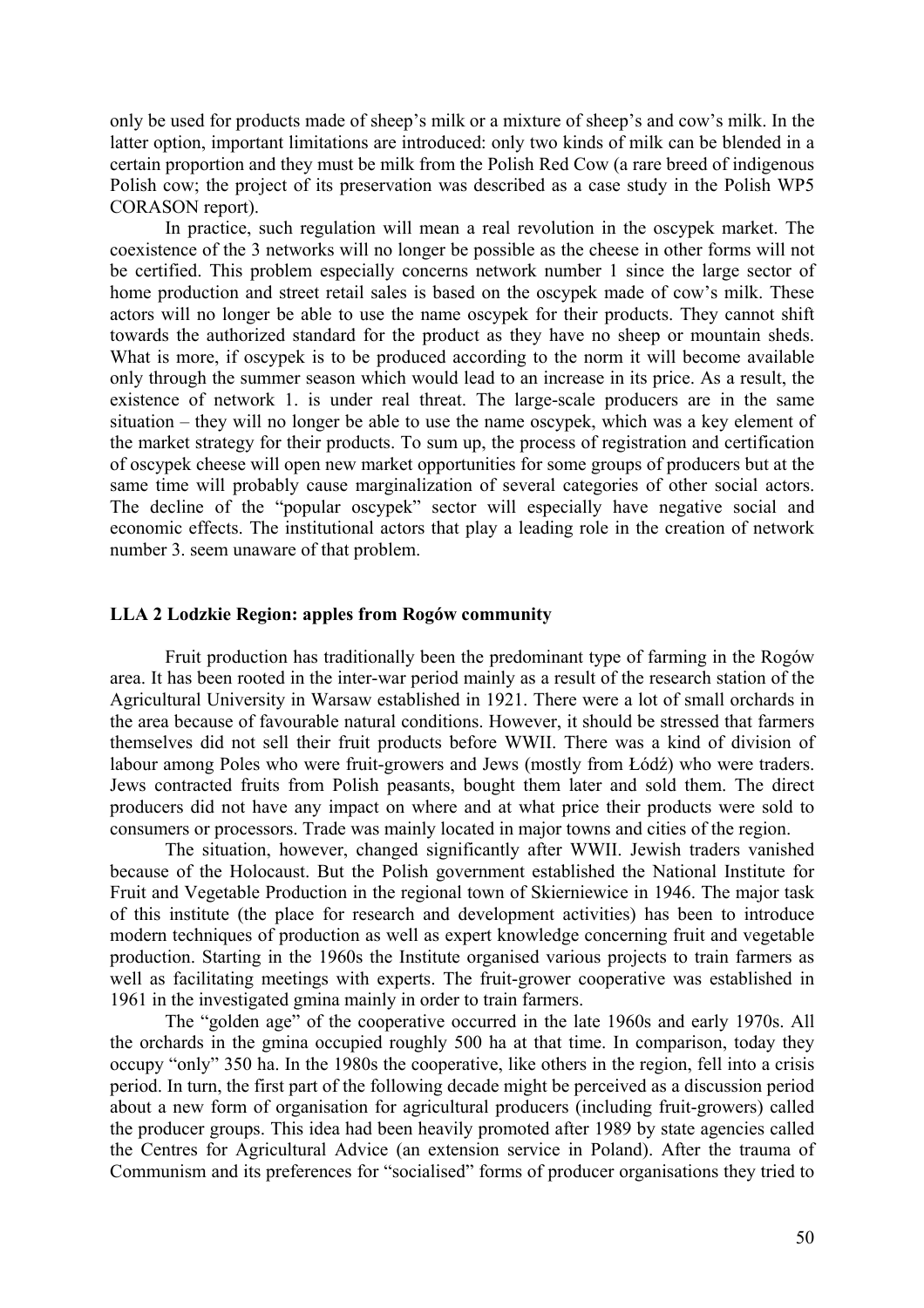convince farmers of common initiatives and activities following the European tradition of cooperative movements. They stressed that the main idea of such producer groups laid not in the common efforts of production (as it was in collective farming under Communism) but in joint efforts to sell the produce grown by individual members of the group. The first such group of fruit-growers, named "Rogsad," was established in the community in 1996, and was followed by a few others, including another fruit-producer group called "Sadownik" (Fruit-grower).

 Let us consider the basic aims of the "Rogsad" association, as pointed out in its statutes. The association should act to: a) improve the quality of growing, preserving and processing of fruits; b) support any research concerning the techniques of growing, preserving and processing of fruits; c) participate in national as well as international exhibitions, trainings and seminars concerning the growing, preserving and processing of fruits; d) introduce new techniques and ideas, as well as dissemination of the experience of leading growers; e) facilitate the access to new means of production; f) provide its members with cultural activities as well as various services in Poland and internationally; and g) provide trade, transport and marketing services.

As we mentioned before, fruit growers in the investigated community have been organised in two associations: "Rogsad" and "Sadownik". Let us focus now on a more detailed description of their activities.

It is worth noting that "Rogsad" was organised by local fruit-growers who were prominent local inhabitants, mainly activists and members of the local gmina council and other local organisations (for example: the Łowicz Cooperative). It might be said that those persons who were well oriented in local economic problems and occupied important positions in the local power structure now form the leading group in establishing the "Rogsad". They knew each other quite well, and worked together on various, informal occasions. They were perceived as a local 'elite" since they were involved in economic activity of the community before. They had strong economic resources since they possessed fruits to sell not only during the summer season but in spring and autumn as well.

"Rogsad" has been formed exclusively by inhabitants of the Rogów gmina. The association has been formed on the basis of common economic interest, namely to sell apples. The strategy of forming such an association was perceived as an opportunity of joint effort to conquer the market. The whole process of adjustment of interests of individual producers took two years, resulting in the registration of the "Rogsad" association by 12 founding members in 1996 in the Skierniewice court. In the first year of activity membership increased to 20 persons. However, later this number declined to 15. Some members resigned from the association since they were not able to participate in costs resulting from the promotion and advertising of apples as well as purchasing cardboard boxes for apples. Today only 7 persons are co-operating with each other as active members of the association.

The leader of the "Rogsad" was at the same time the president of the local town council, the president of the hunters association as well as a former activist in the fruit-grower cooperative during the Communist period. He possessed sufficient knowledge to grow fruits as well as to sell them. Moreover, he was a kind of strong and leading personality. He made tremendous efforts to organise meetings and training courses for fruit-growers interested in the establishment of producer groups.

With the exception of this strong personality the producer group has been a kind of collective effort. All important questions have been discussed among the members of the group. "No decision – as we learned during the interview – has been taken exclusively by a leader. We discussed all the issues concerning production, sale, promotion as well as exhibitions". All major efforts have been taken collectively while, at the same time, members of the producer group received money for their products individually. It resulted not from a lack of trust among them but from the organisation of the financial system of the producer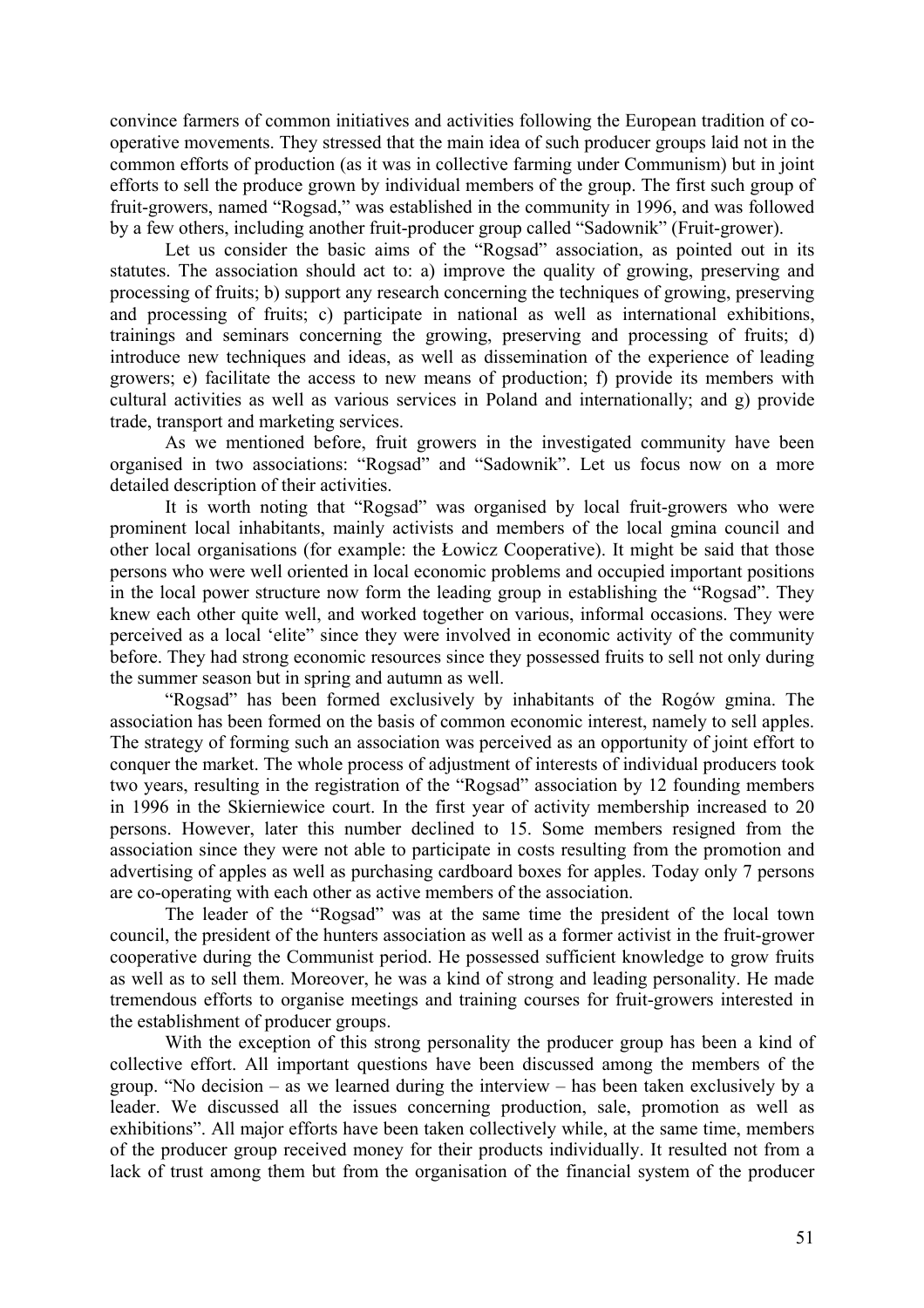group. It was not registered as a collective enterprise by the Treasury Agency. Therefore, the members have been obliged to pay taxes individually.

The "Rogsad" has sold mainly apples (for direct consumption as well as processing) and some other types of fruits, namely: cherries, currants and plums. Fruit-growers decided to act collectively in order to respond to the demand from large retail enterprises. Individual farmers were not able to fulfill requirements of a supermarket chain since the cost of preparing the fruits for sale was too high for a single fruit farmer. Therefore, they decided to prepare fruits for sale collectively in order to minimise the cost of the whole operation. Moreover, the joint effort resulted in reduction of the cost of training courses and seminars as well as meetings with experts.

Members of the "Rogsad" have sold their products locally and, at the same time, exported them and sold them to processors. One of the major trade centres in Łódź, as well as the fruit stock market near Warsaw have been particular places of sale. It is worth stressing that members of the "Rogsad" own shares in the trade centre in Łódź mentioned above.

It should be emphasized that the members of the association have been involved in various types of sales in the local/regional market. First, they provide their fruits to the trade centre in Łódź (the agglomeration located nearby) as well as to shops in other towns in the region. Moreover, some of them have opened their own fruit and vegetable shops there. Therefore, it should be stressed that they do have direct contact with consumers. Moreover they are involved in indirect sales as well. They provide some wholesale facilities in other regions of Poland with their products partly on the basis of agreements/contracts signed with them. Some of these facilities purchase fruits directly for the local community. Export sales have been another means for selling "Rogsad" members` products. A significant portion of export has gone to Romania, Czech Republic, Slovakia, and Belarus, as well as Ukraine. Before May 1, 2004 a lot of apples had been sold on the Russian market. A smaller part of the output has gone to Western countries, namely, Spain, Netherlands and Denmark.

Considering the example of the association one should stress the strong impact of expert knowledge, provided mainly by the three following institutions, namely: Regional Centre of Extension Service, Institute for Fruits and Vegetables in Skierniewice (the institution already mentioned above) as well as Regional Inspectorate for the Protection of Plants and Seeds. Regional Centre of Extension Service provided its assistance especially in the beginning of the 1990s when some fruit-growers started to organise the association. This help was focused mainly on trainings and seminars as well as visits to other areas of the country where such producer groups already existed. Meetings with experts from the Institute of Fruit and Vegetable Production were also organised to introduce fruit-growers to new techniques of production, protection of plants as well as new breeds of plants. The Centre, in collaboration with the Regional Inspectorate for the Protection of Plants and Seeds organised many field trips and exercises for fruit-growers in order to teach them, for example, how to work with new equipment, as well as to recognise affected plants. However, the organisations mentioned above did not provide fruit-growers with legal and technical knowledge concerning the problems associated with EU accession. Then, one might sum up that expert knowledge of a particular type, especially concerning the problems of fruit-growing, has been transmitted to the members of the association by the organisations mentioned here. We have to stress as well that members of the association themselves possessed knowledge concerning fruit-growing based on their experience in farming. Moreover, since they were mostly members of the local town council they possessed managerial knowledge concerning the mechanisms of the local political power structure.

Quite interestingly, the EU accession did not result in enlargement of the production and trade potential of the association. The association did not apply for financial support. Only individual members of the association applied to SAPARD for financial assistance and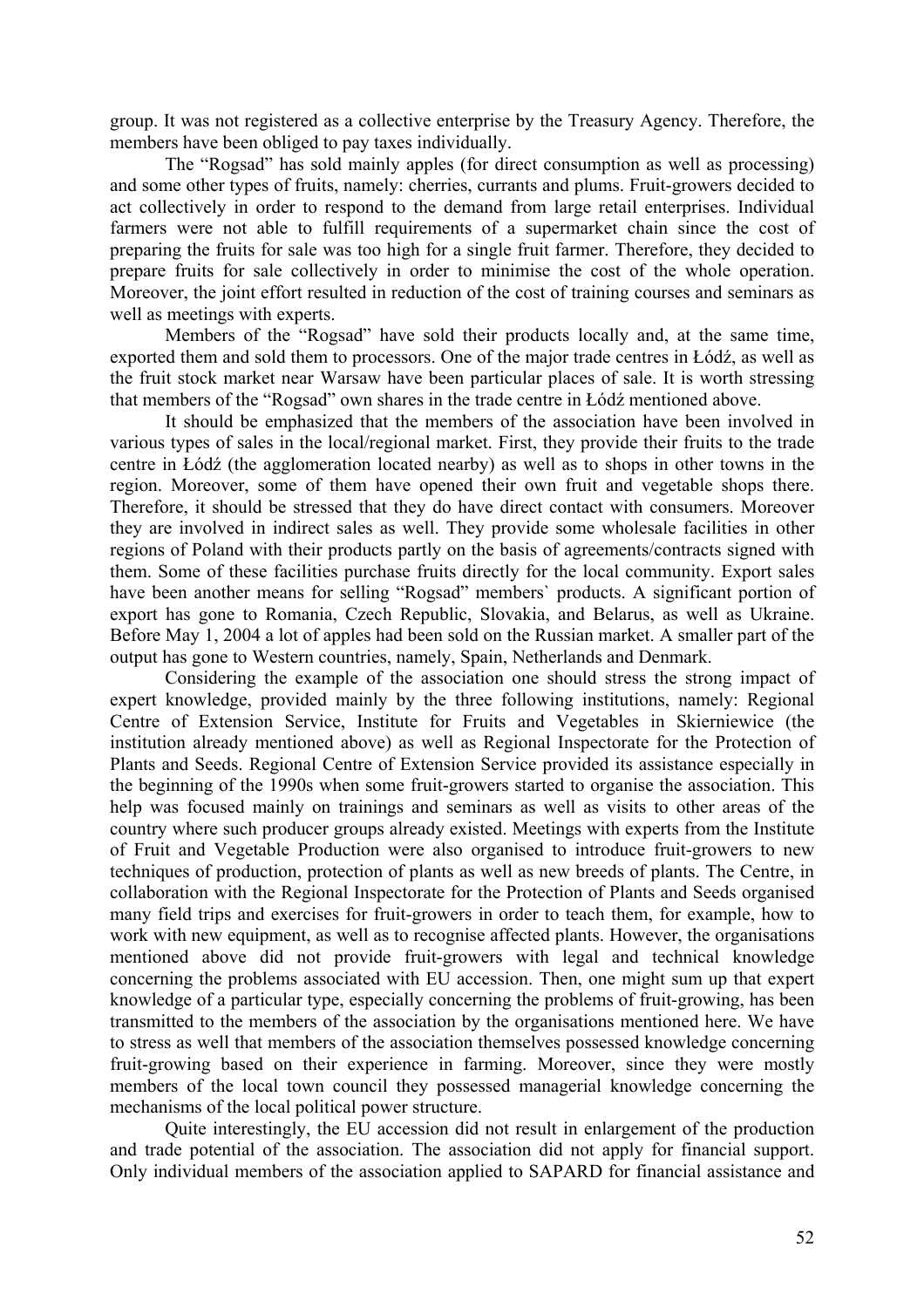they gained money to cover modernisation of storage facilities as well as purchasing new equipment.

"Rogsad" took part in various promotional activities. In collaboration with the trade centre in Łódź it participated in the International Trade Days in Poznań, one of the most traditional and prestigious trade events in Poland, as well as the PolAgra trade days (one of the major agricultural exhibitions in Poland). "Rogsad" products are well known on the market. Moreover, the association received several certificates of quality - both national and European - as well as some so-called certificates of recognition for its products. The "Rogsad" logo has been designed in collaboration with the Institute of Fruit and Vegetable Production. Its production has been certified by the Institute as an example of Integrated Fruit Production. Members of the association participate in regional meetings organised every year for agricultural producers under the frame of The Integrated Production Programme. All the "Rogsad" products are marked with its logo. Members of the association treat these types of activity as a part of their marketing strategy. However, such a strategy was only partly successful. Despite their efforts, they were not able to get any major retail partner for a longterm contract. Therefore they lost many resources for promotion and marketing.

As we mentioned above, thanks to advice from the Regional Extension Centre experts, the "Rogsad" association became a member of the Integrated Fruit Production programme. Its members obliged themselves to limit their use of chemicals in the fruit growing process. Such a programme was established in Poland in the first half of the 1990s. Despite the formal dissolution of the "Rogsad" association its former members cooperate informally and they run their production according to the Integrated Fruit Production standards. Each producer has to meet such standards by controlling use of chemicals (only some chemicals that are on the special list as relatively non-harmful for the natural environment may be used and only in small quantities), special planting procedures, keeping records of the whole production process (dates of use of chemicals, reports on the quantities of use of chemicals, observations of vegetation process, protocols of control provided by external experts). Each farmer growing fruits under the frame of the programme has to complete special training and receives a certificate of quality, i.e. the sanitary certification of his/her product. All the trainings have been organised by the Regional Extension Centre.

Therefore, we note that the standards of production quality have been defined by experts who decide about giving producers the certificates and sanitary approvals. One should also mention that the standards of production must meet not only the standards of the Integrated Production but national requirements concerning healthy products (some pesticides and stains are not allowed on the product) as well. However, on the other hand, consumers seem to be a growing force in the process of defining quality standards. Retailers and processors try to impose certain standards on the producers based on consumer demand. However, as we mentioned before, this tendency has not yet been visible in the case of the analysed association. As one of the members of the association told us: "(…) there was much interest within the market how and where apples are produced". Therefore the marketing efforts did not result in the expanding opportunities to sell "Rogsad" apples.

The other producer group has been registered in the investigated community. We present some characteristics of both associations in the table below.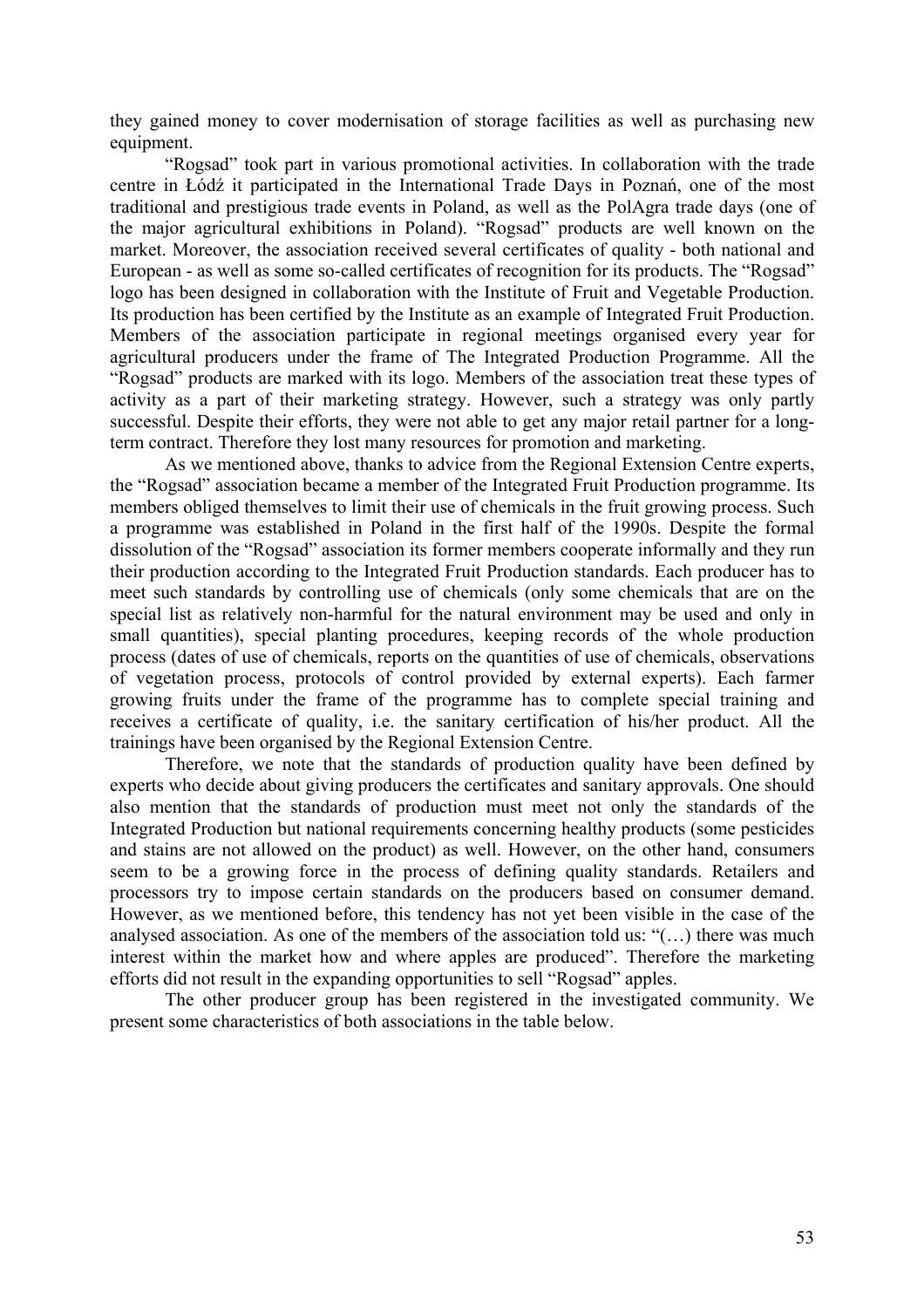| <b>Criterion</b>         | <b>Producer Group "ROGSAD"</b>                    | <b>Producer Group "SADOWNIK"</b>         |
|--------------------------|---------------------------------------------------|------------------------------------------|
| <b>Members</b>           | Persons involved in the local administration      | Farmers                                  |
| <b>Experts</b>           | Local authorities and Regional Extension Centre   | Trainings provided by the Regional       |
|                          | support                                           | <b>Extension Centre</b>                  |
| <b>Quality Standards</b> | Certificates granted by experts based on          | No certificates; producers independently |
|                          | externally defined regulations; Integrated Fruit  | define quality as chemistry-free product |
|                          | <b>Production Programme</b>                       |                                          |
| <b>Sale</b>              | Exclusive access to various markets, contract     | Individual initiatives of members to get |
|                          | with the local fruit processor established by one | into new markets, signing the contracts  |
|                          | member of the association; easier access to       | with retailers, wholesale and sale in    |
|                          | regional markets thanks to shareholdings in       | <b>Regional Trade Centre</b>             |
|                          | Regional Trade Centre "Zjazdowa" and Łowicz       |                                          |
|                          | Primary Market                                    |                                          |
| Leader                   | Fruit-grower, president of the Local Council and  | Experienced fruit-grower, local activist |
|                          | the president of the cooperative in other         | (but not in formal organisations)        |
|                          | community                                         |                                          |

In closing, we would like to emphasize that neither of these associations acts formally today because of some fiscal problems. However, some former members of the associations still cooperate informally as individual producers. The main reason for the lack of success in both cases seems to lie in the failure to get long-term contracts from the retail networks. Both associations were not able to jump into "organised" markets controlled by distribution and retail institutions.

## **Conclusions**

 Despite similarities that can be found in both cases of local food production in Małopolska and Łódzkie regions, the differences seem to be much more visible. Based on the description of both cases above we are able to consider both cases of local food production in a comparative perspective framed under two major sets of issues. The first one has been focused on the presence of the local food under consideration (cheese and apples) as a part of local as well as supra-local networks. In turn, the second one has been focused on the interaction among various types of knowledge involved in the projects as well as the activities being part of the networks pointed out above.

 Trying to compare both cases in the regions of Poland one might emphasise that they are very different ones. While the sheep cheese (*oscypek*) has been part of various extended networks (local and supra-local ones) the apples of Rogów seem to be part of a rather local issue. We should highlight the fact that while sheep cheese has been quite well-known all over Poland, the Rogów apples have probably only been known to very local people in the respective area.

Moreover, the sheep cheese has been part of the larger culture. As it is mentioned in the literature, as well as in our report, this sheep cheese has been an important part of shepherd culture that has been distinctly characteristic for the region under consideration (the Tatra mountains, which are located in the Małopolska voivodship). However, such a culture has been known in the rest of Poland as well. On the other hand, apples from Rogów have not been known beyond the level of the investigated community. As we described in the case above, apple-growers from the community have had a lot of trouble selling their product to the supra-local retail network.

At the same time, local food production (sheep cheese) from the Małopolska region has become a part of the larger cultural complex - i.e. mass tourism - in the Tatra Mountains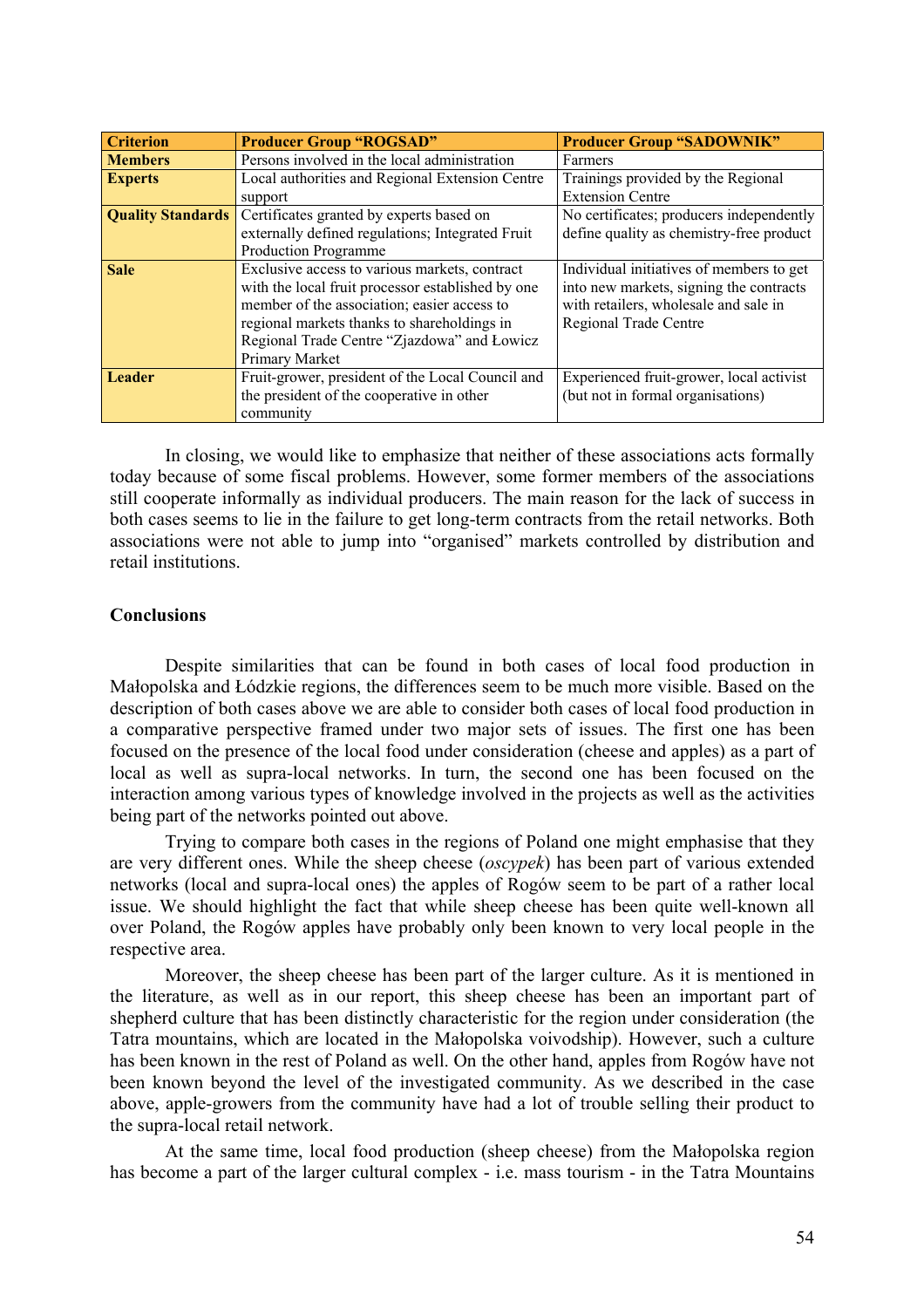and the nearby area. Being part of such an important cultural complex the sheep cheese production has been quite well recognized among the Polish as well as foreign tourists not only as a local food product but as a kind of regional icon as well. Again, quite to the contrary, nothing like this has happened in the case of Rogów apples, which remained a kind of local product and not part of a larger structure, either an institutional-sale network and/or a cultural complex.

Then the question arises: why has the promotion of Rogów apples on the supra-local level been so unsuccessful unlike the case of the Tatra Mountains sheep cheese? The comparison of both cases has resulted in the evaluation of the importance of various types of knowledge involved in both types of projects. We would argue that the presence or lack of suitable managerial/administrative knowledge could be recognised as a determining factor for the successful story of sheep cheese in Malopolska and the failure of the Rogów apples of Łódzkie region. In our opinion the managerial knowledge encapsulated in the ideas developed by sheep breeder organisations to promote the sheep cheese nationally, and later to register it as a local product under EU regulations might be seen as a key point of success. Nothing like this has happened in the case of Rogów apples. Fruit-growers from the area did not succeed in promoting their product nationally or even regionally. Therefore, despite the long tradition of fruit-growing in the community, supported by a rich local knowledge as well as expert knowledge provided by various scientific institutions, the whole idea to turn local Rogów apples into a global phenomenon (or at least supra-regional products) has not been successfully realized.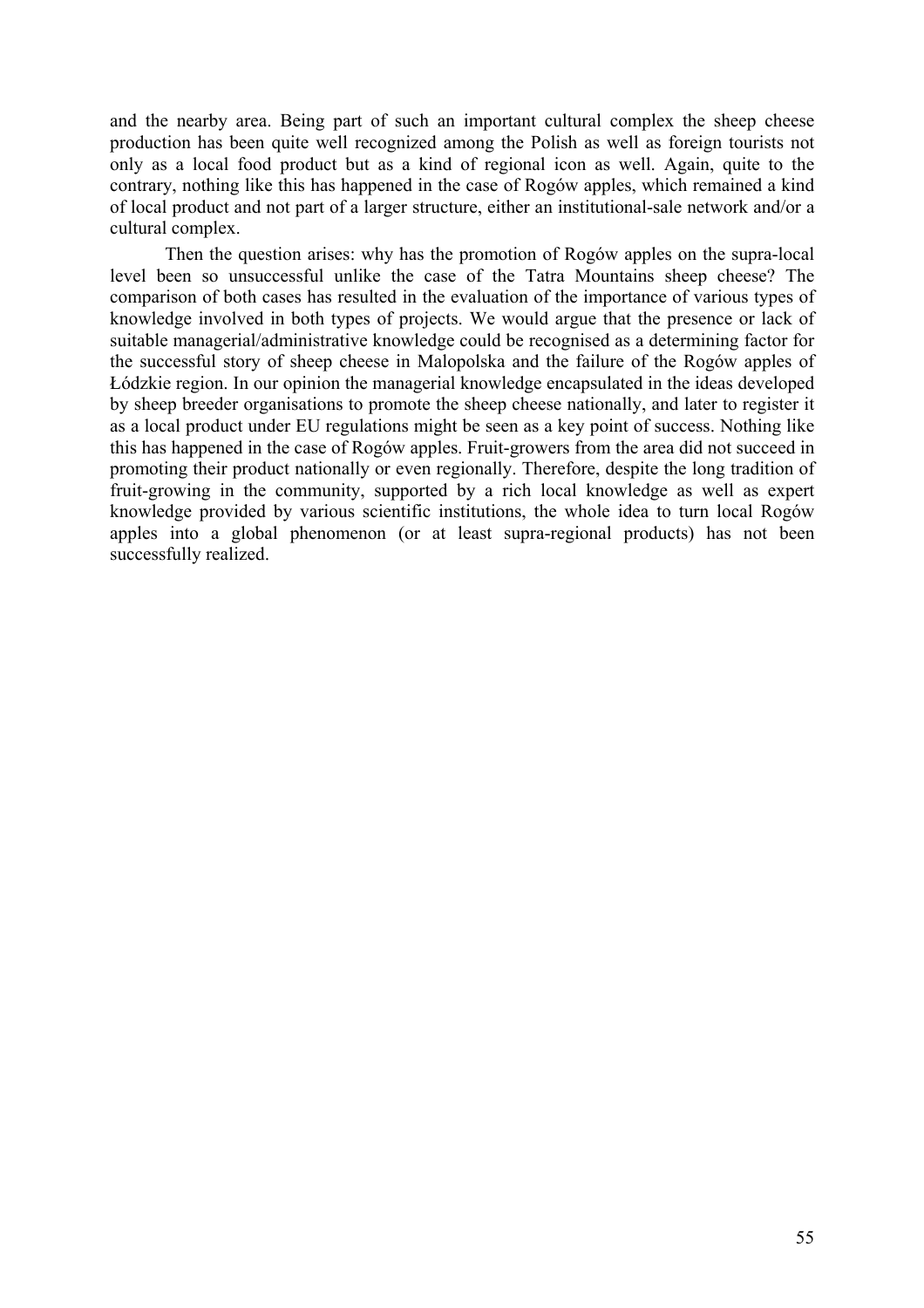## **Sources:**

- *'Oscypek'* Article by **Anna Tomczak** (Białystok University); British Studies Web Pages; [www.elt.britishcouncil.pl/elt/r\\_oscypek.htm](http://www.elt.britishcouncil.pl/elt/r_oscypek.htm)
- *Podhale* article at <u><http://www.gory.com.pl/index.php></u>
- "*Oscypek przysmak z Podhala"* article at <http://www.nowotarski.pl/index.php?id=2&rozdzial=Informacja&strona=Oscypek>
- *"Oscypkowi nic nie grozi"* article at <http://www.z-ne.pl/>
- *"Bacowie mają spełnić unijne wymogi"* at [www.ue.krakow.pl/?MODE=uenpras&TYPE=show&art\\_id=4912](http://www.ue.krakow.pl/?MODE=uenpras&TYPE=show&art_id=4912)
- *"Oscypek , czyli góralska tajemnica"* at <http://www.nsik.com.pl/archiwum/74/a20.html>
- Tregear Angela *"What is a typical local ford? An examination of territorial identity in foods based on development initiatives in the agrifood and rural sectors"* University of Newcastle upon Tyne; Centre for Rural Economy Working Paper Series, Working Paper 58, January 2001;
- Cichocki Włodzimierz, Kozak Anna "*Tło historyczne tradycji wytwarzania oscypka, bryndzy i bundzu na Podhalu"* Muzeum Tatrzańskie im. dra Tytusa Chałubińskiego w Zakopanem,
- *Oscypek* article at<http://www.slowfood.pl/oscypek.htm>
- *"Oscypkowy szlak"* materials by Starostwo Powiatowe w Zakopanem
- Strategia Rozwoju Województwa Łódzkiego at <http://www.lodzkie.pl/lodzkie/fundusze/programowanie/aktualizacja/index.html>
- "*Województwo Małopolskie 2004"* Report by Urząd Marszałkowski Województwa Małopolskiego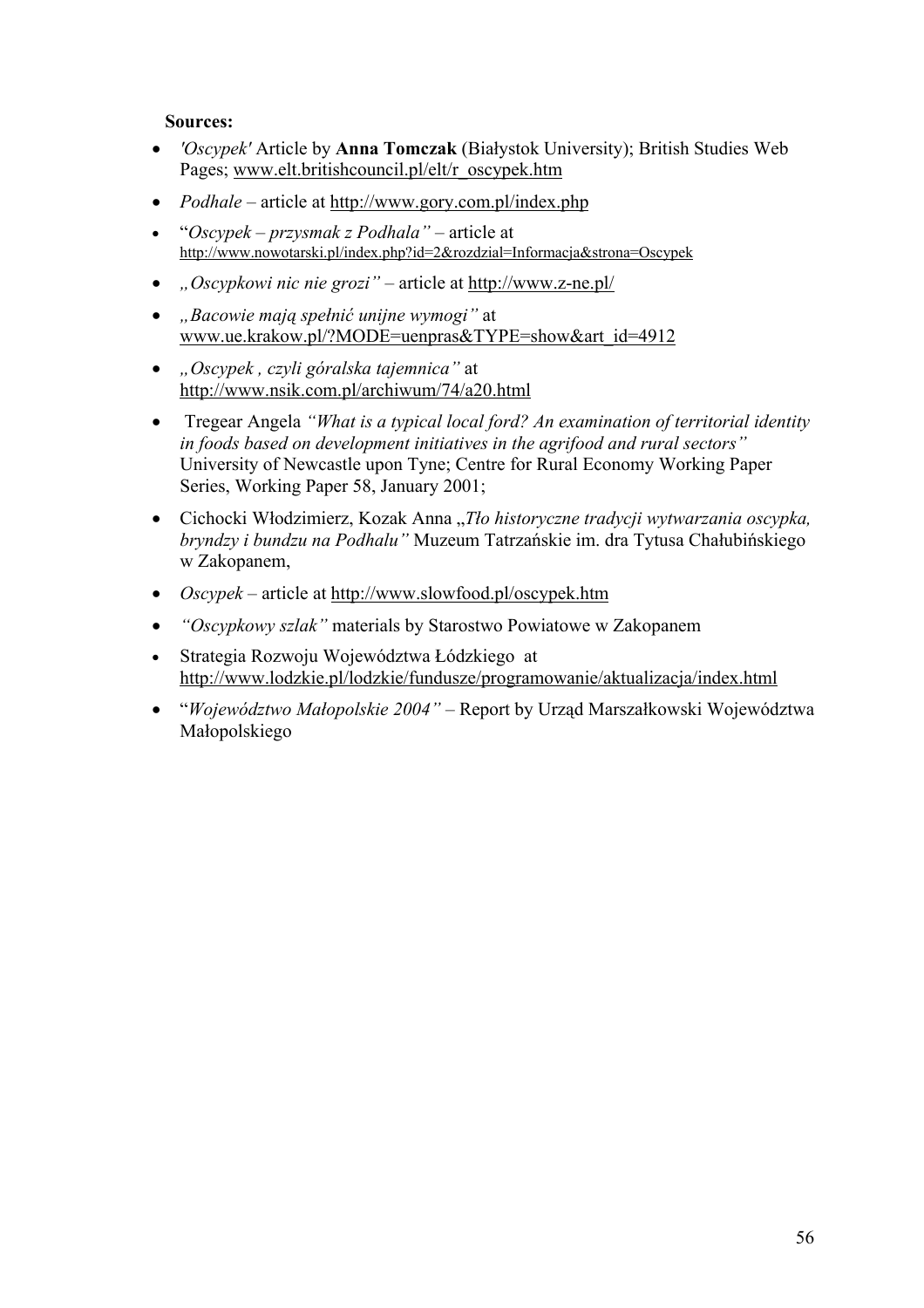# **Non-agricultural economy in the Czech Republic**

**Eva Kučerová[20](#page-56-0) – Adéla Ševčíková[21](#page-56-1)**

## **1. Introduction**

1

The transformation of centrally planned economy into market economy and the European Union accession are the basic milestones for marketisation of rural traditions. From the beginning of 20th century, traditional handicraft has not got any chance to be integrated into the market process without a special regard to its historical and regional values.

In order of a successful development model emerging from within localities, local projects necessarily have to have the ability to see what is good for their areas and that they are able to apply that insight through projects in such a way that it furthers the growth on the local level within their enterprise activities. The phenomenon of culture economy (Ray 1998) is essential for the successful endogenous development of locality. Culture economy is also closely linked to rural tourism, marketing and selling strategies, and the role designers and experts in commercialisation of rural goods and services. And it can be more effective than direct market or niche market actions. Ray's three sources of the culture economy idea – the changing nature of consumer capitalism, the EU rural development policy, and regionalism – is reflected in the Czech Republic.

Rural images as a source for rural development changed after the fall of communism. On the one hand, it meant a challenge for rural development and, on the other, uncertainty and dilapidation of rural areas (Blažek 2002). The positive trends and conditions in the Czech Republic are as follows is: one, a heterogeneous countryside with a strong potential for rural tourism (protected nature zones, network of cycle-trails, cultural and historical landmarks); two, the improved quality of regional and local administration and management at all levels (the network of the Regional Agencies established in the microregions to help solving the particular regional problems, and to provide informational services and web presentation of localities) and; three, the emergence of civil association activities (renewal of local traditions in cultural and historical context) and local entrepreneurs (for example, the Moravian wine production and the local organic food production). Negative trends are related to the failure of technical (civil facilities, infrastructure), social (negative population development) and projecting/planning (bad coordination of development projects, not elaborated regional development strategies, and ineffective financial expenditures).

<span id="page-56-0"></span> $20$  Czech University of Agriculture, Faculty of Economics and Management, Department of Humanities. E-mail: [kucerova@pef.czu.cz](mailto:kucerova@pef.czu.cz)

<span id="page-56-1"></span><sup>&</sup>lt;sup>21</sup> Czech University of Agriculture, Faculty of Economics and Management, Department of Humanities. E-mail: sevcikova@pef.czu.cz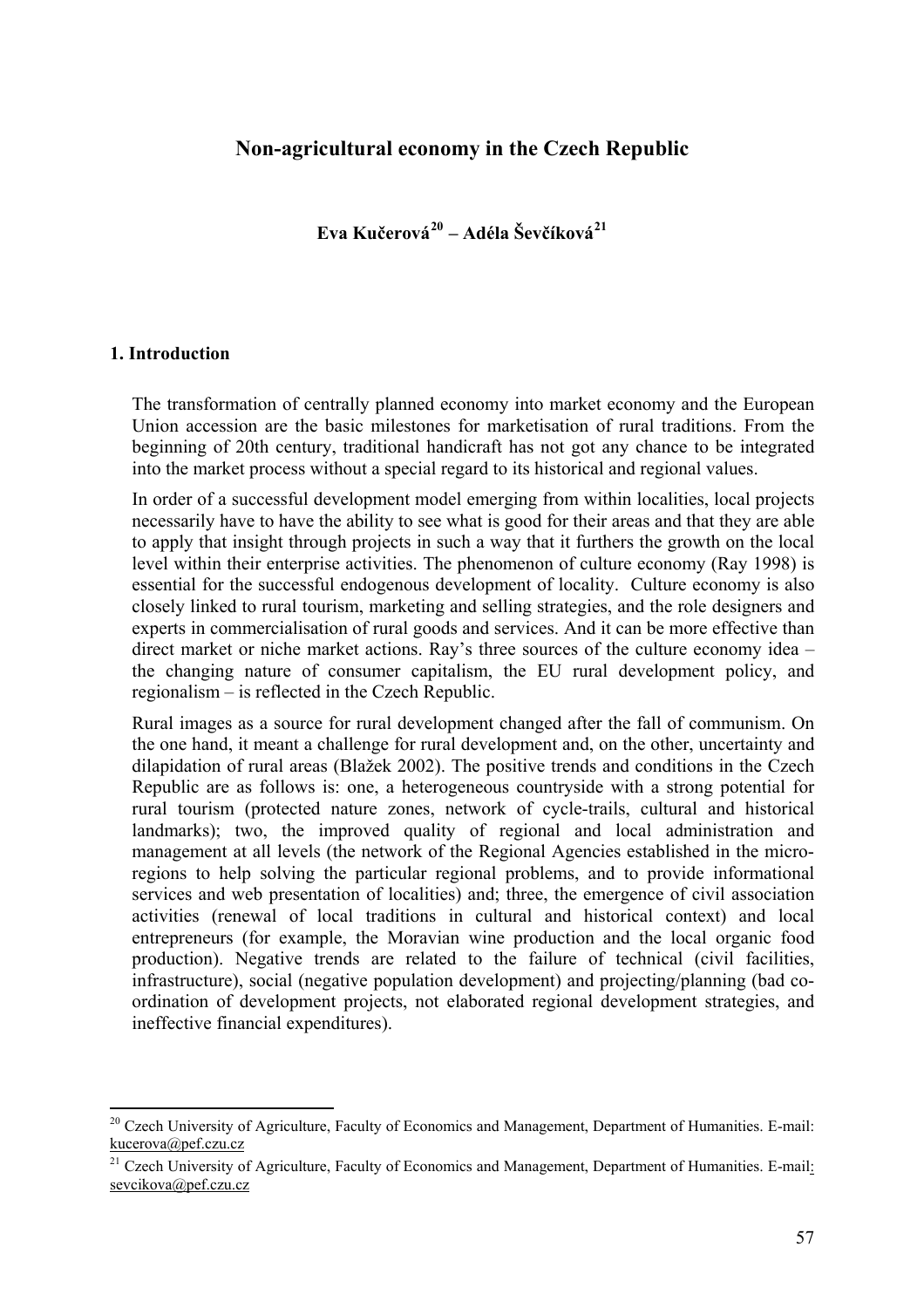## **2. Context Analysis**

## **2.1. Transformation of economy – new conditions and actors**

Speaking of the road of the Czech Republic from the communism era to the EU membership, we have to respect the experts who put emphasis on the path dependency effect on the Czech economic development.

 Czech economical situation in the first three years (1990-1992) was typical by the privatisation of most of the economy, price liberalisation, a balanced state budget and a low unemployment rate (less than 4% up to 1995). The economy had been accelerated till the split of Czechoslovakia in 1993. From 1995, the trend of economic development was evidently decreasing. The breaking point of Czech economic development could be clearly identified in 1997 and the economists have found some evidence that the macroeconomic success was not based on the microeconomic foundations (CERGE, 2005). At that time, local owners of the privatised firms were indebted and lacked the sufficient managerial capital to restructure and consequently compete in the open market. Small firms were apparently supporting the low level of Czech unemployment. High liabilities led gradually to may financial problems of firms and were reflected in the fast increasing public budget debt.

The consequences of economic recession were reflected on the political stage as the governance crises and the consequent shift of political power from the conservative Klaus political party (the Civil Democratic Party) to the left-oriented Social Democrats (then represents by the person of Miloš Zeman) who were the governmental party till the elections in June 2006. The basic steps that have been done by the new governing party since 1998 were the revision of the privatisation process and introduction of investment incentives packages for investors, namely for FDI.

Consequently, since 2000 the economy was accelerating again, mainly due to the incoming foreign investments and the increasing private consumption. Finally, domestic firms started to invest on a relatively higher level into their development and increased their competitiveness in the market. Finally, the EU membership period could be characterised by the features from a slowly increasing economy to a prosperous one. However, the socialist policy contributed both to the large and still growing budget deficit, but also the continuing massive capital inflow into Czech economy, the GDP growth and a slow decrease of unemployment.

 The sector structure inherited from communism was highly distorted. Primary and secondary sectors were larger compared to the structure of the developed Western economies and the tertiary sector was lagged behind them. Czechoslovakia was overindustrialised and rather more distant from the capitalist patterns in comparison with Poland and Hungary. Nevertheless, according to empirical studies, the Czechs are flexible enough to easily adapt to the rules of the newly established institutions (Elster – Offe – Preuss, 1998).

The branch and professional structure in the 90ies in Czechoslovakia began to change quickly due to the influence of the liberalisation of economy. Till 1993, the number of the workers employed in agriculture was rapidly decreasing (about 300 000 people left agricultural sector) and at same time, however, not so radically, there also decreased the number of people employed in the secondary sector.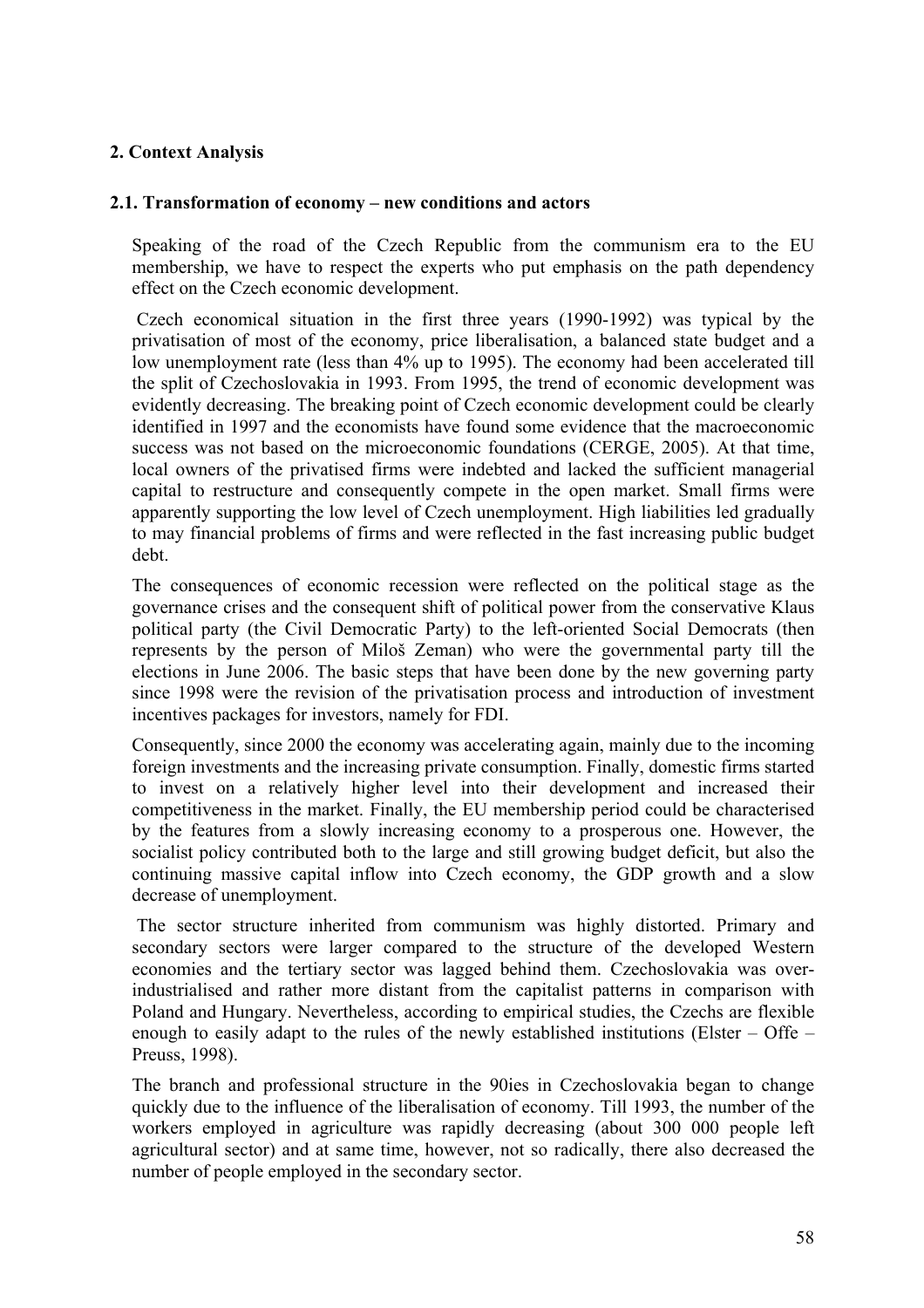Later, after 1993, the economic changes were less radical, but the trend kept the same direction – a decreasing number of people employed in the primary and secondary sector and increasing employment in the tertiary sector. The decrease in the proportion of workers in the primary sector was significantly influenced (along with agriculture) by the decrease in mining, metallurgy and the similar professions. In summary, the employment in manufacturing declined by one fifth in the period 1990-2001. With regard to the employment changes index, an increasing tendency could be found in several branches, e.g. in the electronic industry, clothing industry, timber and rubber industry, printing industry. The tertiary sector also witnessed different dynamics in specific branches. The most radical job changes emerged regarding the financial intermediate positions (in banks and insurance agencies mainly). As a consequence of the transformation of public administration, which has been done in 2000, new central as well as decentralised institutions were established<sup>[22](#page-58-0)</sup> to offer new jobs. New services were introduced mainly in the frame of social security spheres (especially social security offices, employment bureaus) to provide many jobs for higher educated people (Potůček at al, 2003: 49-50).

From the economical point of view, there are in the Czech Republic distinguished regional differences corresponding with the dominance of the sectoral orientation: the regions, which were prosperous before 1989 due to the concentrated and supported mining industry are getting into the economical crisis (the Ústí nad Labem region situated in Northern Bohemia and the Karlovy Vary region situated in the Northwest of Bohemia); on the other side, there are some economically accelerated regions (the České Budějovice region situated in Sought Bohemia, the Zlín region located in Moravia, where there had been established shoe manufacturing industry by the Bata family, and the Central Bohemia region situated around Prague).

Nevertheless, the basic tendency is represented by the re-orientation from the primary and secondary sectors towards the tertiary and quartery sector, but some branches are traditionally prosperous (e.g. chemical industry, electronic industry) and consequently strengthen economic prosperity of the regions (increasing GDP, decreasing unemployment, in-flowing foreign investments) (Tomeš 2001).

The transition from centrally planned economy to market economy has been characterised by the restructuring of sector economies and the fluctuation between sectors, firms and professions. Newly, there has been created a favourable entrepreneurship environment, which was almost absolutely eliminated during the communism era. The Act on Private Entrepreneurship was adopted on April 1990 to revive the old licensing system having existed before the WW 2.

The private sector was rapidly enlarged in the period 1990-1992. Large state companies were transformed with reducing the number of workers (note: at that time, the average number of workers per company was 3000, ten times more that was average level in the Western countries) down to the minimal effective numbers in the newly reorganised firms, mainly joint-stoch companies or limited liability companies. On the other side, many workers entered into private entrepreneurship to legitimise their previous activities in the frame of grey economy (odd jobs). From 1993, the number of (small and middle) private companies permanently increases (Večerník at all., 1998).

1

<span id="page-58-0"></span> $^{22}$  Due the significantly different statistical data before and after the transformation of the public administration, we cannot use many the long term data series, because the data before 2000 are not available to be compared with the data collected after 2000. It creates troubles mainly with regard to the data for the RRA.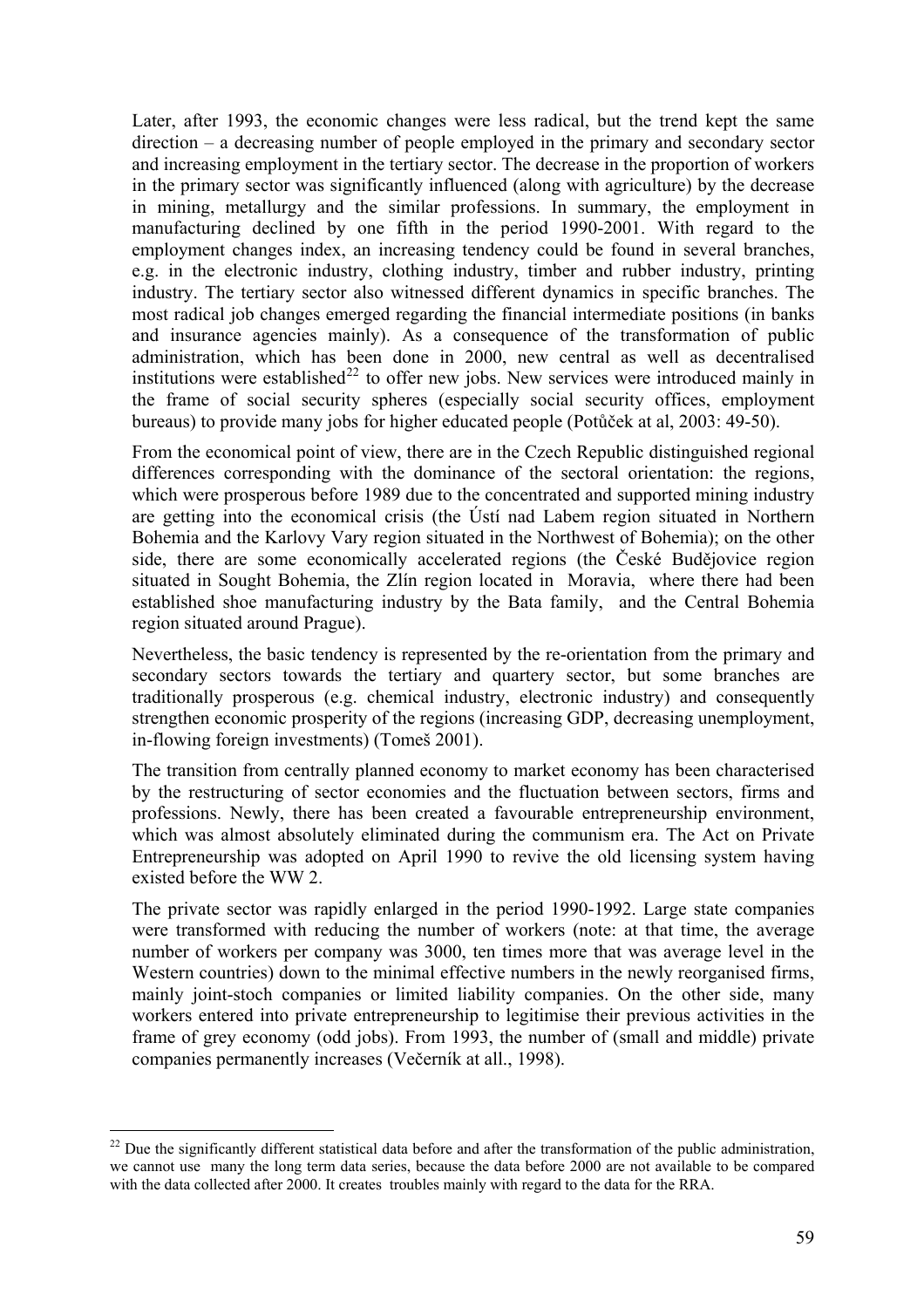| <b>Employment structure (%)</b>     | 1970 | 1975 | 1985 | 1990    | 1995 | 2000    | 2004    |
|-------------------------------------|------|------|------|---------|------|---------|---------|
| Primary sector                      | 18.7 | 15.8 | 13.7 | 11.8    | 6.2  | 4.6     | 4.0     |
| <b>Secondary sector</b>             |      |      |      | 45.4    | 41.5 | 39.6    | 38.5    |
| - mining                            |      |      |      | 3.5     | 1.8  | 1.2     | 1.0     |
| - construction                      |      |      |      | 7.5     | 9.0  | 8.2     | 8.0     |
| Tertiary sector                     |      |      |      | 42.8    | 52.3 | 55.8    | 57.6    |
| - accommodation/hospitality         | 0.38 | 0.40 | 0.62 | 0.9     | 2.8  | 3.2     | 3.8     |
| <b>Unemployment</b>                 |      |      |      | 0.73    | 2.93 | 8.78    | 8.3     |
| <b>Gross wages (monthly)- (CZK)</b> |      |      |      |         | 8572 | 14029   | 18583   |
| $-EUR(1 EUR=30 CZK)$                |      |      |      |         | 286  | 468     | 619     |
| <b>Budget balance (billion CZK)</b> |      | 1.9  | 1.5  | 1.1     | 7.2  | $-46.1$ | $-93.7$ |
| <b>Inflation rate</b>               |      |      |      | $20.8*$ | 9.1  | 3.9     | 2.8     |

**Table 1: Basic socio-economic data of the Czech Republic** 

Source: Czech Statistical Office

\* Note: Data is from 1993 year, because data from 1990-1992 were not available.

## **2.2. Tourism as the base of regional economies**

According to the documents of the Ministry of Regional Development, tourism is one of the important branches in re-vitalising of the economically weak and underdeveloped regions in the Czech Republic and the most dynamically developing business sector. Total revenues from tourism accounted to 3.5% of the GDP; foreign currency revenues amounted to 6.0% of total export of the Czech Republic and foreign revenues from services are close to 42.8%. The share of tourism in the total number of jobs in the Czech Republic is quite high (12.4%).

The one of strengths of Czech tourism (according the SWOT analysis for the purposes of the State Tourism Policy Concept) is rich cultural and historical heritage, folklore attractions and the protected nature (especially protected regions and natural parks) offering opportunities to exploit the increasing demand for new, modern tourism products such as rural tourism, ecological tourism, biking etc. There are many evidences of realising the so-called, green tourism including eco-tourism as well as rural tourism in all variations (Pourová 2002).

 There are various possibilities how to utilise the existing potential, like the organisation of rural local markets including the demonstration of ancient handicrafts, traditional dresses, ways of farming, preparing food, building houses, rearing animals, food processing, etc. Although the open-air museums are better prepared to offer a more complex cultural and historical entertainment, similar cultural activities are increasingly emerging in many other rural contexts. Another very common projects in rural areas, more or less connected with cultural events or/and places, are building bicycle trails. Bike tourism is becoming more and more popular in the Czech Republic and consequently the network of cycle trails including interesting cultural and nature sites is expanding (Kovách-Kučerová, 2006). Some of the projects are organised more on the commercial base and some as voluntary activities in the frame of civil society. Still more of them apply for the European Union support from the structural funds.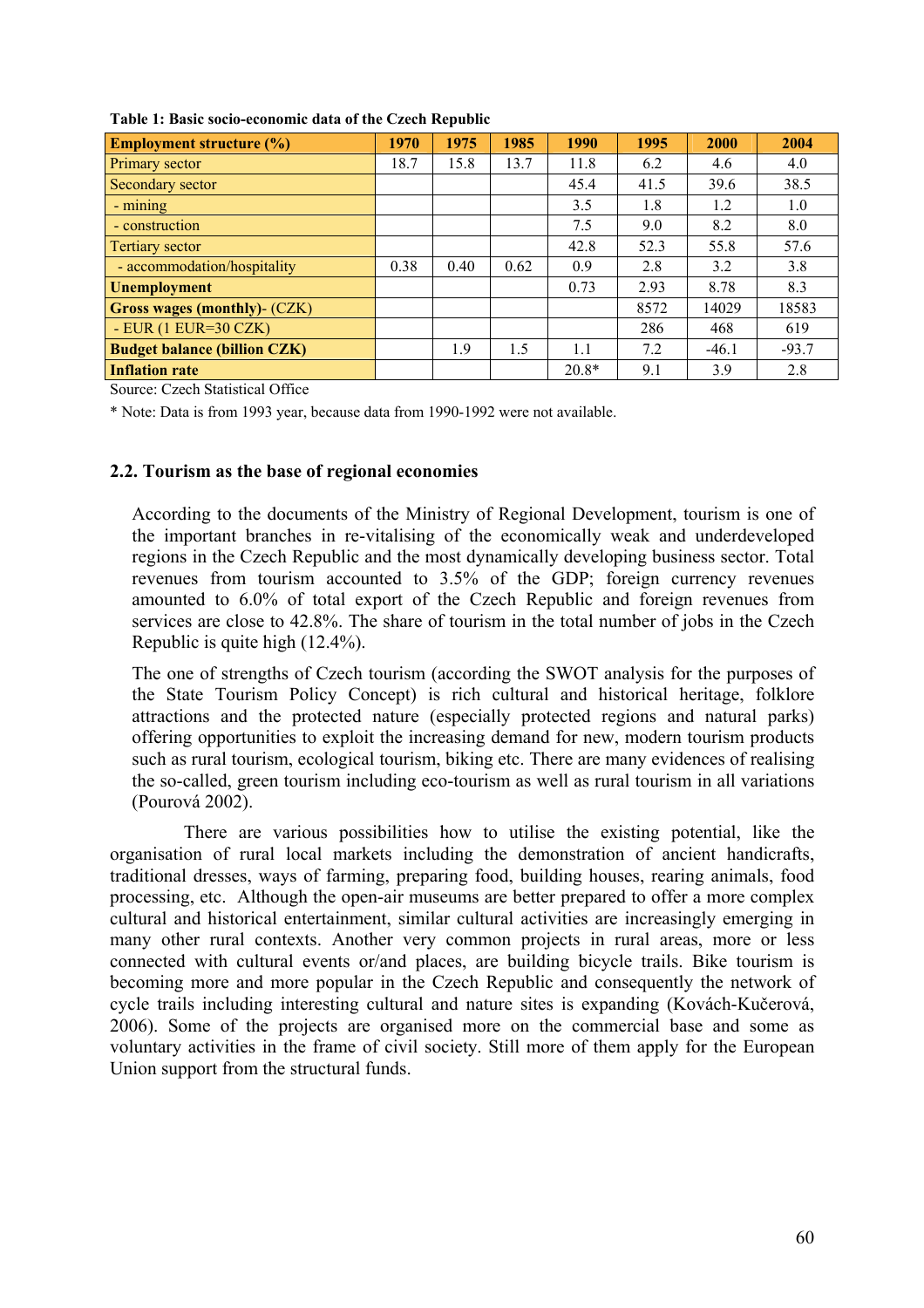|                                     | 1992    | 1995      | 1997      | 2000      | 2002      | <b>2005</b> |
|-------------------------------------|---------|-----------|-----------|-----------|-----------|-------------|
| Number of<br>handicraft licences    | 190,517 | 271,678   | 440,265   | 543,986   | 619,826   | 678,385     |
| Total number of<br>trading licences | 940,334 | 1,859,192 | 2,611,442 | 3,001,820 | 3,402,149 | 3,750,559   |

**Table 2: Development of handicraft licences in the Czech Republic** 

Source: Ministry of Industry and Trade

For the purpose of case studies we choose, from the activities mentioned above, handicrafts as a relatively successfully reinvented tradition, which is manifested in commercial production, exhibitions in the open-air museums and rural localities, organising special courses and many other ways.

## **2.3. Handicrafts as an integral part of non- agricultural economy**

## **2.3.1. The history, background and the relevant political institutions and actors**

Folk arts and crafts and folk art production have become the part of the cultural heritage that includes many ideas and the results of the creative work of the preceding generations. Folk arts and crafts and folk art production are not a static heritage: they are anchored in the past, but turned towards the future. The handicrafts had been integrated into economy till the beginning of the 20th century. Then the position of handicrafts was weaker and they were oriented rather on the decorative and artisan production instead of market products for the everyday use. Consequently, handicraftsmen and artisans started to establish nongovernmental associations and co-operation to strengthen their position in the market. After the WW2, the non-governmental sector was rapidly reduced and handicrafts became organised under the umbrella of a state organisation, nowadays called the Institute of Folk Culture. During the communist era, the Institute was the dominant organisation, which organised all the activities of handicrafts till 1990, when there anew (re)emerged local and regional non-governmental organisations. The traditional goods production sold through the distributive system of the Institute of Folk Culture was successfully asserted in the market before 1990, it even had a massive character.

In 2003, the Czech government has adopted the *Conception for the Effective Protection of the Traditional Folk Culture* to support all kinds of the inherited and reinvented traditions in all regions. The Conception has aspired at a more systematic monitoring of Czech traditional folk culture and the activities of the individual artisans, associations and cultural organisations. For this purpose, the *Ministry of Culture CR* put emphasis on the national as well as European projects to support folk culture to maintain and reinvent the tradition. There were established special awards for the individual traditional handicrafts that would reinvent perishable traditional knowledge. The award is called the "*Holders of Tradition*" and only five Czech handicrafts can receive the price every year.

While the Ministry of Culture rather focuses on the question of traditions, the *Ministry of Regional Development* is oriented on the support of rural tourism as a whole including the revived tradition as a part of rural entrepreneurship. The *Information Centre of Rural Regions (Czech Tourism)* has been established under the umbrella of the Ministry of Regional Development to support rural regions development through the enlargement of tourism activities. The Ministry of Regional Development in co-operation with the *Ministry of Trade* established the *Czech Centre for Tourism* in 1993 to support the development of human sources with regard to rural tourism and agri-tourism. Also, the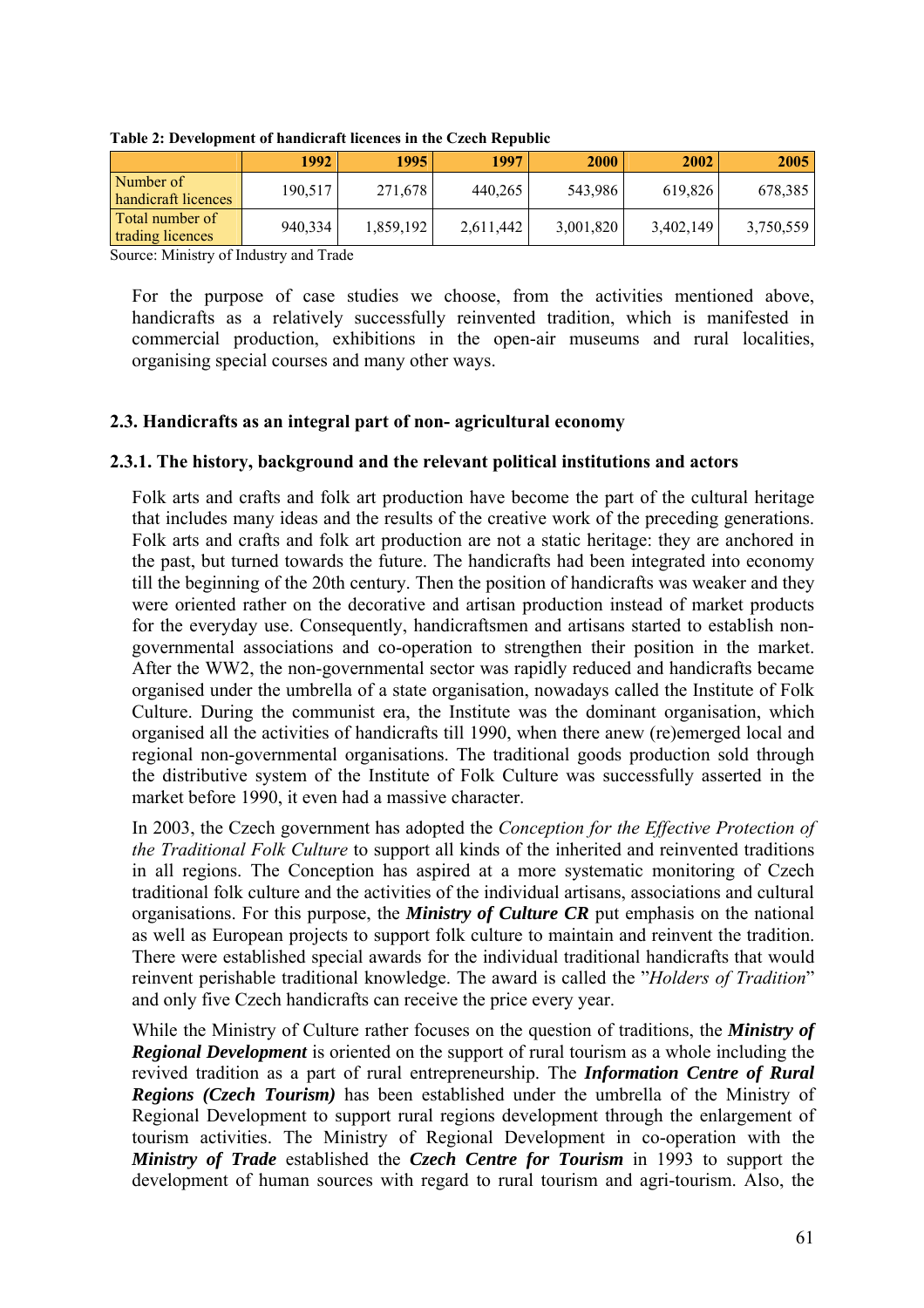*Institute of Folk Culture* has been established under the umbrella of the Ministry of Culture. The *Institute of Folk Culture* has been controlled directly by the *Ministry of Culture* of the Czech Republic since 1st January 1991. The institute has been established as specialised professional institution of the ministry to research and collect the traditional folklore, but also to organise and support the folklore and education events.

The relevant organisation dealing with the problems on the international level is the *European Centre for Ecological and Agricultural Tourism (ECEAT), which started in 1993* to promote sustainable ways of the small-scale, environmental tourism in the rural Europe. The benefits directly encourage organic farmers, traditional farmers and other types of smallholdings to maintain the natural and cultural landscape. Among its present members, there are from the "CORASON countries" the Czech Republic, Finland, Germany, Poland, Portugal and Sweden.

## **2.3.2. The relevant support and development programmes**

### **International Programmes**

- *UNESCO* support of the selected heritage monuments (in the investigated Jihočeský region, it is for example the town Český Krumlov).
- *European Folk Art and Craft Federation* co-operation with craftsman, promotion of new designs of products, selling products and organising courses of the traditional crafts.
- *EU Structural Founds in the Czech Republic* the priorities are oriented mostly on the educational projects and project strengthening entrepreneurial conditions

Operational programme Industry and Enterprise

OP Human Resources Development

Initiative LEADER +.

## **National Programmes**

- Territorial Programmes for structurally affected regions as the Northwest Bohemia, North Moravia and Silesia; and selected rural areas.
- Support of Industry Entrepreneurs
- Countryside Renewal Programme

## **Regional programmes**

Representatives of the Jihočeský region (Sought Bohemia region) launched a programme to the support of "living culture", which includes handicraft, too. The expected investments for 2006 are 4.5 billion CZK.

Priorities of the Operational Programmes, mentioned above, are especially the support of new job opportunities creation through the diversification process; and civic facilities and services. The general aim of the operational program Multifunctional Agriculture and Rural Development is supporting of the better life quality of rural population, development of infrastructure in rural areas and a higher attractiveness of rural regions for living and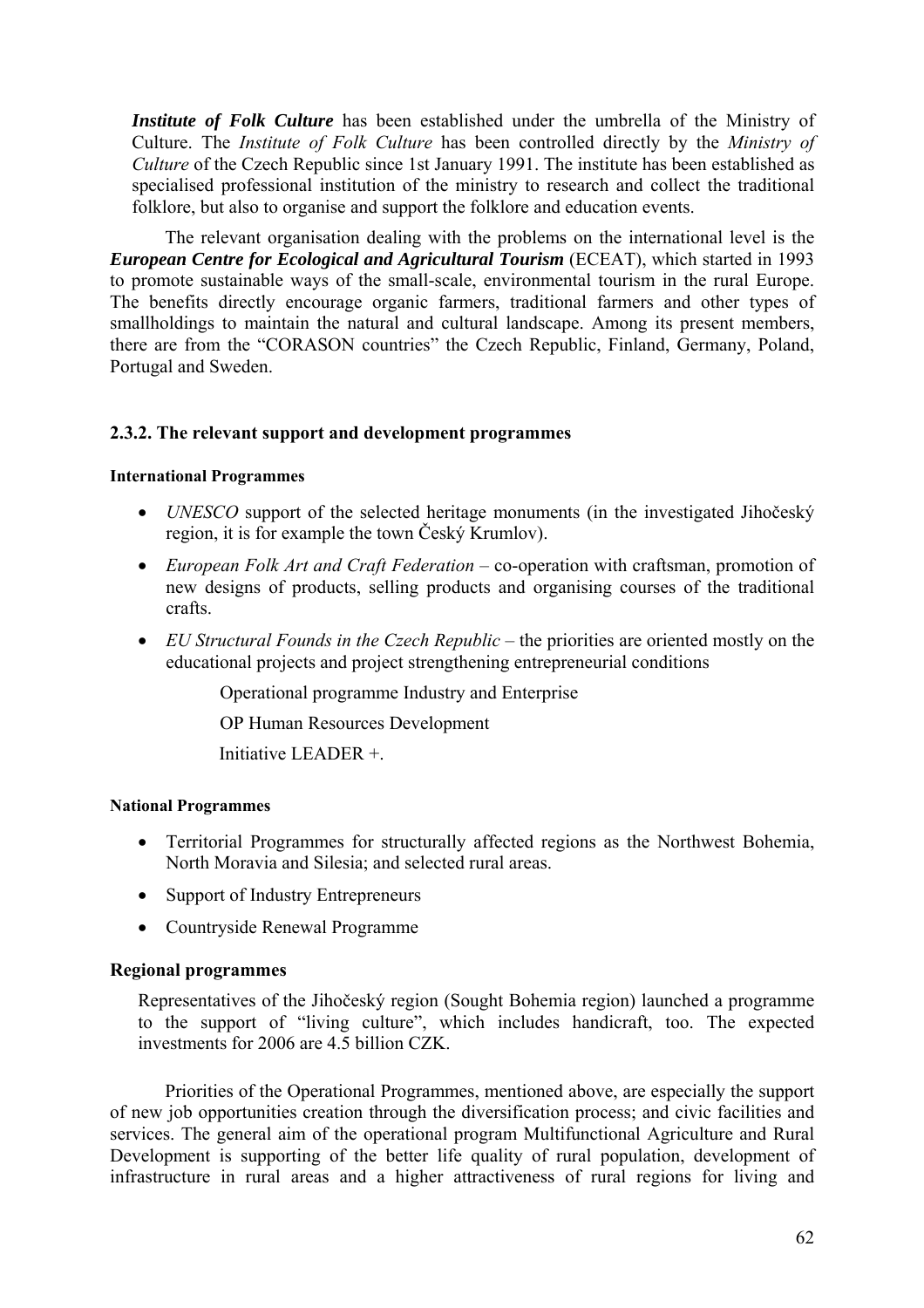entrepreneurial activities (National Strategic Plan for Rural Development of the Czech Republic, 2005).

A really wide-spread national program is the *Countryside Renewal Programme,* which is widely utilised for its relatively simply application claims and conditions, available even for the smallest rural communities. Nevertheless, the *Countryside Renewal Programme* does not support directly entrepreneurship, but the necessary conditions for it (e.g. technical infrastructure in rural communities).

The future tendency of rural development is expressed in the documents planning financial support of rural regions for the period 2007-2013. There were set the following priorities for support from the European Agricultural Fund for Rural Development (EAFRD):

- diversification of non-agricultural economy, support of enterprise founding
- support of tourism
- renewal and development of villages
- support of services for rural economy and population
- preservation and development of countryside
- support of education and information development.

## **2.4. Jihočeský region (South Bohemia Region, NUTS 3)**



Area:  $10\,055\,\mathrm{km}^2$  (12.8% of the Czech Republic) **Population:** 625 000 (6% of inhabitants of the Czech Republic) **Population density:** 62.1 inhabitants per  $km^2$  (129 inhabitants per  $km^2$  is the CR average) **Neighbours:** Bavaria (Germany), the Plzeň Region, the Central Bohemia Region, the Vysočina Region

**The South Bohemia Region** is an administrative unit of the Czech Republic, located mostly in the Southern part of its historical region of Bohemia, with a small part in Southwest Moravia. Its capital is České Budějovice. The South Bohemian Region represents, geographically, a quite closed unit. The core of the unit is the South Bohemian basin. The Southwest borders with the Šumava Mountains, the Northwest borders with the Brdy Mountains, the North with the Central Bohemian Granite Highlands, the East with the Bohemian-Moravian Highlands and to the Southeast, it borders with the Novohradské Mountains. The South Bohemian basin consists of two smaller basins called the Českobudějovická and Třeboňská basin

The South Bohemian Region has the population of about 625,000 people, which represents the population density of approximately 62.6 inhabitants per  $1 \text{ km}^2$ , the smallest number among the Czech Republic regions. The Czech average is about 129 inhabitants per 1 km<sup>2</sup>. In the five biggest towns, there lives more than one third of the South Bohemians. On the other hand, the smallest villages up to 200 inhabitants represent approximately 40% of the overall number of villages but have only 4.5 % of the region's population.

The region spreads on the area of 10.055  $km^2$ , which represents 12.8 % of the Czech Republic overall area. The region is the second largest region in the Czech Republic. One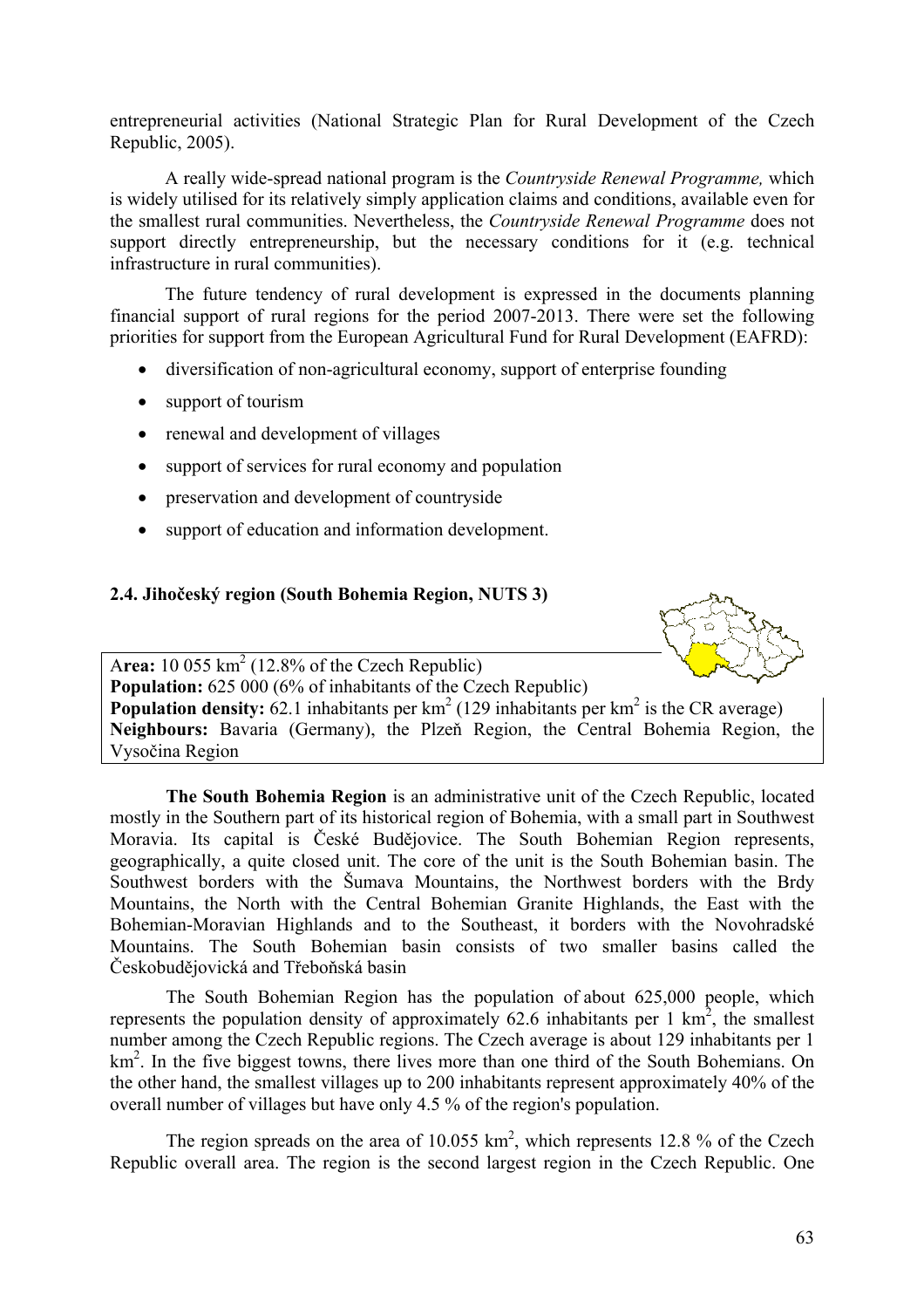third of the area is covered with forests, 4 % are covered with water areas. In the past, more than 7.000 ponds were built here. Their overall area today reaches more than 30.000 hectares.

| <b>Employment structure</b>  | 2004                 |
|------------------------------|----------------------|
| <b>Primary sector</b>        | $6.1\%$              |
| <b>Secondary sector</b>      | $41.7\%$             |
| - mining                     | $0.3\%$              |
| - construction               | $9.8\%$              |
| <b>Tertiary sector</b>       | 52.2 %               |
| <b>Unemployment rate</b>     | $6.96\%$             |
| <b>Gross wages (monthly)</b> | 15 771 CZK (544 EUR) |
| <b>Net migration rate</b>    | $1.1\%$              |

 **Table 3: Socio-economic and demographic situation in the Jihočeský Region (2004)** 

Source: Czech Statistical Office

The Jindrichuv Hradec district**, the Local Implemented Area,** is the largest district in the Czech Republic; it is situated in the border area of Bohemia, Moravia and Austria. The population density is markedly lower than the Czech average  $(129)$  persons per 1 km<sup>2</sup>). The district is rich in cultural and historical landmarks and natural monuments, which are protected on the national as well as international level (Landscape Protected Areas, UNESCO)

The Třebonská basin on the one side and the hilly part of the countryside on the other side determine the character of the area. There are many peat bogs and it is also a significant area of ponds. In the district, there are about 2500 ponds with fish breeding with the total surface of 6% of the area. The important raw material source is woods, which take about 38% of district total surface. The area belongs to the industrial as well as agricultural districts. In 2002, there were 16,291 economic subjects (from these, 75% private entrepreneurs, 8.3 % private farmers, 6.5% companies and 1.5% foreign entrepreneurs).

There is a long- term industrial tradition in the manufacturing industry (food industry, textile industry, wood industry, engineering etc.), however, this district does not belong to the highly-developed industrial areas. That is the reason, why the environment is valued as a quite well preserved.

| Area (km2)                                | 1944   |
|-------------------------------------------|--------|
| <b>Agricultural land (%)</b>              | 47.3   |
| Arable land (%)                           | 68.9   |
| <b>Non-agricultural land (%)</b>          | 52.7   |
| Forest land $(\% )$                       | 73.1   |
| <b>Population</b>                         | 92 658 |
| Population density (per km <sup>2</sup> ) | 48     |
| <b>Nr. of municipalities</b>              | 106    |
| - Towns                                   | q      |

 **Table 4: Basic information about the LIA Jindřichův Hradec (2004)** 

Source: Czech Statistical Office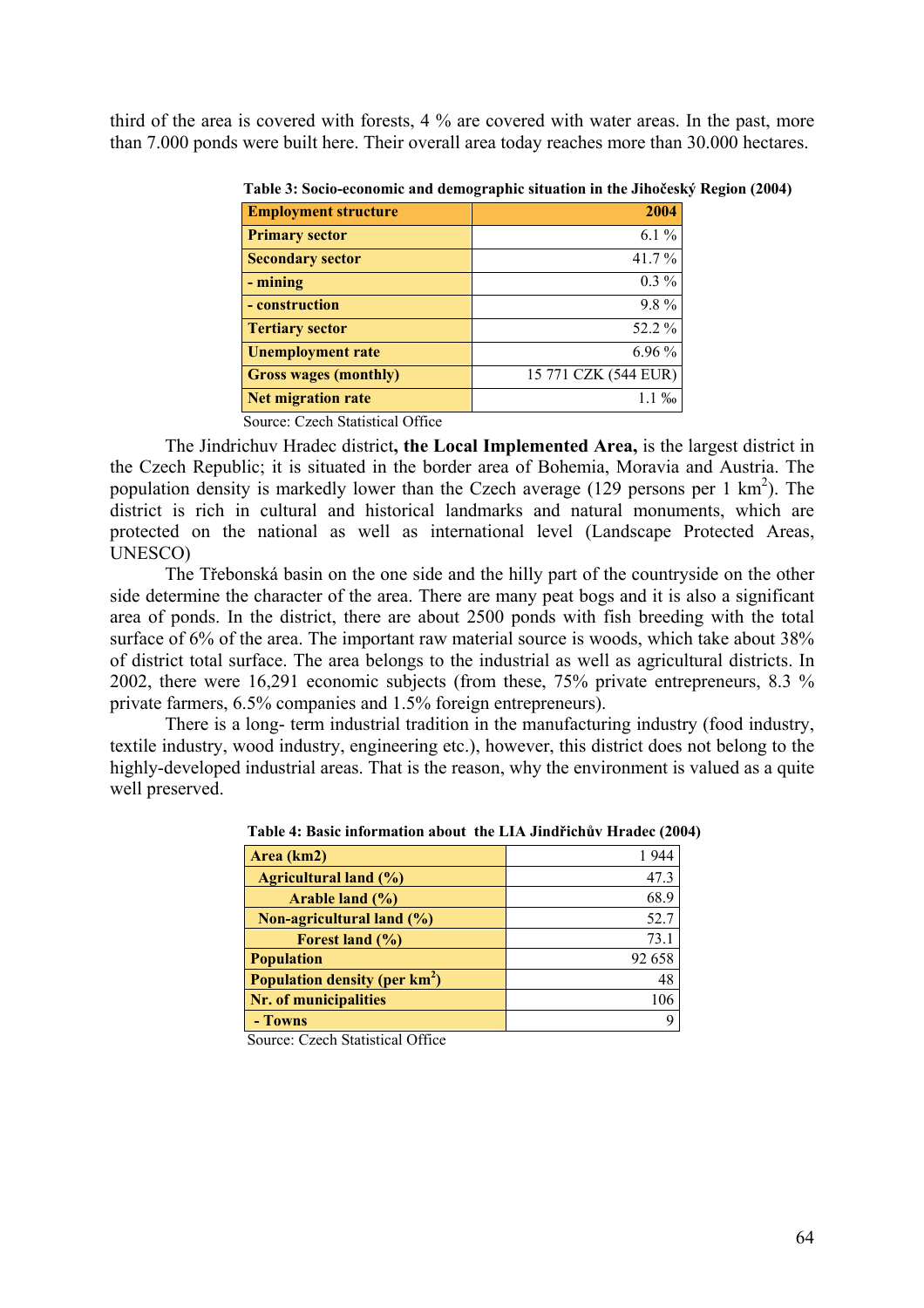| <b>Average age</b>                     | 39.5                 |
|----------------------------------------|----------------------|
| <b>Natural population increase (%)</b> | $-1.6$               |
| Net migration (‰)                      | 0.5                  |
| <b>Total population increase (%o)</b>  | $-11$                |
| <b>Average monthly gross wage</b>      | 14 291 CZK (476 EUR) |
| Registered unemployment rate (%)       |                      |

**Table 5: Socio-economic and demographic situation in the LIA Jindřichův Hradec (2004)** 

## **3. Presentation of cases**

## **3.1. Pottery making in Děbolín**

The LIA, where the village Děbolín is situated, has a long tradition in many kind of handicrafts – textile production, millers trade and many others related to food production as well as non-food production.

However, pottery production does not belong among the most traditional and common crafts in the LIA, the pottery products art as well as the utilitarian pottery production are popular in all Czechs regions. There are many traditional and modern patterns used by the Czech pottery makers.

The key actor of our "pottery story" is a 31 years old woman, Romana Hulíková, who established a pottery shop to produce the traditional and also modern ceramics – pots, bowls, figures etc. Originally, she came form



farmers family – her grandparents owned a farm about 10 km far from the village Děbolín. In early 90s, the family restituted the family farm and started farming there. At that time she, was studying at Prague in the secondary school of arts with the specialisation on pottery making. The Prague experience, which she has acquired, was rather of the everyday life character …

*"…the first week I believed that I got into hell, that I could not manage the life in Prague … I had to organise all what up to that time was taken care by my mother – I had to take care of my clothes, my food, to pay bills and many other things to organise effectively and to be responsible for … it gave me the basic training for my future enterprise …"* 

… and of course of the professional character, too….

*" … the professional knowledge which I obtained during my Prague time was dual – first, it was of much more technological character: I have learned the particular techniques, how to process clay, how to colour it etc., the knowledge which I was taught by the teachers in school; second, the knowledge which was handed over by the masters whom I met there and visited in manufactures, I observed their way of work, I got from them what I could not get at school, I exploited their experience."*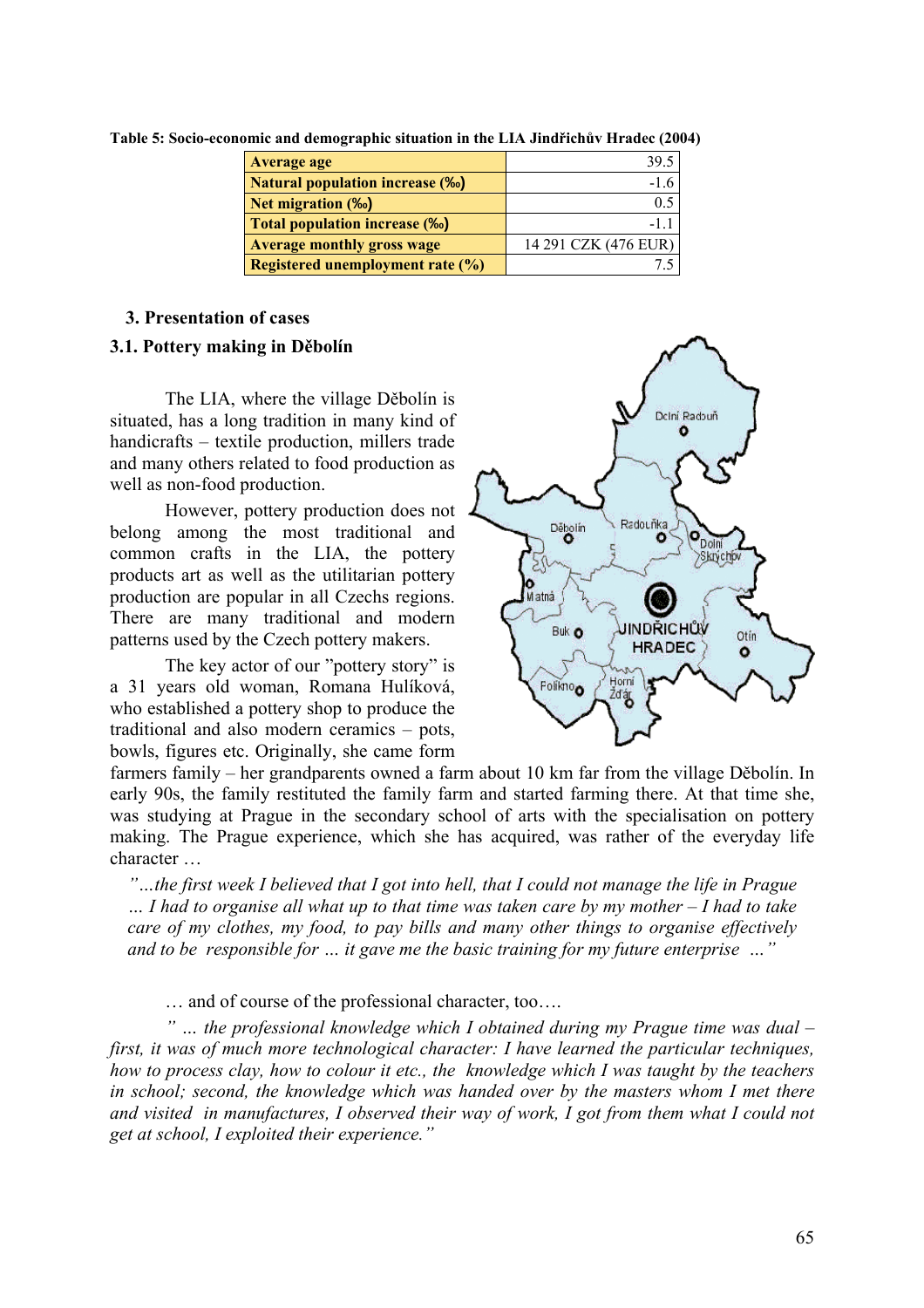When she finished school and came back to her native village, she got work in the local manufactory. After two years working there, she decided to start her own enterprise. She started to produce pottery in their family house and helped her mother and brother in farming. Her ceramic production was regarded as original and consequently was in great demand. Finally, after two years she expanded her production and had to extended her working place. Because of this, she has bought her own house (an old farmhouse in the neighbouring village) and started to employ workers and to enlarge the production for the market – not only regionally.

 For the successful expansion, she needed material and financial resources and had to exploit all the available knowledge. Her brother took all responsibility to continue in farming and paid out his mother's and sister's (Ms. Hulíková) property shares. The mother is now fully engaged in the business as the accountant, organiser and occasionally as a shop assistant. A friend of Ms. Hulíková, a civil engineer, draw up the plan of the reconstruction of the farmhouse for the purposes of the manufacture, living flat and a pension which will be built in future; and her boyfriend, a sculptor and designer, designed and decorated the house and its surroundings (he made a sculpture, designed several tectonic elements to restore the rustic character of building). When the firm was on the top of expansion, she employed 13 workers to produce for the local and non-local market.

Very important was the fact that she was an outsider in the village, but not coming from the city. It was crucial for the further development and orientation of her activities. As she expressed it, she knew very well that for the local people she could be regarded as an outsider, coloniser and because of this, she would like to be accepted and rooted in the community, and therefore she decided to change her enterprise from mass production for the non- local markets to more diversified activities integrated into the community life.

The process of diversification was a long one and unforced. The milestone of the qualitative change in her enterprise as well as the relation with the locals was the Christmas time when she decorated a nativity with little Infant Jesus and a Christmas tree for the village.

*" … people were shocked and the neighbours came to me and in a very surprised and happy way they told me that such a Christmas decoration was not in the Děbolín village for years … and it became the stimulus to meet with the neighbours, to speak and sing together …"* 

She recognises that such activities would be convenient to her sociable character and make her satisfied, because she had evidenced being respected and accepted by the locals and found many other occasions for similar events (the Easter, the International Day of Children etc.). Nevertheless, such kinds of activities were not in harmony with her business, because she spent too much time and energy on it and were not profitable at all. On one side, she appreciates the importance of being the *local animator,* on the other side, she has got to be rational in business affairs.

The important incoming actor in that moment was a young university student of management Monika who started co-operating with Ms. Hulíková, first as a volunteer, later on she became her assistant who plans the future strategy of the firm development. Monika has completed the "trinity of business partners" (Ms. Hulíková, her mother and Monika as a manager). Monika's role was very important for the faster and successful diversification of the activities and also for the "diversification of knowledge" – Monika has taken responsibility for all rationally organised business affairs and Ms. Hulíková can focus more on the "art affairs". Monika brings in the basic assessment – business correspondence and the events in the locality with the networking of the significant actors and projects for non-profit activities.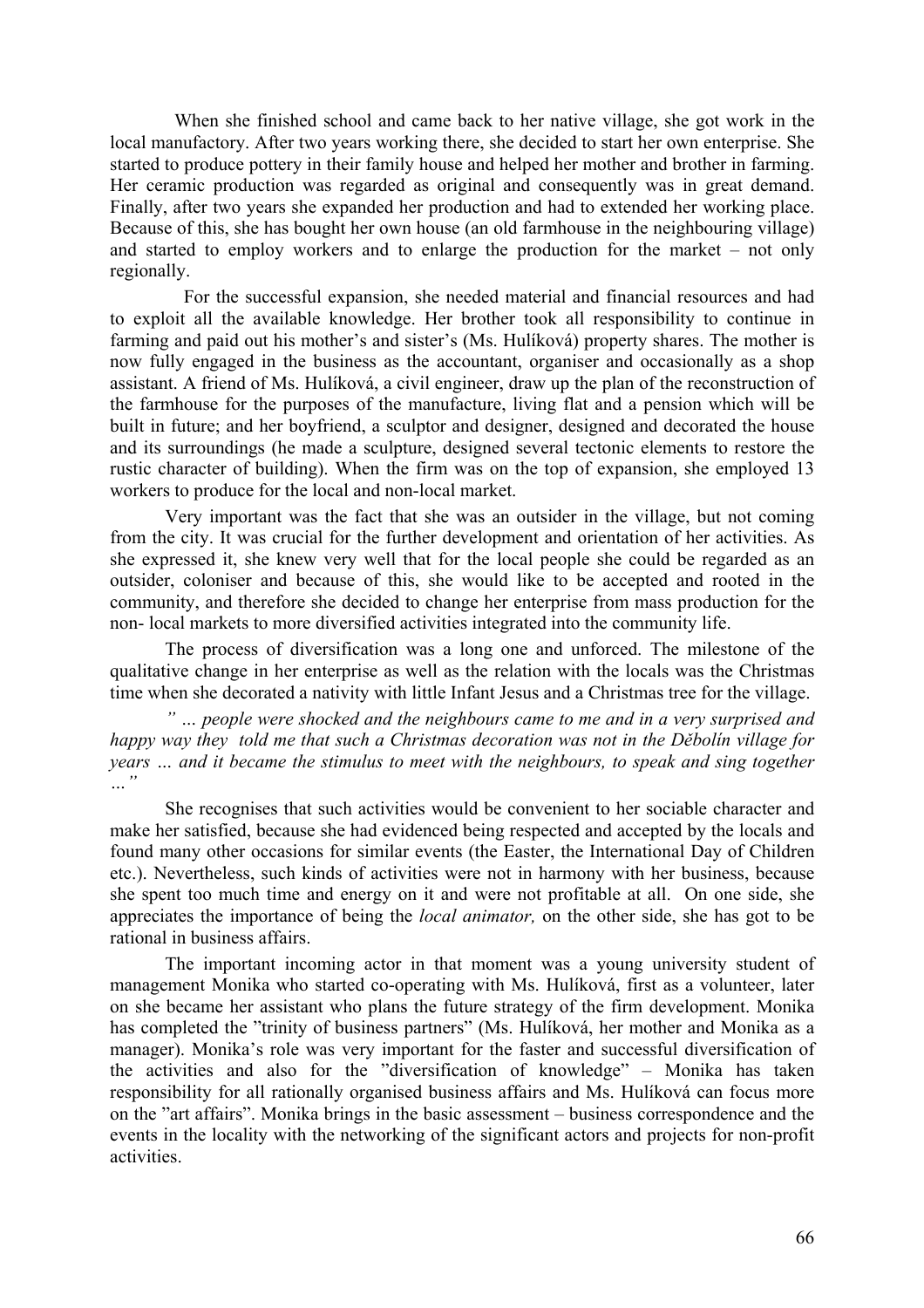Finally, there is a clear and purposive division of labour: Ms. Hulíková is responsible for the design and production of new and various kinds of products; her mother for the organisation and accounting; Monika for the management including project preparation.

The present "pottery project" could be characterised as a profitable project, which is strongly supported by the active participation of the local people in the role of volunteers in organising of the regular events and market strategy, which had been changed: the firm does not massively export pottery production outside locality and region any more, but attract customers to the locality. The tourist character of the locality is prompted due to the connections and the co-operation with the important actors. The important role is played also by local entrepreneurs in the case study, because they can provide the basic services for tourists (e.g. restaurant in village) as well as additional services (e.g. sporting airport to offer the tourist a sight-seeing flight), and the organisations with influence on the social and technical infrastructure with regard to tourism (e.g. Partnership – a non governmental organisation, which organises the Greenways program to support environmentally friendly projects, mainly biking trails lined out at the interesting places and equipped for visitors); and micro-regions (in our case study, it has no active or distinguished role).

The prosperous development based on this strategy needs a diversification of activities in the farmhouse, which are the following:

- production and consequently sale (in a small shop) of ceramics and other products (textile, candles etc.)
- organising regular as well as irregular events for the locals as well as tourists
- organising courses (ceramics production, textile techniques, dancing etc.)
- providing accommodation in the farmhouse
- providing all services for feasts, banquets, seminars, workshops etc.

For all their activities, there is available all the necessary knowledge. When we investigated the pottery case study, we have interviewed all key actors and participated in one of the events organised in the farmhouse – at the Christmas time weekend. People could come and visit the farmhouse trying to make a pot, a candle, to prepare a cake, to colour a picture …and to rest in the hall to drink tea, wine mulled by the local recipe, to eat cakes made by the locals in the traditional way and to buy ceramics and textile products in the shop. Local people provided all services.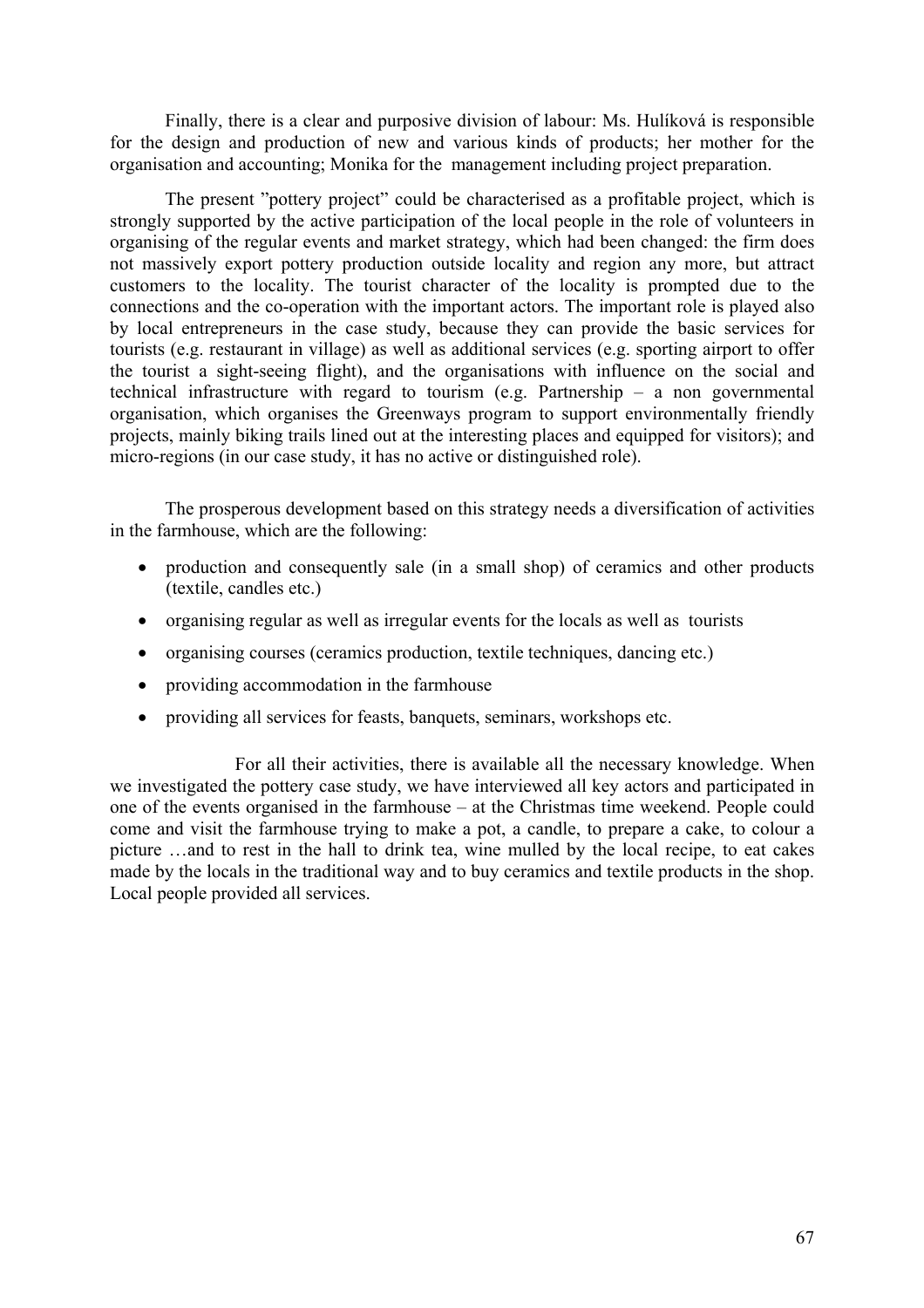| <b>ACTOR</b>                      | <b>ACTIVITIES</b>                                                                                                                           | <b>KNOWLEDGE TYPE</b>                               | <b>SOURCE OF</b><br><b>KNOWLEDGE</b>           |
|-----------------------------------|---------------------------------------------------------------------------------------------------------------------------------------------|-----------------------------------------------------|------------------------------------------------|
| Ms. Hulíková                      | Design of products, rooms, halls,<br>professional-artisan skills                                                                            | Expert, "inner<br>knowledge" (talent)               | Local, imported,<br>reinvented                 |
| Mother                            | Accounting, works on PC, organising                                                                                                         | Expert $(?)$ ,<br>lay knowledge                     |                                                |
| Monika                            | Management, organising, projectification                                                                                                    | Scientific, expert                                  | Imported                                       |
| Locals                            | Organising, contribution by the knowledge<br>of local tradition, history and knowledge of<br>old crafts and everyday traditional activities | Lay, expert (when<br>includes old<br>technologies?) | Local, traditional                             |
| Non-governmental<br>organisations | Support realised projects                                                                                                                   | Expert                                              | Outside (national,<br>international), imported |
| Entrepreneurs                     | Provides additional services (mainly for<br>purposes of tourism)                                                                            | Expert                                              | Local                                          |
| Media                             | Distribution of information, indirect<br>advertisement                                                                                      | Expert                                              | Regional                                       |

**Table 6: Actors and knowledge in the Děbolín case study** 

### **3.2. Basket production in Suchdol nad Lužnicí**

Milan Macho is one of the very few people in the Czech Republic who possesses the skill of making baskets from arbour (*arbours are thin strips of wood made by chopping individual layers of tree rings*). This skill has been passed on from generation to generation in his family from the time immemorial; unfortunately, there are no written documents that would explain the origins of this handcraft. Milan Macho believes that one of his ancestors learned this skill in Austria, but nowadays this craft cannot be found there any more.

Milan Macho was born in Suchdol nad Lužnicí in 1983 and three years ago he graduated from a secondary school. Although he grew up with his parents in a town flat, he spent most of his free time with his grandfather František Veit in a small rural town nearby, where he became familiar with the craft of arbour basket weaving. His grandfather was an excellent basket maker who passed on this skill not only to his wife Alena Veitová but also mainly to his grandson. He taught him the technology of the material preparation, he used to go to the forest with his grandson to show him how to choose the suitable pine tree trunks, taught him how to store the sawed trunks, how to chop wood into arbours and how to work with them. Despite his young age, Milan Macho is the only person who sustains the skill of pine arbour basket making in the region. When Milan Macho was only 14 years old, his grandfather died, so he did not manage to teach his grandson all the necessary details of this craft. However, the time spent with his grandfather was enough for Milan to grow fond of this handcraft and to realise that he was the only person in the region to continue this tradition. That is why he pursues this craft, especially as a hobby.

The most difficult part of arbour basket making is the process of choosing and preparation of the material (pinewood), which Milan Macho learned from his grandfather. He says: "Anyone can learn how to weave a basket in a few weeks, but for the time being, no one except me can choose the suitable trees". Not even Milan's grandmother can do that. Obviously the most important step in arbour basket making is the choice of the appropriate tree. the chosen pine tree has to have thin tree rings (it has to grow for a long time in a sandy soil). The essential factor of this choice is the craftsman's feeling for the tree trunk, which has to have certain basic features: the wood must have few knots and the quality of bark is important, too. The second step is material processing. Trees are cut down in late autumn and in winter and then they are sawed into pieces 130 cm long. The sawed trunks are cut into eight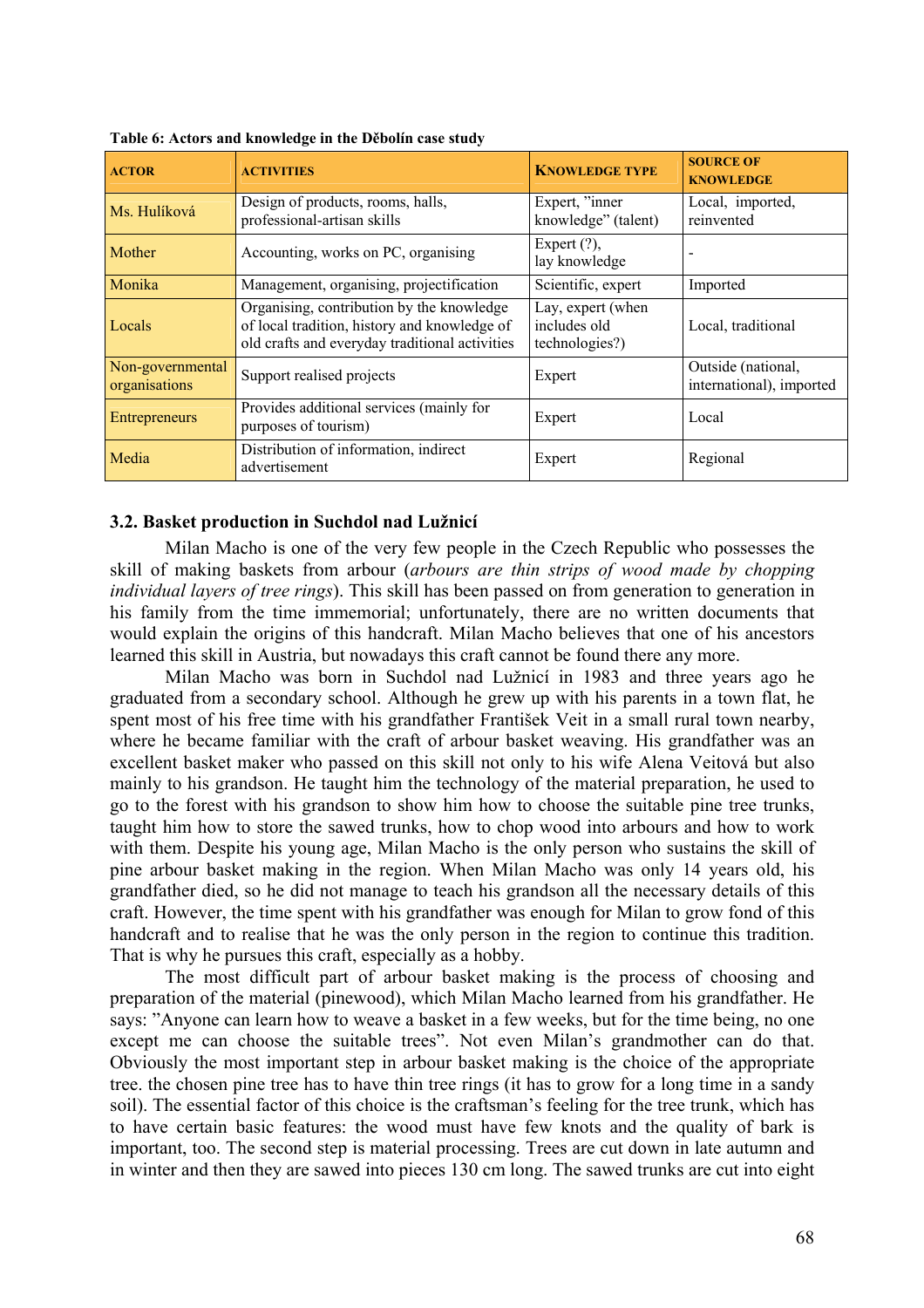to twelve parts, which are then soaked in barrels for one year. Afterwards, these pieces are chopped into thin strips which are stored for the needs of basket making. Before weaving, these strips must be moistened so that they do not break. The completed baskets must be dried slowly near a stove.

Milan Macho is well aware of the uniqueness of his craft and products. He sells his products at special craft markets throughout the Czech Republic where he also presents the production of arbour baskets. His motto is: "I prefer to sell 100 baskets for 1000 Crowns rather than 1000 baskets for 100 Crowns each".

The life span of his products is usually 25 years. He sells the baskets by himself at markets and in his workshop. He does not want his products to be sold in big stores but considers selling his baskets in specialised arts and crafts shops. His main aim is to retain the uniqueness of his products.

The extent of the knowledge necessary for this activity is relatively limited. The most important knowledge is the practical and traditional one, which can be labelled as expert knowledge. It was passed on to Milan Macho as a family tradition by his grandfather. This knowledge became expert knowledge due to the fact that grandfather was an employee of the ÚLUV (the *"Centre for the Folk Art Production",* a national institute supporting traditional arts and crafts); therefore this organisation plays a very important role in preserving and continuing this tradition. Nevertheless, the only form of passing on this craft from generation to generation is by the word of mouth and teaching practical skills.

Another important participant in this process is the NÚLK ("*National Institute of Folk Culture*"). For several years, this institute has been awarding the title of a "Representative of the Traditional Folk Crafts". This award is given to manufacturers who master tthe echnologies of traditional handcrafts that are in danger of disappearing and at the same time participate in preserving these crafts, passing on their skills to young generations and presenting these handcrafts to the public. Milan Macho became a holder of this title in 2003. However, there are no material advantages connected with this award. Milan Macho claims that it would be very helpful if the responsible authorities were more active in advertising and promotion. The effectiveness of publicity can be illustrated by broadcasting a short report about Macho's workshop on Czech Television, which caused an abrupt rise of interest in his products. However, Milan Macho has a very little knowledge of managerial skills. He is a freelance craftsman and his family members provide the business services such as bookkeeping for him. He has slowly started to get involved in and profit from rural tourism, which is unfortunately developing rather slowly in the region. His workshop is situated on one of the *Greenways* routes connecting Vienna and Prague. Milan Macho hopes that this will bring about a greater interest in his products.

### **4. Comparative Analysis of the presented cases and the concluding remarks**

The selected case studies have many similar features on one hand, and many individual features on the other. We would like to point out the similarities and dissimilarities and shortly discuss the dynamics of knowledge.

The significantly (dis)similar features of the projects are related to the key actor of both studies – handicrafts. Both actors operate with specific knowledge, which is strongly tied to their individualities. In the interviews with handicraftsmen, we identified specific knowledge related to the subject of their activity. The knowledge has a dual character – first, the knowledge of technology (transmitted from the formal education system or informal – "inherited" within the family or transmitted from masters), and, second, the knowledge of art (talent). That kind of knowledge (knowledge of art) is unique and closely tied with the individual, but on the other side, the knowledge of art has to be legitimised by the others. The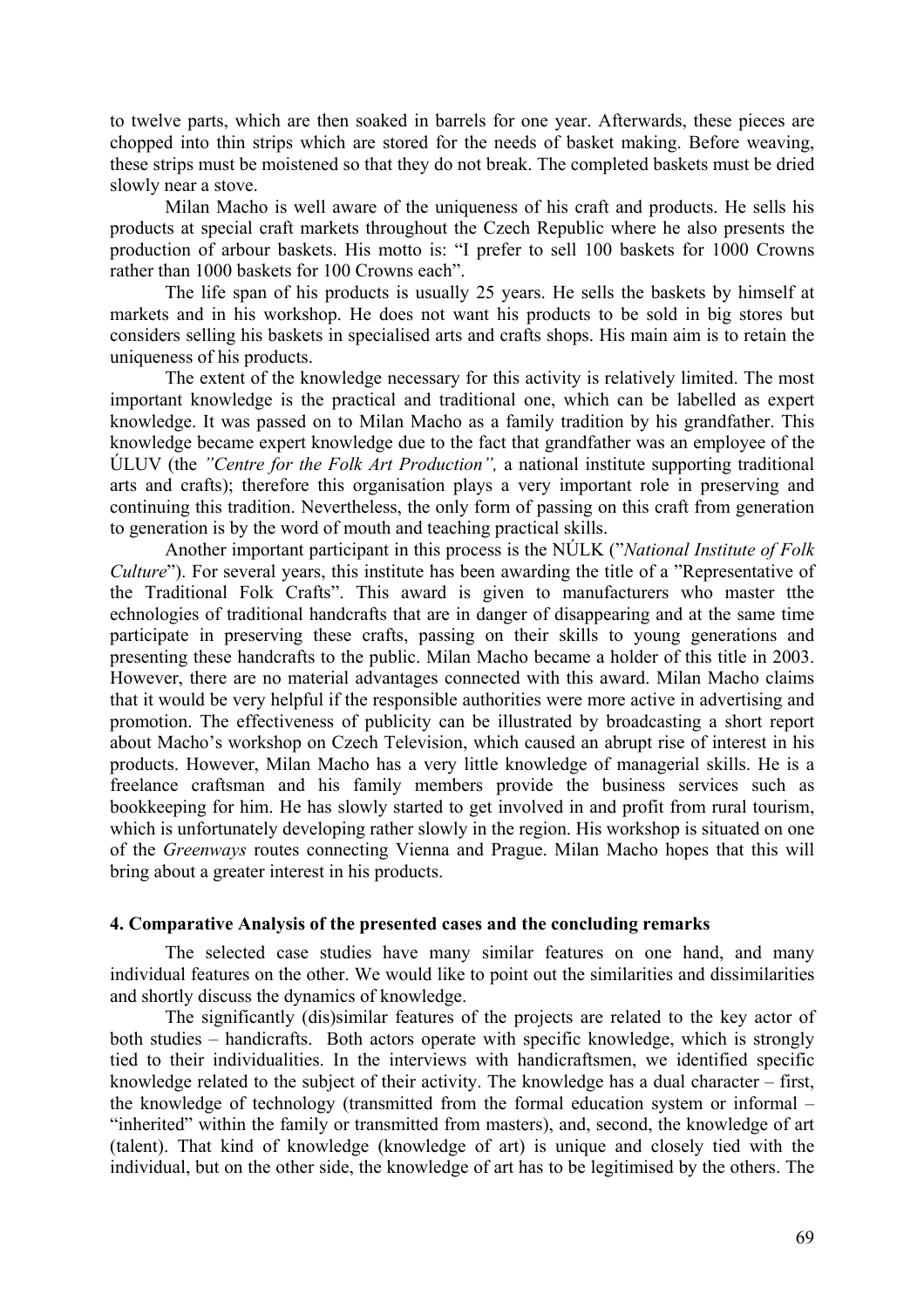evidence of legitimised knowledge is reflected in demand for their products in the market or/and awards.

The basic dissimilarities are in the **starting point of the handicraft (market) activities** and the **ambitions regarding the market** and consequently the **strategies of production and management of the firm.** 

In the first case, the pottery maker has no traditional family background in handicrafts, her (Ms. Hulíková) motivation to launch the project of pottery house for tourists was to get a relatively independent (from the employee status) artistic and enterprise position.

Consequently, she was primarily oriented on the marketisation of product, put emphases on the reinvented products and mass production for the purposes of profit. Her project is significantly diversified in activities; it rationally exploits the actors and their knowledge. At the background of the realisation of the pottery house, there is the endogenous rural development corresponding to the projectification process (the LEADER principle would be accomplished, if so).

In the second case, basket production is not such a well-developed project as the first one. Milan Macho inherited the knowledge in the family and his aspiration is primarily oriented on sustaining the tradition and, if possible, disseminating knowledge as much as possible. He would be eager to step into the market only under the condition of keeping the high quality of products instead of their mass reproduction. He identifies the product as an exclusive one (as a consequence of his original, unique, rare knowledge) and due to this; he perceives his position in the market as privileged. He absolutely prefers quality based on respect to tradition, however, it could mean a marginal position in the market. He is not involved in the projectification process, yet. His networking for the purposes of handicrafts as a business is rather passive in comparison wit the pottery house. He exploits all networks, which have been traditionally used in his family before (state associations, the Ministry of Culture). However, he is ready to co-operate with expert associations and state organisations, he has a clear image of co-operation which would be economically more effective. Regarding his products, he is less open to the reinvention of the tradition.

The dynamics of knowledge has the core engine in the key actors of the case studies – artisans who organise/attract more or less actively the knowledge which they need for the purposes of their handicraft activities and get the synergic effect for their project. They are ready to exploit the knowledge of various characters – family members, locals, volunteers from locality as well as wider region, regional (in some cases also state) organisation and non-governmental sector institutions.

We could say that their projects are based strongly on the local knowledge, which is the starting point of their activities, and respect wholly the principles of endogenous rural development. In the same way, they are flowing in the streamline of exogenous rural development in a more passive modification – they let the institutions of regional or national character to impact their projects (mainly the media who provide for them with a specific kind of advertisement) and, in a more active way, they prompt the activities of the institutions which can strengthen their position in regional tourism. Their economic act does not suit to the conditions of demand and supply in the competitive market environment, because there is the confidence of their own specific and valuable knowledge to product hand made products (in some cases) with the long local and regional history. Acting of other actors (family members, locals, visitors, and supporting organisations governmental as well as non-governmental) legitimises their knowledge and prompts their possible successful opportunities in the marketisation process.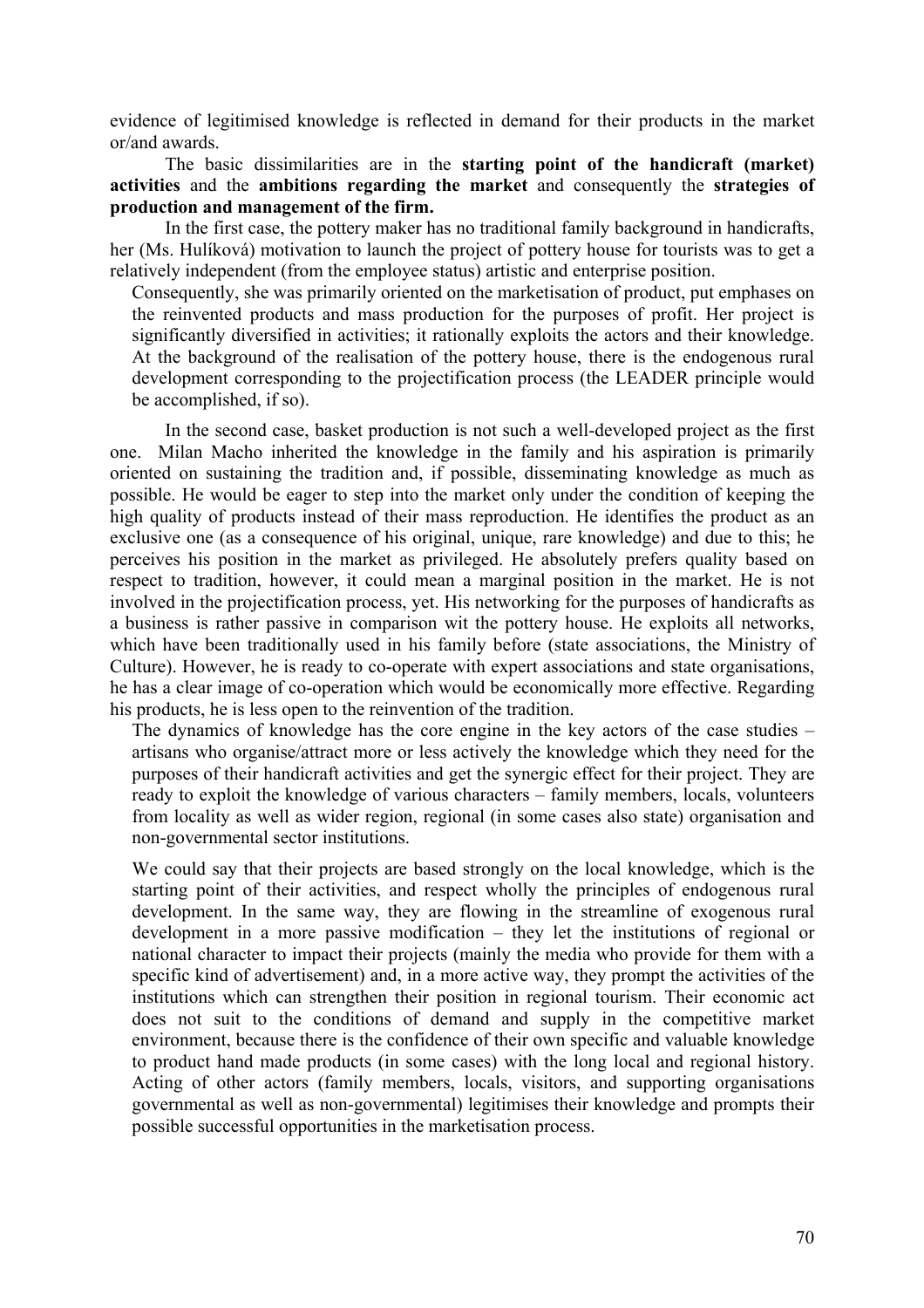**Figure 2: Attraction of the knowledge of local, regional and non-local actors**



Nevertheless, their business activities are or have to be in future involved into the new redistribution system of the EU, realised in the LEADER actions, which operates as a network of local actors, the political-administrative bodies, experts and interest groups and the departments of the EU central bureau. This new system of social reproduction focuses attention on the actors and forms of social and political capital of local development, or, to be more precise, it focuses attention on the selection of actors of the development projects. The local power groups could evade market mechanism by co-operating, monopolising of resources, and thereby creating local corporatism.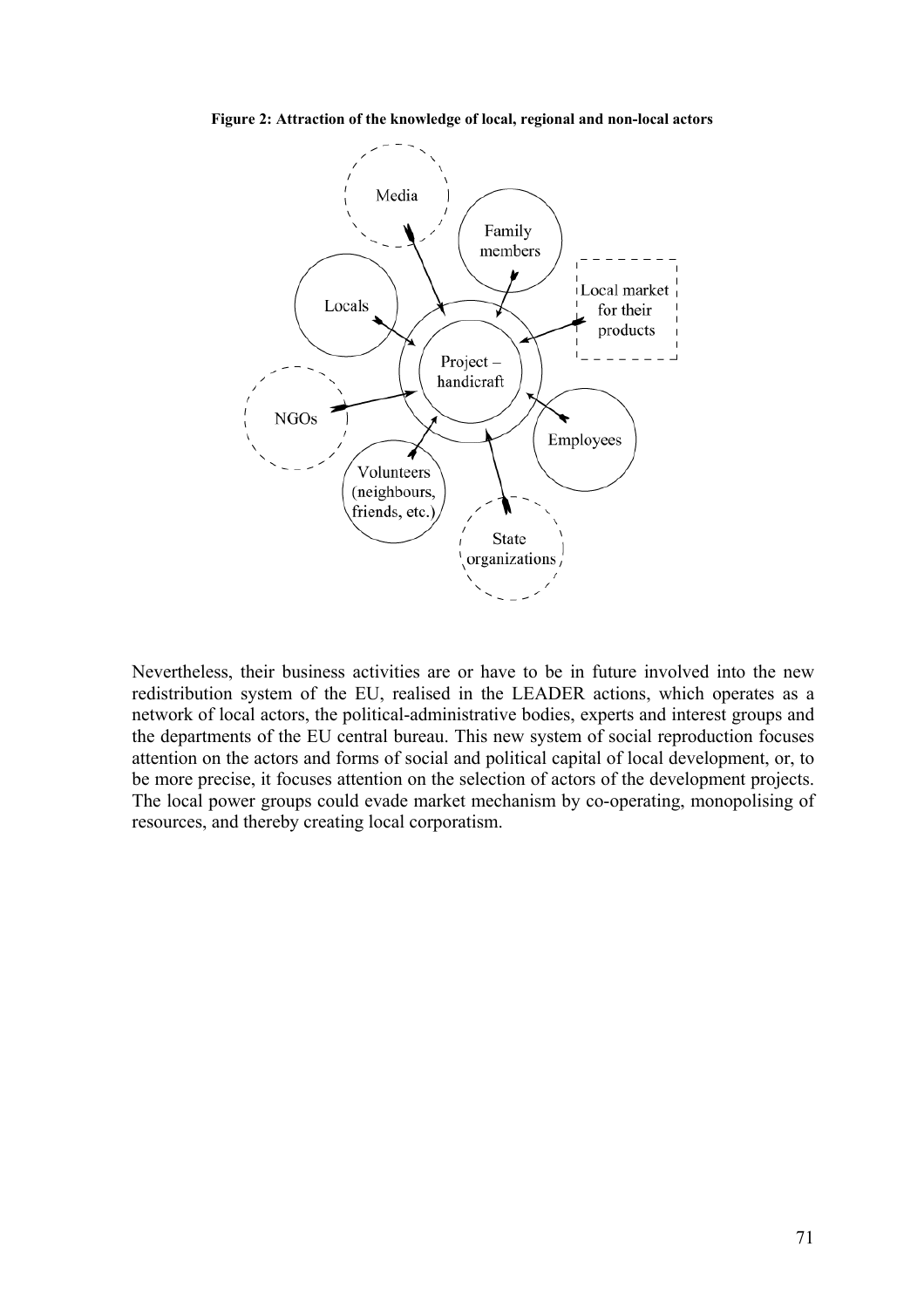# **References**

- Elster, J. Offe, C. Preuss, U.K. (1998): Institutional Design in Post-communist Societies. Rebuilding the Ship at Sea. Cambridge.
- Kovách, I. Kučerová, E. (forthcoming): The Project Class in Central Europe (The Czech and Hungarian Cases). SR
- Potůček, M. (Eds.) (2003): Where do we come from, what are we and where are we going? Human development report, Czech Republic 2003. Praha.
- Pourová, M. (2002): Agroturistika (Agritourism). Praha.
- Ray, C. (1998): Culture, intellectual power and territorial rural development. In: Sociologia Ruralis, vol. 38, no. 1, pp 3-21.
- Tomeš, J. (2001): Současné tendence vývoje regionální diference ekonomiky v Evropě (Contemporary tendencies of the development of regional economical differences in Europe) In: Hampl, M: Regionální vývoj: specifika české transformace, evropská integrace a obecná teorie (Regional Development: specifics of the Czech transformation, European integration and the general theory). Praha, pp. 169-190.
- Večerník, J. (eds.) (1998): Zpráva o vývoji české společnosti 1989-1998 (Ten Years of Rebuilding capitalism: Czech Society after 1989). Praha.

## **Other important sources**

- Czech Republic 2005. Year after. An economic report produced by the Center of Economic research and Graduate Education at Charles University. Praha, 2005.
- Národní strategický plán pro rozvoj venkova České republiky, 2005 (National Strategic Plan for Rural Development in the Czech Republic, 2005).
- Process of Implementing and Updating of the State Tourism Policy Concept of the Czech Republic up to 2006. Prague, document produced by the Ministry of Regional Development.
- Government Decree No. 571, 11th June 2003, The Concept for effective protection of the traditional folk culture.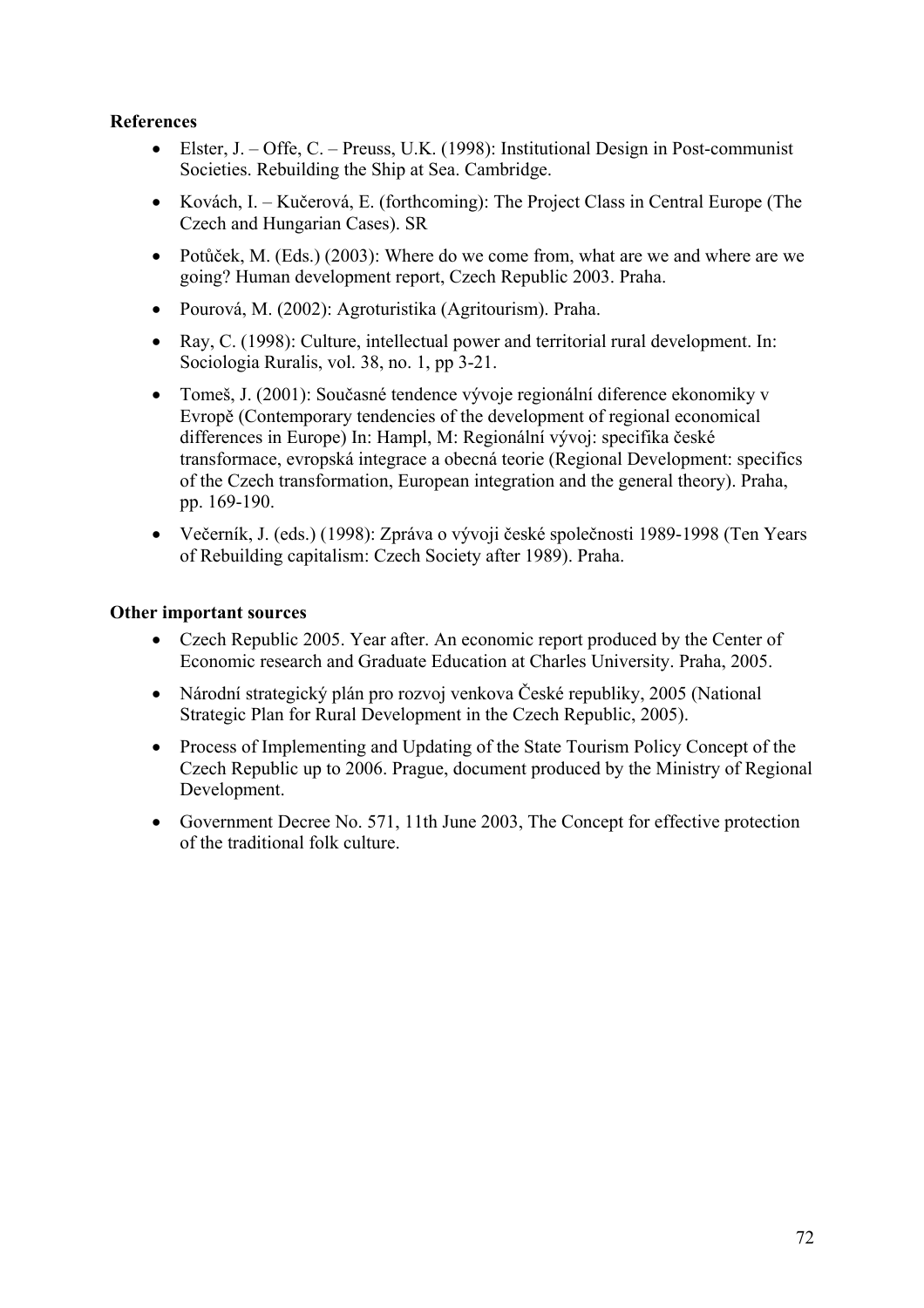# **Non-agricultural economies as a factor of rural sustainable development in Hungary**

**Imre Kovách[23](#page-72-0) – Luca Kristóf[24](#page-72-1)**

### **1. Introduction**

1

In terms of the size and productivity of the non-agricultural sector of rural economy, the results show few signs of intensification. By considering the alternatives of non-agricultural economic activities, this paper focuses on the re-invention of tradition in rural regions as the key attempt of local actors to find new possibilities of accelerating local development. It is important to note that in territorial development the lack of development resources and strategies is suggested. The private sector of rural economy is rather weak and agricultural production has decreased after 1990. The banking system is not eager to provide loans for actors of rural economy. The main financial resources of development are the state budget and European Union subsidies. About 75 - 80 percent of the local governments' budget derives from the central government, a singularly high percentage in Europe. Local governments play a dominant role in the new redistributive and regional/rural development system, as a consequence of their role in distributing social and unemployment benefits and controlling development resources and local taxes. Although private economic actors obtain an increasing proportion of development funds, local governments and the local/rural administrative elite still dominate the (re)distribution of development resources. Since there has been a crisis in agriculture and production has been decreasing until recently, finding alternatives of economic development has become a rather pressing issue . Products are associated with the post-socialist renewal of local economy, in most cases somehow linked to rural tourism. The urban colonization of rurality and urban pressure on rural development is well under way in Hungary. Non-agricultural or even agricultural local production is developed to satisfy urban consumers' demands. These demands urge the re-invention of local traditions and the contrivance of new traditions to be offered to visitors. Re-discovering local identity is also one of the aims s of the new local elite, who legitimize their power position through the process of remaking local tradition.

The term "re-traditionalization" in this paper is used as Granberg – Kovách and Tovey explained:

"A number of recent theoretical works … emphasize the cultural component of 'modern' rural development. The emergence of notions like 'culture economy' and 'consumption countryside' imply that definitive changes are occurring in cultural understandings of rurality, and in an age of reflexive modernity, these can restructure agricultural or peasant ways of work and life. Cultural re-shaping of the late modern rural may suggest that the links between past and present/future structures must be completely re-interpreted – in the form, perhaps, of a 'heritage industry' or 'museumisation' of rural life. That might suggest that de-peasantisation leads not so much to de-traditionalisation as to re-traditionalisation, or to Hobsbawm's

<span id="page-72-0"></span><sup>&</sup>lt;sup>23</sup> Institute for Political Science of the Hungarian Academy of Sciences. E-mail:  $ikovach@mtapti.hu$ 

<span id="page-72-1"></span><sup>&</sup>lt;sup>24</sup> Institute for Political Science of the Hungarian Academy of Sciences. E-mail: [kristofl@mtapti.hu](mailto:kristofl@mtapti.hu)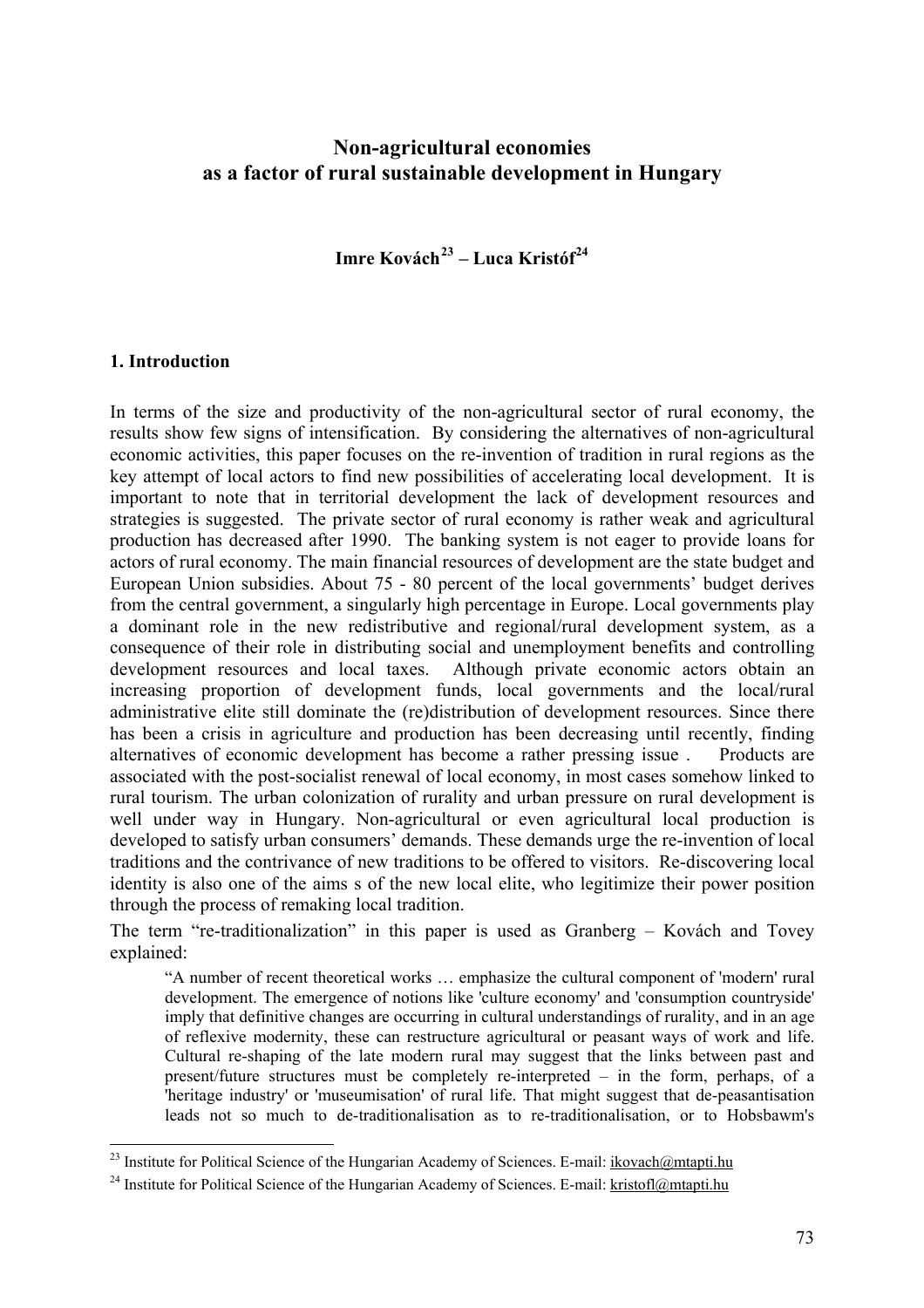'invented tradition'. It then becomes critical to ask what such contrived traditions may play in the process of change." ( Granberg – Kovách - Tovey 2001 pp 31)

## **2. Context Analysis**

In this work package we shall compare two case studies. One of them is from a tourism region with great traditions: the Lake Balaton area. The other one is from the Great Plain, but not the famous Hortobágy *puszta* that would be an obvious choice. We chose another area, Mezőtúr, without any tourism tradition. This choice was made in order to compare two possible paths, patterns studying the role of tourism in rural sustainable development.

## **2.1. A region in the Great Plain: Mezőtúr**

### *Socio-economic conditions and major changes*

The Mezőtúr region is situated in the Great Plain near the River Körös. The importance of the river lies not only in the nearby National Park created to protect the ecologically valuable backwater system, but the clay soil of the flood area, used by the famous local potteries.

Earlier the micro region belonged to the Törökszentmiklós area, becoming a separate region in 2003. The LIA contains only five settlements: two towns (Mezőtúr and Túrkeve) and three rather small villages. The area struggles against demographic and economic problems, however its situation is a bit more favourable than the surrounding regions' – this may explain the decision to break away from the larger regional entity in 2003.

|                                                               | <b>1990</b> | 2003   |
|---------------------------------------------------------------|-------------|--------|
| Population                                                    | 33,625      | 31,026 |
| Population density (inh. per km2)                             | 46          | 43     |
| Natural growth                                                | $-1.6$      | $-5.4$ |
| Internal migration balance                                    | No data     | $-5.1$ |
| Share of agriculture and forestry in total employment $(\%)$  | No data     | 10     |
| Share of industry and construction in total employment $(\%)$ |             | 38     |
| Share of services in total employment $(\%)$                  |             | 52     |
| Average number of school grades                               |             | 8.97   |
| Unemployment rate $(\% )$                                     | 1.5         | 16.4   |

| Table 1: Demographic situation in the Mezőtúr LIA |  |  |
|---------------------------------------------------|--|--|
|                                                   |  |  |

According to Table 1 the diminution of the population derives from two factors: the natural decline and the significant rate of emigration. The negative internal migration balance can be associated with the lack of job opportunities indicated by the relatively high unemployment rate and the proximity of Szolnok, a dynamic county centre that attracts people hoping to find better opportunities and social infrastructure.

The economy of the area is still predominantly characterized by agriculture: 10 percent of the employees work in this field, a percentage above the country average. On the contrary, the share of services in total employment is under the average (52 percent). This data shows the agricultural character of the area, though in the towns industry is also present.

Economic activity in the Mezőtúr region is very adverse and limited to the two towns. There are hardly any large or medium size companies in the area. The economic potential and tax paying ability of the active micro enterprises is low and they do not have any real development opportunities.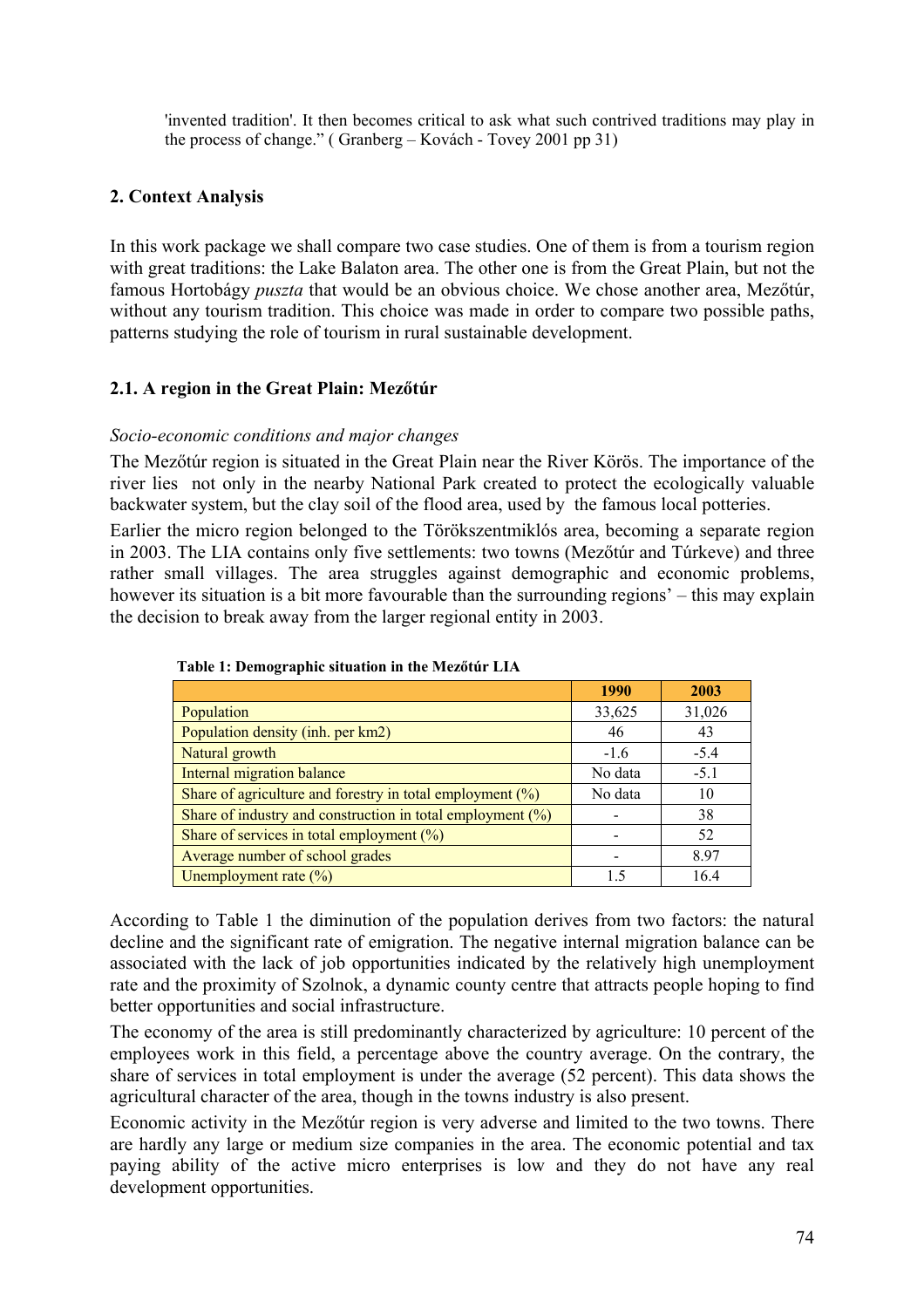### *Relevant political institutions and actors*

In 2004 the Mezőtúr area was categorised as 'socio-economically underdeveloped', therefore it receives extra benefits from the Hungarian state, though the region is not among the 42 (from 168) most disadvantageous Hungarian micro regions under special treatment. The Development Association of the micro region works with two employees. They cooperate with the Tourinform Office in Mezőtúr town, the management of the National Park and the Local Arts Centre. The association of the micro region has good connections with the Regional Development Council and the Regional Foundation for the Development of Enterprises.

### *Objectives of development policies*

As a result of its brief existence and small size, there are hardly any development projects that focus exclusively on the micro region. However, in 2003 an overall strategic development plan was devised thanks to the financial support of the county's council for regional development. Its realization has started recently. The priorities of the strategic program correspond to the chapters of the National Development Plan and try to cover all subsidized development activities: (1) Economic development based on local conditions, (2) Development of agriculture, (3) Improvement of human resources, (4) Improvement of the environment, (5) Strengthening cooperation. In the chapter concerning the first priority of the plan the title 'development of tourist attractions' can be found. This includes health and wellness tourism, active tourism and cultural tourism. The financial provisions regarding these tourism development activities amount to12,7 million euros till 2013.

The strategy makers recognized the importance of local handicrafts. Alongside the food and wood industry they consider pottery as an opportunity to combat underdevelopment. Citation from the strategic development plan as follows:

'Everything must be done to save the special handicrafts, regarding the EU trajectories that support building on local conditions. (…) In our opinion the key question in the development of the micro region is the economic development based on local ecological characteristics. Potentially we have all the conditions to do this and thus create a symbiosis including cultural attractions, handicrafts and agri-food production linked to tourism.'

### **2.2. North western Balaton: Keszthely and Tapolca**

#### *Socio-economic conditions and major changes*

In the north western part of Lake Balaton the relevant areas of analysis have been two bordering micro regions: (i) the Keszthely micro region situated on the shores of the Lake, with Keszthely, the biggest town on the northern lakeshore in its centre, and (ii) the Tapolca micro region that hosts the summer festival called Valley of Arts. The area that gives home to this festival, in the backward part of Tapolca region is situated about 50 km northward to Lake Balaton. Significant parts of both micro regions belong to the Balaton Uplands National Park.

Thanks to its striking geographical position, the demographic and social problems in the Keszthely micro region are not as severe as in the Mezőtúr research area. The population of this LIA is growing in spite of the natural decline, this can be traced back to the positive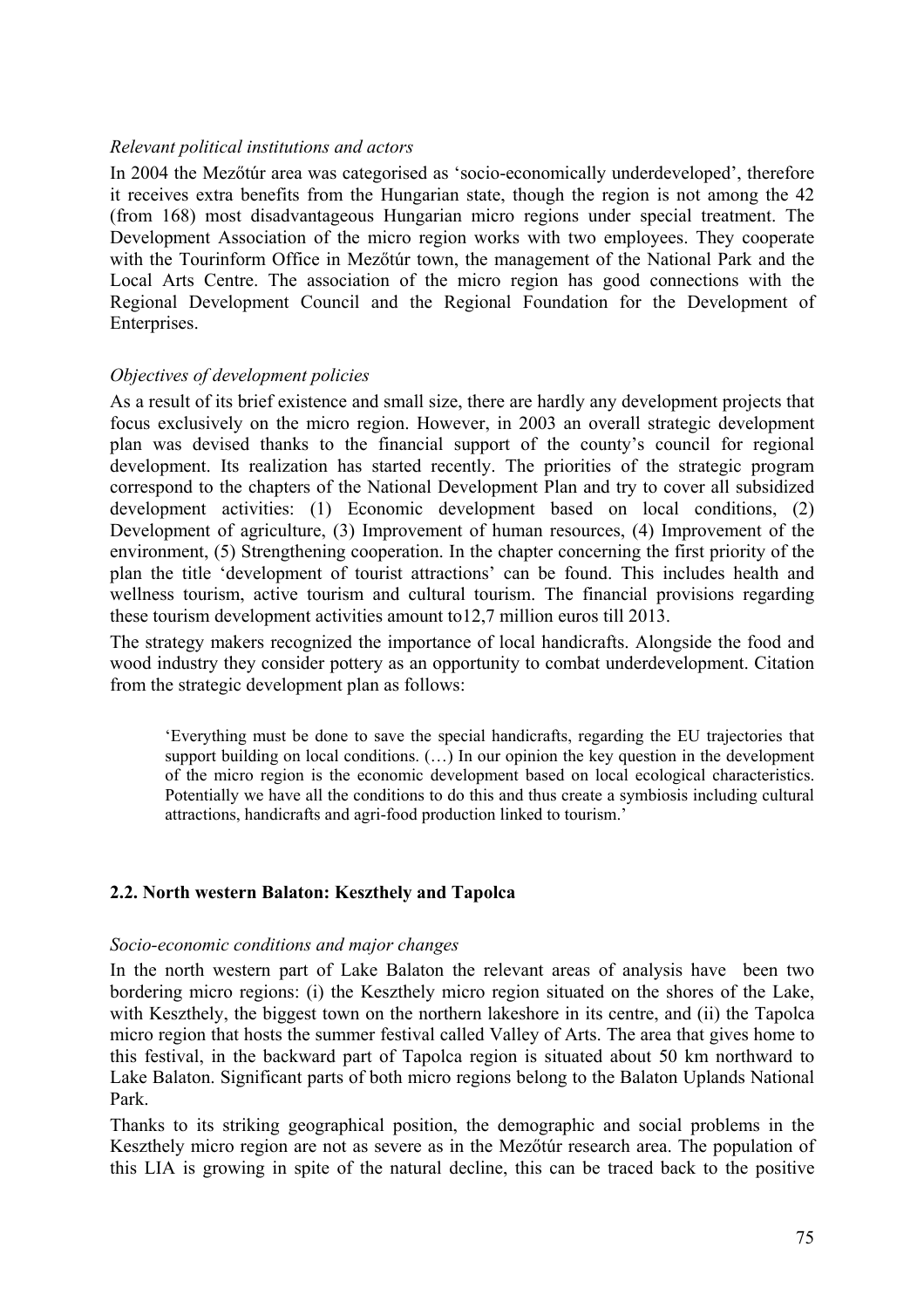internal migration balance. However, the high rate of immigration is due to elderly people settling down in the micro region, attracted by its remedial thermal springs especially Hévíz (one of the towns of the LIA) and not young families settling down wishing to be identified with the local community and participate in its improvement.

|                                                               | 1990   | 2003   |
|---------------------------------------------------------------|--------|--------|
| Population                                                    | 46,440 | 47,866 |
| Population density                                            | 92     | 95     |
| Natural growth                                                | $-2.3$ | $-3.4$ |
| Internal migration balance                                    | 3.4    | 4.2    |
| Share of agriculture and forestry in total employment $(\%)$  | 14     | 5      |
| Share of industry and construction in total employment $(\%)$ | 27     | 22     |
| Share of services in total employment $(\%)$                  | 59     | 73     |
| Average number of school grades                               |        | 9.7    |
| Unemployment rate $(\%)$                                      | 13     | 5.0    |

 **Table 2: Demographic situation in the Keszthely LIA** 

The singularly high share of services in total employment shows that in line with the geographical conditions, the main source of livelihood near Hévíz and the shores of Lake Balaton is tourism. (When regarding only the shore settlements, this proportion would be higher than 90 percent.) As Table 2 shows, the unemployment rate is lower than the country's average and the educational structure is also much better here.

The demographic situation of the more sparsely inhabited Tapolca region (Table 3) is somewhat distinct. Here the growing rate of internal migration still cannot balance the natural decline of the population.

|                                                               | 1990   | 2003   |
|---------------------------------------------------------------|--------|--------|
| Population                                                    | 38,630 | 37,081 |
| Population density                                            |        | 69     |
| Natural growth                                                |        | $-3.3$ |
| Internal migration balance                                    |        | 0.3    |
| Share of agriculture and forestry in total employment $(\%)$  | 22     |        |
| Share of industry and construction in total employment $(\%)$ | 30     | 34     |
| Share of services in total employment $(\%)$                  | 48     | 60     |
| Average number of school grades                               |        | 9.34   |
| Unemployment rate $(\% )$                                     |        | 4.7    |

 **Table 3: Demographic situation in the Tapolca LIA** 

The low average unemployment rate does not mean that the proportion of unemployed people is roughly similar: in villages far from the Balaton where people mainly live off agricultural activity, the rate is much higher, while at the lake the seasonality gives rise to difficulties. The decline of agriculture in the nineties caused serious problems in the area farther from the lakeside where this was the dominant sector of economy. The differences in employment cannot only be attributed to the service sector, as many people have found work in nearby towns or cities and become commuters.

## *Relevant political institutions and actors*

In the North western Balaton area, the well developed Keszthely region has active development associations, while the Tapolca region is rather inactive. In the Keszthely region the three development initiatives cooperate. They mainly deal with finding partners, learning regional management through a trial and error process of obtaining financial resources and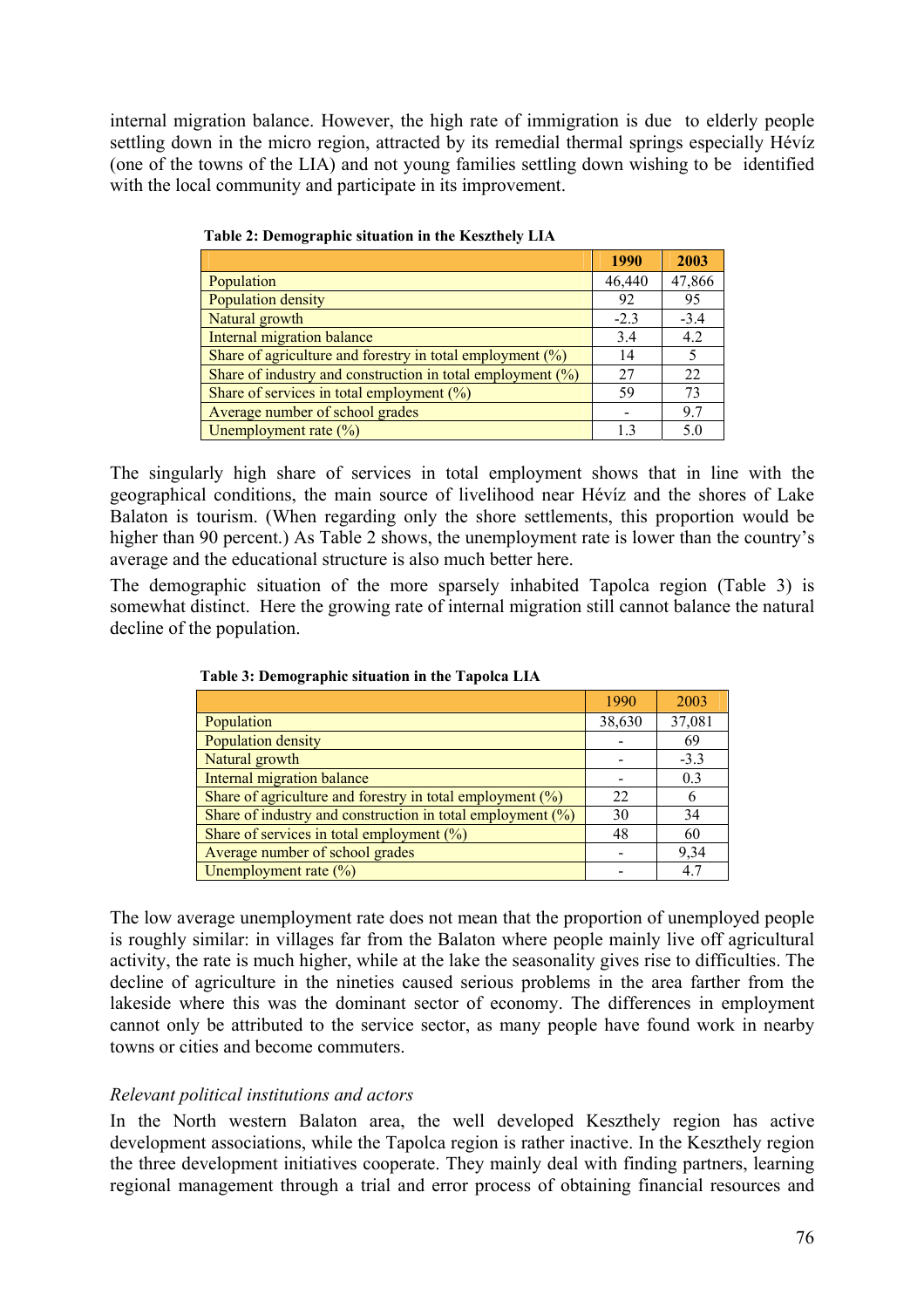developing their technical and human infrastructure. In this region, the civil sphere – as already mentioned in  $wp4 - is$  very active. Civil organisations and experts take part in the development activities.

Characteristically, a similar development association in the Tapolca region is rather inactive. There are smaller active areas in the region, especially the Valley of Arts area that consists of five settlements. Here civil activity is also significant, functioning as the engine of development. An NGO founded by artists runs the organisation of the festival. They cooperate with local governments, local civil society and the local church.

Although the entire area of Lake Balaton belongs to more than one NUT region, in some cases, it can be regarded as one region. For example, the Balaton Integration and Development Agency is an important actor in the planning and development system.

## *Objectives of development policies*

The North western Balaton area is not among the disadvantageous regions categorised by the state administration. Being part of a Designated Holiday Area, developments are under strict control. However, compared to the national average, this region has been very active in development and marketing activities during the last few years.

The Keszthely micro region has its own strategic development plan. Originally it was based on the national Sapard program, although it has been upgraded and extended. However, this strategic plan has not been launched yet. The program has a great deal of declared objectives primarily based on obtainable state subsidies and activities of their focus: (1) Development of Agriculture, (2) Support for alternative income sources, (3) Environmental protection and Infrastructure, (4) Village reconstruction, cultural heritage, development of tourism, (5) Improvement of human resources. The second priority designates the development of tourism, meaning rural tourism, tourist product development, program packages, marketing of the region, showcase workshops and exhibitions.

## **3. Presentation of cases**

## **3.1. The pottery making tradition in Mezőtúr region**

Remains of clay-plots originating from pre-historic times have been excavated in the region, but the modern history of pottery making started in the 16th century based on excellent raw material. Traditional pottery products were sold beyond the regional boundaries. The medieval guild system was reorganized in 1817 and this reform opened a period of economic boom. In the late 19th century there were more than 100 workshops. The 1880 - 1890 years was the classic period of Mezőtúr pottery. Local masters adopted the glaze decoration in the middle of the 19th century and the glazed crocks became outstanding products of this period. The characteristic colour of this golden age was the "roll-yellow" base with red, green, brown, blue flowers on the jars, crocks, big plates, kettles.

The turn of the 20th century was the era of shifting in style towards Secession (Art Nouveau). The master craftsman Balázs Badár was the one to recognize the new market demands and the necessities of the consumers. His works reinvented local pottery tradition and signalled the advent of a new age. He became a world-famous potter who won the first prize at the World Exhibition in Paris in the early 1900's. He applied new methods of pottery-making and colouring technology, and the recognition of new market demands inspired him to create well-marketed, low price clay pots in the style of classic china and porcelain works, available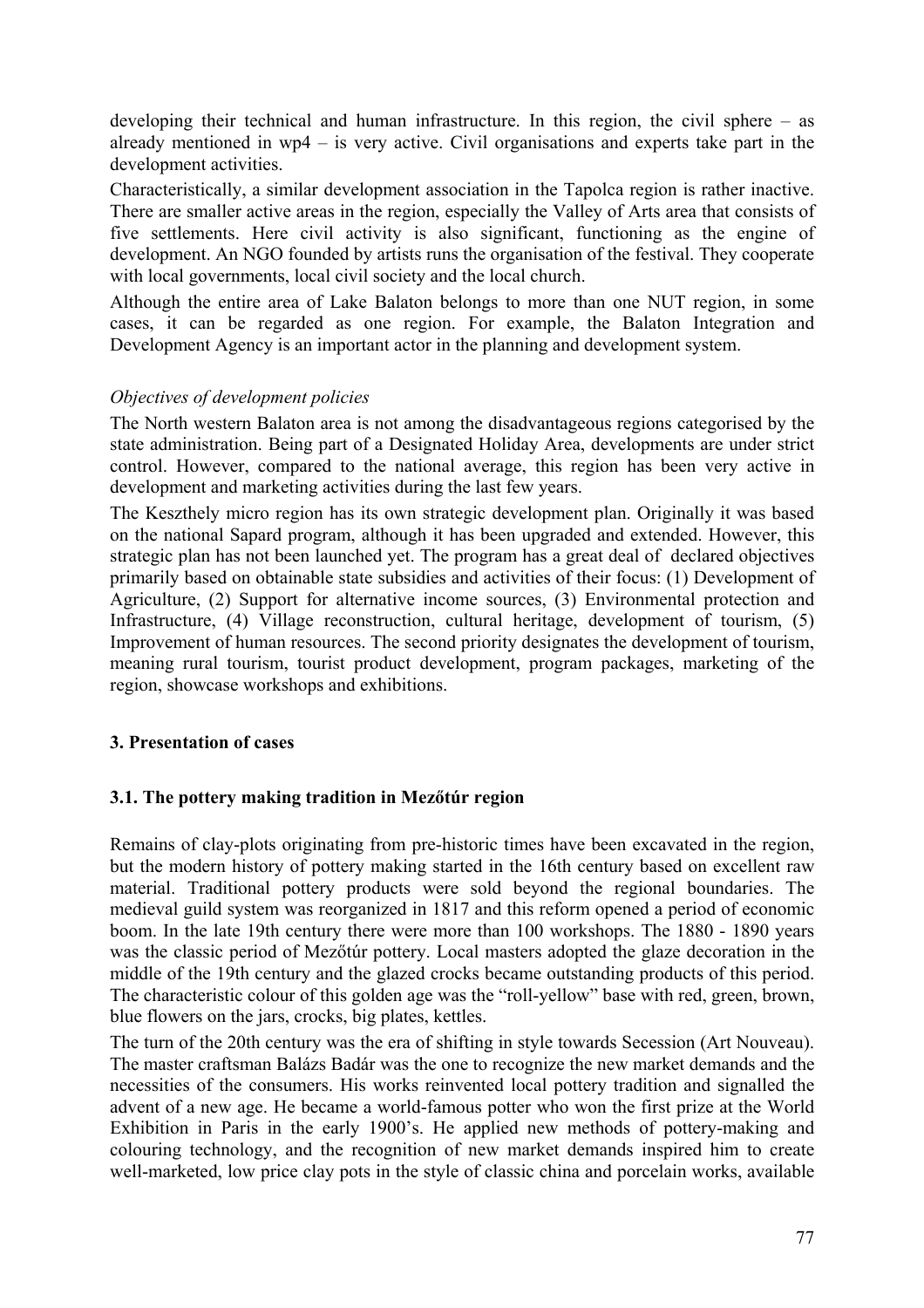for the middle class. The longstanding history of pottery art in Mezőtúr is the result of the continuous reinvention of local tradition, in the course of which professional skills were saved, improved and inherited.

By the 20th century the clay-pot industry experienced serious crisis as a consequence of competing with the mass production of low price industrial ceramic, aluminium and tin house ware. The potters switched from house ware production to the marketing of ornamental vessels. The inter-war period is evaluated as the epoch of style-decay when potters flooded the market with low-level variety store items.

The next turning point in the history of pottery was 1951 when the Co-operative Society of Potters was established. The masters certified by the Co-operative, renewed pottery art on the basis of reinvented tradition. The seventies and early eighties saw the coming of a new golden age when the new socialist middle class raised persistent demand for contested-traditional pots.

Following the capitalist transformation the Túri Pottery Firm was established in 1991 on the basis of traditional local pottery making. With time the Firm turned towards the western markets, a shift that required a new production profile, technology and business policy. In the nineties the Firm employed 70-100 persons, introduced new, mass production technology and distributed a large majority of its pots on the Western European markets. Multinational supply chains, such as IKEA, sold the pots that could no longer be considered traditional. At the turn of the millennium IKEA transferred the mass-production of pottery to Romania and in 2003 the Firm was liquidated. Nowadays the Kovács Manufacture Pottery LtD is the biggest firm, employing 12 potters and semi-skilled workers. They produce 600 prototypes, mostly terracotta plant pots, traditional folk art ceramics and pottery goods. The other potter masters run one-man small firms and they also produce a wide range of goods from garden ornaments to fridge magnets. According to the interviewees the only way to survive the post-socialist market change is the radical reinvention of what traditional pottery making is.

### *The case of Magi Cseh – marketing success and knowledge of tradition*

Magi Cseh is one of the most famous, leading potters who was born and raised in Mezőtúr and at the present, is living and working there. Her life and potter carrier reflects the successful combination of excellent knowledge of pottery tradition, ability to re-invent good marketing skills and adaptability. She studied pottery at the Mezőtúr Pottery Co-operative and learned the art of traditional pottery making from professional masters. During summer holidays, she visited the pottery centres in Hungary and Transylvania and studied a great diversity of pottery traditions. From 1985 she worked as free-lance potter in Budapest. Between 1981 and 2005 her traditional clay-pots have been displayed at over 30 exhibitions and she has received several awards acknowledging her work.

She has successfully developed a reinvented pottery style, but as she said: ' I started to develop my own style on the basis of typical Mezőtúr, Great Plain black pots, because here in Mezőtúr earlier there was no glazed pottery, only black pots with wonderful "overlay" motifs…. and nowadays I make traditional, as well as modern pots that suit our times. But the core of my pottery is tradition, the glazed pottery tradition of the 19th century. I am mainly making blue pots, drawing on the tradition of the thirties.' The only problem is her conflict with ethnographers (who are authorized to judge the authorities of pottery) who do not accept the blue plots, because as she said: 'they have strict definitions of authentic folk art and if there is a minimal difference, the pot is not authentic for them'.

She invents new forms and glaze colours yearly. She made artful brown-coloured pots years ago, as well as wonderful plate-tracery jugs and crocks, but could not sell any of it. Then she went to Austria to work as a pottery-wheeler and learned that Austrians coloured all pots blue. After returning she decided to make blue plots that have been rather marketable so far. As she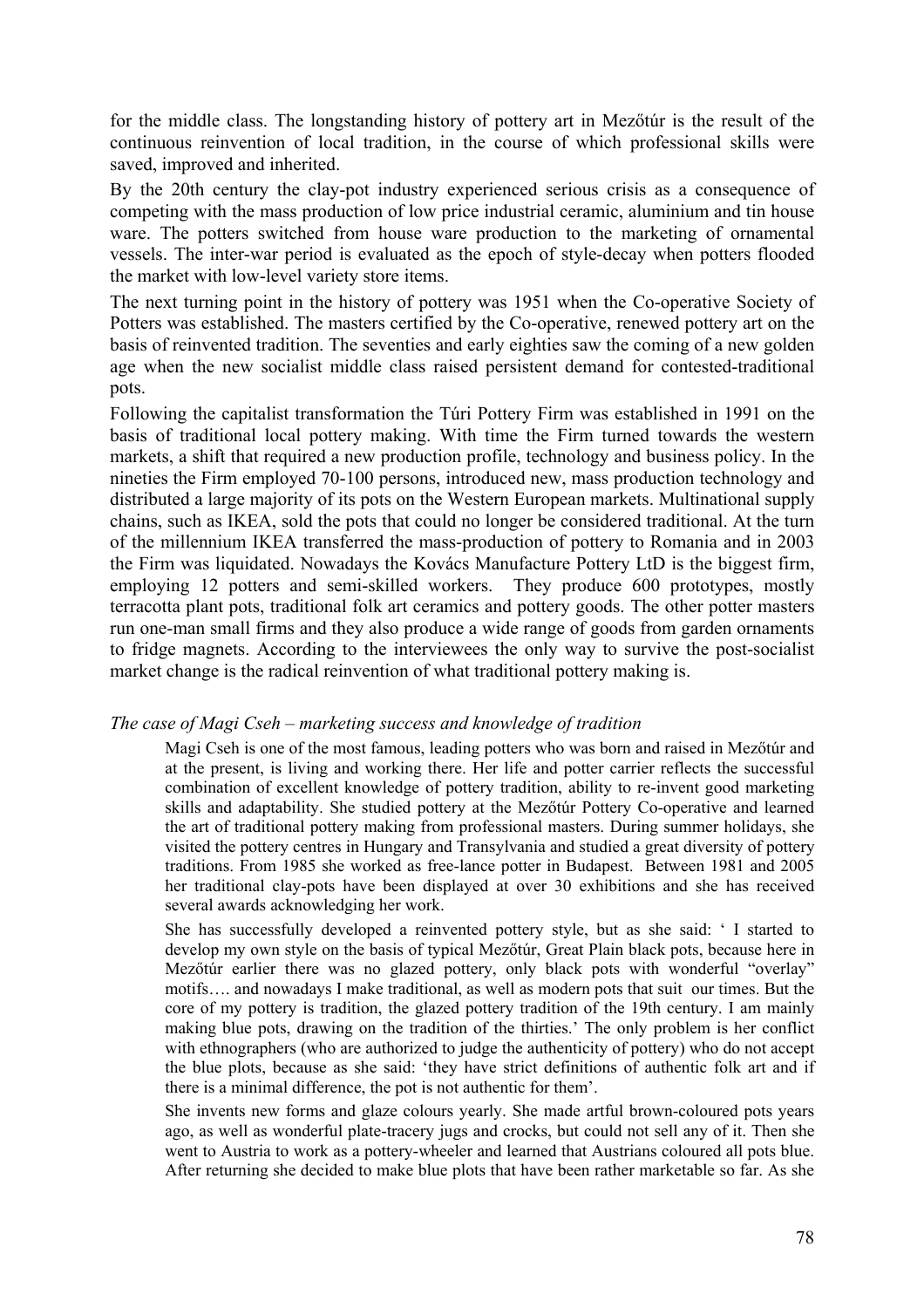points out: blue plots can be considered as a reinvention of traditional forms or colours, only this is a tradition from the thirties and not from the classical period. In other words she does not simply re-invent tradition; she re-constructs what tradition itself is. She does not know why the blue coloured pots are so marketable, but this colour and motifs can be found in every shop and folk-art market throughout Europe as an authentic local product. The dark brown pots have much greater value in her eyes, but young costumers prefer the blue coloured jugs, cups, saucers, teapots and kettles, and the middle aged and older costumers' shelves are full of traditional clay-ceramics.

Her pots successfully compete with low price Chinese, Oriental and Eastern European products, but she is not eager to introduce pottery styles fundamentally differing from tradition in the Mezőtúr region. During her working years in Budapest she had acquired both marketing knowledge and network. She sold the pots directly to folk art shops, peddling from shop to shop with two bags. She has basic managerial skills. Nowadays she still has this network, but many shops had gone bankrupt since and she had to adopt a new marketing strategy. Her niece visits fairs to merchandise pots. The main event is the Christmas Fair in Budapest where they sell the majority of the yearly pot production. She used to teach young students, combining education with local knowledge, but currently there are not any students interested in learning pottery-making. She has a pessimistic view of financial and marketing perspectives, but at the same time she is establishing new contacts with the tourist industry and she has a perfect marketing plan to combine the knowledge of traditional, local pottery art, the re-invention of tradition, managerial knowledge and some practice in tourist business.

Not all potters in Mezőtúr are so successful. The main problem is that though there are a lot of talented individual potters in the area, they do not really cooperate. Without organizations such as the Co-operative Society of Potters and the Túri Pottery Firm 'community power' has dissipated. The masters work in their own workshops and they do not really meet each other. However, there are initiatives aiming to improve this situation. The Pottery Museum is going to host a permanent exhibition of the works of present day Mezőtúr potters, including their names and collections. This could prove useful in introducing present day pottery to tourists who often visit the town without seeing any of this work. Potters mainly work upon request and do not sell their products locally. The tourism business in the area is not strong enough to make direct selling possible.

István Gonda is another potter who started his carrier in the Pottery Co-operative. Recently he practically stopped making authentic folk pots. He says that in Budapest and other touristic regions of Hungary the works of Mezőtúr potters are sold in souvenir shops at a high price (of course, the profit goes to the shopkeepers). In these shops the tourists buy smaller size products that they can easily travel with and they prefer global motifs to traditional ones, for example Japanese tourists go for rising suns. He tried marketing traditional plates, but when he paid a visit to the Budapest shop, he discovered that all his works had been sold except for the traditional folk ones.

'Mass souvenir business' offers subsistence for some potters, but does not aid local development at all. Strengthening touristic activity is desirable for all local actors. They are – just as every area without conspicuous nature beauty or built heritage – especially interested in cultural and festival tourism. Mezőtúr would like to be a 'festival town' based on its earlier traditions. The Fair of Túr has been a regular event since medieval times. Suspended during the socialist area, this animal fair was renewed in the nineties as an arts and crafts flea market. Interestingly enough, though it has some cultural programs and of course, pottery and other folk arts are present, the fair has spontaneously become a real market with all the Chinese sports shoes and plastic toys that local people need and buy.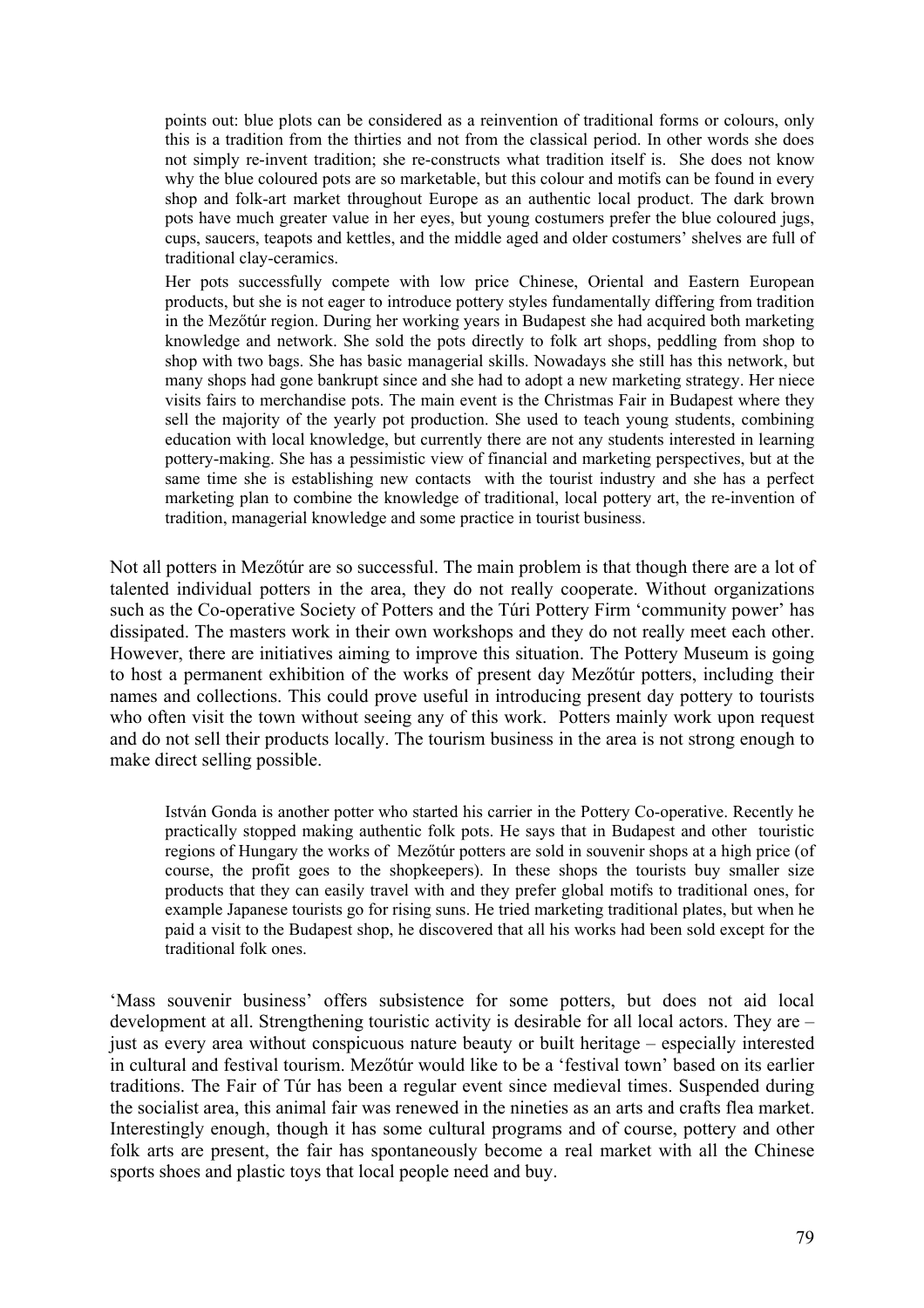### **3.2. Lake Balaton and the Valley of Arts**

In the late communist era the Balaton region was a favourite destination of German working class tourists. German families from the East and West spent their summer holidays here enjoying the relatively low prices. In the course of post-communist transformation consumer prices kept increasing in Hungary, therefore current prices in the tourism sector do not differ significantly from those of other European summer tourist destinations (Italy, Greece, Spain and Croatia). This change had significant impact on the services provided by the region (tourism agencies, hotels, apartments and family 'bed and breakfast' enterprises), since their economic competitiveness deteriorated with time. Foreign and domestic investment has not been sufficient and innovative enough to give the Balaton region a new image; therefore currently Lake Balaton is in crisis as a summer destination.

Traditional, low or medium quality mass tourism is not profitable anymore. Hence, new forms must be invented, the diversity of the region has to be emphasised. Tourism agencies and local governance try to create a new image for the lake, instead of the 'if the weather is not good, there is nothing to do' approach that dominated earlier. The new key words are 'wellness', 'alternative', 'quiet', 'sustainable' and 'quality' tourism.

Cultural traditions, gastronomy and folk arts play an important role in shaping this new image. The spa traditions of Hévíz are a perfect match for the wellness image; Keszthely town has valuable built heritage and vibrant cultural life. Traditional rural professions such as blacksmith, cooper, wood carver and potter have practically disappeared from the region; however tourists could be interested in them. On occasions, in response to the tourists' demand, local society has re-discovered these professions, but it may also occur that an outsider creates some business activity on the basis of local handicraft tradition.

Among reinvented cultural products, there are some that do not originate from the region, but are constructed as 'authentic Hungarian'. For example, the Hungarian grey cattle, these impressive and ancient animals bring the atmosphere of the *puszta* to the Balaton's shores. In the local pottery shops all the products from the Great Plain (Mezőtúr!) and Transylvania can be bought. Tourists can order fish soup and fish *paprikás* in every restaurant, but paradoxically the main ingredient of these dishes does not come from the lake, because of the industrial and centralised fishing system.

The decline of mass tourism and the emergence of new forms of tourism mostly concern the shore settlements of Lake Balaton. The way tourism affects smaller background settlements, mainly villages of 100-1000 inhabitants has also changed in the past fifteen years. First, before 1990 the economy of the non-shore settlements was based mainly upon agriculture and collective farming. With the collapse of farming cooperatives the villages underwent deep crisis that was later alleviated by a growing urban and foreign interest in rural landscape and housing. In the villages a significant proportion of the houses has been bought by non-Hungarian citizens (mostly of German and Austrian origin) and by urban Hungarian intellectuals who use their newly bought estates as summer cottages or permanent residence.

Our case study, the Valley of Arts Festival is a good and countrywide famous example of cultural tourism and of the above mentioned presence of urban actors in the rural area. The creation of the festival goes back to the early eighties. The 'father' of the festival is a Hungarian composer, István Márta. He bought a small peasant house in a little village named Kapolcs, in the backward Tapolca region. The founder and his friends were the pioneers of urban immigrants in Kapolcs. In no time the village became the focus of art society and media. The first Festival in Kapolcs was organised in1989. The local inhabitants have taken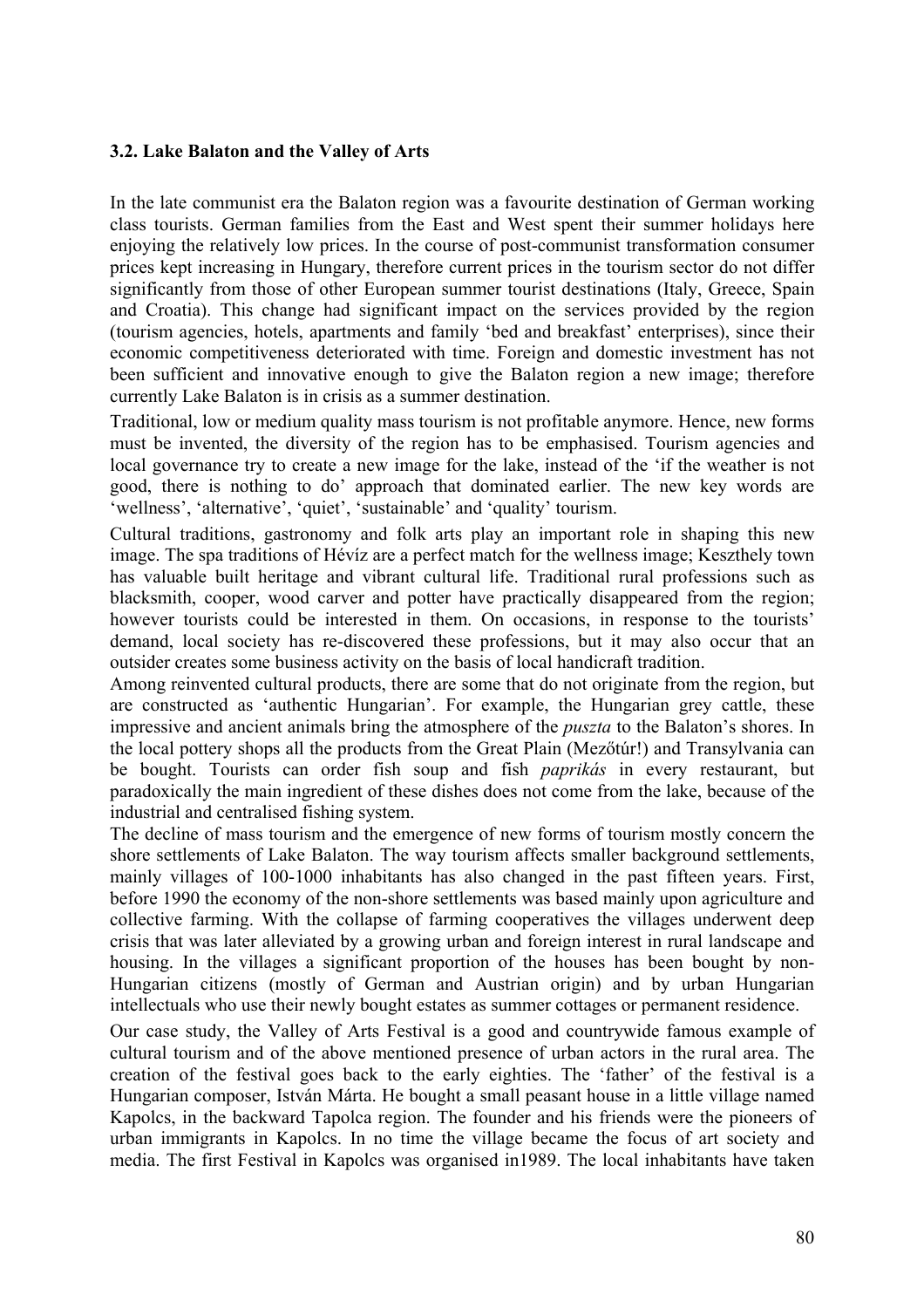part in the organisation from the very beginning: they cleaned the village, built stages and shared their houses with the festival's visitors.

After the first years the festival had developed rapidly. Kapolcs village proved too small for the event, so neighbouring villages joined the festival and together formed the Valley of Arts. The festival has become increasingly popular with its exhibitions, art, dance and theatre performances, concerts, literature meetings, traditional markets and displays of original village life. Kapolcs has been renovated and transformed by the urban elite. Nowadays the valley hosts 200 thousand visitors every summer and is the biggest summer festival in the Hungarian countryside.

Theoretically, the Valley of Arts is a non-profit enterprise, a civil foundation established by István Márta is responsible for the organization. The expenses of the festival are mostly covered by the state (via application processes, 60 percent) and sponsors (40 percent). The total budget is about 4 million  $\epsilon$ , but it has been increasing each year. The development of participating villages is a priority of the budget, meaning that ticket income is given to the local governments (some years the costs were so high that the local government did not receive any money). The festival as economic activity may be viewed as a source of conflict between rural and urban dwellers: who gets the potential profit? In our experience, the urban immigrants are the ones who benefit mostly. On the other hand, the profit causes the most tension between inhabitants-organisers and visitors as well: local people and organizers are profit-oriented while the visitors keep saying that the festival is expensive and making profit is not consistent with the image of the Valley of Arts.

Why are we interested in this arts festival? It seems that the cultural elite comes to this rural area from the outside, just like the organisers and the visitors. If they present folk traditions in the programme, such as folk dance or handicrafts, it is from the general Hungarian tradition, not especially local. The answer is related to the above mentioned image of the festival. Two citations from the interviews to illustrate our point:

'I think that the valley has a very special atmosphere. It is very interesting that people here become docile, stop rushing and their faces are completely different.' (organiser artist)

'He said he likes Kapolcs, because it remained as it was, preserving its old reality. I feel that people come here for the ancient atmosphere of the village. Visitors told us: be careful, avoid the mistake made by the village of Hollókő (a UNESCO site), do not become a 'scenery village'. Here, everything is traditional, almost untouched and genuine' (local women)

The traditional, untouched and most important of all, genuine villages of the valley offer the experience of traditional rural and peasant life. Both tourists and organizers came to search for the authenticity in rurality. For most of its visitors, the Valley of Arts represents traditionalism and untouched rural life. This authenticity does not only concern the environment (nature, green landscape, traditional houses) but of course, rural community with its authentic human relationships. Feeling the *Gemeinschaft* of a small pre-industrial community is a very strong experience for urban visitors.

Though valley people are said to be really friendly and open-minded with strangers, the authenticity of the environment has some *staged* elements. In the beginning of the organisation process the inhabitants have been asked to revive their traditional professions to present the authenticity of the villages. Living up to the urban demand, local people play the role of traditional rural population during the festival. They decorate their houses with the 'necessary' accessories of traditional rural lifestyle (geraniums, garlic garlands, earthen pots). Although visitors come in search of the so-called rural idyll, this in itself is not enough for them. Post-modern tourists also need activities, in this case cultural programs provided by the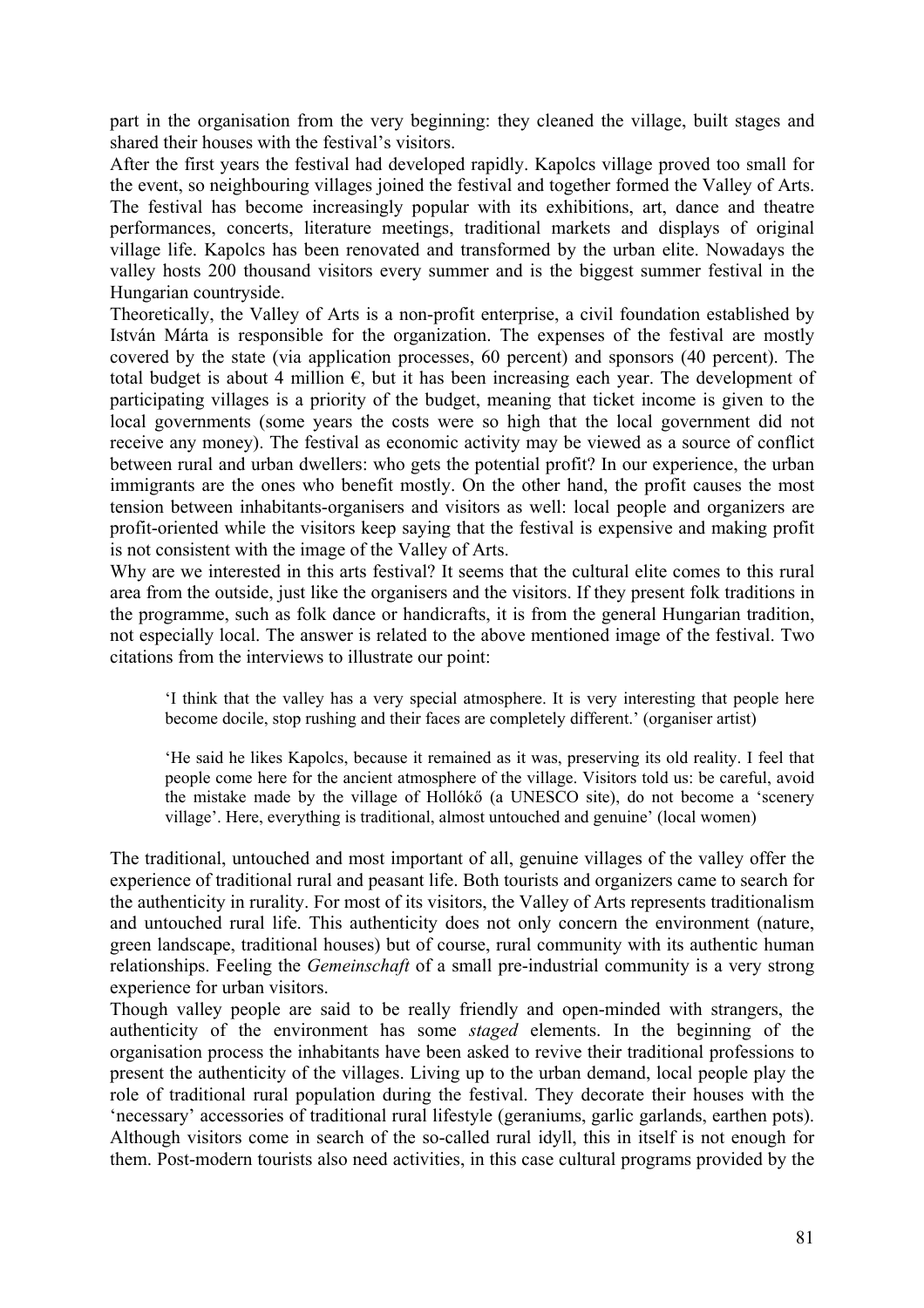festival. Together these two components make the Valley of Arts a real attraction. This way the festival is headed more and more in the direction of interactivity.

'We shouldn't give people a mass of programs, instead they should have an opportunity to talk to each other here, to milk a goat there and to walk in the forest with the employees of the national park telling them about trees and flowers.' (local civil)

The festival has both direct and indirect impacts on the area. For local people providing accommodation and catering, it means an additional source of income, though the real profit goes to outsider suppliers. Local governments hope to make financial benefit of the festival and are still eager to host the festival that provides them with some benefits, much below their needs or expectations. With the exception of the renovation of a number of traditional houses and churches, there has not been any intensive investment into local infrastructure (except in the village of Kapolcs, the initiator of the project and still the centre of the events). However, the indirect benefits are more important. The countrywide reputation and good connections of the valley may be convertible to capital for rural development projects. For example, the mayor of one of the villages attributes the establishment of a new community house, a new school and the construction of an important connecting road that helps people get to their workplaces more easily and thus keeps the village alive, to these connections.

Another important impact is the strengthening of local identity. The cooperation of the settlements created a valley-identity that had not existed earlier. At the same time, the rivalry between villages and the national popularity helps stimulate local cultural life. The large scale cultural festival had inspired local people. Theatre groups, choirs, internet clubs and youth associations were formed in the valley. The growing self-esteem and activity of the population makes local leaders a bit more optimistic.

'The most important change I see is in our children's way of thinking. That's why it's worth doing it, in the long run this will bring profit. These children have been growing up in the midst of this event and they are very much attached to the settlement, attached to the festival and they are so unbelievably creative and independent that I'm sometimes surprised.' (local mayor)

'As we don't have an appropriate economic background in this area, what keeps people here? Only that they are fine, they feel good. We can't really give them more. In the local groups that were formed, people feel good, they are pleased to take part, pleased to cooperate with each other and this may bring a little hope to survive.' (local government official)

## **3. Comparative Analysis**

In both the CORASON project and WP7, the focus was on different combinations of external and internal knowledge forms used in rural areas, in this case in non-agricultural economic activities (Gorlach et al. 2005). A special emphasis has been placed on lay/local knowledge as an important resource in sustainable rural development. In Table 4 the main actors of the case studies and their different types of knowledge are summarised.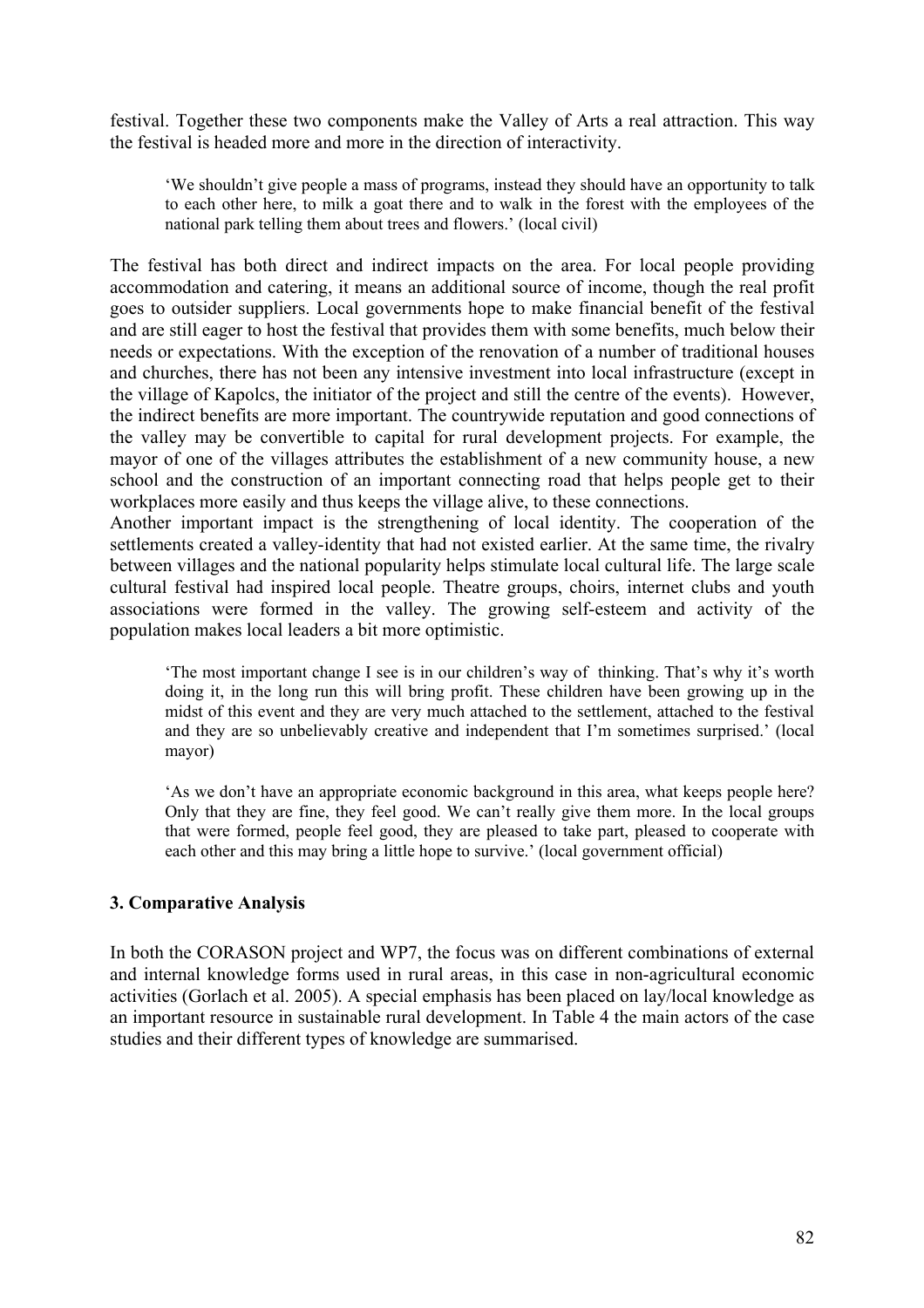| <b>Main actors</b>                               | <b>Types of knowledge used</b> |
|--------------------------------------------------|--------------------------------|
| <b>Mezőtúr</b>                                   |                                |
| Local potters                                    | traditional and new            |
| Local cultural government                        | political                      |
| Museum                                           | expert                         |
| Local arts centre (organiser of the Fair of Túr) | managerial and political       |
| <b>Valley of Arts</b>                            |                                |
| Festival organisers                              | expert and managerial          |
| Local governments                                | political                      |
| Local civil organisations                        | civil                          |
| Local inhabitants                                | traditional lay                |
| Festival visitors                                |                                |

In the Valley of Arts the dominant form of knowledge is the expert and managerial knowledge of the festival organisers. They are experts in the field of culture and management and their social network is significant. They are the leaders of this project; they not only dominate local inhabitants, but local governments as well. Nevertheless, these dominant urban actors definitely need the lay/local/tacit knowledge of local people. Without them the festival would not work and the ambitions of the organisers would fail. Therefore they actively use local knowledge and the result is a quite well functioning combination. The lack or deficits of knowledge may be attributed to the fact that local governments cannot make more profit from the project due to the dominance of non-local actors.

In the Mezőtúr case the knowledge forms in question are mainly internal as the actors are local to a greater degree than in the Valley of Arts. Internal knowledge is diverse; reinvented traditional knowledge of pottery should be underlined. The managerial and political knowledge of the local arts centre means successful lobbying activity in local and regional government decision-making, as well as outstanding participation in – even international – application processes and fundraising.

Though the Valley of Arts festival is very successful (more than 200 thousand visitors per year), the financial situation is problematic and uncertain every year. The festival does not get enough state subsidies via application, because it is too big and state officials think it is too successful and prefer other smaller events. The same problem arises regarding the infrastructural development of the area: decision makers think the valley does not need as much support as other areas, because it already has the festival. This is a kind of vicious circle, since if the festival breaks even, settlements do not profit financially from their participation. Therefore the Valley of Arts festival is yet to become the motor of economic development in the rural area.

The response of local population is rather positive. As we mentioned in the case study, local people participate in the events very actively as 'valley workers' and also apart from the festival, the cultural and community life in the area has grown stronger and local identity has been reinforced.

In the Mezőtúr area the newly formed micro regional cooperation weakened rivalry between the two towns hence local actors can work together reasonably well. According to our interviewees, this year the arts and crafts fair had a financial break through and hopefully it will develop a great deal in the following years. Nevertheless, it turned out that pottery in itself is not enough, neither for locals nor for visitors; it has to be combined with other attractions. Among the local tourism initiatives one can find spa tourism (to be built in 2006) and nature tourism (fishing, walking and bird watching) in the backwater areas.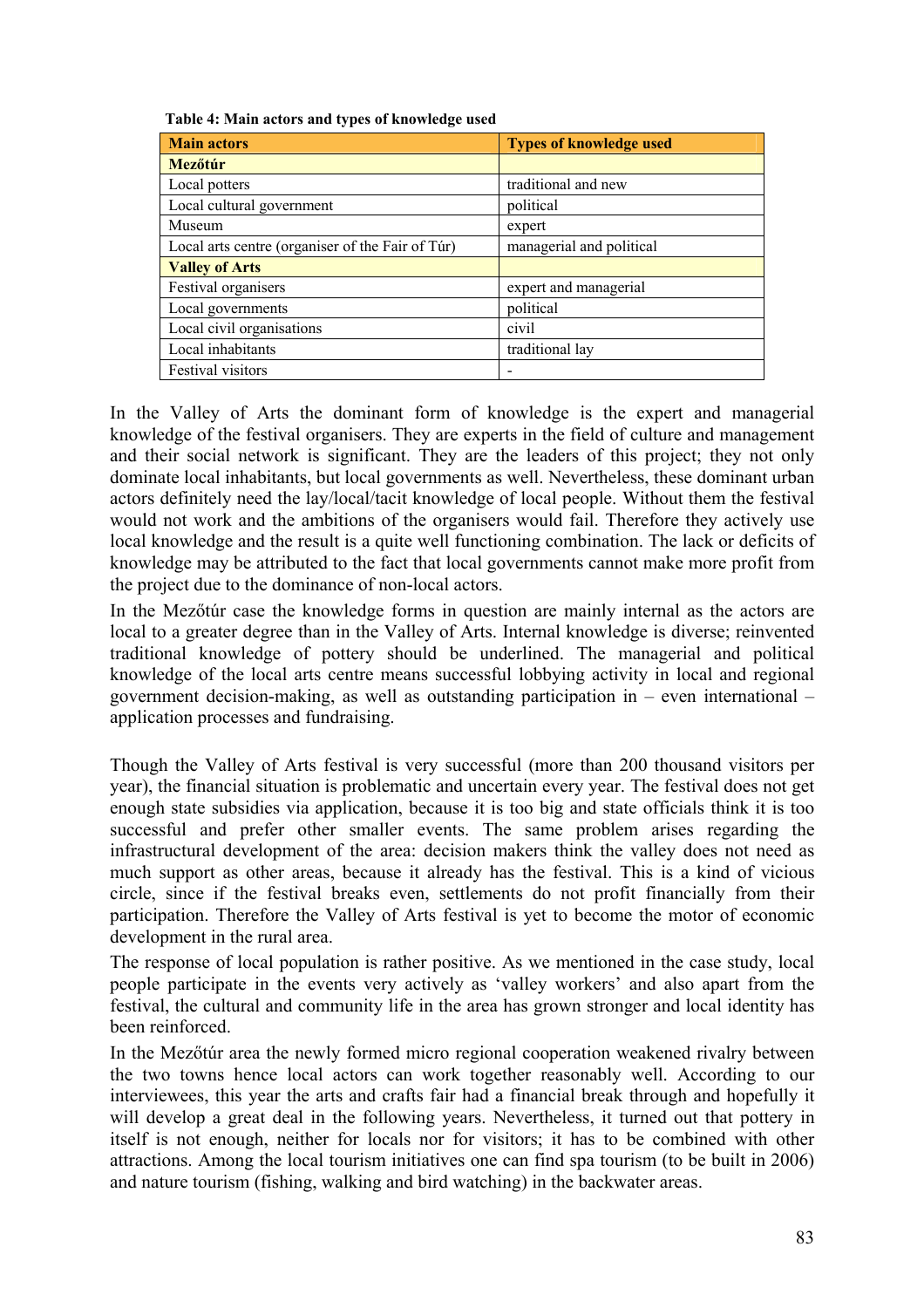Local population does not show significant interest in pottery tradition, but all the more would like to have a profitable tourist industry in the area.

Concluding this chapter, Table 5 shows the present differences between tourism facilities in the case study areas.

|                                                                      | <b>Balaton</b>   | <b>Great Plain</b> |                |
|----------------------------------------------------------------------|------------------|--------------------|----------------|
|                                                                      | <b>Keszthely</b> | <b>Tapolca</b>     | <b>Mezőtúr</b> |
| Active corporations and enterprises per 1000<br><i>inhabitants</i>   | 117              | 90                 | 57             |
| Companies and partnerships in the field of hotels<br>and restaurants | 330              | 156                | 22             |
| <b>Tourist nights per 1000 inhabitants</b>                           | 29118            | 5342               | 421            |

| Table 5: Tourism in the case study areas |  |  |  |
|------------------------------------------|--|--|--|
|                                          |  |  |  |

### **4. Conclusions**

The Mezőtúr area – except for the locals – is not really extraordinary in its natural environment or built heritage. However it has something that can be used in rural development: a cultural tradition manifested in the region's pottery. Referring to the *culture economy* concept of Ray (1998) – the (re)valorisation of a place through its cultural identity – Mezőtúr fits his category of *product identity.* This theory emphasises the commodification of local culture by encapsulating a territory/culture in products*.* Mezőtúr pots can be marketed directly or used in the marketing of the territory together with other historical or environmental components.

Our fieldwork showed that there are some bottlenecks regarding this mode of culture economy in the area. After the socialist golden age, nowadays traditional pottery art is not profitable anymore. It needs reinvention, but satisfying every demand surely holds the danger of commercialisation. As the interviewees told us, traditionally painted pots 'smuggled' among 'commercial' ones cannot be sold in the souvenir shops of major tourist regions. Selling tradition only seems to work in the authentic, original environment of the product; tourists need the experience of the real *place* that encourages them to buy. This method works perfectly in some potter villages of Transylvania.

The image of Mezőtúr area needs to be strengthened by the further development of product identity. Pottery as an industry does not work – whether pottery as a catalyst of tourism and a factor of rural development would work, we do not know yet.

In the case of the Valley of Arts – similarly to the entire Balaton area – Mode II of Ray's culture economy applies. This is what he calls *promotion of territory to extra-local* (Ray 1998). It happens in the form of constructing a new territorial identity communicated to the outside world and could potentially function in the context of urban regeneration: selling places for tourism. This was the case in the valley, though of course the organisation of the festival did not appear as a territorial development project. Meanwhile the side effect of the extra-local promotion has been an internal one: the territory has been spontaneously promoted *internally*. As Ray argues: 'Once the territory has been reconstructed as a coherent entity (...) it can function as a catalyst for local co-operative action and to generate a sense of cultureterritorial loyalty in people and enterprises (Ray 1998, pp8).' This is exactly what happened in the Valley of Arts region, though it was never really an intentional policy. It is the consequence of external factors, such as imported culture. The identity of the area is very much dependent on the festival that is not the product of local people and is in a way independent from them. If it ceases to exist (as its situation is uncertain in every year) the further destiny of the valley is still undecided.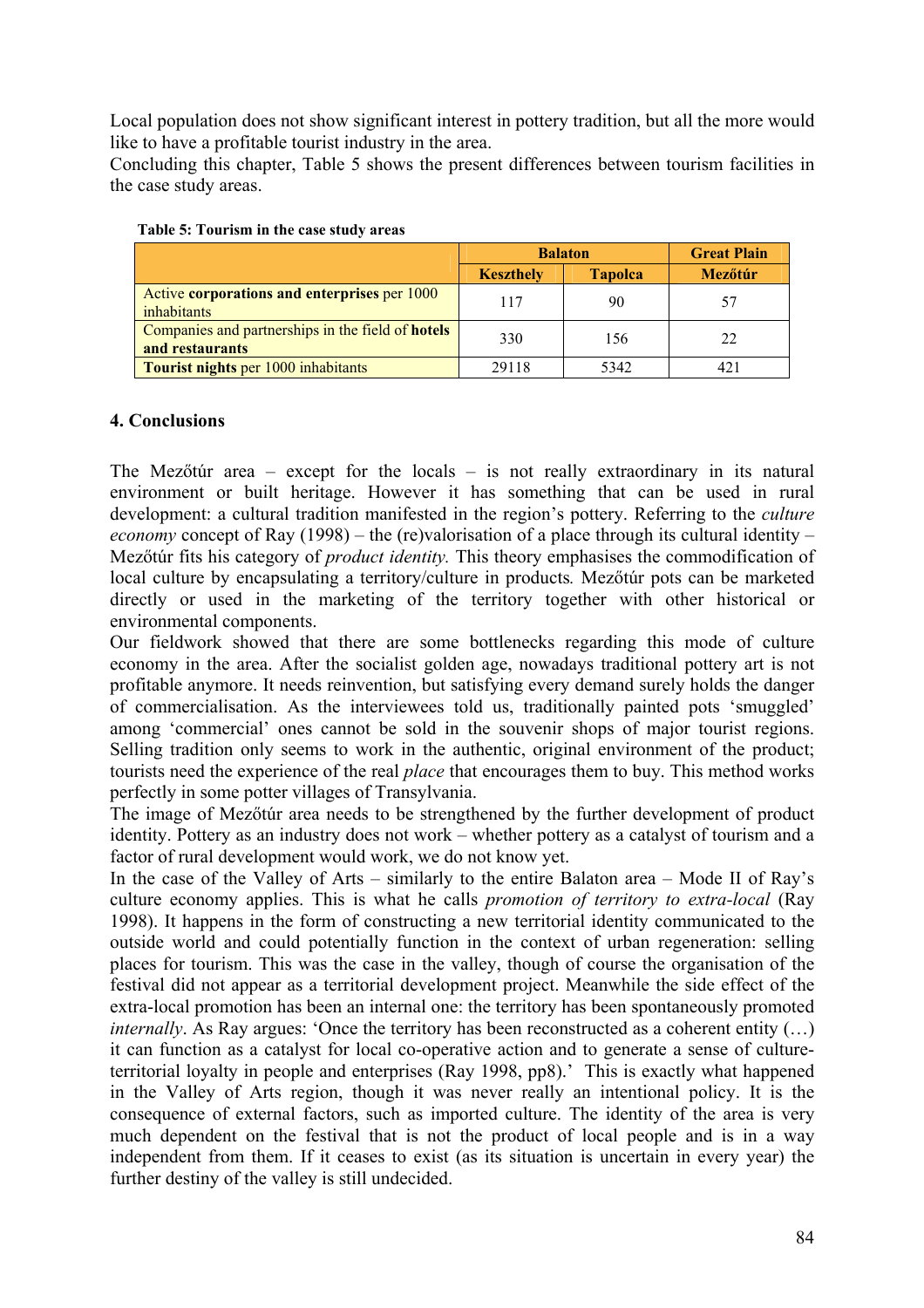## **References**

- Gorlach, Krzysztof et al. (2005): Non-agricultural economies as a factor of rural sustainable development: the dynamics and types of knowledge. CORASON Guidelines for country reports WP7 "non-agricultural economy"
- Grandberg, L. Kovách I. Tovey H. (2001): Introduction. In: Europe's Green Ring (eds.) Grandberg, L. - Kovách I. - Tovey, H. Ashgate Publishers, Aldershot, Burlington, Singapore, Sydney pp 13-37
- Ray, Christopher (1998): Culture, Intellectual Property and Territorial Rural Development. Sociologia Ruralis Volume 38, No.1
- Non-agricultural Economy in Poland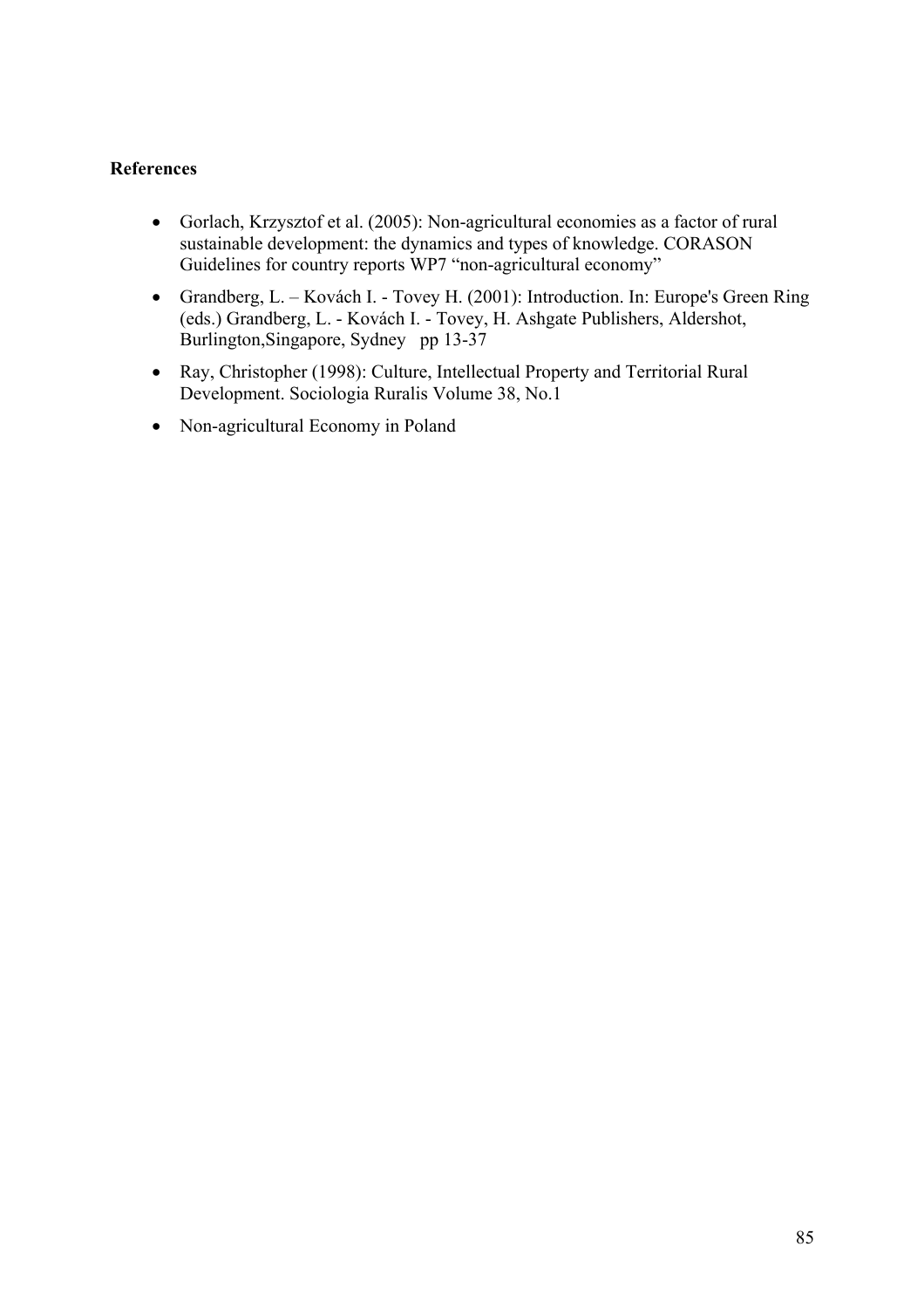## **Krzysztof Gorlach[25](#page-85-0) – Paweł Starosta[26](#page-85-1) – Andrzej Pilichowski[27](#page-85-2) – Tomasz Adamski[28](#page-85-3) – Krystyna Dzwonkowska[29](#page-85-4)**

### **1. Introduction**

 The main aim of this report is to analyse the changes that are taking place in the rural areas of Europe which exist in the situation where agriculture is no longer the sole pillar of the local economy. The research is to show the strategies undertaken by local communities in order to find an alternative source of income and to consider how these tendencies are related to the idea of sustainable development. The dynamics of knowledge in this context is the object of special interest.

 In Poland the WP7 research has been carried out in two Regional Research Areas (RRAs) – Malopolska and Lodz region. Both are characterised by a disadvantageous agrarian structure and a high level of unemployment accompanied by hidden unemployment in rural areas. In both RRAs one could observe the rapid development of private, non-agricultural enterprises after the fall of the Communist system in 1989, as was the general phenomenon found throughout the whole country. This tendency concerned also the rural areas but on a far smaller scale than urban areas. The non-agricultural sector in the countryside in the described regions is still relatively weak and consists predominantly of small businesses employing less than 10 people (shops, factories, etc.). In such a situation, creating alternative sources of income for rural communities is one of the top priorities both for local authorities and for the inhabitants themselves. The two cases chosen for this WP are describing the initiatives that illustrate two different, but at the same time most common, strategies in this dimension. The case of the Agro-tourist Association of Zgierz from Lodz RRA is an example of "bottom–up" action of local people who are building their project on the base of rural tourism. The case of the rural business incubator in Malopolska Region is an example of a project instigated by local authorities that was aimed to develop production and processing.

1

<span id="page-85-0"></span><sup>&</sup>lt;sup>25</sup> Jagiellonian University. E-mail: kgorlach@interia.pl

<span id="page-85-1"></span><sup>&</sup>lt;sup>26</sup> University of Lodz. E-mail: [socwim@uni.lodz.pl](mailto:socwim@uni.lodz.pl)

<span id="page-85-2"></span><sup>&</sup>lt;sup>27</sup> University of Lodz. E-mail: [pilan@uni.lodz.pl](mailto:pilan@uni.lodz.pl)

<span id="page-85-3"></span><sup>&</sup>lt;sup>28</sup> Jagiellonian University. E-mail:  $e$ -atomek@wp.pl

<span id="page-85-4"></span><sup>&</sup>lt;sup>29</sup> University of Lodz. E-mail: [kdzwonkowska@op.pl](mailto:kdzwonkowska@op.pl)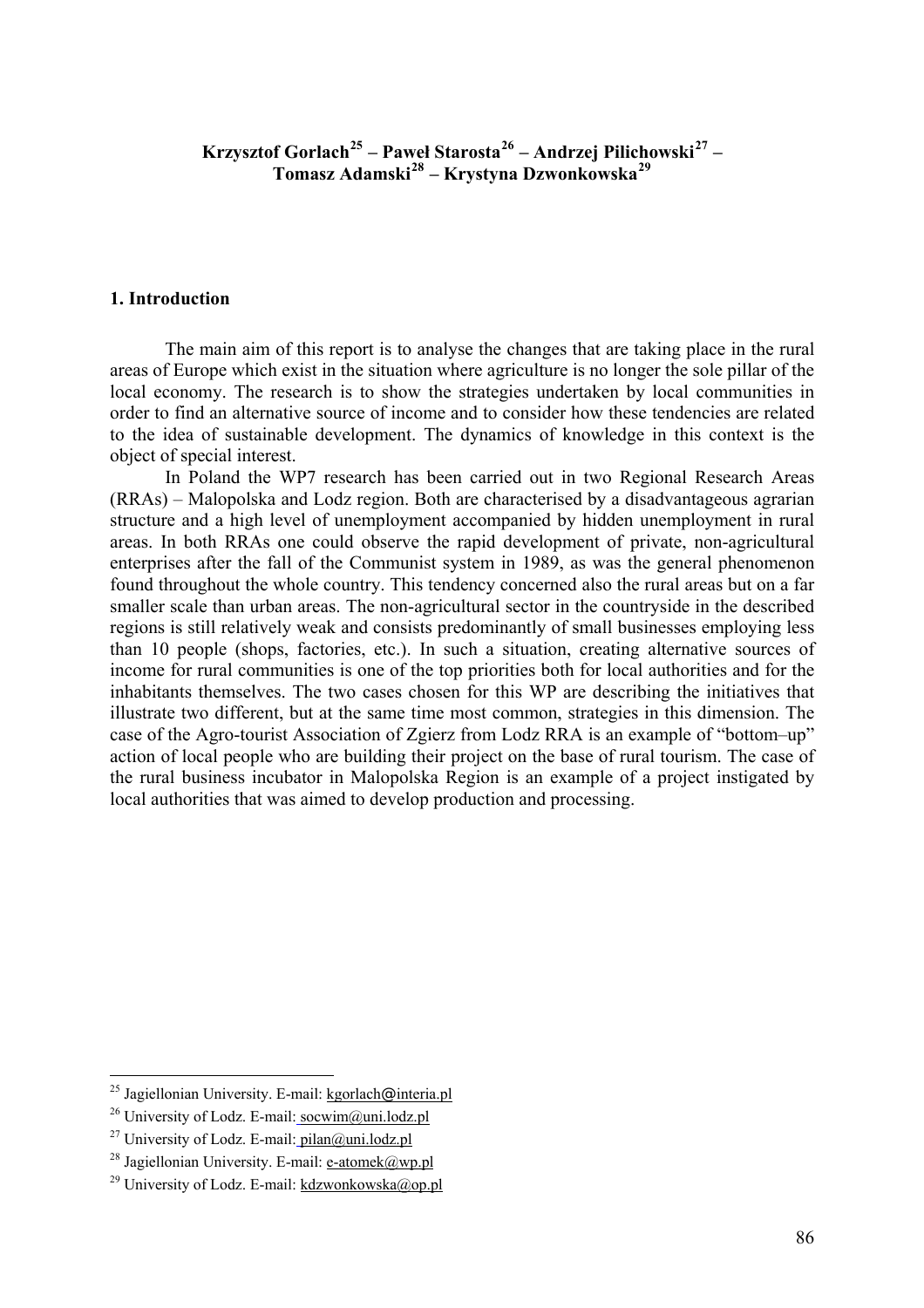#### **2. Context analysis**

The "Strategy for Agriculture and Rural Development in 2007-2013" adopted by the Polish government in 2005 declares that over the indicated period of time a model of multifunctional development for rural areas is to be implemented in Poland, with the ultimate goal being *improvement of living and labour standards in rural areas through economic growth considering environmental requirements*. This should be accomplished by three objectives: 1. Supporting sustainable rural development; 2. Improving competitiveness of agriculture; 3. Strengthening food processing to improve food quality and safety. As regards the issue of RSD that we are mostly interested in, it is emphasised that it involves *creating conditions for different types of business activities pursued with respect to environmental issues, development of social and cultural functions as well as special attention being given to providing inhabitants with good standards of living.* It stresses the importance of implementation and promotion of local initiatives and programmes for revival of rural areas. At the same time, referring to the concept of the European model of agriculture, other important roles of agriculture, except food production, are pointed out, as it is assumed that *a concept of multifunctional agriculture indicates a possibility to combine these functions by developing food production in line with environmental requirements and landscape preservation and a possibility for farmers to pursue additional activities in order to diversify agricultural activity*. Measures to be taken to realise this objective include four priorities:

- 1. Diversification of activities to ensure alternative sources of income.
- 2. Preservation of natural and environmental values of rural areas.
- 3. Mobilization of rural communities and improvement of social infrastructure.
- 4. Development of technical infrastructure.

The importance of the above mentioned priorities cannot be questioned. However, attention needs to be given to three, very important for our premises. Polish agriculture suffers from a common phenomenon of hidden unemployment and, on a larger scale, a high rate of unemployment in rural areas since *non-agricultural activities in rural areas are poorly developed mainly due to a lack of adequate financial support and a low degree of social mobilization. Thus, it shall be indispensable to support any forms of small entrepreneurship in rural areas, services for economy and rural inhabitants, local initiatives for revival and development of the rural areas as well as preservation and improvement of cultural heritage and rural tourism.* Passivity of local communities is to be challenged through, inter alia, *engaging people in development and implementation of local development strategies including support for LEADER initiatives and activities aiming at improving living standards and public-private partnership*.

#### **Regional Research Area I (Łódzkie voivodship)**

#### *Agriculture*

 In 2002 slightly more than 200 thousand farms operated in the region. Regional agriculture has been dominated by rather small farms (less than 5 ha) consisting of almost 40% of all farms. Only slightly less than  $6\%$  of farms possess more than 15 ha – or what has been recognised in Poland as "large". The average area of farms in the Łódzkie region is about 7.9 ha, which is only slightly below the average measure for all of Poland, which is approximately 8.6 ha. Considering the state of agriculture and rural areas in the region one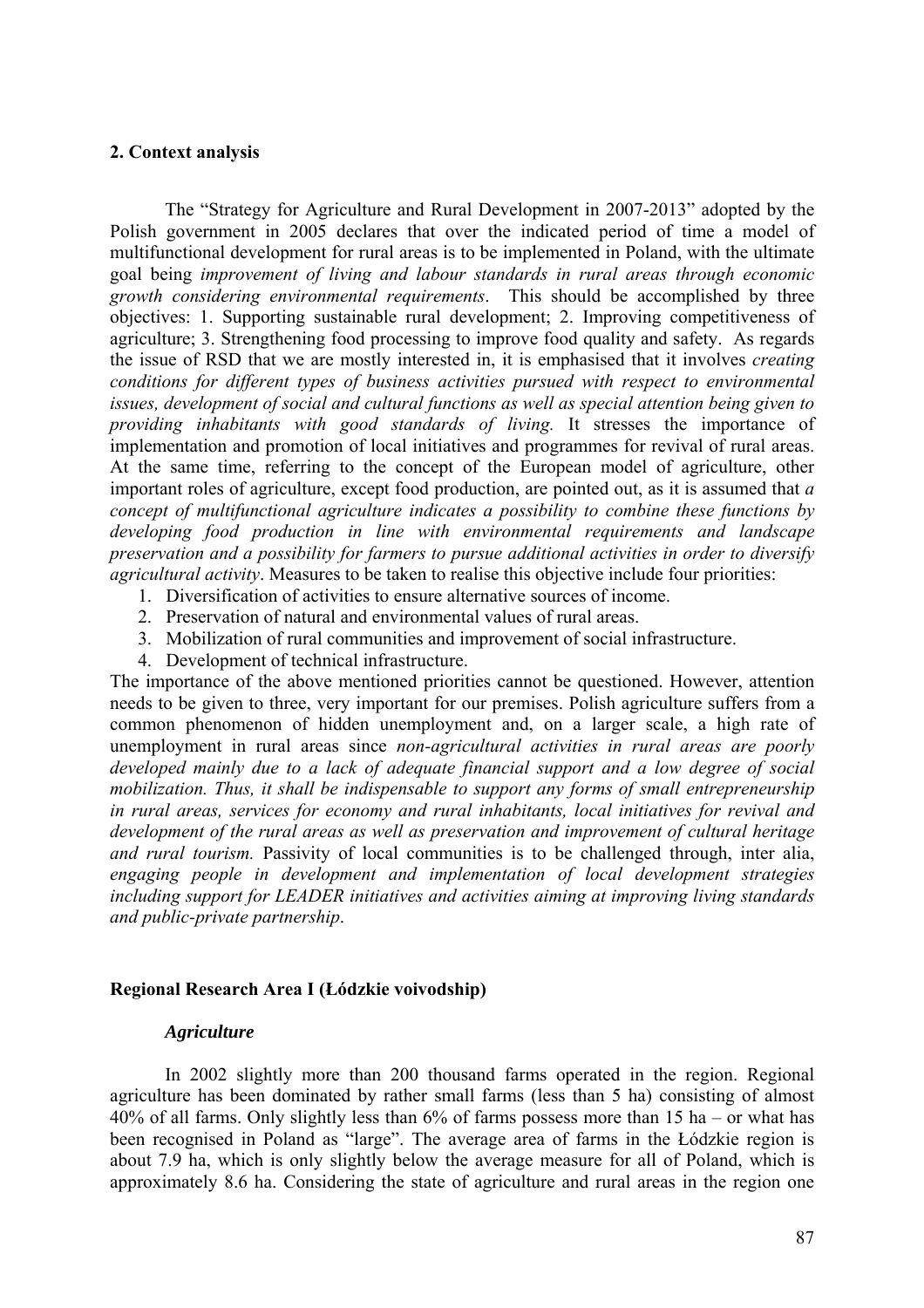might point to a number of disadvantages, namely, a) the large and still growing (!) percentage of agricultural workforce, from 31.3% of workforce in 1999 to 33.2% in 2002, b) the relatively high rate of unemployment (including the so-called "hidden unemployment" in ag.), c) the low quality and fertility of soil; d) the mostly traditional character of farms focusing on various types of production at the same time; e) the low significance of off-farm income among the rural population; e) the low level of organisational and political mobilisation among farmers and the rural population; f) the high level of fragmentation of farming land; g) the underdeveloped processing sector in rural areas; and h) the low level of education among the rural population.

 Considering rural development in the region one has to stress the importance of natural resources that should form the background for tourism as well as multi-functional agriculture. These two broad, and at the same time interconnected, goals have been perceived as key areas of  $-$  as it is called  $-$  "ecological" development in rural areas. The same strategy might be observed in many local rural communities (gminas) of the region. The situation in all of them has been shaped by the main characteristics of rural economy mentioned above.

 The regional development strategy, based on such unfavourable characteristics of rural areas has formed the key aim of the regional development in the following way. The strategic aim is to improve the attractiveness of the region in Poland as well as among the regions of Europe through its cohesion and diversity. The central location of the region in Poland, as well as the restructuring of its economy from industrial-agricultural to service-manufacturing, form the two basic directions of change. Three strategic areas of development have been named in the document as well, namely, a) the improvement of human resources; b) the improvement of comparative advantage of regional economy, c) the improvement of functional and spatial character of the whole entity (cohesion) in order to form the region with a peculiar economic and cultural identity.

#### *Economic activity*

 The number of economic enterprises in the region has slightly exceeded 230 000 in 2002. That equaled 6.4% of the total number of economic enterprises registered in the whole country. Comparing the considered number to that in 1999 we might observe an increase of economic enterprises by approximately 30 thousand in this three-year period. Most of them emerged in the private sector. It is also important to stress that "small" firms (with less than 10 employees) form the overwhelming majority (94.6%) of said enterprises. They are mainly concentrated in clothing and textile production  $-41.2\%$  (Łódź has been the traditional centre of such production in Poland); food and beverage production (8.7%), furniture production (7.9%) and metal production (7.6%).

 In December 2002 slightly more than 1 million inhabitants of the region were registered as employees. That constituted 7% of all employed persons in Poland at that time. As we stressed earlier, the majority of them (slightly more than 33%) worked in farming while slightly less than 19% worked in the manufacturing industry. As we also stressed above the percentage of those working in agriculture rose during the three-year period. At the same time, the percentage of those working in the manufacturing industry declined during the same period. In turn, those working in services formed slightly less than 37% of all employed inhabitants in the region. Three years later they formed almost the same percentage among employees. However, what is interesting is that the slight growth of employees has been observed mostly in financial, consulting and research services, as well as in retail sectors.

 At the end of 2002 the number of unemployed rose to slightly more than 230 thousand inhabitants. However, one should note that the level of unemployment has been diversified across the regions. It is worth pointing out that in LIA Zgierz (described below) the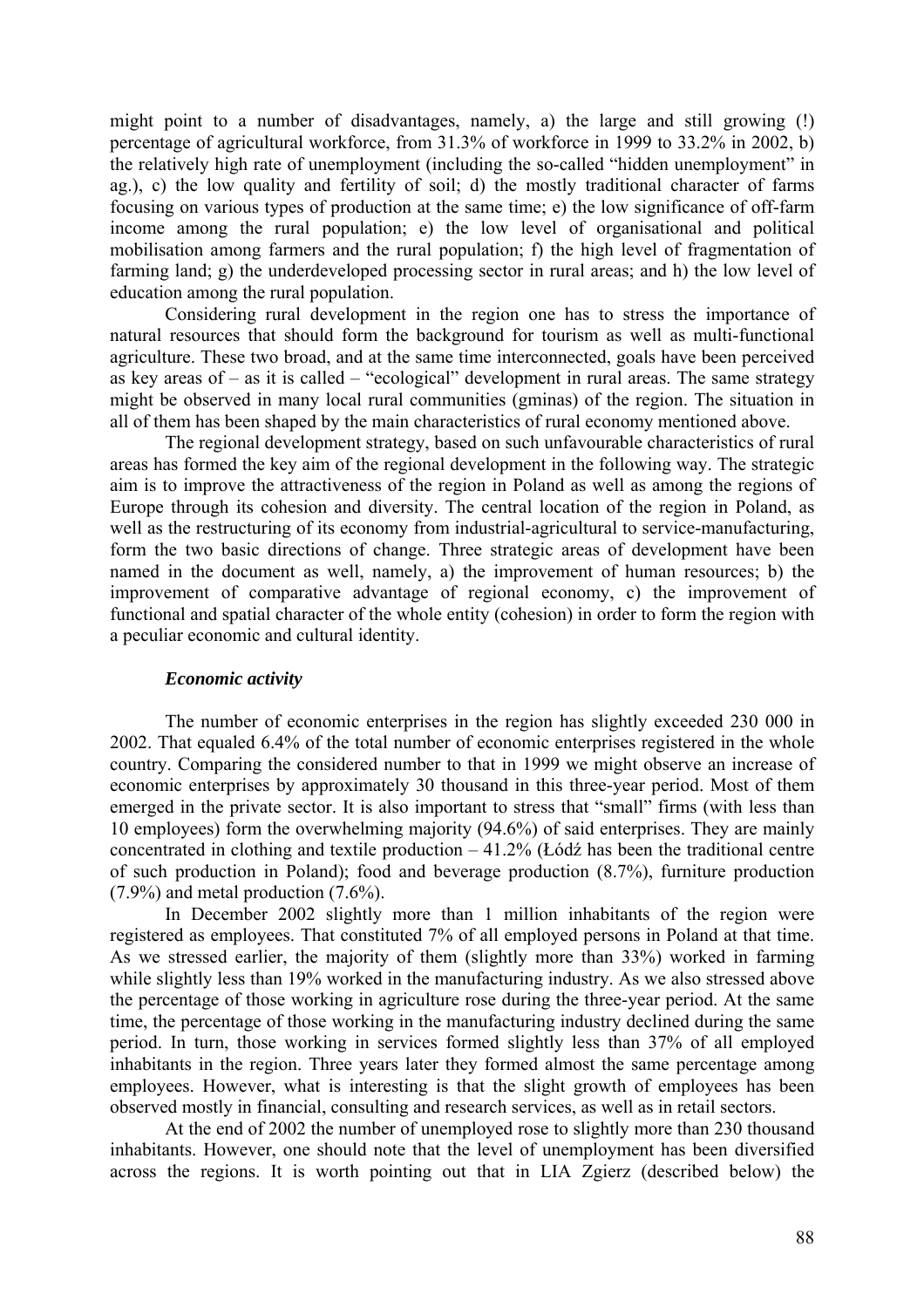unemployment rate nearly reached 25%, which was significantly above the average for the whole country. In 2002 every third unemployed inhabitant of the region of productive age lived in rural areas. This rate has declined slightly from the year 1999.

 Nonetheless, the region under consideration might be perceived as an entity with relatively many organisations forming the so-called "market environment". Organisations and associations registered in the Łódzkie form about 10% of all NGOs in Poland focusing on economic development. The most important are: Łódź Agency for Regional Development, the "Incubator" Foundation, Foundation for Entrepreneurship Improvement, Incubators of Entrepreneurship in Zelow, Ozorków and Łódź, Industrial-Trade Chamber of Łódź, the Foundation for Entrepreneurial Education, International Łódź Trade Ltd., and the Business Club of Łódź. Such organisations have many contacts with foreign partners. The main area of their activity has been formed by various efforts to promote and internationalize the regional economy. Unfortunately, they are focused almost exclusively on Łódź (the capital city of the region), leaving the problems of rural areas almost untouched.

### *Regional Research Area II (Malopolska)*

 Malopolskie voivodship covers 15 189 sq km (since the last change of administrative borders in January 2003) which is about 5% of the country's surface. It borders Silesian voivodship (województwo Śląskie) to the west (for 295 km), Swietokrzyskie voivodship to the north (182 km), Podkarpackie voivodship to the east (80 km) and Slovakia to the south (for 317 km, and this is the only border based on geographic criteria).

 Malopolska's population is 3 217 000 (data for December 2003) which is 8.37% of the population of Poland (fourth highest in the country). The population density is 212 persons per sq. km., which puts the voivodship in the second position in the country (behind the Silesian voivodship). The country's average is 124 persons per sq. km.

 The urban population in the region is 49.9% of the total population, which is significantly less than the urbanisation indicator for the whole country  $-61.8\%$ . That indicator went down since 1995 (it was 50.8% then) despite the fact that several localities were given town rights. That is mainly because of the migration from urban into rural areas and the negative natural increase of population in urban areas.

 Rural areas were inhabited by 1 629 900 people, which gives Malopolska region the second largest rural community in Poland. During the years 1988 –2002 (between the last two national censuses) the rural population increased by 6.88%, whereas the urban population increased only by  $2.61\%$ . In the same period the numbers for the whole country were -0.57% and +1.88%, respectively. One can observe in Malopolska a stable and opposite tendency - in comparison to the rest of Poland - of a growing rural population. Rural areas are additionally characterized by their exceptionally high population density – 119 persons per sq. km. That is more than twice the country's rural average (which is 50 persons per sq.km.)

Almost 28% of Malopolska inhabitants have their main income source in manufacturing and services now, while only slightly more than 4% derive their income from agriculture. In turn, in the case of another 28% of Malopolska inhabitants the main source of income might be identified as pensions and other types of social benefits. Despite economic problems, the increasing number of economic enterprises in Malopolska has been visible. In 2003, more than 270 thousand private enterprises, as well as more than 8 thousand public ones, had been registered. Five years earlier, the numbers were 223 thousand and more than 5 thousand, respectively. One should highlight the fact that 8% of the total number of economic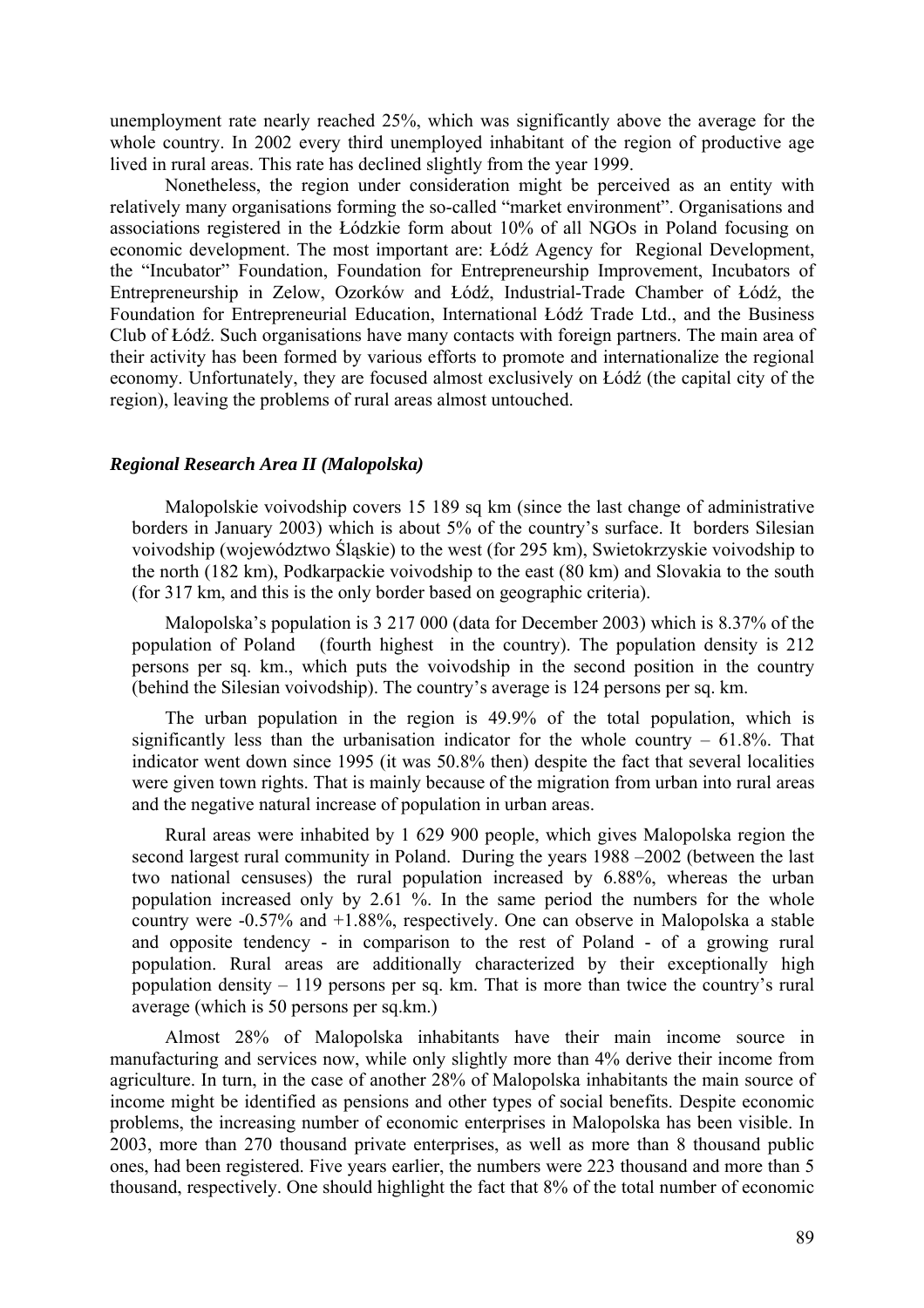enterprises in Poland has been registered in Malopolska, which gives the investigated region the fifth rank among all 16 regions of Poland. According to the last National Agricultural Census, slightly more than 370 thousand farms existed in the region. The overwhelming majority of them have an area of less than 5 hectares, while significantly less than 1% of them have more than 15 hectares. Therefore, Malopolska agriculture has been dominated by small and dispersed farms possessing their lands in much more than one contiguous piece. The ecological farms (with certification) are a quite new phenomenon. Only one farm in a thousand has such a certificate now in Malopolska.

 Malopolska might be seen as a region with relatively strong foreign investment. The value of such investment in 2003 was slightly above \$600 million. In the last ten years the highest level of foreign investment (more than \$900 million) was observed, in 1999. Recently, foreign investment has occurred mostly in the manufacturing industry; however one might observe also a rising tendency for investment in the tourist infractructure (mainly hotels and other such services).

 In the context of economic development one should stress the network of various organisations that might form a peculiar type of social capital base. Let us mention that there are six such agencies covering all of the region with their activity, namely, the Malopolska Agency for Regional Development, the Malopolska Agency for Energy and Environment, the Fund for Partnership for Environment, the Malopolska Institute for Territorial Self-Government and Administration, the Tarnow Agency for Regional Development, as well as the Agency for the Development of Cooperatives. These agencies have been strongly connected to government as well as regional administration. Moreover, we might note that economic chambers and associations (there are eight main organisations of such type) as well as some other institutions supporting business. Their position has been definitely stronger than the influence of typical civil society organisations that are briefly presented below.

#### **3. Presentation of cases**

#### **Local Implementation Area I – Zgierz community (gmina)**

### *Main aims of the development strategy*

Gmina Zgierz is located in the northern part of the Łódzkie region and is known as one of the largest gminas (communities) in Poland according to its area (cca 20 thousand ha). Its population is 10 570 and its northern part is located only 5 kilometres from the geographical centre of Poland.

 Traditionally, Zgierz has been recognised as a typical agricultural community. However, in the recent period, tourism as a new type of economic activity might be observed, resulting mainly from two factors: economic and social changes and natural conditions of the area. Such an orientation has been noticeable in almost every document prepared by gmina authorities. Development of the community has been based on promotion of tourism and recreation. Several factors have been named as key elements of such promotion, namely, the central location of the gmina in Poland and the short distance to the Łódź agglomeration, short distance to the newly-built national A2 motorway, natural conditions, and recreational areas for summer and winter sports. Protected areas occupy approximately 80% of the community area. Moreover, the gmina possesses 4 natural reservoirs, 57 natural monuments, various streams and ponds with clean water, as well as an attractive landscape. People from the region possess almost 15 thousand recreational estates in the gmina. More and more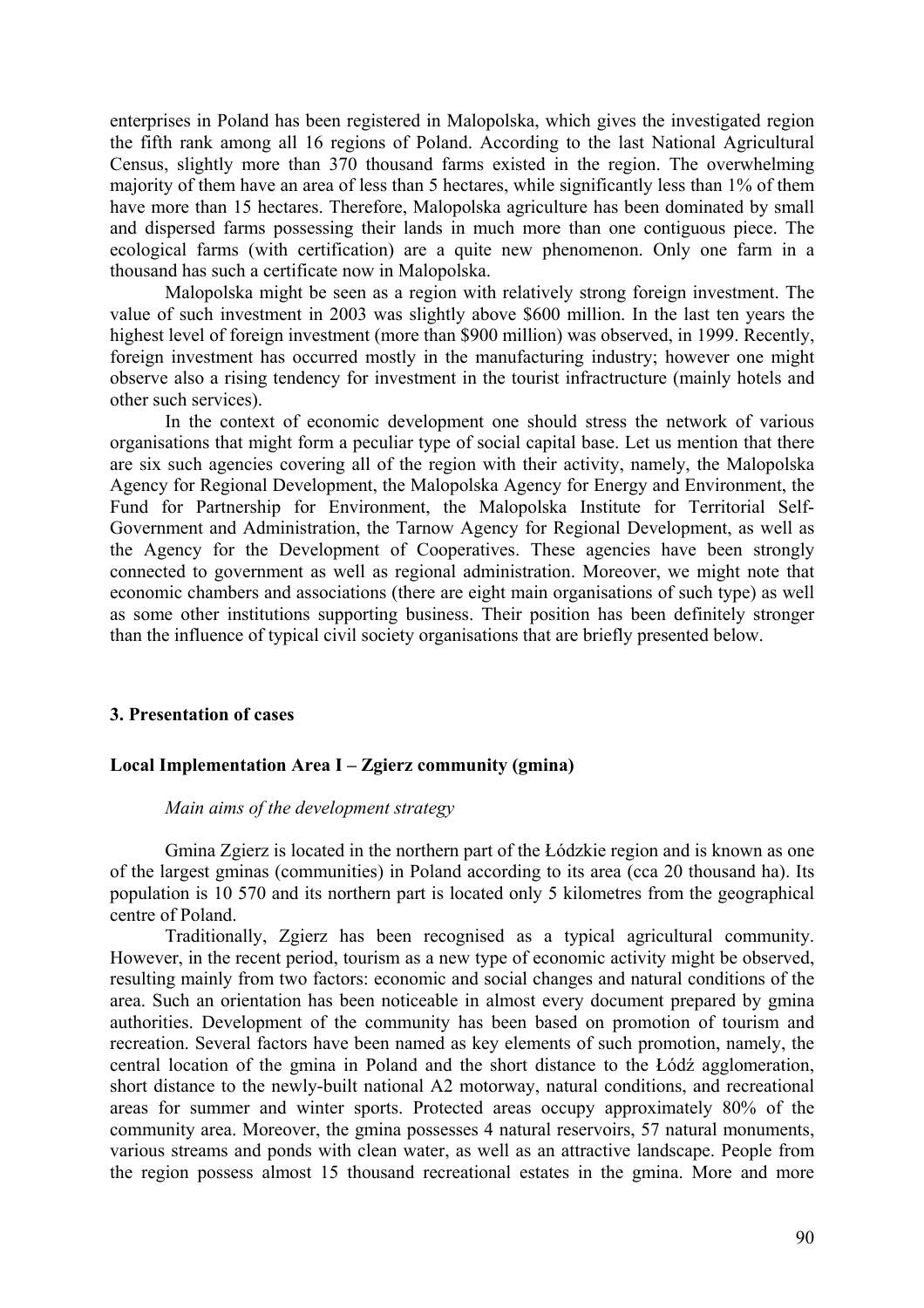people have settled in the gmina. In 2004 one could find 239 such new settlers, mainly from urban areas of Łódź and the town of Zgierz.

 The relatively unpolluted environment and natural conditions, as well as landscape, form the foundation for recreational functions in the gmina. What is more important is that the idea of "sustainability" has been stressed in the community's development strategy. The idea of "sustainable development" has been understood as "a balance between the state of the natural environment and the effectiveness of social, economic and spatial development". There are four main areas in the gmina development strategy: 1) construction of residential settlements, 2) creation of recreational and leisure areas, 3) improvement of agriculture and rural areas, and 4) investment in the areas of the gmina located near the A2 national expressway.

 In the context of the general aim of the gmina development strategy, aim number two seems especially important. The idea of economic development has been based on the promotion of natural and recreational resources as well as attracting investments and the development of new types of tourism and recreation. Agro-tourism has been perceived as a main source of income for the farming population. The promotion of local artists and craftsmen as well as local associations focusing on tourism and recreation, and tourist as well as sport trails have also been mentioned as part of the development strategy.

 Such activity has already become a part of the Leader+ project as the community of Zgierz established a Local Action Group with other neighbouring communities. Members of the LAG formed the Foundation of Community Development called "PRYM" that has been focused on sustainable rural development, especially on tourism and recreation based on natural conditions and cultural heritage.

#### *Agriculture*

 2 200 farms operate in the investigated gmina (the average farm size is approximately 6.5ha). They use 9 400 ha of arable lands as well as 970 ha of meadows and 830 pastures. The fertility and quality of soil is rather low. 2/3 of the soil is of V and VI class. 85% of the arable land is used for growing cereals while 9% is for potatoes. Hogs (found on 19% of farms), poultry (26%) as well as dairy cows (27%) form the basic types of animal production. One might stress the presence of industrial agriculture, especially in poultry production (23 large and specialised farms). However, there are also some new tendencies in gmina agriculture. One might observe some horse-breeders as well as farmers raising ostriches, and even chinchillas. Because of the nearby Łódź urban agglomeration the consumer market for greenhouse vegetable production has also been rising in recent years.

#### *Economy*

 The economy of the gmina has been dominated by relatively small, family enterprises owned and/or operated by gmina inhabitants. Data gathered by the National Census Office show the following numbers. According to this source, at the end of 2004, 955 economic agents and enterprises had been registered in the investigated gmina, including 21 public enterprises. In the private sector, 934 units had been registered, including 755 individual entrepreneurs, 48 companies as well as 14 companies with foreign capital. They are mostly active in construction, transportation and trade. Some others are active in manufacturing (for detailed information see the table below).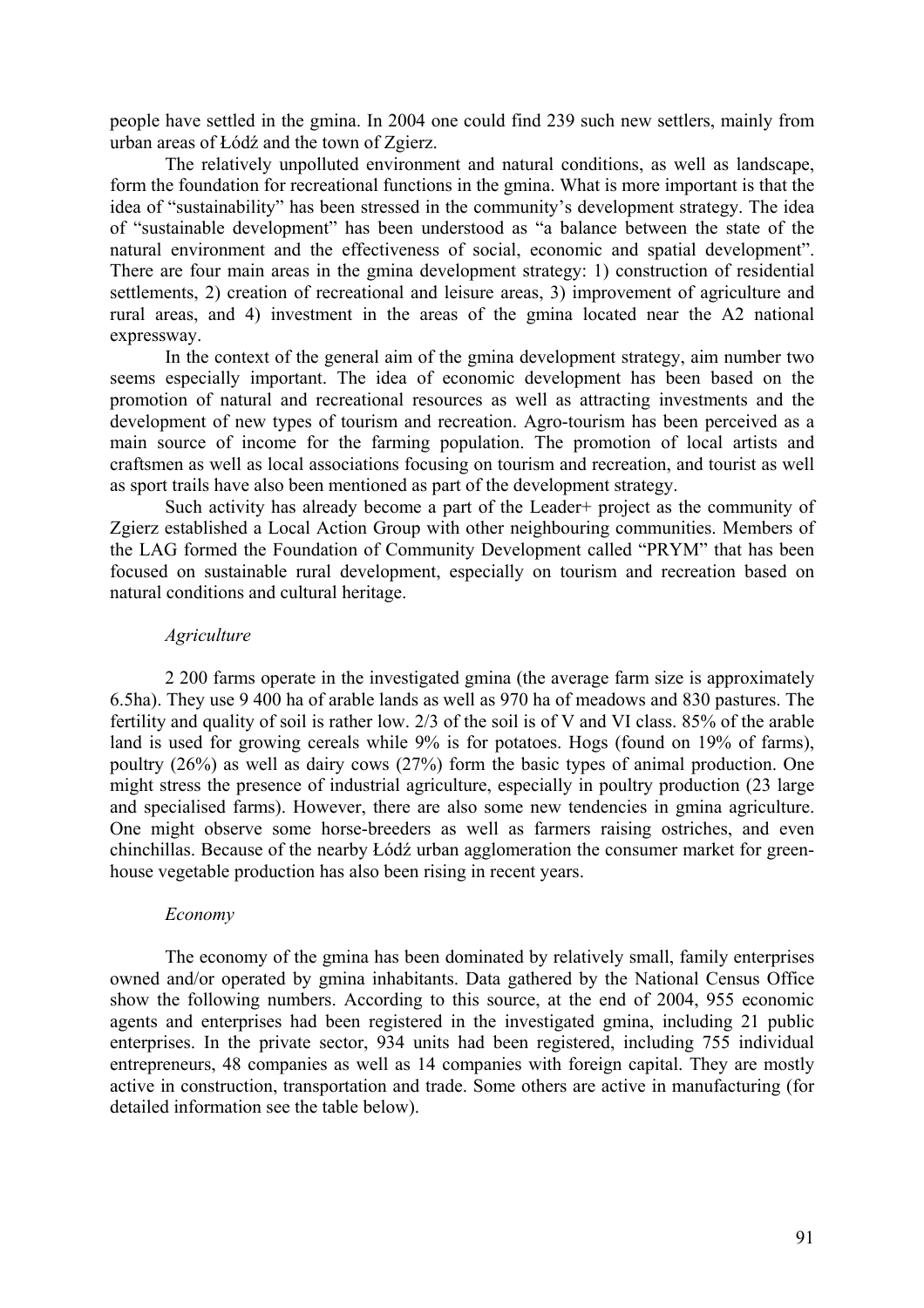| <b>Type of activity</b>              | <b>Number</b> |
|--------------------------------------|---------------|
| Construction                         | 65            |
| Trade                                | 135           |
| Transportation                       | 32            |
| Clothes manufacturing (tailors inc.) | 15            |
| Gastronomy                           | 5             |
| Food processing                      | 6             |
| Financial consulting and insurance   | 20            |
| Furniture manufacturing              | 12            |
| <b>Medical services</b>              | 20            |
| Veterinary services                  | 3             |
| Auto-repair                          | 31            |
| Wood manufacturing                   | 8             |
| Multi-type activity                  | 202           |
| Other                                |               |

Source: Development Strategy for 2006 – 2013, Gmina Zgierz

 The number of registered economic agents and enterprises seems to be stable over the last few years. However, each year a certain amount of economic agents and enterprises have been registered but at the same time a certain amount have gone out of business. One might also observe such firms that cease activity and return to the market after a year or two.

 Once we compare the number of existing economic enterprises with the number of gmina inhabitants one might draw the conclusion that the level of economic activity seems to be quite high. However, the number of people employed in the economic units mentioned above has not been much higher than their absolute number. That means that the development opportunities created by gmina enterprises have been limited.

 According to local statistics the main sources of income of gmina residents are as follows: Agriculture has been indicated as a primary source of income by 31.8% of inhabitants. In turn, 33.9% of gmina Zgierz inhabitants work as hired workers in manufacturing and/or services to gain their basic income. Another group of 29.8% receives their basic income from retirements and other social benefits, while only 4.5% derive it from non-agricultural entrepreneurial activity. The unemployment rate stands at 17.8% and is below the average for the powiat. According to gmina authorities, the best opportunity for fighting unemployment lies in the possible economic improvements resulting from the presence of the newly-built national expressway and it leading to the services for travellers. The other possibility, partly connected with the issue mentioned above, lies in the development of tourism based on the promotion of local natural resources as was mentioned in the gmina development strategy briefly presented earlier. Such a strategy seems to be the key project for limiting of unemployment as well as the development of the service sector. Moreover, it has also been recognised as a possibility for additional income among farming families running their relatively small and mostly traditional farms. Gmina authorities have treated such a strategy as an instrument of local sustainable development and have cooperated in this initiative with another important social actor, namely the Agro-tourist Association of Zgierz Locality. This case will be described in more detail below.

 The association has been established by local residents who reached the conclusion that they were not able to get sufficient income from their economic activity in agriculture. They decided to provide Łódź area residents with various opportunities and ways of spending their leisure time and treating this type of activity as an alternative source of income for them and their families. This has been called "weekend" or "after-work tourism" focusing on the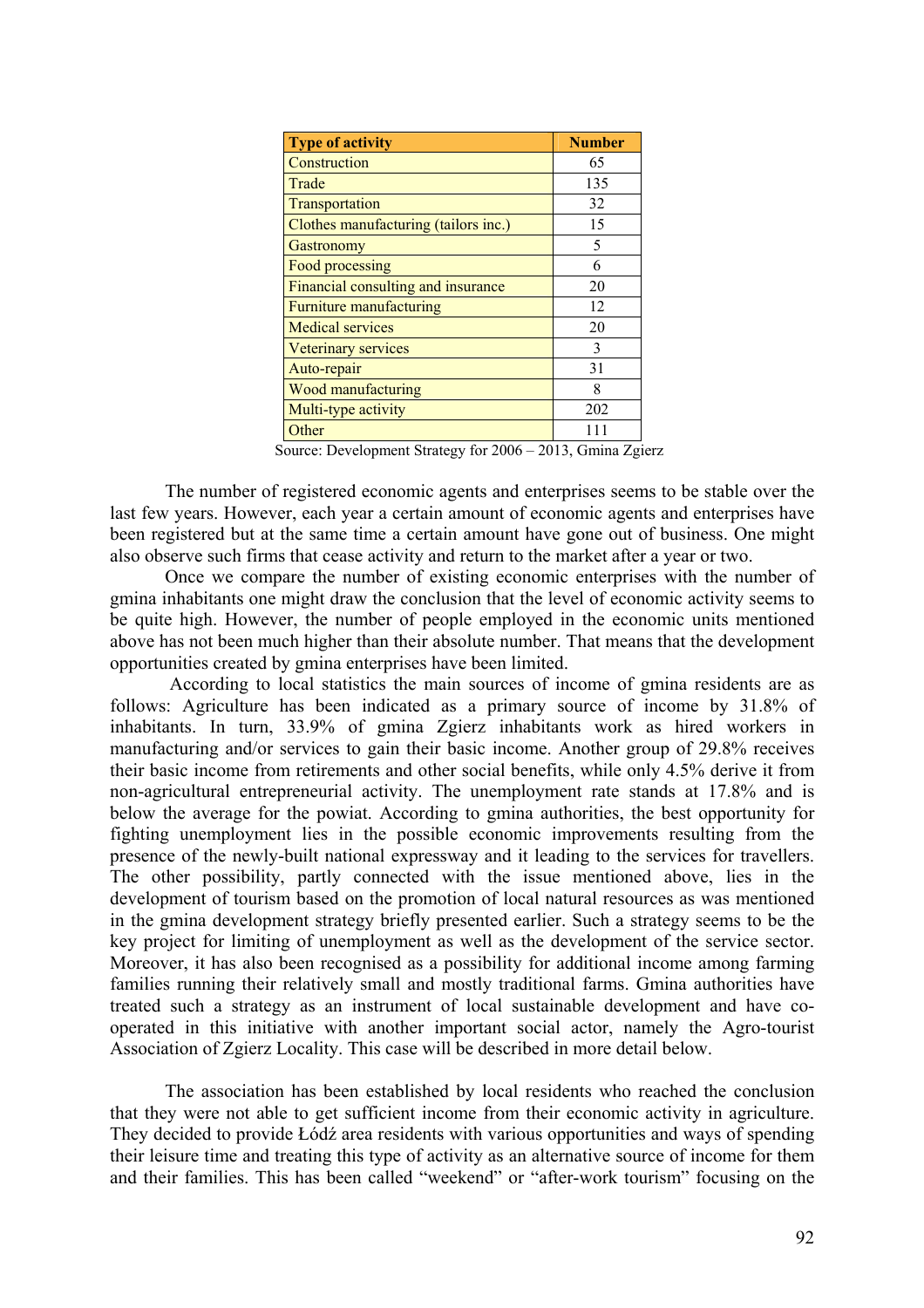so-called active types of leisure, namely, biking, horseriding, etc. The word "agro-tourist" being in the name of the association has not been fully accurate since its members have not offered accommodation. They still have their own farms but they are treated either as a production unit for self-consumption or as a background for services offered to tourists. So the members of the association are not also agricultural producers as is usually the case in typical agro-tourism.

 The tourist product prepared by the members of the association has been based on the promotion of local resources, namely, horse breeding for horseriding, local streams and ponds for fishing (including sales of fresh and smoked fish), exhibition of traditional farm and country house tools and devices as well as crafts, organisation of tours for visitors of various age groups (including school children and senior citizens) focusing on natural as well as cultural landscape in the locality, establishment of a network of tourist trails (for hiking, biking and horse riding). In other words, the members of the association "sell" the local resources including local natural monuments as well as cultural ones, such as for example the traditional water-mill, the blacksmith`s shop, as well as the sawmill. As the president of the association told us during the personal interview: "Our association converted various parts of the surrounding world into tourist products. There are many ofsuch products, including, for example, the juniper protected area, the springs of local creeks and rivers as well as the old water-mill".

 Twenty persons (including also some people living in neighbouring gminas) are members of the association today. They pay small contributions to cover the day-to-day routine activity. However, for major undertakings, such as tracing out new tourist paths, printing information leaflets, or organising exhibitions, the association applies for financial resources from the gmina or powiat (local and regional authorities) or from some sponsoring agencies (foundations or even individual persons). Taking part in various competitions for agro-tourism and tourism agencies and using the gained remunerations has also been a way of gaining financial resources.

 The association was established in the year 2000 based on some existing initiatives which focused on so-called "horse-tourism". The main idea was to capitalize on attractive local natural resources as well as the short distance to the Łódź agglomeration. The growing interest in the active types of leisure as well as the low level of income from traditional agricultural activities were the stimulating factors as well. The five major aims of the association were named when the association was first formed. These have been 1) development of alternative sources of income for local farming families, 2) preservation of the traditional rural landscape, 3) preservation of traditional peasant culture, and 4) preservation of the regional tradition, and 5) promotion of the regional natural and recreational resources.

 The year 2001 seems to be the most important moment in the short history of the association. Members of the association decided to start a joint project with some schools in the region. The project has been referred to as "Regional Education". It contains several areas of activity: a) learning about the history of the region, its cultural and natural monuments, landscape parks and historic sites, and b) learning about traditional methods of farming and rural crafts (how to use a treadmill, how to make butter in the traditional way, how to bake bread, how to produce clothes at home, etc.). During the tours, young visitors have the chance to visit the old water-mill, the blacksmith shop where they might observe how to make a horseshoe, the sawmill, and the brickyard. Moreover, the visits to the "modern" ostrich farm, as well as the meetings with rural craftswomen making traditional paper flowers and other decorations as well as embroidery, have been offered. Transportation with rack wagons and cabs has been provided as well.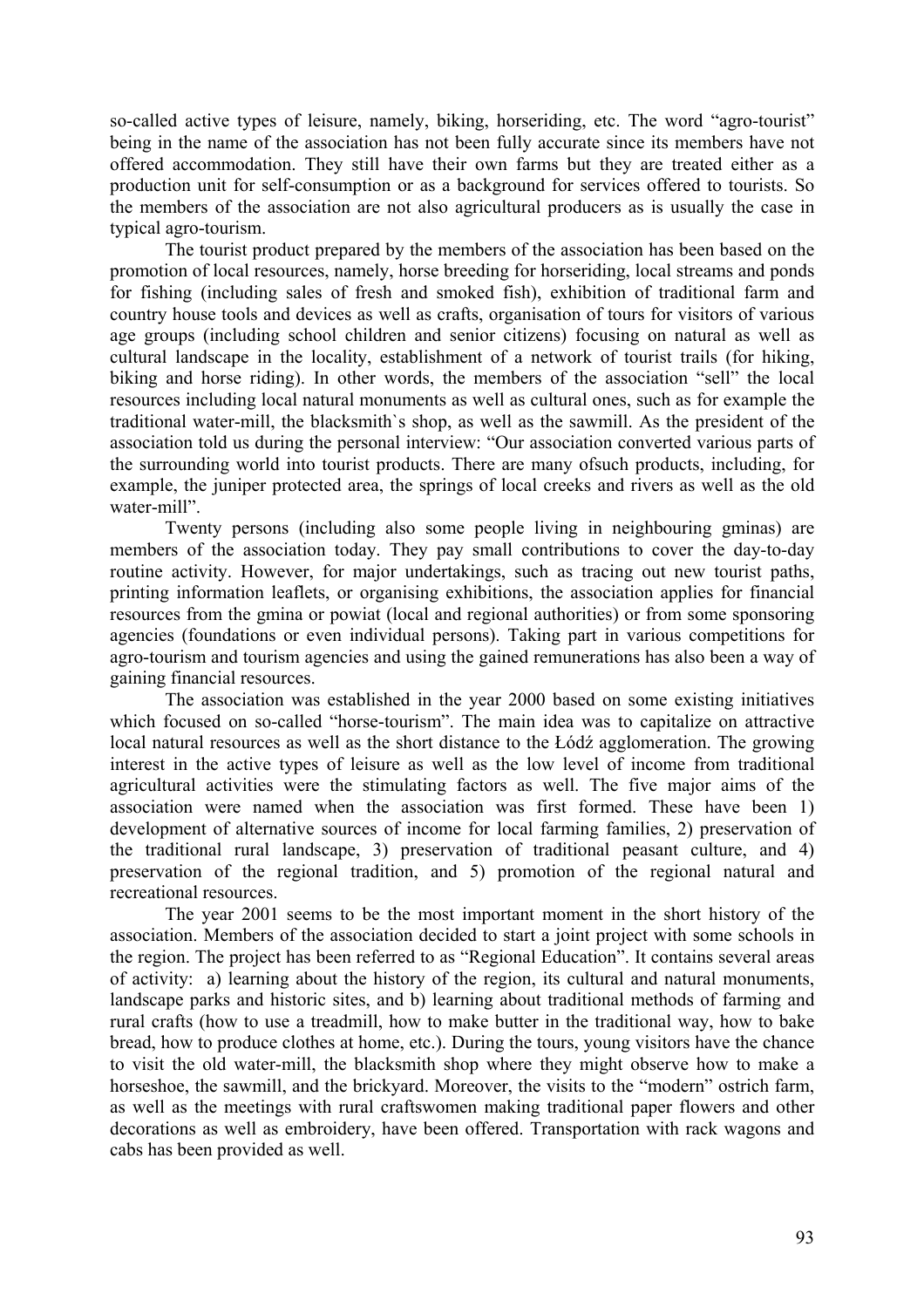Members of the association offer the services not only for individual tourists and families but also for "organised" groups, like pre-school and schoolchildren, senior clubs as well as firms organising leisure time for their employees.

 Creation of tourist trails has been an important part of the association's activities. The horse ride trail, as well as a 33kilometre bike trail have been traced out in order to connect "farms" belonging to members of the associations and other attractive natural and cultural objects in the locality. Financial resources acquired by the association made this particular initiative possible. The association took part in a competition called "Useful holidays" organised by the Foundation for the Promotion of Rural Areas and the project of horse and bike trails presented by it won one of the major awards. This particular initiative was accomplished not only by members of the association. They cooperated with schoolchildren and teachers from the local school as well as some other members of the community who were interested in such a project. Children collected advertisements for products and services for tourists offered by local residents, as well as prepared descriptions of particularly interesting points along the trails. This collected material has been published in the local tourist guide.

 A second tourist trail has been traced out in 2004. It connects the community directly to Lodz (capital city of the region). As the president of the association stressed in interview with us: "We found that Lodz is the city of many of our potential clients and we wanted to attract them". Many local businesses (shops, restaurants and "interesting places" such as blacksmith`s shop, ostrich farm and others) became the key part of this strategy promoting tourist resources of the investigated gmina.

 It is important to note that many local residents support the activity of the association. The owners of the blacksmith`s shop or ostrich farm, for example, are not members of the association, however they strongly cooperate with its members. This very traditional rural association in Poland, like the local Housewives Circle, offers significant help in organising various events, especially the catering service, and the singing group of its members. The local music group has been involved in events as well. The association with the support of various actors mentioned above organises various cultural events connected to the important dates from the traditional peasant calendar. One should note the harvest festival, as well as "Saint John night" in June (the shortest night of the year). Some hunting traditions are also preserved here, namely the so-called Saint Hubertus run, keeping the tradition of fox hunting. Such an activity of the association has been positively evaluated by local authorities.

In the interview the association activists highlighted – as they called it – the sustainable character of their project. They elaborated that various activities and initiatives undertaken under the frame of the project gave them an opportunity to make profits. In that sense they are rational from a typical economic perspective. However, as it was stressed during the interview, such economic activity does not harm the other important characteristics of the community, namely, the natural environment, as well as cultural heritage. Moreover, the idea of common effort to promote community helps to develop the spirit of community and common activity. One might say that some elements of the local civil society might be observed as a result of the project.

 The interviewed activists underline the importance of local knowledge as well. In fact, the whole project has been based on a new interpretation of local knowledge and local tradition. It has been used for the promotion of traditional, non-agricultural types of activities as an alterative source of economic income for current local residents. However, one might observe the important impact of managerial knowledge as well in order to promote the local resources (including local tradition and knowledge) on a supra-local level and market.

 The association has gained the support from other social actors as well. First, there is the cooperation with local authorities. The association took part in the discussion leading to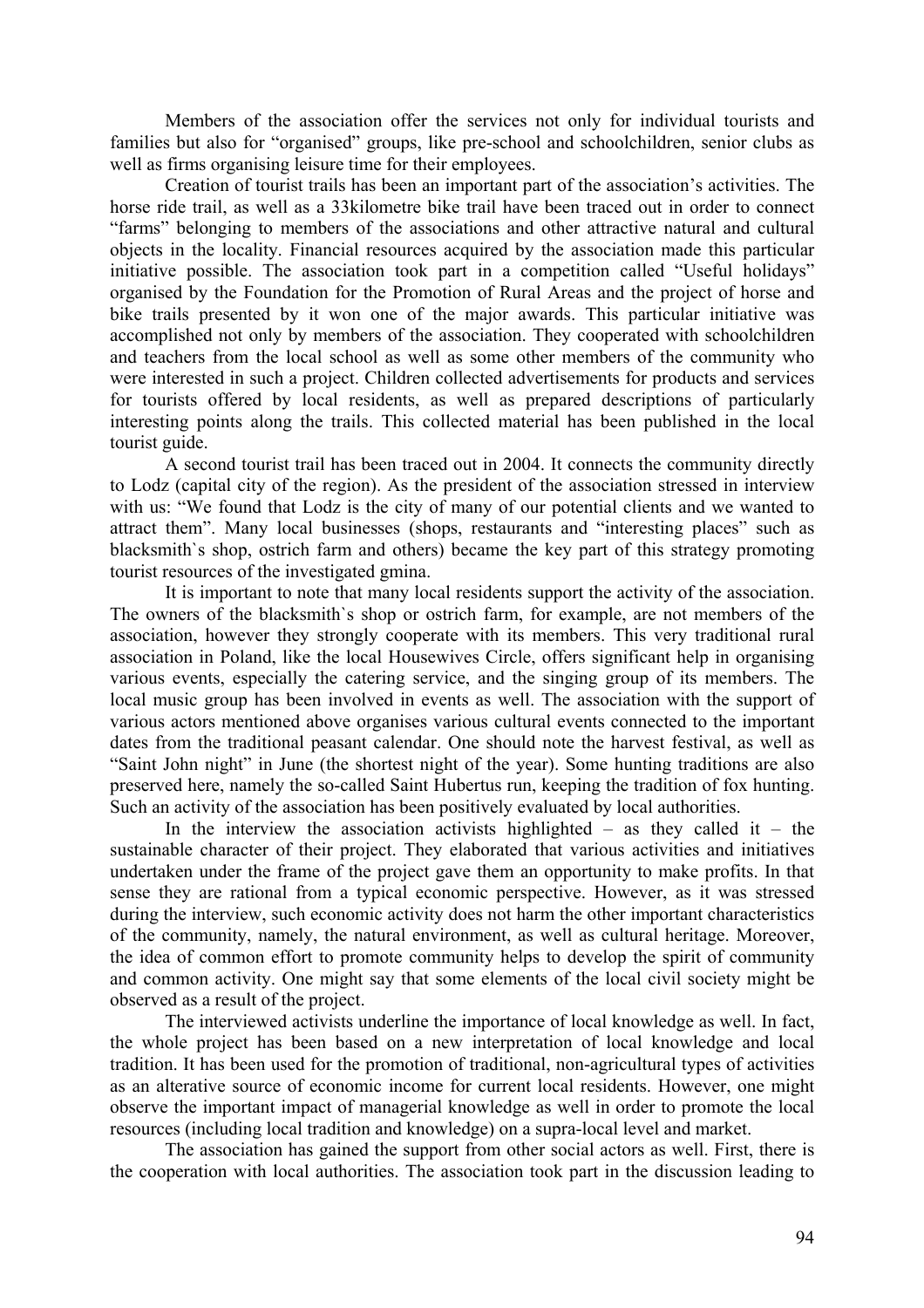the creation of the local and regional development strategies. On the other hand, the local authorities support the initiative of the association with small financial grants for preservation of tourist trails, publishing information and the organisation of local events. Quite recently the association became a partner in the Local Action Group formed by the Zgierz community with four other neighbouring communities under the recent form of the LEADER+ programme. This Local Action Group has been named as the Foundation for the Local Development, the Polish acronym being "PRYM". Among other actors supporting the association initiatives one might point out the Local Cultural Centre, Regional Tourist Organisation, Landscape Park, various ecological associations, local media as well as the University of Łódź. Various levels of cooperation among all the subjects mentioned here might be proof of the necessity for using various types of knowledge: local knowledge (being carried out mainly by the association), managerial (carried out mainly by Local Cultural centre, Regional Tourist Organisation, Landscape Park and the media) as well as scientific (University of Lodz) to ensure the success of the whole project.

 The establishment of tourism trails in the community has been perceived as a major success of the association. The idea for the tourist trails won third prize in the National Competition for "Best Agro-tourist Regional Product" in 2005. The five year-long activity of the association has been known in the region thanks to many printed materials and information provided by the regional media.

 According to the association activists, their main difficulties lie in financial limitations. However, the association's recent participation in the LEADER+ programme has been perceived by them as an opportunity to overcome these difficulties. Therefore they are making further plans to establish a full open-air museum of a traditional village with an old gentry mansion and peasant cottages as well as stables, barns, and a house of rural crafts.

#### **Local Implementation Area II (Raciechowice)**

 The development of non-agricultural economic activity in the investigated gmina should be seen as a result of various efforts undertaken by local authorities. In fact, the project under consideration might be perceived not as a typical single project but rather as a set of policies advanced to coordinate various activities by local entrepreneurs and to help to implement various initiatives. As the head of the local administration said during the personal interview: "In the gmina nothing happens accidentally. Economic changes have been stimulated by purposeful efforts of local authorities". Therefore we will try to describe and evaluate gmina economic policy below.

 The breaking point of the history of non-agricultural economic activity in the investigated community might be pinpointed as 1989 - i.e. the collapse of the Communist system and the beginning of major political and economic changes in Poland. Since that time one could observe the significant growth of non-agricultural economic activity in the Local Implementation Area. Three groups of entrepreneurs have been visible in this area of activity, namely the former farmers, former poultry producers (poultry production was one of the major agricultural activities in the area before 1989 and also in the first few years after the collapse of Communism in Poland) as well as newcomers using some advantages offered by gmina authorities in order to promote non-agricultural economic development.

 The first group has represented the most traditional way of non-agricultural economic development in rural areas undergoing post-Communist transformation. Some farmers reached the conclusion that their farming activity does not result in sufficient income. Therefore they decided to supplement their income with trading activities, establishing small local shops in their houmes. However, around 1996 the number of such small businesses grew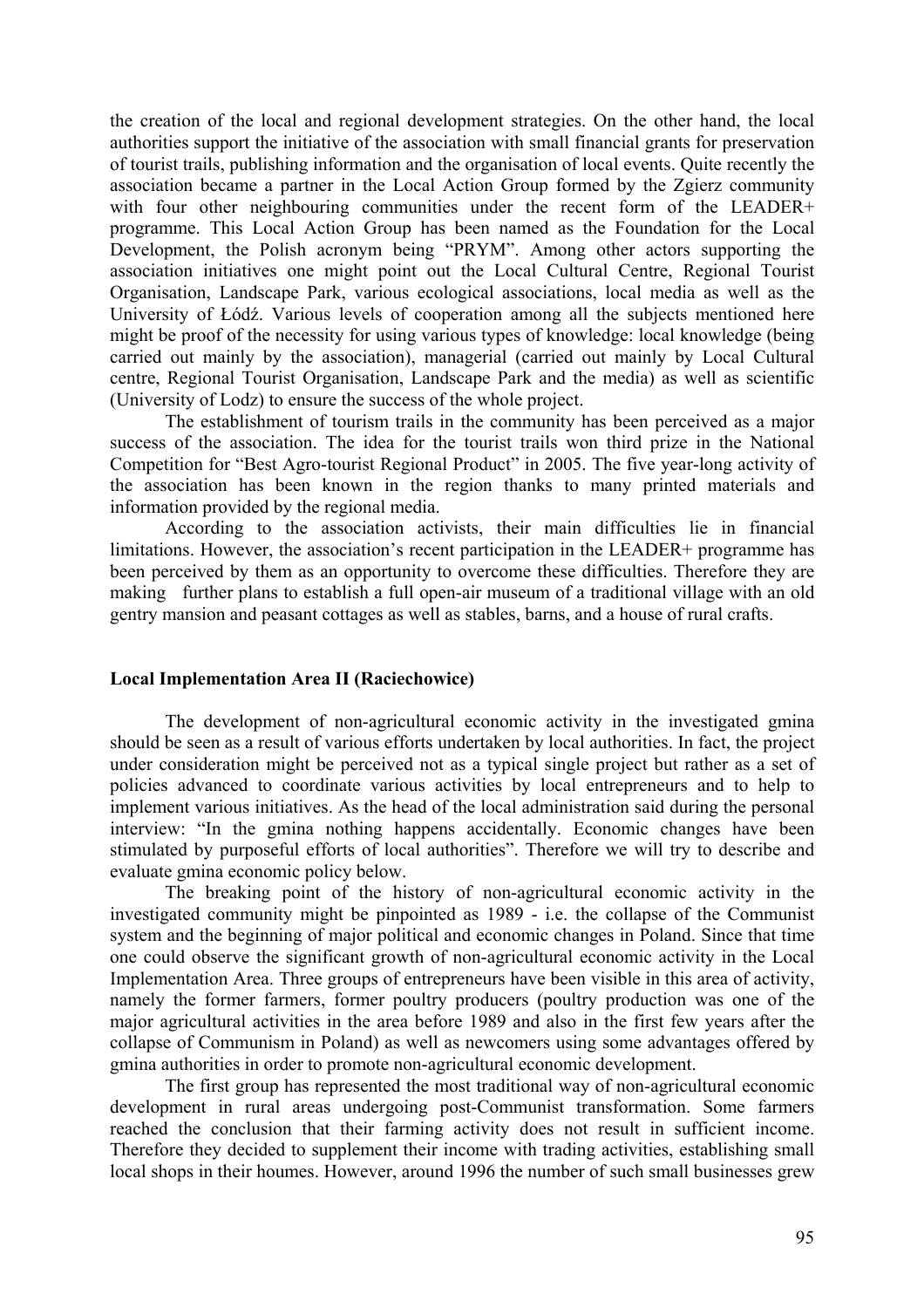so high that some of them were forced to close because of falling incomes. The second group, namely, the poultry producers, resigned and switched their production into various types of services (stone-cutters, carpenters), producers of garage gates, bricks, etc. They use the former poultry houses as spaces for their new businesses or even rent the facilities to other entrepreneurs. This is still a significant part of the non-agricultural economic activity in the LIA. Stone-cutters are a good example of this vibrant activity. There are three such businesses in the LIA, all quite sizeable. Two are run by local people (two brothers), the owner of the third one is a newcomer who specializes in marble, offering such products to churches, for example. The two local firms have been focused on the production of grave markers and headstones as well as pavements and walls. Local people working as stonecutters might be treated as a legacy of stone-cutting activity in the LIA because of the stone quarry that existed in the area. Today the quarry is defunct but the tradition and skills remained in the area and they were helpful to open such businesses. The last group of entrepreneurs has been formed by newcomers trying to open businesses or move existing businesses into the area. People who are involved in the non-agricultural businesses in the LIA are no longer farmers at all. According to the head of the local administration: "Today the non-agricultural activity has been not the supplement to farming but has been carried out instead of farming".

 Gmina Raciechowice has developed a special policy in order to get entrepreneurs from without. In 2003 a local law was established offering local tax cuts for those entrepreneurs who decided to move their businesses into the area. As a result some small businesses from neighbouring gminas and even from Krakow (the capital city of Małopolska) moved to Raciechowice establishing 11 new job positions. The local authorities` policy has been taken in accordance with the gmina policy to preserve the natural environment. Businesses that might be harmful to the environment are not allowed to be opened. Local authorities try also to encourage the development of small businesses co-operating with the larger ones located in the "special economic zone" established some years ago near Myślenice (the capital city of the powiat). Local entrepreneurs are also encouraged by gmina authorities to join the regional economic chamber in order to exchange experiences with other non-local businessmen as well as to get an opportunity to participate in various training sessions and workshops organised by the chamber. According to the head of the gmina administration, the non-agricultural economic development in the local community has to be encouraged and supported by local authorities in order to get some positive results. The first wave of spontaneous development of small retail services from the early 1990s is definitely over now and nothing more can happen without such activity from local and regional authorities. Therefore local authorities launched the local strategy for economic development in 1995. Local authorities created the Gmina Information Centre especially for entrepreneurs providing them with some legal or architectural advice as well as for local inhabitants searching for jobs. Moreover, the Centre offers some trainings and courses for unemployed people as well as an opportunity for them to meet with entrepreneurs looking for labourers.

 Non-agricultural economic activity might be perceived as a significant and visible phenomenon in the LIA Raciechowice. According to the Census 261 businesses were registered in the LIA in 2003. 90% of them belonged to the private sector. The remaining 10% of the enterprises were registered as public entities, including 4 co-operatives. The tendency to establish new businesses was quite high at the beginning of the 1990s, but slowed down in the second half of that decade. However, a net increase of new businesses has been visible. Compared to the year 1995 the number of businesses in the LIA has increased by almost 20%. The details of this process are presented in the table below.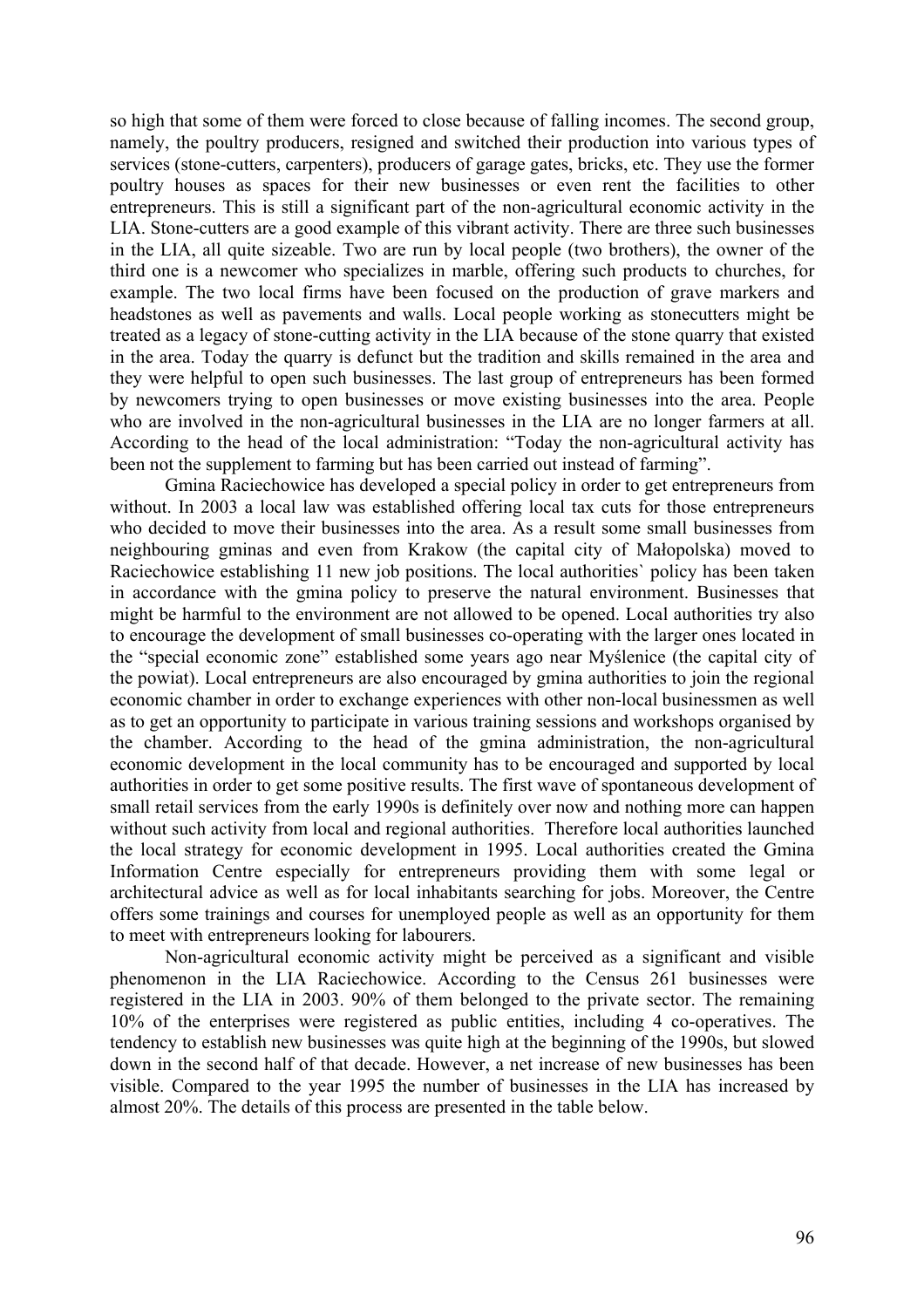| Year                              | Newly registered | Closed | Total number |
|-----------------------------------|------------------|--------|--------------|
| 1989                              | 89               | 10     | 79           |
| 1990                              | 47               | 26     | 100          |
| 1991                              | 61               | 20     | 141          |
| 1992                              | 75               | 34     | 182          |
| 1993                              | 30               | 30     | 182          |
| 1994                              | 26               | 30     | 178          |
| 1995                              | 32               | 36     | 174          |
| 1996                              | 30               | 19     | 185          |
| 1997                              | 32               | 25     | 192          |
| 1998                              | 36               | 26     | 202          |
| 1999                              | 33               | 22     | 213          |
| 2000                              | 23               | 25     | 211          |
| 2001                              | 44               | 43     | 210          |
| 2002<br>$\alpha$ $\alpha$ $\beta$ | 19<br>2002.27    | 13     | 216          |

 **The number of businesses in Raciechowice gmina (community) from 1989 to 2002** 

Source: Spytek, 2003: 37

 Retail businesses as well as transportation services predominate among the businesses presented in the table above. Other types of businesses include: bakeries, carpentry, production of construction materials, and tinsmiths shops. Other services containing small hotels, tourist services, and business support services, as well as financial and insurance services still form the minority of local businesses. Almost all businesses belong to the 'small' category (less than 10 employees). The largest one gives work to 40 people. A significant part of the local labour force has been employed in public administration, education and health services.

The case of "Kitchen Centre of Business Support" in Raciechowice gmina (case II] was the initiative of local government. The idea was to create the base upon which a new branch of the local economy could be created. With the use of a special grant the old school building was turned into the "business incubator" where local women could find the necessary production space and offices to start a food processing company. Thus, the inclusion of the word "kitchen" in its name. The ambitious plan was not, however, materialised. Two main reasons for this was the insufficient number of women willing to engage in the project and the strict laws regulating food processing which made small-scale production unprofitable. The authorities, undeterred by this failure, decided to use the newly created "centre" for other ideas for non-agricultural economy. Firstly, it became the headquarters of the producers group established by the fruit growers (Raciechowice area is famous for its apple orchards). Later, after the group had found the new site the centre attracted companies from outside gmina. Both the marketing agency and the sewing factory that are currently using the building have provided new jobs for local community. In that sense the creation of the "business incubator" has contributed to the development of the non- agricultural economy. Although the enterprises are not run by locals, as was originally planned, they offer an alternative source of income in this predominantly agricultural area.

### **4. Conclusions**

The presented cases are very interesting in terms of knowledge dynamics. In fact both projects have been based on anew interpretation of local knowledge and local tradition. These resources were used (successfully in case I and unsuccessfully in case II) for the promotion of non-agricultural types of activities as an alternative source of economic income for local inhabitants. However, one also has to stress the importance of the managerial knowledge in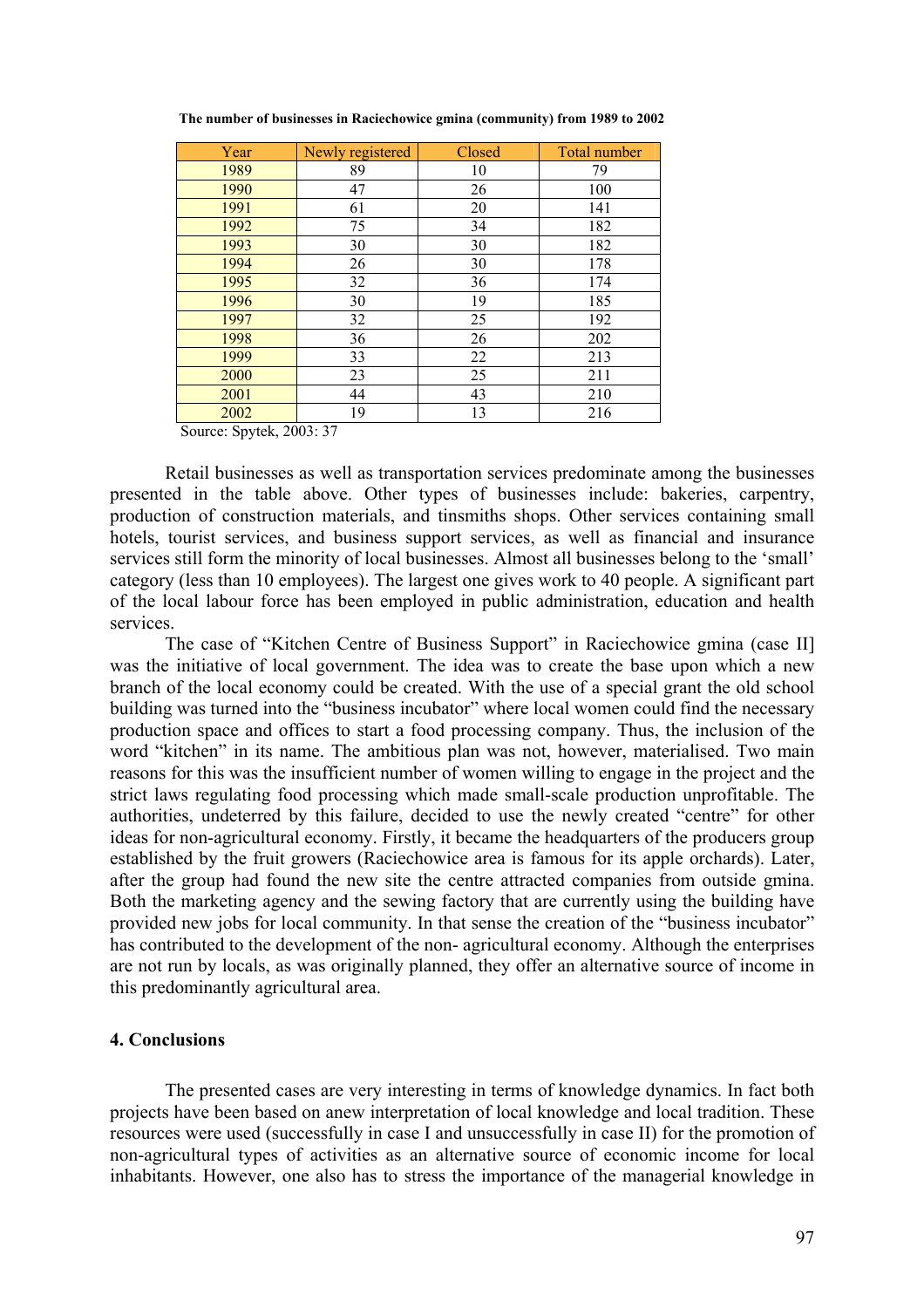this context. Both cases show that managerial knowledge is playing a key role in promoting the local resources on a supra-local level (case I] as well in attracting investors from outside the gmina (case II].

 The Association in Zgierz is trying to make use of local resources, both natural and cultural, in order to create an interesting offer for tourists. One can observe that such a strategy, aiming to diversify rural economies through the development of tourism, is one of the most popular ways of approaching this issue. Without a doubt, tourism is the promising solution for many rural areas, especially ones that are situated in an attractive surrounding. There is, however, no single, universal "recipe" for rural tourism. In each case, depending on the possibilities and the characteristics of potential visitors the tourist offer should be constructed differently. In the process of searching for the most suitable model of tourist strategy for a particular rural community, the successful examples of already realised projects should be practical signposts. There are several lessons to be learned from the experiences of Zgierz gmina. Firstly, the "bottom-up" pattern of acting that is the guiding principle of the Agro-tourist Association of the Zgierz Locality, seems to be the optimal form for such initiatives. It allows for the most efficient use of social energy within the community. What is also important is that the "bottom-up" approach naturally favours promotion of local knowledge. The local activists, by virtue of being raised in the area, do not only possess an easier access to the resources of local knowledge but can also be excellent agents of social change. In contrast, the projects designed by external experts and instigated by authorities often fail to recognise the uniqueness of local realities and thus are not able to take full advantage of a community's potential.

 The element of social change is the second issue worth emphasizing. The promotion of local knowledge is a useful idea for creation of an attractive tourist offer. It cannot, however, be done without the involvement of managerial knowledge. It is the managerial knowledge that allows rural actors to function on the market of services. The contemporary version of agro-tourism is simply yet another product that requires marketing strategy and promotion, not to mention the calculation of costs or organisational skills. All of these elements are provided by managerial knowledge. Such a cooperation between two types of knowledge results in innovative projects, programs or ideas. However positive reception of these new ideas by the local population is not an easy process. This is the role for the local activists and most of all for the local authorities to support such processes of social change.

Tourism is not the only possible direction in developing the non-agricultural economy in rural areas. Another is the strategy to foster the activity of companies in the community. It can be done either by encouraging local population to start their own businesses or by attracting investors from outside. The case of "Kitchen Business Support Centre" links these two alternatives. Originally it was a project to create favourable conditions for local residents to start food-processing production. The idea, which was very much embedded in a strategy to make use of local knowledge, failed to materialise. Both the external (legal regulations) and internal factors (insufficient response from the local population) contributed to this failure. In our opinion, the lack of social leaders/activists who could be agents between authorities and inhabitants have been an additional negative factor. Unlike in the case of Zgierz Association in Raciechowice there was no "endogenous social movement". The initiative of local authorities being a typical "top down" approach turned out to be not efficient enough in sparking a wave of entrepreneurship. The general conclusion seems to be that such a model (a "top-down" approach) is not an appropriate tool in attempts to make use of local knowledge. When there is no "bottom-up" initiative from the local population, the creation of even the most sophisticated infrastructure by the government will not bring a satisfactory result.